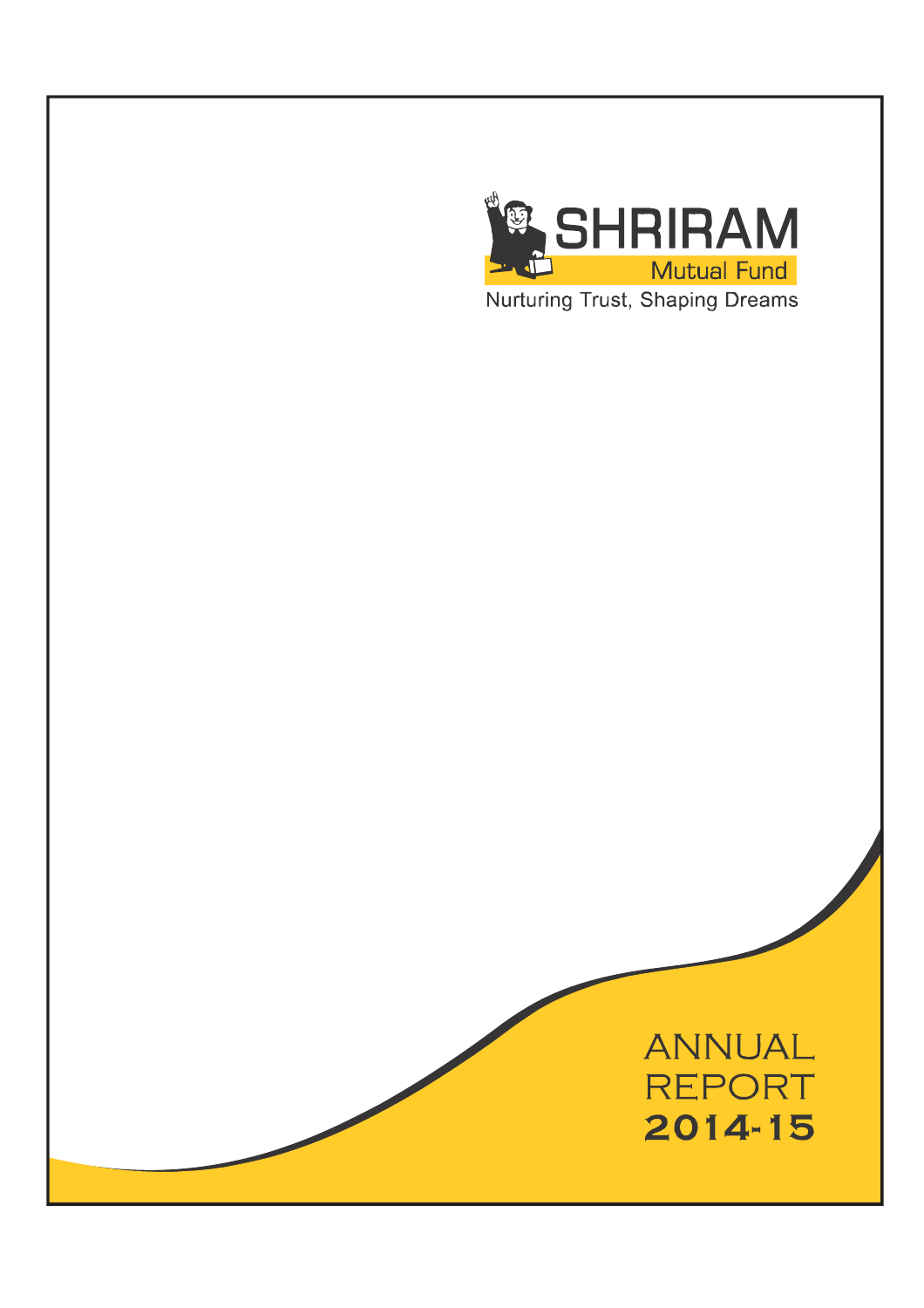## **Sponsor :**

Shriram Credit Company Limited CIN : U65993TN1980PLC008215

Registered Office : Shriram House, No. 4, Burkit Road T. Nagar, Chennai - 600 017

#### **Trustee :**

Board of Trustees Mookambika Complex, 3rd Floor,

4, Lady Desikachari Road, Mylapore, Chennai - 600 004

#### **Asset Management Company :**

Shriram Asset Management Co. Ltd. CIN : L65991MH1994PLC079874

Registered Office : Wockhardt Towers, 2nd Floor, East Wing, C-2, G Block, Bandra Kurla Complex, Bandra (East), Mumbai - 400 051, India

Administrative HO : CK-6, 2nd Floor, Sector II Salt Lake City, Kolkata - 700 091

#### **Custodian :**

HDFC Bank Ltd

Registered Office : HDFC Bank House, Senapati Bapat Marg, Lower Parel, Mumbai - 400 013

Lodha-I Think Techno Campus, Building- Alpha, 8th Floor, Next to Kanjur Marg Railway Station, Kanjur Marg(East), Mumbai - 400 042

#### **Statutory Auditors :**

M/s. CHOKSHI & CHOKSHI LLP Chartered Accountants 15/17, Raghavji 'B' Bldg, Ground Floor, Gowalia Tank, Off Kemps Corner, Mumbai - 400 036, India

## **Registrar & Transfer Agent :**

Computer Age Management Services Pvt. Ltd. Registered Office : New No.10,Old No.178, M.G.R.Salai, Nungambakkam, Chennai - 600 034

#### **Board of Trustees :**

Mr. S. Krishnamurthy - Chairman - Board of Trustees

- Dr. Qudsia Gandhi (Independent Trustee)
- Mr. S. M. Prabakaran (Independent Trustee)
- Mr. V. N. Shiva Shankar (Independent Trustee)
- Mr. Mani Sridhar (Independent Trustee)

#### **Board of Directors :**

Mr. Prabhakar Dattarraya Karandikar – Independent - (Chairman)

Mr. Akhilesh Kumar Singh – Associate - (Managing Director)

Mr. Rangaswamy Sundara Rajan – Associate Director

Mr. Dhruv Lalit Mehta – Independent Director

Mr. Arindam Mukherjee – Independent Director

Mrs. Jayashree Mahesh – Associate Director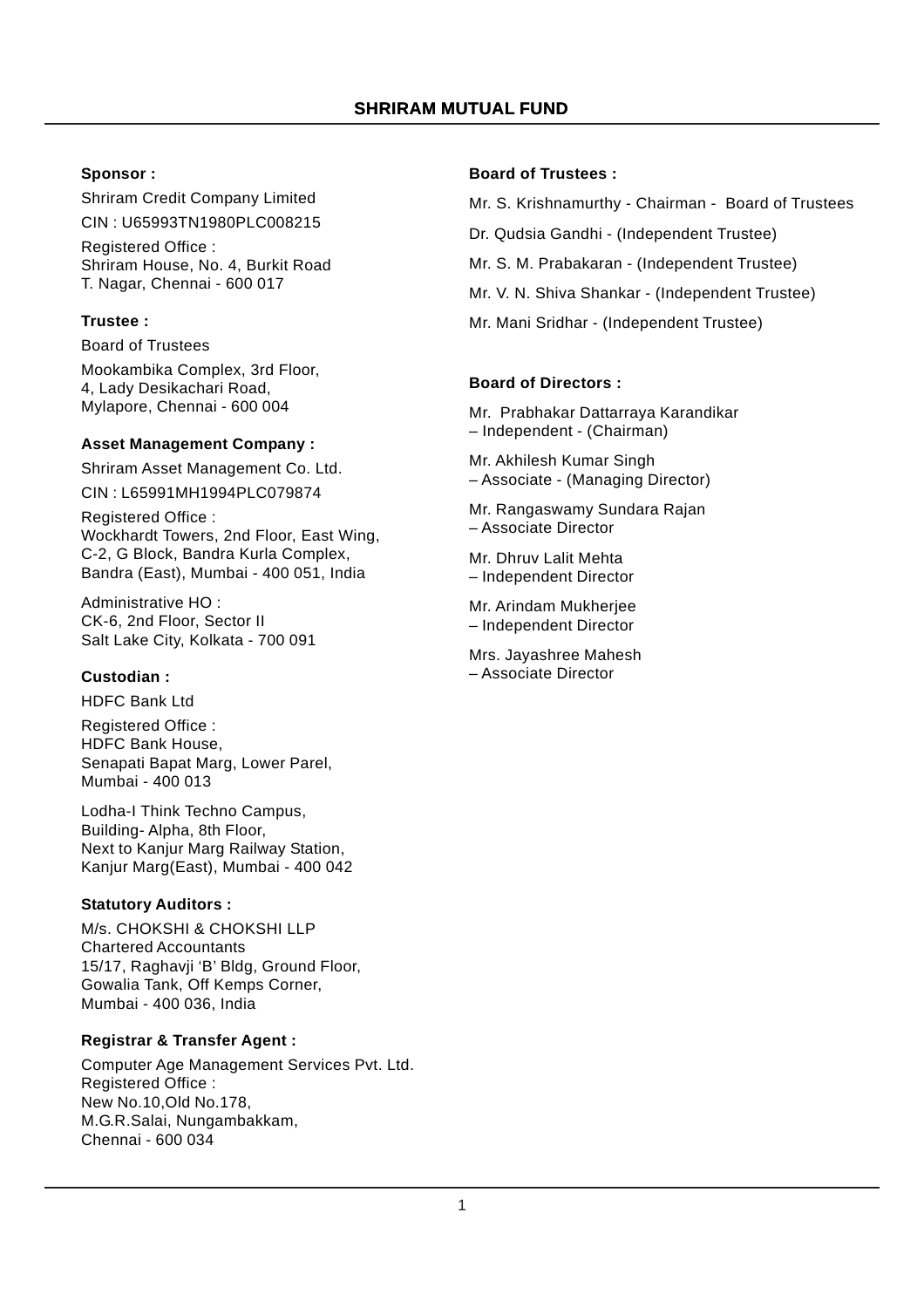# **TRUSTEE REPORT**

## **REPORT OF THE BOARD OF TRUSTEES OF SHRIRAM MUTUAL FUND FOR THE FINANCIAL YEAR 2014-15**

Dear Unit holder,

The Board of Trustees presents its Annual Report and the audited financial statements of the Schemes of Shriram Mutual Fund (the "Fund"), for the year ended March 31, 2015.

#### **SHRIRAM MUTUAL FUND**

Shriram Mutual Fund is a part of the India's leading financial services conglomerate, Shriram Group focused on serving small businesses and low income families. Shriram Group is a name to reckon with in the financial services sector for the past 3 decades. The 76 thousand crores Shriram Group is today among the leading financial services conglomerates with around 10.2 million customers catered through a network of over 2400 branches, over 42000 employees and more than 1 lac agents. Its brand "Shriram" is today the most "trusted" brand name in this target market. The group has Significant presence in financial services through commercial vehicle finance, small business finance and consumer finance, life and general insurance, stock broking, and distribution of financial products.

The Shriram group's foray into Mutual Fund business has been done with the launch of its maiden scheme on 29th November, 2013 - Shriram Equity and Debt Opportunities Fund, an open ended equity oriented asset allocation scheme.

The volatility in equity markets has kept many investors away from participating in the long term wealth creation potential of equities as an asset class. Shriram Group's decades of experience with investors across the country has led us to believe that a mutual fund scheme with a flexible asset allocation strategy of combining the upside potential of equities and the relative stability of carefully chosen high quality debt instruments would be better suited for adding value to their hard earned savings across market cycles.

The launch of our maiden scheme, Shriram Equity and Debt Opportunities Fund, has been rooted in this belief and brings together the best of our rich experience and expertise in management of equity as well as debt investments.

Our prudent and moderately conservative investment strategy have yielded a healthy market defined returns outcome as well as a cumulative dividend payout of Rs.1.3 per unit with a face value of Rs 10 in 2014 and supports the fund objective of longer term durable superior risk adjusted returns in time to come.

#### **Scheme Performance, Future Outlook and Operations of the Schemes**

#### **(1) PERFORMANCE OF THE SCHEMES FOR THE PERIOD ENDED MARCH 31, 2015**

The performance of our maiden Scheme Shriram Equity and Debt Opportunities Fund as on March 31, 2015 is given below.

| <b>Scheme</b>         | <b>Returns for 1 year</b> | Returns since inception # |
|-----------------------|---------------------------|---------------------------|
| Regular Plan - Growth | 24.67%                    | 23.04%                    |
| Direct Plan - Growth  | 25.32%                    | 23.68%                    |
| Benchmark Returns % @ | 23.03%                    | 22.86%                    |

# Date of Inception/Allotment 29th November, 2013

Above returns are compounded annualized (CAGR)

@ Benchmark Index 70% of Nifty Plus 30% CRISIL Composite Bond Fund Index.

Past Performance may or may not be sustained in the future and may not necessarily provide a basis for comparison with other investments.

#### **(2) FUTURE OUTLOOK OF THE FUND**

Shriram Equity & Debt Opportunities Fund, launched in November 2013, delivered return of 31.672% (at the end of March 2015) since inception, ahead of its benchmark by 0.05% and accompanied by relatively lower levels of volatility. Backed by our prudent and moderately conservative investment strategy the fund was able to declare cumulative dividend payout of Rs.1.3 per unit (face value of Rs 10) in 2014 and supports the fund objective of longer term durable superior risk adjusted returns.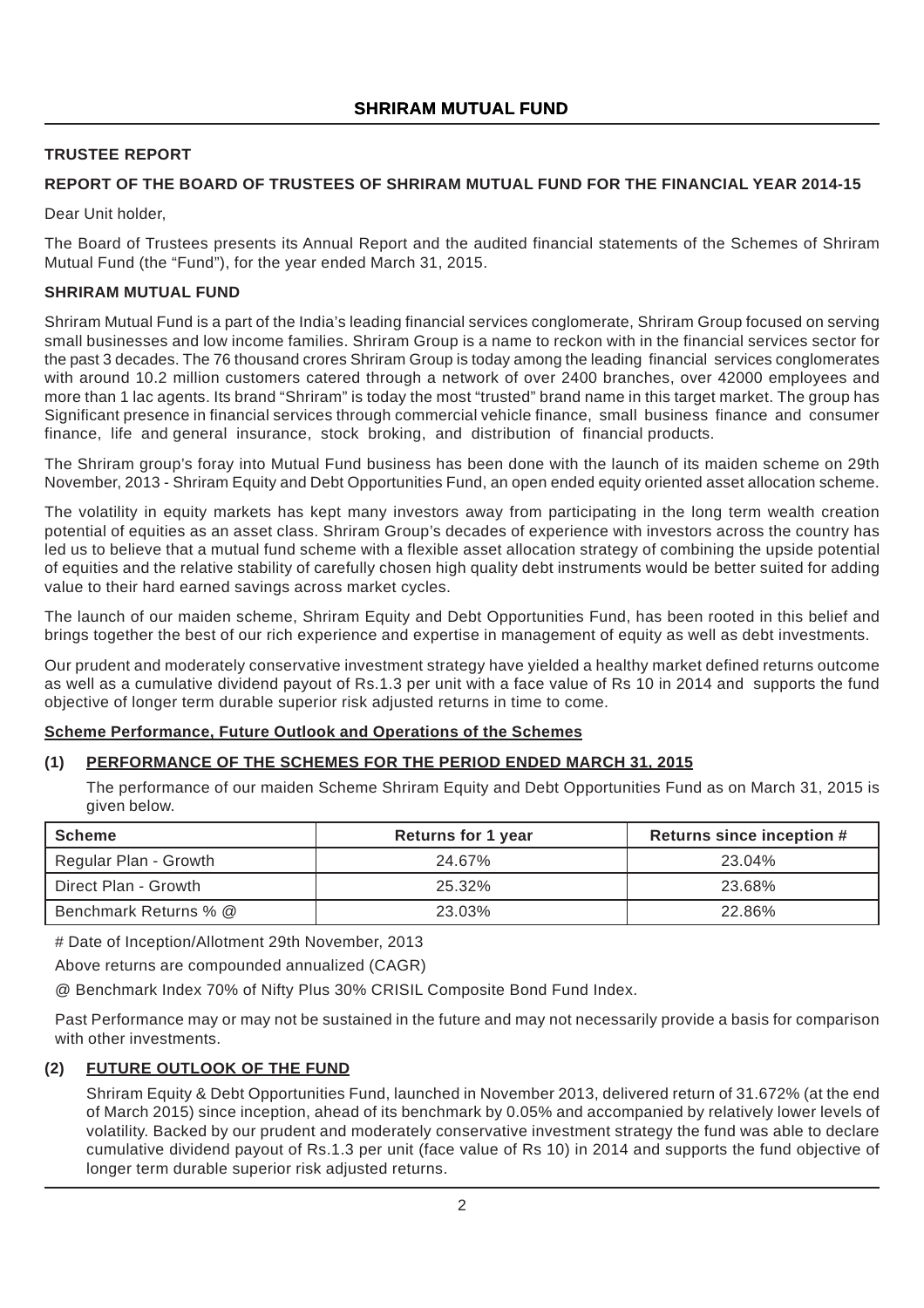Market sentiment remained upbeat during FY2014-15 as a result of which the two benchmark indices – BSE Sensex and Nifty gained 25% and 27%, respectively. During CY 2014 all the sectors were in the positive zone – PSU Banks (67%), Banks (65%), Finance and Auto (both 57%), Pharma (43%) thereby making Indian markets one of the best performing ones globally while the growth of FMCG and IT (both 18%), Energy (9%) and Metal (7%) were somewhat muted.

Betting on a revival of the Indian economy led by reforms undertaken by the new Government at the centre, foreign institutional investors deployed over \$42.4 billion in the debt and equity markets in CY2014 (\$16.12 billion in equities and \$26.24 billion in debt). The positive sentiment regarding a sharp economic turnaround in India was further reinforced by S&P revising India's sovereign credit outlook up to 'stable' from 'negative', after almost two years. The domestic currency remained more or less stable during the year, depreciating by only 2% to Rs 63.33.

Inflation – both CPI and WPI, which were ruling at higher levels in the beginning of 2014 moderated over the year due to lower food, oil and commodity prices and was within the comfortable zone for RBI. Consequently, the Central Bank reduced repo rate by 25 bps in March, soon after reducing it by 25 bps in January 2015 (for the first time since January 2014).

In terms of outlook for the fund, the focus is now on sectors that are largely expected to benefit from the Government's thrust on infrastructure and manufacturing. The challenge however remains that in these sectors, quality investments are few and those that exist have very high valuations. The fund is also going to remain favorably inclined towards rate sensitive sectors such as banking, automobiles and in particular housing finance companies as these are likely to benefit the most with successive rate cuts and a lower interest rate regime that is widely expected to prevail in the current financial year.

Several risks, however, remain that might derail the equity market exuberance that was witnessed last year – geopolitical risks in Russia and Ukraine, slowdown related issues in Europe that led to depreciating Euro against major currencies, and impending rate hike in the US that could result in foreign investors reducing their allocation to India.

## **(3) OPERATIONS OF THE SCHEMES**

A brief commentary on the operations and performance of open ended scheme is as follows,

# **Shriram Equity and Debt Opportunities Fund :**

Shriram Equity and Debt Opportunities Fund outperformed its benchmark in FY 2014-15. The returns since inception till date have exceeded benchmark returns. It has been our endeavour to stay invested in quality stocks with an all weather business model which are steered by capable and professional management. Our prudent and moderately conservative investment strategy have yielded a healthy market defined returns and supports the fund objective of longer term durable superior risk adjusted returns in time to come.

## **(4) BACKGROUND OF TRUST, SPONSORS, BOARD OF TRUSTEES and AMC :**

## **A. Shriram Mutual Fund :**

Shriram Mutual Fund ("the Mutual Fund" or "the Fund" or "the MF") had been constituted as a Trust in accordance with the provisions of the Indian Trusts Act, 1882 (2 of 1882) vide a Trust Deed dated May 27,1994 as amended from time to time. The said Trust deed has been duly registered under the Indian Registration Act, 1908. The Fund was registered with SEBI vide registration number MF/017/94/4 dated November 21, 1994. The Trust has been formed for the purpose of pooling of capital from the public for collective investment in securities / any other property for the purpose of providing facilities for participation by persons as beneficiaries in such properties/ investments and in the profits / income arising there from.

#### **B. Sponsor :**

Shriram Mutual Fund is sponsored by Shriram Credit Company Ltd (SCCL), a Shriram Group Company, Chennai.The sponsor is the settler of the Mutual Fund Trust. The sponsor has entrusted a sum of Rs. 1 Lakh to the Trustees as its contribution towards the corpus of the Mutual Fund. Shriram Credit Company Ltd (SCCL) formerly known as Swastik Credit Company Limited is a Non deposit Non-Banking Finance Company registered with Reserve Bank of India. The company was incorporated in 1980. It is engaged in both investment and lending activities.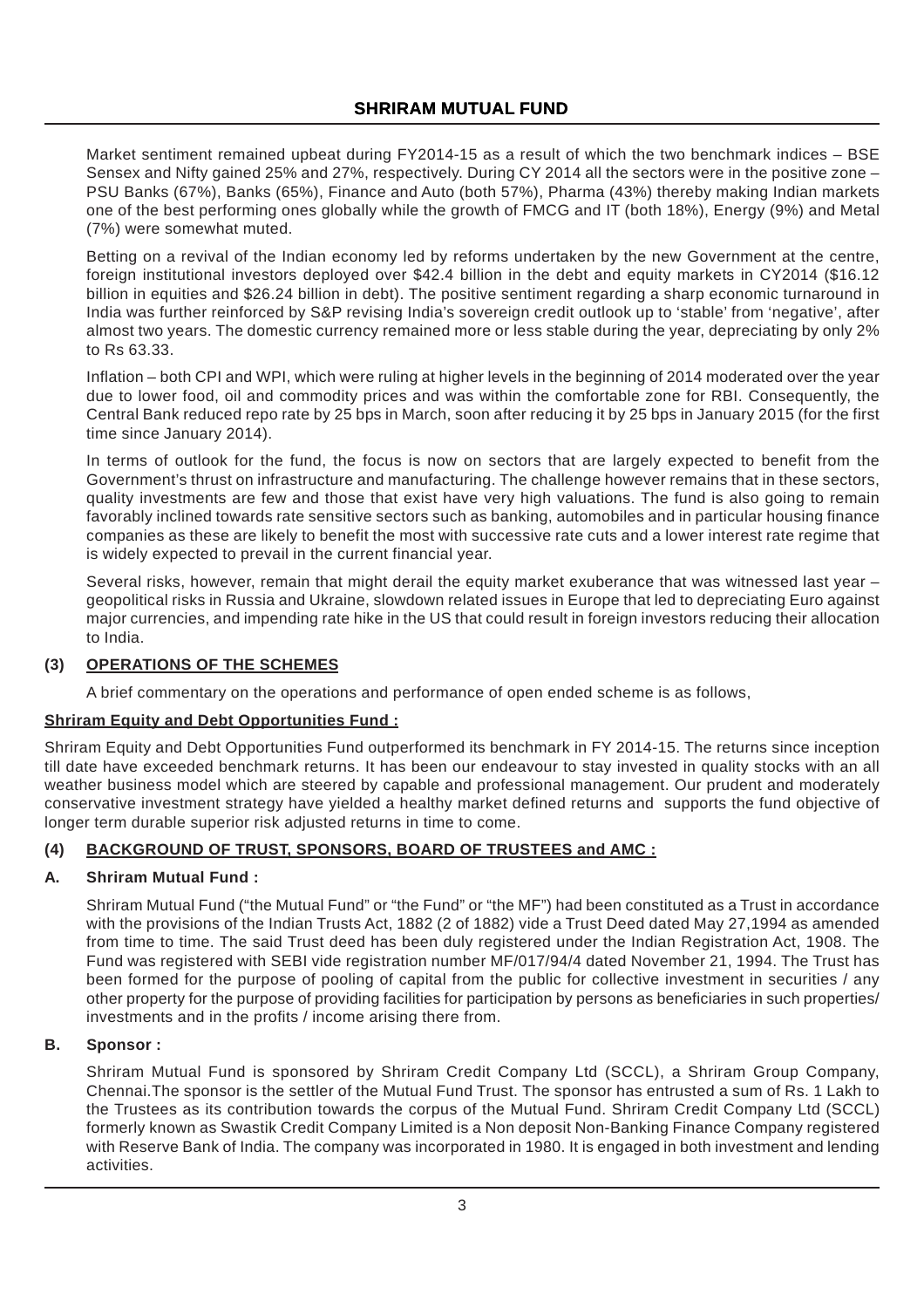Shriram Credit Company Limited operates as a subsidiary of Shriram Capital Limited. It has a substantial investment by US-based LeapFrog Investments (world's first and largest investor in companies that insure underserved people in Africa and Asia)

Currently, the Company is engaged in the following activities in addition to acting as the Sponsor of SAMCL :

- To lend money on securities, movable or immovable properties.
- To make strategic investments and to act as the holding company of the broking, distribution, wealth and asset management companies.

#### **C. Board of Trustees :**

Shriram Board of Trustees ("the Trustee") shall discharge its obligations as Trustees of the Shriram Mutual Fund. The Trustee ensures that the transactions entered into by Shriram Asset Management Company Limited (AMC), are in accordance with the SEBI (Mutual Fund) Regulations, 1996. ("Regulations") and will also review the activities carried on by the AMC.

| <b>Name</b>                                          | Age      | Qualification                                                          | <b>Brief Experience</b>                                                                                                                                                                                                                                                                                                                                                                                                                                                                                                                                                                                                                                                         |
|------------------------------------------------------|----------|------------------------------------------------------------------------|---------------------------------------------------------------------------------------------------------------------------------------------------------------------------------------------------------------------------------------------------------------------------------------------------------------------------------------------------------------------------------------------------------------------------------------------------------------------------------------------------------------------------------------------------------------------------------------------------------------------------------------------------------------------------------|
| Mr. S. Krishnamurthy<br>Chairman - Board of Trustees | 76 Years | B.A., MLS, CAIIB,<br>P.G., Diploma in<br>P/M & IR, BGL                 | Mr. S. Krishnamurthy is a Senior Banker with<br>extensive experience of over four decades with<br>the Reserve Bank of India and Commercial<br>Banks. He served as General Manager (Vigilance<br>& Inspection/Audit) in Indian Overseas Bank,<br>Chennai for five years. He was also the Chairman<br>and CEO of Tamilnad Mercantile Bank Ltd.<br>Tuticorin, for over five years. He had held the post<br>of Banking Ombudsman about two years.<br>He is presently on the Board of other corporate<br>companies as Director.                                                                                                                                                      |
| Mr. S. M. Prabakaran<br>(Independent)                | 76 Years | B.Com (Hons)                                                           | Mr. S. M. Prabakaran has 30 years of experience<br>in the Banking Industry. He worked as General<br>Manager, Branch Manager, and Chief Executive<br>Officer- various branches of SBI.                                                                                                                                                                                                                                                                                                                                                                                                                                                                                           |
| Mr. V. N. Shiva Shankar<br>(Independent)             | 45 Years | B.Com., B.L.,<br>A.C.S, AICWA                                          | Mr. V. N. Shiva Shankar is a Legal & Secretarial<br>Consultant for Corporates. He was Head of Legal,<br>Secretarial & Business Process outsourcing for<br>7 years. He is a member on the Boards of other<br>companies as Director.                                                                                                                                                                                                                                                                                                                                                                                                                                              |
| Dr. Qudsia Gandhi<br>(Independent)                   | 64 Years | M.A. (Madras<br>University) and<br>M.A. (Manchester<br>University, UK) | Dr. Qudsia Gandhi is a retired IAS Officer. Dr.<br>Gandhi has worked in senior positions with<br>various organizations like Tamil Nadu Power<br>Finance Corporation, Tamil Nadu Overseas<br>Manpower Corporation as Chairman, Managing<br>Director and as Addl. Chief Secretary/CMD<br>respectively. She was awarded the Best Woman<br>IAS officer for the year 2009-10. Adjudged,<br>International Woman of the year in the field of<br>education by the International Women's<br>Organization. She holds an Honorary Doctorate<br>in Divinity by Gurukul University for her<br>contribution to betterment of Society. She is on<br>the Boards of other companies as Director. |

#### **Details of the Trustees on the Board of Trustees :**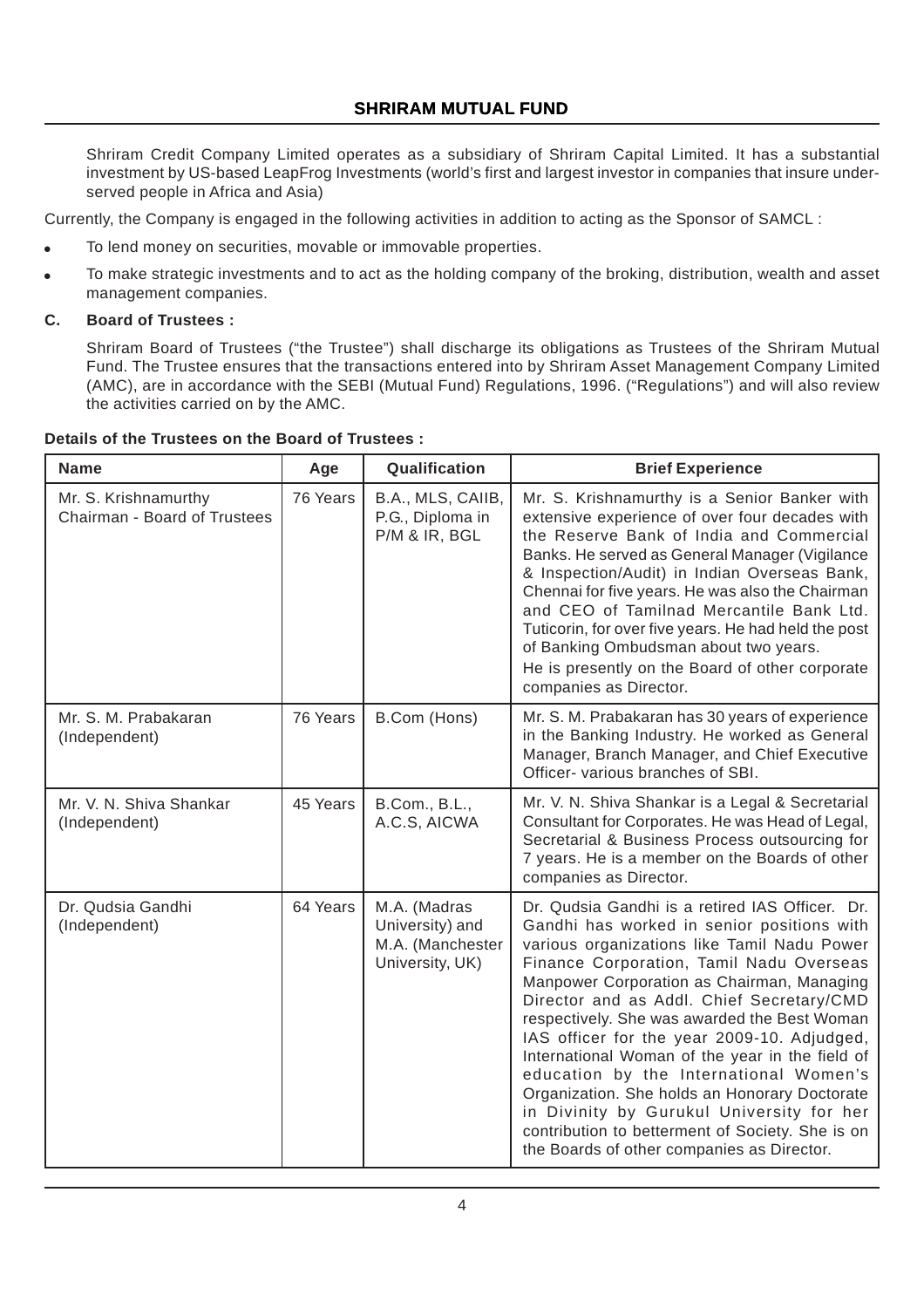## **D. Asset Management Company**

Shriram Asset Management Company Limited, a company incorporated under the Companies Act, 1956 on July 27 1994, having its Registered Office at Wockhardt Towers, 2nd Floor, East Wing, C-2, G Block, Bandra Kurla Complex, Bandra (East), Mumbai - 400 051 is the Asset Management Company of Shriram Mutual Fund. It had been appointed as the Investment Managers of the Mutual Fund vide an Investment Management Agreement, dated – September 16, 1994 and as amended from time to time and executed between the Shriram Board of Trustees and Shriram Asset Management Company.

The Investment Manager was approved by SEBI to act as the AMC for the Fund vide letter No. IIMARP/2336/94 dated November 21, 1994.

#### **Change in Composition of Board Members :**

During the year under review, following were the changes in the composition of the Board of Directors of the AMC :

- 1. Mr. Arindom Mukherjee has been appointed as an Independent Director of Shriram Asset Management Company Limited w.e.f. June 07, 2014.
- 2. Mr. Rajaratnam Sankaralingam, Independent Director has resigned from the Board of Directors of Shriram Asset Management Company Limited with effect from August 22, 2014.
- 3. Mr. Bapu Srinivasan, Associate Director has resigned from the Board of Directors of Shriram Asset Management Company Limited with effect from October 21, 2014.
- 4. Mrs. Jayashree Mahesh has been appointed as an Associate Director of Shriram Asset Management Company Limited w.e.f. October 21, 2014.

As required under the provisions of the Securities and Exchange Board of India (Mutual Funds) Regulations, 1996, 50% of the Directors on the Board of the AMC are independent Directors who are not an associate of, or associated in any manner with the sponsor or any of its subsidiaries or the Board of Trustees.

Investors may note that the Full Annual Report shall be disclosed on the website (www.shriramamc.com) and shall also be available for inspection at the Head Office of the Mutual Fund. On written request present and prospective unit holders / investors can obtain a copy of the Trust Deed, the Annual Report at a price and the text of the relevant Scheme.

The Balance Sheet as at 31st March, 2015 and the Revenue Account for the year ended 31st March, 2015 for the various scheme/s are annexed to this Report.

## **(5) INVESTMENT OBJECTIVE OF THE LIVE SCHEME :**

Shriram Equity and Debt Opportunities Fund (An open-ended Equity Oriented Asset Allocation Scheme) :

The investment objective of the Scheme would be to generate long term Capital appreciation and current income with reduced volatility by investing in a judicious mix of a diversified portfolio of equity and equity related investments, debt and money market instruments.

#### **This product is suitable for investors who are seeking\* :**

- Long term capital appreciation and current income
- Investment in equity and equity related securities as well as fixed income securities (debt and money market securities)

**Riskometer**

Moderate

Moderately

High

**HIGH** 

Low

LOW

Moderately

• Moderately High risk

\*Investor should consult their Financial Advisers if in doubt about whether the product is suitable for them.

- i. Low Principal at low risk
- ii. Moderately Low Principal at moderately low risk
- iii. Moderate Principal at moderate risk
- iv. Moderately High Principal at moderately high risk
- iii. High Principal at high risk

## **Continuous offer for units at NAV related price**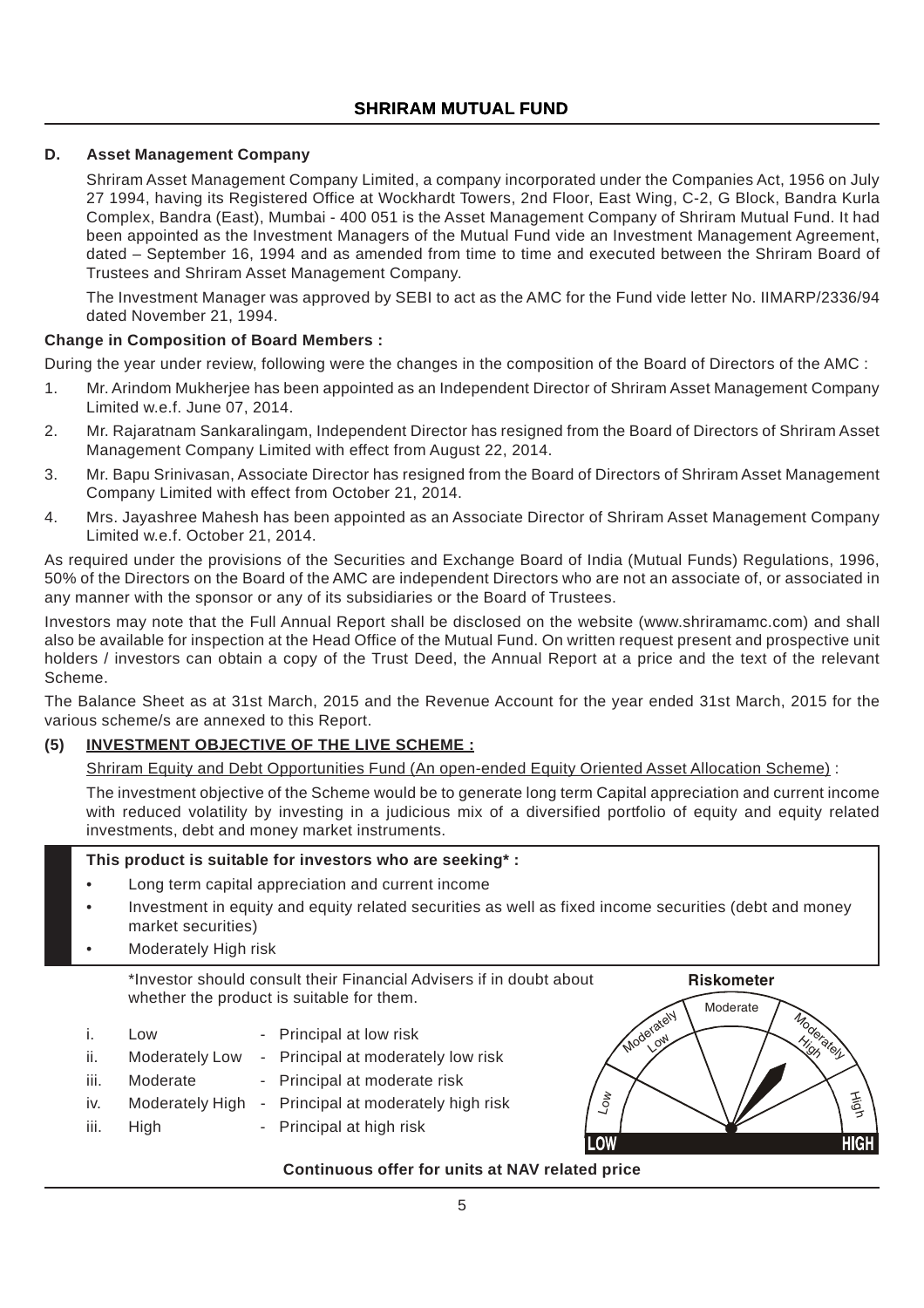## **(6) SIGNIFICANT ACCOUNTING POLICIES :**

The Significant Accounting Policies form part of the Notes to the Accounts annexed to the Balance Sheet of the Schemes. The Accounting Policies are in accordance with Securities and Exchange Board of India (Mutual Funds) Regulations, 1996.

# **(7) UNCLAIMED REDEMPTIONS & DIVIDENDS :**

Shriram Mutual Fund had launched 5 Close ended/ Interval schemes during the years 1994, 1995, 1996 and 1997 and all these Schemes have been wound up during 2000 & 2001. The trustees of Shriram Mutual Fund had also duly submitted their report on winding up to SEBI earlier. The AMC had attended to redemption payments in time. AMC had made immediate arrangements for payment of redemption amount to the concerned unit holders following the decision to wind up the schemes. In fact, excepting a very small percentage, who has not claimed their redemption amounts so far, all other unit holders under the respective Schemes have been duly paid the redemption amount. Even with regard to this very small percentage of outstanding unit holders, regular follow up is being made to locate them and to effect the payments.

| Name of the Scheme                         | <b>Unclaimed Redemptions</b> |                     | Unclaimed Dividends |                     |  |
|--------------------------------------------|------------------------------|---------------------|---------------------|---------------------|--|
|                                            | Amount<br>(₹)                | No. of<br>Investors | Amount<br>(₹)       | No. of<br>Investors |  |
| Risk Guardian 95                           | 24087                        | 9                   | <b>NIL</b>          | <b>NIL</b>          |  |
| Tax Guardian 95                            | 186750                       | 173                 | <b>NIL</b>          | <b>NIL</b>          |  |
| Tax Guardian 96                            | 134130                       | 80                  | <b>NIL</b>          | <b>NIL</b>          |  |
| Tax Guardian 97                            | 18780                        | 9                   | <b>NIL</b>          | <b>NIL</b>          |  |
| Interval Fund 97                           | 17346                        | 14                  | <b>NIL</b>          | <b>NIL</b>          |  |
| Shriram Equity and Debt Opportunities Fund | <b>NIL</b>                   | <b>NIL</b>          | <b>NIL</b>          | <b>NIL</b>          |  |

Summary of No. of Investors & Corresponding amount as at March 31, 2015 :

## **(8) STATUTORY INFORMATION :**

- (a) The Sponsors are not responsible or liable for any loss resulting from the operation of the Schemes of the Fund beyond their initial contribution (to the extent contributed) of Rs.1 Lakh for setting up the Fund, and such other accretions / additions to the same.
- (b) The price and redemption value of the units, and income from them, can go up as well as down with fluctuations in the market value of its underlying investments.
- (c) Full Annual Report is available on the website (www.shriramamc.com) and shall be available for inspection at the Head Office of the mutual fund. Present and prospective unit holder can obtain copy of the trust deed, the full Annual Report of the Fund / AMC at a price.

## **(9) INVESTOR SERVICES :**

In order to improve and enhance investor services Shriram Mutual Fund provides communication through various modes (email service, phone call etc.) for the investor to directly contact the relationship officer for quick resolution of their queries. Investors can subscribe units of the scheme/s electronically through the Stock exchange (BSE) offered BSE STAR Platform and hold them in the Demat account in a seamless fashion. They can also download the application form from the website www.shriramamc.com and submit directly to the RTA office or Administrative or Registered office for new subscriptions. These facilities are for assuring best of services to existing investors who have already invested and those prospective investors who are keen to invest in the mutual fund scheme.

**Details of Investor Complaints :** The Fund is prompt in redressing all complaints / requests received from the investors. The Statement on Status of Redressal of Complaints received against Shriram Mutual Fund during the financial year 2014-15 is annexed and forms part of the Trustee Report as **Annexure II.**

The NAV particulars of the scheme as on 31st March, 2015 as well as the details of dividends declared during the period under review are as under :-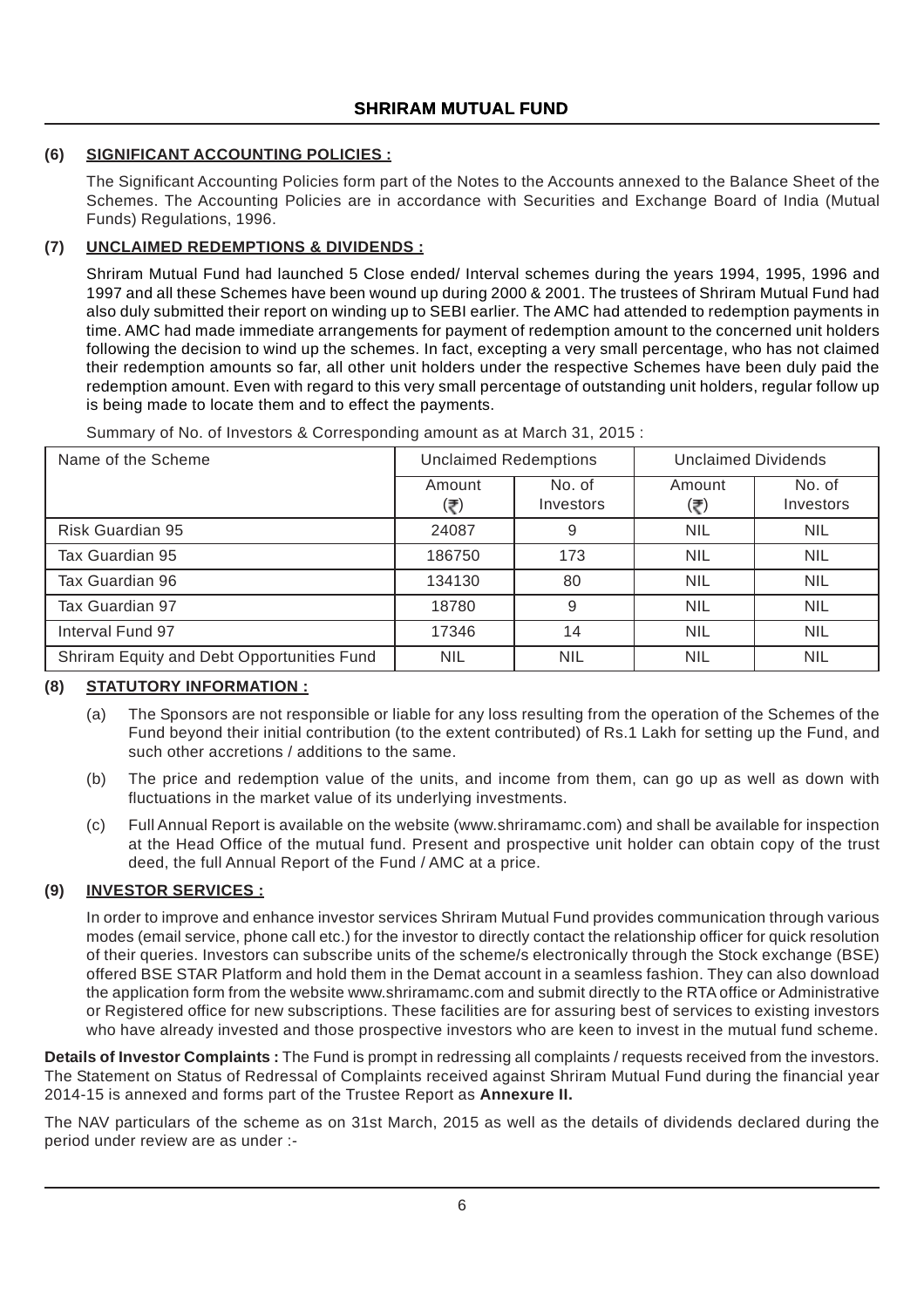# **SHRIRAM MUTUAL FUND**

# **Shriram Equity and Debt Opportunities Fund :**

Plan / Option wise per unit Net Asset Values (NAV) and Dividend details for the year ended March 31, 2015 are as follows :

| <b>Scheme Description</b>  | NAV per unit March 31, 2015 (Rs.) | Dividend Per Unit (Rs.) |  |  |
|----------------------------|-----------------------------------|-------------------------|--|--|
| <b>Regular Growth Plan</b> | 13.1869                           | NA.                     |  |  |
| Regular Dividend Plan      | 11.7337                           | 1.05                    |  |  |
| <b>Direct Growth Plan</b>  | 13.2788                           | ΝA                      |  |  |
| Direct Dividend Plan       | 11.8019                           | 1.05                    |  |  |

NA - Dividend option not applicable for scheme / plan / option Past performance may or may not be sustained in future.

#### For, **SHRIRAM MUTUAL FUND**

Chairman Date : 29th Apr, 2015 Place : Chennai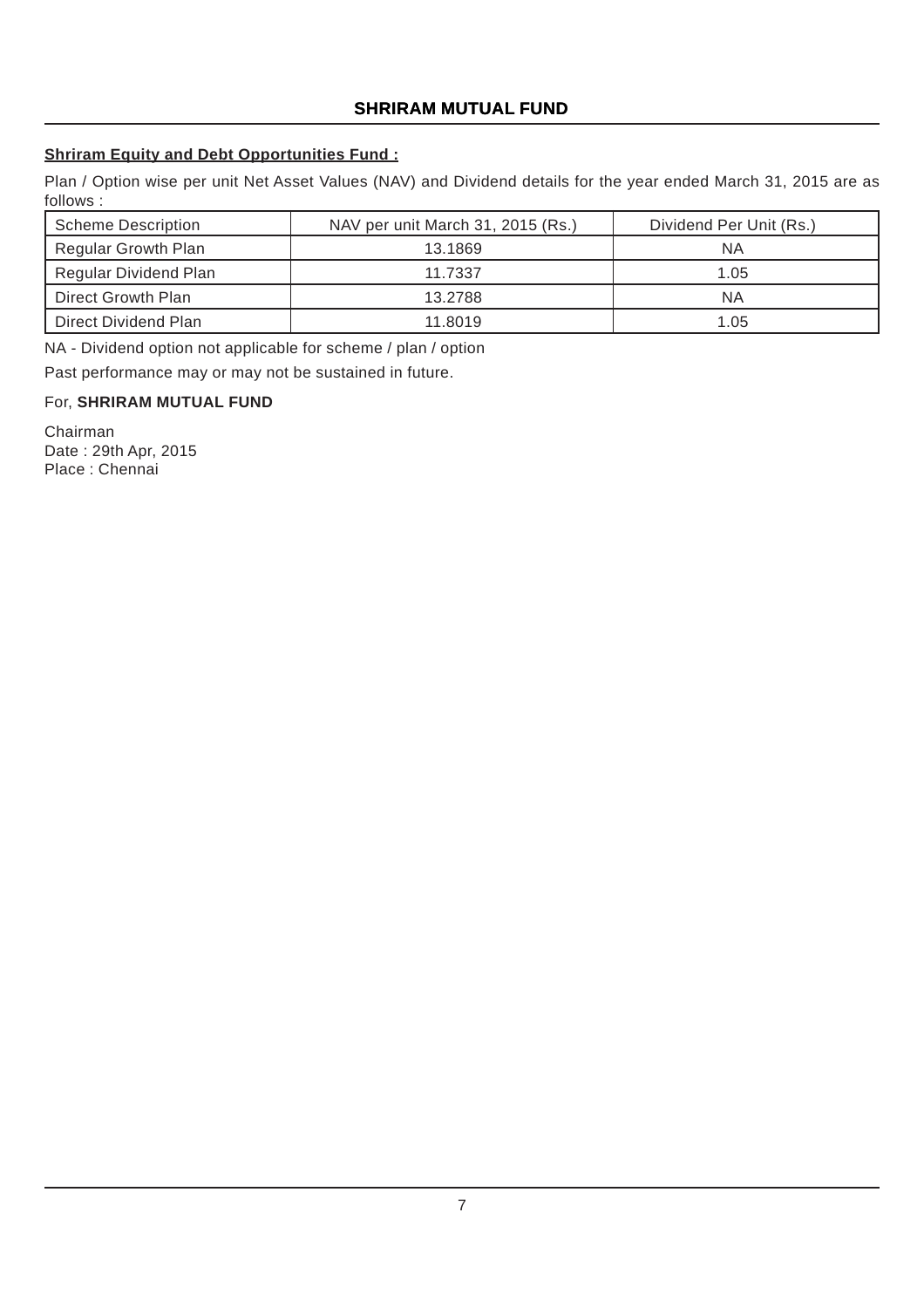# **VOTING POLICY OF SHRIRAM MUTUAL FUND**

# **Background**

We, Shriram Asset Management Company Limited, act as an asset management company (**"Investment Manager"**) to the schemes of Shriram Mutual Fund (**"Fund"**). As an Investment Manager we have a fiduciary responsibility to act in the best interest of the unit holders of the Fund. This responsibility includes exercising voting rights attached to the securities of the companies in which the schemes of the Fund invest (**"Investee Company"**) at the general meetings of the Investee Companies in the best interest of the unit holders. In terms of the Securities and Exchange Board of India ("SEBI") circular no. SEBI/ IMD/ CIR No. 18 / 198647/ 2010 dated March 15, 2010, we have framed the general voting policy and procedures for exercising the voting rights ("Voting Policy"). This Voting Policy shall be applicable to all equity holdings across all our mutual fund schemes.

# **Philosophy of Voting Policy**

The Investment guidelines for the schemes of the Fund inter-alia are generally to invest in companies which have acceptable standards of effective management, follow corporate governance norms and have sound fundamentals. Accordingly, as the decision to invest is generally an endorsement of sound management practices of the Investee Companies, the Investment Manager may generally attend and/or vote with the management of the Investee Company on routine matters. However, when the Investment Manager believes that the interest of the shareholders of an Investee Company will be prejudiced by any proposal, then the Investment Manager will attend and/or vote against such proposal.

The fund managers shall review all voting proposals routine as well as non routine items but shall ensure that non routine items like change in the state of incorporation, merger and other corporate restructuring, changes in capital structure, stock options, appointment and removal of directors, etc are identified and voted in the manner designed to maximize the value of the unit holders. Exceptionally, for such matters, the Investment Manager may also decide to abstain from voting where it has insufficient information or there is a conflict of interest or the Investment Manager does not have a clear stance on the proposal.

Although the Investment Manager will generally vote in accordance with the Voting Policy, but may act differently if the relevant facts and circumstances so warrant. Hence, the Investment Manager may deviate from the Voting Policy guidelines when it determines that the deviation is necessary to protect the interests of the unit holders.

Investment Manager is an affiliate of a large, diverse financial services organization with many affiliates, which may lead to situation creating conflicts of interest. Conflicts of interest may arise in certain situations, where :

- The Investee Company is a client of Investment Manager and/or its affiliates;
- In certain cases, wherein any affiliates of the Investment Manager are lender to the Investee Company;
- The Investee Company is a seller whose products or services are important to the business of Investment Manager and/or its affiliates;
- The Investee Company is an entity participating in the distribution of investment products advised or administered by the Investment Manager and/or any of its affiliates.

However, the Investment Manager will make its best efforts to avoid such conflicts and ensure that any conflicts of interest are resolved in the best interests of unit holders.

In cases where investments are in group companies of the Investment Manager or where the Investee Companies have substantial investments in the Schemes of the Fund, the Investment Manager shall specifically review all voting proposals routine as well as non routine and take decisions with respect to voting on such proposals in the best interest of the unit holders. The Investment Manager may also decide to abstain from such voting, if it deems fit to do so in the best interest of the unit holders or if there is a conflict of interest.

## **Voting Guidelines**

Corporate governance issues are diverse and continually evolving. Whilst it is difficult to provide an exhaustive list of such issues, the following guidelines/policies reflect what Investment Manager believes to be good corporate governance measures and the stance it may generally take with respect to the below matters :

(i) Corporate Governance Matters : Investment Manager supports resolutions like change in state of incorporation, merger and other corporate restructuring, which are in the interest of the unit holders of the Fund. Investment manager will analyze various economic and strategic factors in making the final decision on a merger, acquisition or any other corporate restructuring proposals. However, Investment Manager will vote against resolutions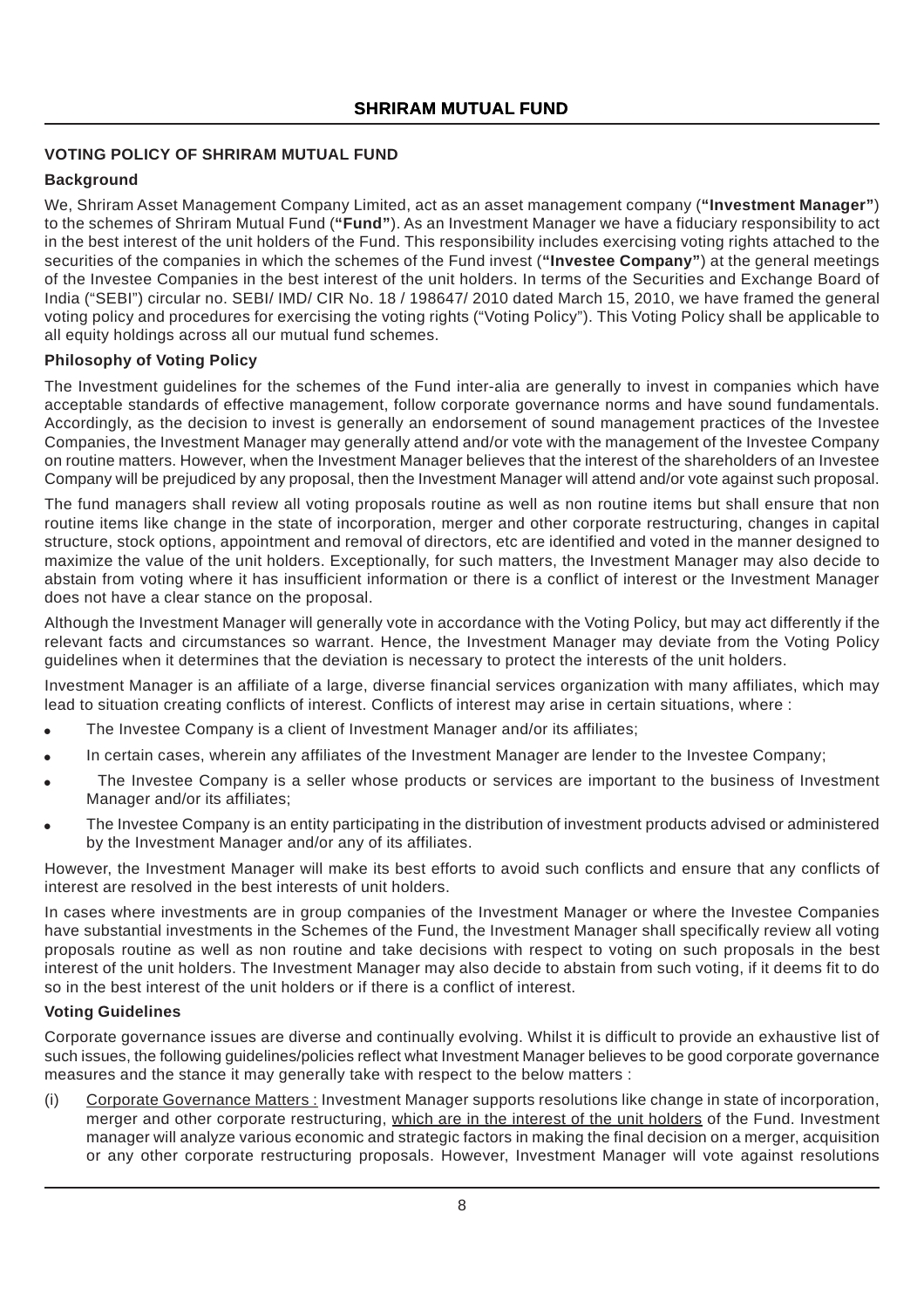pertaining to takeover by an acquirer, etc. which are against the interest of the unit holders. Investment Manager will consider, on a case to case basis, proposals to rotate auditors, and will vote against the ratification of auditors when there is convincing evidence of accounting irregularities or negligence.

- (ii) Changes to Capital Structure : Changes in capitalization will generally be supported where a reasonable need for the change is demonstrated. Investment Manager will review on a case to case basis, proposals by companies to increase authorized shares and the purpose for the increase. Investment Manager believes that a company's decisions pertaining to financing has a material impact on its shareholders, in particular when they involve the issuance of additional shares or the assumption of additional debt. However changes resulting in excessive dilution of existing shareholder value will not be supported.
- (iii) Stock option plans and other proposals pertaining to management compensation : The Investment Manager would support such remuneration proposals, which are tied to achieving long-term performance and enhancing shareholder value. Stock option plans that are excessively generous or dilute other shareholders' value will not be supported.
- (iv) Social and Corporate responsibility : In light of the increasing need for fair disclosures, a growing need for social and corporate responsibility, the Investment Manager's responsibility increases. Investment Manager shall vote in favor of such matters which are believed to have significant socio-economic benefits.
- (v) Board of Directors : The Investment Manager believes in philosophy of having an independent board of directors as the same is a key to complying with good corporate governance norms. Investment Manager would support an independent board of directors, and the key committees such as audit, IPO and remuneration committees etc. to be comprised of independent members.

#### **Review and control**

The voting guidelines and the actual exercise of proxy voting by the Investment Manager will be reviewed periodically by the management either through a committee or otherwise. The management will review the proxy voting required as per the voting policy and actual exercise of proxy votes. Further, Management will also review the process of exercise of proxy votes and governance.

#### **Disclosure of Voting Policy and Exercise of Proxy Votes**

This Voting Policy is accessible on our website www.shriramamc.com and would also be available in our annual report from the financial year 2013-14 onwards.

Disclosure of exercise of proxy votes in equity holdings across all schemes of the Fund (in the prescribed format) shall be accessible on our website. The same would also be disclosed in the annual report from the financial year 2013-14 onwards.

The above Voting Policy of Shriram Mutual Fund was approved by the Board of Trustees of Shriram Mutual Fund in their meeting held on 7th August, 2012.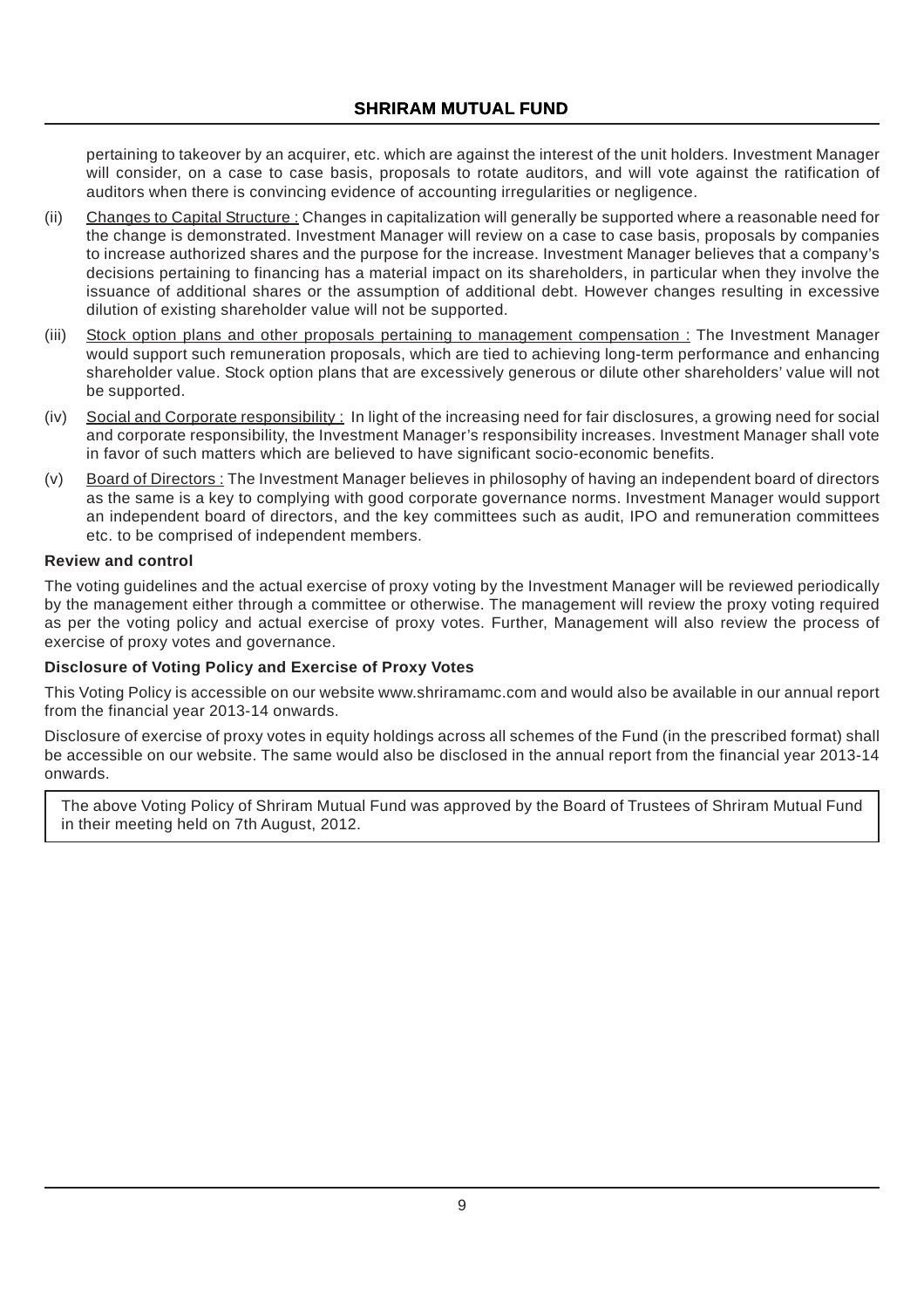# **Details of Votes cast during the Financial year 2014-2015**

| Quarter         | <b>Meeting</b><br>Date | Company<br>Name                                | Type of<br>meetings<br>(AGM/EGM) | Proposal by<br>Management<br>or<br>Shareholder | Proposal's description                                                                                                                                                                                                                                         | Investee<br>company's<br><b>Management</b><br>Recommen-<br>dation | Vote<br>(For/<br>Against/<br>Abstain) | <b>Reason supporting</b><br>the vote decision                                             |
|-----------------|------------------------|------------------------------------------------|----------------------------------|------------------------------------------------|----------------------------------------------------------------------------------------------------------------------------------------------------------------------------------------------------------------------------------------------------------------|-------------------------------------------------------------------|---------------------------------------|-------------------------------------------------------------------------------------------|
| Apr-Jun<br>2014 | 03.05.14               | Divis Lab                                      | Postal<br><b>Ballot</b>          | Management                                     | Special resolution to accord the consent of the company to re appoint<br>the relative of a director to hold an office or place of profit under<br>section 314(1B)                                                                                              | In favour of<br>the proposal                                      | Abstain                               | Not significant to alter<br>investment rotationale.                                       |
| Apr-Jun<br>2014 | 05.05.14               | Sun<br>Pharma                                  | Court<br>Convened<br>Meeting     | Management                                     | Demarger of ulcer therapeutics business from Sun Pharma Global FZE<br>to Sun Pharma Ind.                                                                                                                                                                       | In favour of<br>the proposal                                      | Abstain                               | Not significant to alter<br>investment rotationale.                                       |
| Apr-Jun<br>2014 | 20.05.14               | Mind Tree                                      | Postal<br><b>Ballot</b>          | Management                                     | Increase in the Authorised Share Capital and consequent alteration of<br>the Memorandum of Association of the Company;                                                                                                                                         | In favour of<br>the proposal                                      | Abstain                               | Not significant to alter<br>investment rationale.                                         |
|                 |                        |                                                | Postal<br><b>Ballot</b>          | Management                                     | <b>Issuance of Bonus Shares</b>                                                                                                                                                                                                                                | In favour of<br>the proposal                                      | Abstain                               | Not significant to alter<br>investment rationale.                                         |
|                 |                        |                                                | Postal<br><b>Ballot</b>          | Management                                     | To authorize the Board of Directors or a Committee thereof to borrow<br>up to USD (\$) One Billion; and                                                                                                                                                        | In favour of<br>the proposal                                      | Abstain                               | Not significant to alter<br>investment rationale.                                         |
|                 |                        |                                                | Postal<br><b>Ballot</b>          | Management                                     | To authorize the Board of Directors or a Committee thereof to sell,<br>lease, mortgage or otherwise dispose of the whole or substantially the<br>whole of the undertaking(s), the movable and immovable properties of<br>the Company, both present and future. | In favour of<br>the proposal                                      | Abstain                               | Not significant to alter<br>investment rationale.                                         |
| Apr-Jun<br>2014 | 04.06.14               | <b>Tata Global</b><br><b>Beverages</b><br>Ltd. | Postal<br><b>Ballot</b>          | Management                                     | Scheme of Amalgamation of Mount Everest Mineral Water Ltd. with<br>Tata Global Bevarages Ltd.                                                                                                                                                                  | In favour of<br>the proposal                                      | Abstain                               | Amalgmation of Mount<br>Everest Mineral is not<br>significant for<br>investment rationale |
| Apr-Jun<br>2014 | 24.06.14               | Tech<br>Mahindra                               | Postal<br><b>Ballot</b>          | Management                                     | To consider scheme of amalgamation of Mahindra Engineering<br>Services with the company                                                                                                                                                                        | In favour of<br>the proposal                                      | Abstain                               | Not significant to alter<br>investment rationale.                                         |
| Apr-Jun<br>2014 | 12.06.14               | Shree<br>Cement                                | Postal<br><b>Ballot</b>          | Management                                     | Special Resolution for alteration of existing Article No. 112 and Article<br>No. 134 and insertion of new Articles viz.90 AA and 120A in Articles of<br>Association of the Company                                                                             | In favour of<br>the proposal                                      | Abstain                               | Not significant to alter<br>investment rationale.                                         |
| Apr-Jun<br>2014 | 18.06.14               | Reliance<br>Industries                         | <b>AGM</b>                       | Management                                     | Consider and adopt : a) audited Financial Statement reports of the<br>Board of Directors and auditors                                                                                                                                                          | In favour of<br>the proposal                                      | Abstain                               | Not significant to alter<br>investment rationale.                                         |
|                 |                        |                                                |                                  | Management                                     | Consider and adopt : b) Audited Consolidated Financial Statements                                                                                                                                                                                              | In favour of<br>the proposal                                      | Abstain                               | Not significant to alter<br>investment rationale.                                         |
|                 |                        |                                                |                                  | Management                                     | Declaration of Dividends                                                                                                                                                                                                                                       | In favour of<br>the proposal                                      | Abstain                               | Not significant to alter<br>investment rationale.                                         |
|                 |                        |                                                |                                  | Management                                     | Re appointment of Shri Nikhil R. Meswari who retires by rotation                                                                                                                                                                                               | In favour of<br>the proposal                                      | Abstain                               | Not significant to alter<br>investment rationale.                                         |
|                 |                        |                                                |                                  | Management                                     | Appointment of auditor and fixing their remuneration                                                                                                                                                                                                           | In favour of<br>the proposal                                      | Abstain                               | Not significant to alter<br>investment rationale.                                         |
|                 |                        |                                                |                                  | Shareholder                                    | Appointment of Smt. Nita M. Ambani to fill up the vacancy of the<br>retiring director Shri Ramniklal H. Ambani                                                                                                                                                 | In favour of<br>the proposal                                      | Abstain                               | Not significant to alter<br>investment rationale.                                         |
|                 |                        |                                                |                                  | Shareholder                                    | Appointment of Shri Adi Zainulbhai as an independent Director.                                                                                                                                                                                                 | In favour of<br>the proposal                                      | Abstain                               | Not significant to alter<br>investment rationale.                                         |
|                 |                        |                                                |                                  | Shareholder                                    | Appointment of of Shri Yogendra P. Trivedi as an indepedent Director                                                                                                                                                                                           | In favour of<br>the proposal                                      | Abstain                               | Not significant to alter<br>investment rationale.                                         |
|                 |                        |                                                |                                  | Shareholder                                    | Appointment of Prof. Ashok Misra as an Indepedent Director                                                                                                                                                                                                     | In favour of<br>the proposal                                      | Abstain                               | Not significant to alter<br>investment rationale.                                         |
|                 |                        |                                                |                                  | Management                                     | Re-Appointment of Shri Mukesh D. Ambani as Managing Director                                                                                                                                                                                                   | In favour of<br>the proposal                                      | Abstain                               | Not significant to alter<br>investment rationale.                                         |
|                 |                        |                                                |                                  | Management                                     | Re-Appointment of Shri P.M.S. Prasad as a whole time director                                                                                                                                                                                                  | In favour of<br>the proposal                                      | Abstain                               | Not significant to alter<br>investment rationale.                                         |

 $\vec{o}$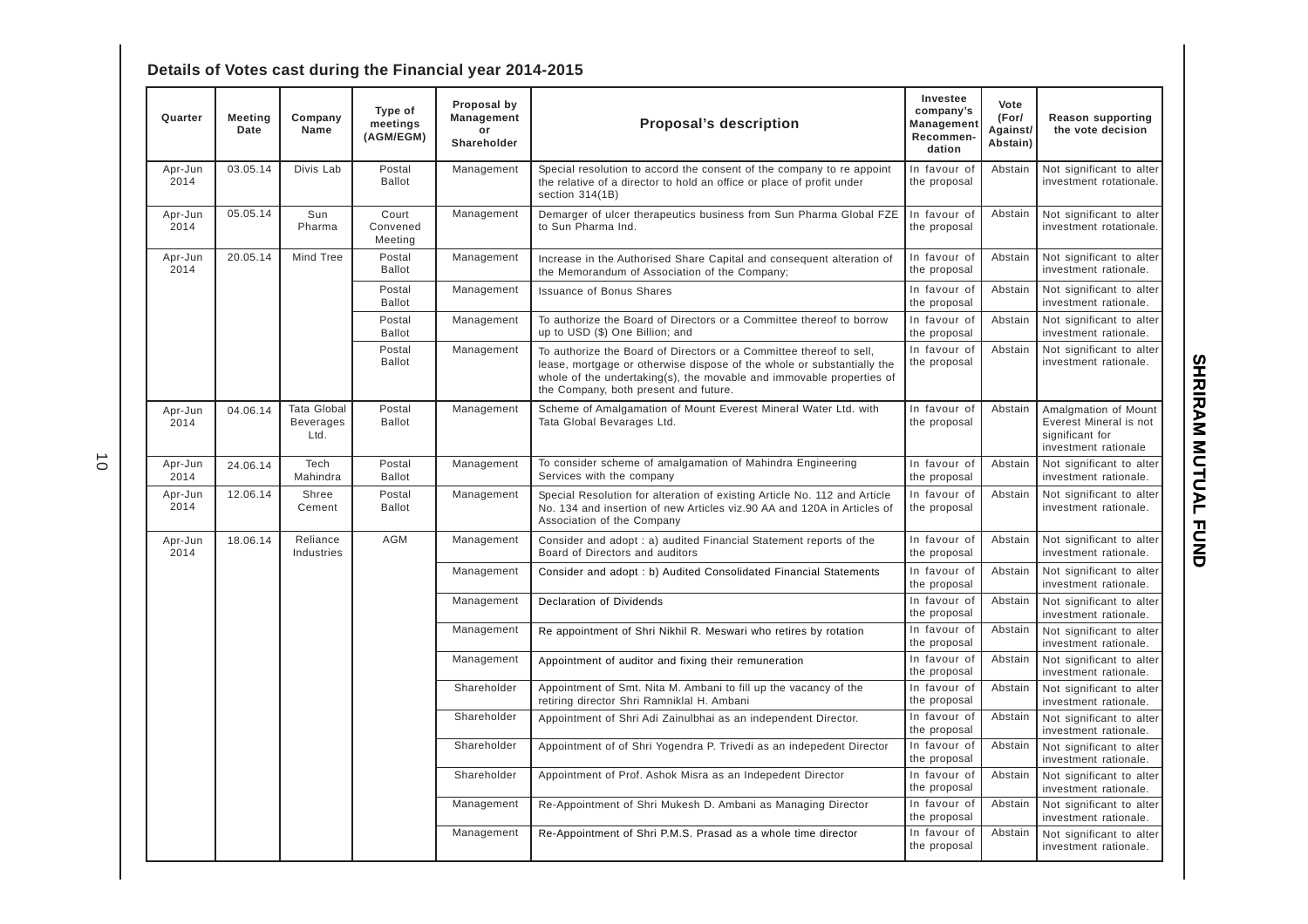|                 |          |                          |     | Management | Payment of remuneration to non-executive Directors                                                                                                                                                                                                                                                                                                                                                                                                                                                                                                                                                                                                                                                                                                                                                                                                                                                                                           | In favour of<br>the proposal | Abstain | Not significant to alter<br>investment rotationale. |
|-----------------|----------|--------------------------|-----|------------|----------------------------------------------------------------------------------------------------------------------------------------------------------------------------------------------------------------------------------------------------------------------------------------------------------------------------------------------------------------------------------------------------------------------------------------------------------------------------------------------------------------------------------------------------------------------------------------------------------------------------------------------------------------------------------------------------------------------------------------------------------------------------------------------------------------------------------------------------------------------------------------------------------------------------------------------|------------------------------|---------|-----------------------------------------------------|
|                 |          |                          |     | Management | Payment of remuneration to executive Directors                                                                                                                                                                                                                                                                                                                                                                                                                                                                                                                                                                                                                                                                                                                                                                                                                                                                                               | In favour of<br>the proposal | Abstain | Not significant to alter<br>investment rotationale. |
|                 |          |                          |     | Management | Approval of the Remuneration of the cost directors                                                                                                                                                                                                                                                                                                                                                                                                                                                                                                                                                                                                                                                                                                                                                                                                                                                                                           | In favour of<br>the proposal | Abstain | Not significant to alter<br>investment rationale.   |
|                 |          |                          |     | Management | Approval of offer or invitation to subscribe to non convertible<br>debentures or private placement                                                                                                                                                                                                                                                                                                                                                                                                                                                                                                                                                                                                                                                                                                                                                                                                                                           | In favour of<br>the proposal | Abstain | Not significant to alter<br>investment rationale.   |
|                 |          |                          |     | Management | Adoption of new articles of association of the Company.                                                                                                                                                                                                                                                                                                                                                                                                                                                                                                                                                                                                                                                                                                                                                                                                                                                                                      | In favour of<br>the proposal | Abstain | Not significant to alter<br>investment rationale.   |
| Apr-Jun<br>2014 | 24.06.14 | <b>ING</b><br>Vysya Bank | AGM | Management | To receive, consider and adopt the Balance Sheet as at 31 March<br>2014, Profit and Loss Account for the year ended on that date together<br>with the Auditors' Report thereon and the Directors' Report attached<br>thereto for that year                                                                                                                                                                                                                                                                                                                                                                                                                                                                                                                                                                                                                                                                                                   | In favour of<br>the proposal | Abstain | Not significant to alter<br>investment rationale.   |
|                 |          |                          | AGM | Management | To declare a dividend on equity shares for the year ended 31 March<br>2014.                                                                                                                                                                                                                                                                                                                                                                                                                                                                                                                                                                                                                                                                                                                                                                                                                                                                  | In favour of<br>the proposal | Abstain | Not significant to alter<br>investment rationale.   |
|                 |          |                          | AGM | Management | To appoint a Director in place of Mr. Mark Edwin Newman who retires<br>by rotation and being eligible, offers himself for re-appointmen                                                                                                                                                                                                                                                                                                                                                                                                                                                                                                                                                                                                                                                                                                                                                                                                      | In favour of<br>the proposal | Abstain | Not significant to alter<br>investment rationale.   |
|                 |          |                          | AGM | Management | To re-appoint M/s BSR & Co. LLP, Chartered Accountants, as the<br>Auditors of the Bank and authorize the Board of Directors to fix their<br>remuneration                                                                                                                                                                                                                                                                                                                                                                                                                                                                                                                                                                                                                                                                                                                                                                                     | In favour of<br>the proposal | Abstain | Not significant to alter<br>investment rationale.   |
|                 |          |                          | AGM | Management | M/s. B S R & Co. LLP, Chartered Accountants, (Firm Registration No.<br>101248W), be and are hereby reappointed as Statutory Auditors of the<br>Bank for the financial year 2014-15, subject to the approval of the<br>Reserve Bank of India, under Section 30(1A) of the Banking Regulation<br>Act, 1949, to hold office from the conclusion of the 83rd Annual<br>General Meeting till the conclusion of the next Annual General Meeting<br>of the Bank under Section 139 of the Companies Act, 2013, on a<br>remuneration (including the terms of payment) to be fixed by the Board<br>of Directors of the Bank, based on the recommendation of the Audit<br>Committee of the Board, plus service tax and such other tax(es), as<br>may be applicable, and re-imbursement of out-of-pocket expenses as<br>may be agreed to by the said Board in connection with the audit of the<br>accounts of the Bank for the year ending 31 March 2015 | In favour of<br>the proposal | Abstain | Not significant to alter<br>investment rationale.   |
|                 |          |                          | AGM | Management | Resolve to substitute article 28, article 40(e) and article 75 in a<br>prescribed manner.                                                                                                                                                                                                                                                                                                                                                                                                                                                                                                                                                                                                                                                                                                                                                                                                                                                    | In favour of<br>the proposal | Abstain | Not significant to alter<br>investment rationale.   |
| Apr-Jun<br>2014 | 25.06.14 | Bank of<br>Baroda        | AGM | Management | To discuss, approve and adopt the Balance Sheet of the Bank as at 31<br>March 2014, Profit and Loss Account for the year ended 31st March<br>2014, The report of the Board of Directors on the working and activities<br>of the Bank for the period covered by the Accounts and the Auditors'<br>Report on the Balance Sheet and Accounts                                                                                                                                                                                                                                                                                                                                                                                                                                                                                                                                                                                                    | In favour of<br>the proposal | Abstain | Not significant to alter<br>investment rationale.   |
|                 |          |                          |     | Management | To declare final Dividend for the year 2013-14                                                                                                                                                                                                                                                                                                                                                                                                                                                                                                                                                                                                                                                                                                                                                                                                                                                                                               | In favour of<br>the proposal | Abstain | Not significant to alter<br>investment rationale.   |
| Apr-Jun<br>2014 | 25.06.14 | State Bank<br>of India   | EGM | Management | To elect four directors to the central board of the Bank.                                                                                                                                                                                                                                                                                                                                                                                                                                                                                                                                                                                                                                                                                                                                                                                                                                                                                    | In favour of<br>the proposal | Abstain | Not significant to alter<br>investment rationale.   |
|                 |          |                          |     | Management | To issue shares to employees of the company under Employee Stock<br>Option Scheme(ESPS).                                                                                                                                                                                                                                                                                                                                                                                                                                                                                                                                                                                                                                                                                                                                                                                                                                                     | In favour of<br>the proposal | Abstain | Not significant to alter<br>investment rationale.   |
| Apr-Jun<br>2014 | 25.06.14 | <b>HDFC Bank</b>         | AGM | Management | Adoption of audited Balance Sheet and Profit & Loss Account for the<br>year ended March 31, 2014 and reports of the Board of Directors and<br>Auditors thereon.                                                                                                                                                                                                                                                                                                                                                                                                                                                                                                                                                                                                                                                                                                                                                                              | In favour of<br>the proposal | Abstain | Not significant to alter<br>investment rationale.   |
|                 |          |                          |     | Management | Declaration of Dividend on Equity Shares                                                                                                                                                                                                                                                                                                                                                                                                                                                                                                                                                                                                                                                                                                                                                                                                                                                                                                     | In favour of<br>the proposal | Abstain | Not significant to alter<br>investment rationale.   |
|                 |          |                          |     | Management | Appointment of director in place of Mrs. Renu Karnad, who retires by<br>rotation and, being eligible offers herself for re-appointment.                                                                                                                                                                                                                                                                                                                                                                                                                                                                                                                                                                                                                                                                                                                                                                                                      | In favour of<br>the proposal | Abstain | Not significant to alter<br>investment rationale.   |
|                 |          |                          |     | Management | Appointment of director in place of Mr. Keki Mistry, who retires by<br>rotation and, being eligible offers himself for re-appointment.                                                                                                                                                                                                                                                                                                                                                                                                                                                                                                                                                                                                                                                                                                                                                                                                       | In favour of<br>the proposal | Abstain | Not significant to alter<br>investment rationale.   |
|                 |          |                          |     |            |                                                                                                                                                                                                                                                                                                                                                                                                                                                                                                                                                                                                                                                                                                                                                                                                                                                                                                                                              |                              |         |                                                     |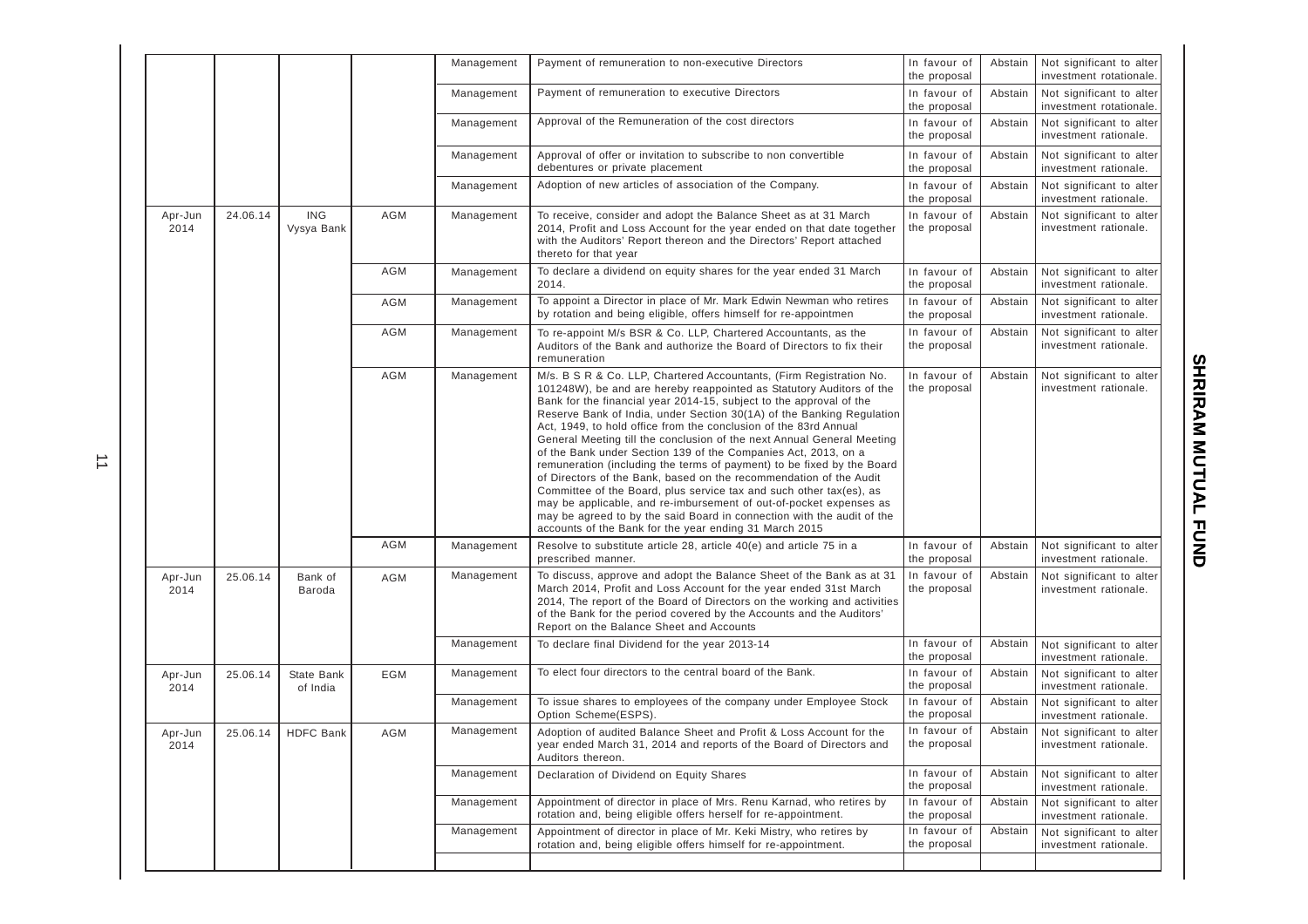|                 |          |                     |     | Management  | Appointment of Auditors and fixing their remuneration.                                                                                                                                                                                                                                                                                                           | In favour of<br>the proposal | Abstain | Not significant to alter<br>investment rotationale.         |
|-----------------|----------|---------------------|-----|-------------|------------------------------------------------------------------------------------------------------------------------------------------------------------------------------------------------------------------------------------------------------------------------------------------------------------------------------------------------------------------|------------------------------|---------|-------------------------------------------------------------|
|                 |          |                     |     | Shareholder | Appointment of Mr. Partho Datta as Indipendent Director of the Bank                                                                                                                                                                                                                                                                                              | In favour of<br>the proposal | Abstain | Not significant to alter<br>investment rotationale.         |
|                 |          |                     |     | Shareholder | Appointment of Dr. Pandit Palande as Indipendent Director of the Bank                                                                                                                                                                                                                                                                                            | In favour of<br>the proposal | Abstain | Not significant to alter<br>investment rationale.           |
|                 |          |                     |     | Shareholder | Appointment of Mr. Bobby Parikh as Indipendent Director of the Bank                                                                                                                                                                                                                                                                                              | In favour of<br>the proposal | Abstain | Not significant to alter<br>investment rationale.           |
|                 |          |                     |     | Shareholder | Appointment of Mr. A. N Roy as Indipendent Director of the Bank                                                                                                                                                                                                                                                                                                  | In favour of<br>the proposal | Abstain | Not significant to alter<br>investment rationale.           |
|                 |          |                     |     | Shareholder | Appointment of Mr. C. M. Vasudev as Indipendent Director of the Bank                                                                                                                                                                                                                                                                                             | In favour of<br>the proposal | Abstain | Not significant to alter<br>investment rationale.           |
|                 |          |                     |     | Shareholder | Appointment of Mr. Vijay Merchant as Indipendent Director of the Bank                                                                                                                                                                                                                                                                                            | In favour of<br>the proposal | Abstain | Not significant to alter<br>investment rationale.           |
|                 |          |                     |     | Management  | Raising of additional capital                                                                                                                                                                                                                                                                                                                                    | In favour of<br>the proposal | Abstain | Not significant to alter<br>investment rationale.           |
|                 |          |                     |     | Management  | Increase in foreign shareholding limit upto 74%                                                                                                                                                                                                                                                                                                                  | In favour of<br>the proposal | Abstain | Not significant to alter<br>investment rationale.           |
| Apr-Jun<br>2014 | 26.06.14 | Asian Paints        | AGM | Management  | To receive, consider and adopt the financial statements of the<br>Company for the year ended 31st March, 2014 together with the<br>Reports of the Board of Directors and Auditors thereon.                                                                                                                                                                       | In favour of<br>the proposal | Abstain | Not significant to alter<br>investment rationale.           |
|                 |          |                     |     | Management  | To consider and declare payment of final dividend and confirm the interim<br>dividend of '1.10 (Rupee one and paise ten only) per equity share,<br>declared and paid during the financial year ended 31st March, 2014.                                                                                                                                           | In favour of<br>the proposal | Abstain | Not significant to alter<br>investment rationale.           |
|                 |          |                     |     | Management  | Appointment of Joint Auditor                                                                                                                                                                                                                                                                                                                                     | In favour of<br>the proposal | Abstain | Not significant to alter<br>investment rationale.           |
| Apr-Jun<br>2014 | 26.06.14 | Corporation<br>Bank | AGM | Management  | To discuss, approve and adopt the Audited Balance Sheet of the Bank<br>as at 31st March'2014, Profit and Loss Account of the Bank for the year<br>ended 31st March'2014, the report of the Board of Directors on the<br>working and activities of the Bank for the period covered by the<br>Accounts and the Auditor's Report on the Balance Sheet and Accounts. | In favour of<br>the proposal | Abstain | Not significant to alter<br>investment rationale.           |
|                 |          |                     |     | Management  | To declare Final Dividend on the Equity Shares for the Financial Year<br>2013-2014.                                                                                                                                                                                                                                                                              | In favour of<br>the proposal | Abstain | Not significant to alter<br>investment rationale.           |
| Apr-Jun<br>2014 | 27.06.14 | Indusind<br>Bank    | AGM | Management  | To receive, consider and adopt the Balance Sheet as at March' 2014<br>and the Profit and Loss Account for the year ended on that date<br>together with the Reports of the Directors and Auditors thereon.                                                                                                                                                        | In favour of<br>the proposal | Abstain | Not significant to alter<br>investment rationale.           |
|                 |          |                     |     | Management  | To declare Dividend for the year ended March 31,2014.                                                                                                                                                                                                                                                                                                            | In favour of<br>the proposal | Abstain | Not significant to alter<br>investment rationale.           |
|                 |          |                     |     | Management  | To appointment a director in place of Mr. Ajay Hinduja, Non-executive<br>Director, who retires by rotation and being eligible, offers him for re-<br>appointment.                                                                                                                                                                                                | In favour of<br>the proposal | Abstain | Not significant to alter<br>investment rationale.           |
|                 |          |                     |     | Management  | To appoint M/S, B S R & Co. LLP, Chartered Accountnts, as the<br>statuatory Auditors of the BAnk and authorize the Board of Directors to<br>fix their remuneration.                                                                                                                                                                                              | In favour of<br>the proposal | Abstain | Not significant to alter<br>investment rationale.           |
|                 |          |                     |     | Management  | Appointment of Mr. T. Anantha Narayan as Indipendent Director.                                                                                                                                                                                                                                                                                                   | In favour of<br>the proposal | Abstain | Not significant to alter<br>investment rationale.           |
|                 |          |                     |     | Management  | Appointment of Mr. S. C. Tripathy as Indipendent Director.                                                                                                                                                                                                                                                                                                       | In favour of<br>the proposal |         | Abstain   Not significant to alter<br>investment rationale. |
|                 |          |                     |     | Management  | Appointment of Mr. Ashok Kini as Indipendent Director.                                                                                                                                                                                                                                                                                                           | In favour of<br>the proposal | Abstain | Not significant to alter<br>investment rationale.           |
|                 |          |                     |     | Management  | Appointment of Mrs. Kanchan Chitale as Indipendent Director.                                                                                                                                                                                                                                                                                                     | In favour of<br>the proposal | Abstain | Not significant to alter<br>investment rationale.           |
|                 |          |                     |     | Management  | Appointment of Mr. Vijay Vaid as Indipendent Director.                                                                                                                                                                                                                                                                                                           | In favour of<br>the proposal | Abstain | Not significant to alter<br>investment rationale.           |

 $\vec{z}$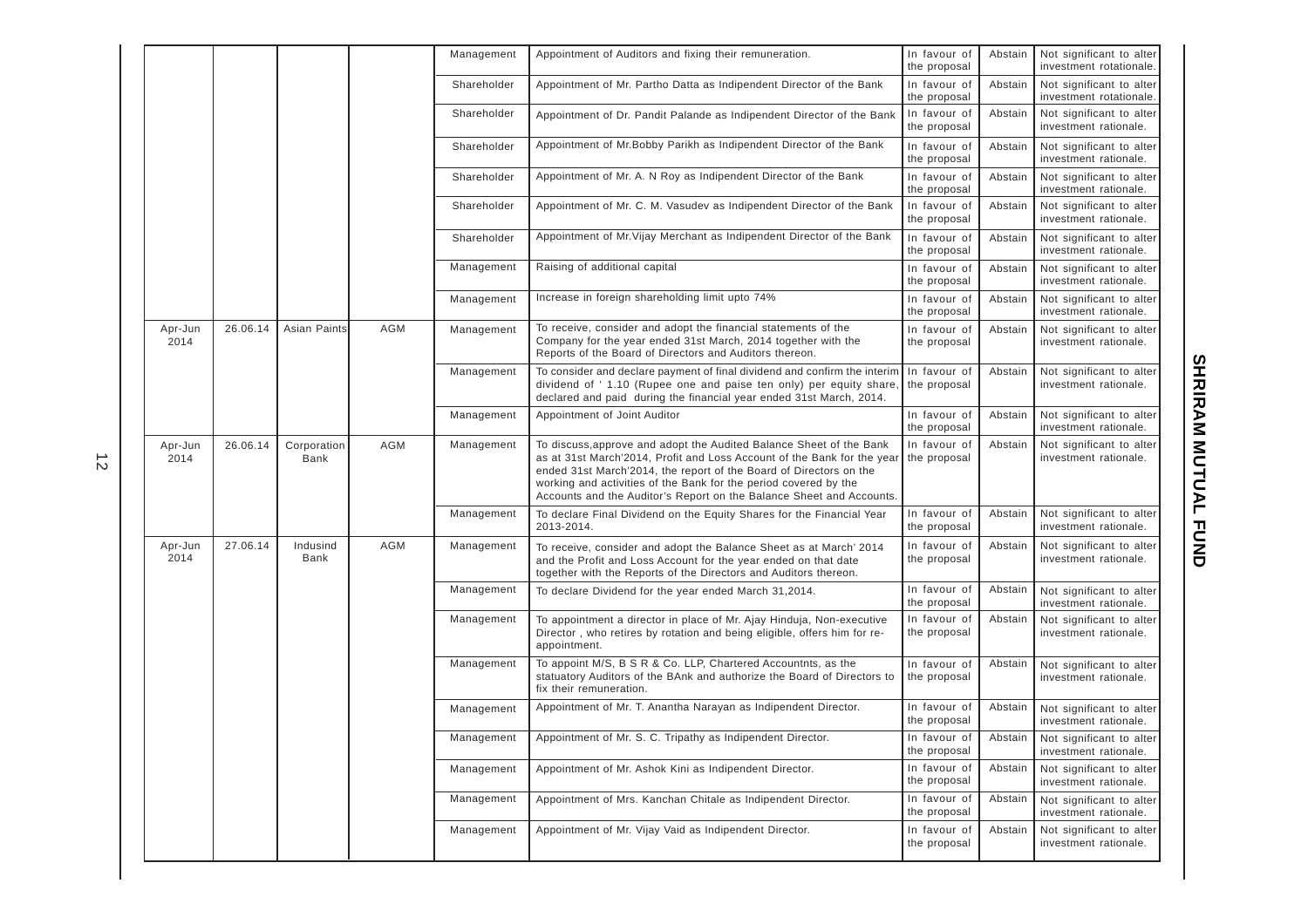| Apr-Jun<br>2014 | 27.06.14 | <b>TCS</b> | <b>AGM</b> | Management | To receive, consider and adopt the Audited statement of Profit and Loss In favour of<br>for the year ended March 31, 2014 and the Balance Sheet as at that date<br>together with the Reports of the Board of Directors and the Auditors<br>thereon. | the proposal                                                                 | Abstain                                                                    | Not significant to alter<br>investment rotationale.         |                                                   |                                                   |                                                                                 |                              |         |                                                   |  |            |                                                        |                              |         |                                                   |
|-----------------|----------|------------|------------|------------|-----------------------------------------------------------------------------------------------------------------------------------------------------------------------------------------------------------------------------------------------------|------------------------------------------------------------------------------|----------------------------------------------------------------------------|-------------------------------------------------------------|---------------------------------------------------|---------------------------------------------------|---------------------------------------------------------------------------------|------------------------------|---------|---------------------------------------------------|--|------------|--------------------------------------------------------|------------------------------|---------|---------------------------------------------------|
|                 |          |            |            | Management | To confirm the payment of Interim Dividends on Equity Shares and to<br>declare a Final Dividend on Equity Shares for the financial year 2013-14.                                                                                                    | In favour of<br>the proposal                                                 | Abstain                                                                    | Not significant to alter<br>investment rotationale.         |                                                   |                                                   |                                                                                 |                              |         |                                                   |  |            |                                                        |                              |         |                                                   |
|                 |          |            |            | Management | To declare Dividend on Redeemable Preference Shares for the financial<br>vear 2013-14.                                                                                                                                                              | In favour of<br>the proposal                                                 | Abstain                                                                    | Not significant to alter<br>investment rationale.           |                                                   |                                                   |                                                                                 |                              |         |                                                   |  |            |                                                        |                              |         |                                                   |
|                 |          |            |            | Management | To appoint a Director in place of Mr. Phiroz Vandrevala, who retires by<br>rotation and, being eligible, offers himself for re-appointment.                                                                                                         | In favour of<br>the proposal                                                 | Abstain                                                                    | Not significant to alter<br>investment rationale.           |                                                   |                                                   |                                                                                 |                              |         |                                                   |  |            |                                                        |                              |         |                                                   |
|                 |          |            |            | Management | Appointment of Auditors                                                                                                                                                                                                                             | In favour of<br>the proposal                                                 | Abstain                                                                    | Not significant to alter<br>investment rationale.           |                                                   |                                                   |                                                                                 |                              |         |                                                   |  |            |                                                        |                              |         |                                                   |
|                 |          |            |            | Management | Apppointment of Mr. V. Thyagranajan as an indepedent director                                                                                                                                                                                       | In favour of<br>the proposal                                                 | Abstain                                                                    | Not significant to alter<br>investment rationale.           |                                                   |                                                   |                                                                                 |                              |         |                                                   |  |            |                                                        |                              |         |                                                   |
|                 |          |            |            | Management | Appointment of Prof. Clayton M. Christensen as an Independent Director<br>of the Company                                                                                                                                                            | In favour of<br>the proposal                                                 | Abstain                                                                    | Not significant to alter<br>investment rationale.           |                                                   |                                                   |                                                                                 |                              |         |                                                   |  |            |                                                        |                              |         |                                                   |
|                 |          |            |            | Management | Appointment of Dr. Ron Sommer as an Independent Director of the<br>Company                                                                                                                                                                          | In favour of<br>the proposal                                                 | Abstain                                                                    | Not significant to alter<br>investment rationale.           |                                                   |                                                   |                                                                                 |                              |         |                                                   |  |            |                                                        |                              |         |                                                   |
|                 |          |            |            | Management | Appointment of Mr. O. P. Bhatt as an Independent Director of the Company                                                                                                                                                                            | In favour of<br>the proposal                                                 | Abstain                                                                    | Not significant to alter<br>investment rationale.           |                                                   |                                                   |                                                                                 |                              |         |                                                   |  |            |                                                        |                              |         |                                                   |
|                 |          |            |            |            | Management                                                                                                                                                                                                                                          | Appointment of Dr. Vijay Kelkar as an Independent Director of the<br>Company | In favour of<br>the proposal                                               | Abstain                                                     | Not significant to alter<br>investment rationale. |                                                   |                                                                                 |                              |         |                                                   |  |            |                                                        |                              |         |                                                   |
|                 |          |            |            |            |                                                                                                                                                                                                                                                     | Management                                                                   | Appointment of Mr. Aman Mehta as an Independent Director of the<br>Company | In favour of<br>the proposal                                | Abstain                                           | Not significant to alter<br>investment rationale. |                                                                                 |                              |         |                                                   |  |            |                                                        |                              |         |                                                   |
|                 |          |            |            | Management | Payment of Commission to Non Whole-time Directors of the Company                                                                                                                                                                                    | In favour of<br>the proposal                                                 | Abstain                                                                    | Not significant to alter<br>investment rationale.           |                                                   |                                                   |                                                                                 |                              |         |                                                   |  |            |                                                        |                              |         |                                                   |
|                 |          |            |            | Management | Appointment of Branch Auditors                                                                                                                                                                                                                      | In favour of<br>the proposal                                                 | Abstain                                                                    | Not significant to alter<br>investment rationale.           |                                                   |                                                   |                                                                                 |                              |         |                                                   |  |            |                                                        |                              |         |                                                   |
| Apr-Jun<br>2014 | 27.06.14 | Axis Bank  | <b>AGM</b> | Management | Adoption of Financial Statements for the year ended 31 March, 2014.                                                                                                                                                                                 | In favour of<br>the proposal                                                 | Abstain                                                                    | Not significant to alter<br>investment rationale.           |                                                   |                                                   |                                                                                 |                              |         |                                                   |  |            |                                                        |                              |         |                                                   |
|                 |          |            |            | Management | Re-appointment of Shri K. N. Prithviraj, who retires by rotation., who retires<br>by rotation.                                                                                                                                                      | In favour of<br>the proposal                                                 | Abstain                                                                    | Not significant to alter<br>investment rationale.           |                                                   |                                                   |                                                                                 |                              |         |                                                   |  |            |                                                        |                              |         |                                                   |
|                 |          |            |            | Management | Re-appointment of Shri V Srinivasan, who retires by rotation.                                                                                                                                                                                       | In favour of<br>the proposal                                                 | Abstain                                                                    | Not significant to alter<br>investment rationale.           |                                                   |                                                   |                                                                                 |                              |         |                                                   |  |            |                                                        |                              |         |                                                   |
|                 |          |            |            | Management | Approval of Dividend on Equity Shares of the Bank.                                                                                                                                                                                                  | In favour of<br>the proposal                                                 | Abstain                                                                    | Not significant to alter<br>investment rationale.           |                                                   |                                                   |                                                                                 |                              |         |                                                   |  |            |                                                        |                              |         |                                                   |
|                 |          |            |            | Management | Appointment of S. R. Batliboi & Co. LLP. Chartered Accountants, Mumbai.<br>As Statuary Auditors.                                                                                                                                                    | In favour of<br>the proposal                                                 | Abstain                                                                    | Not significant to alter<br>investment rationale.           |                                                   |                                                   |                                                                                 |                              |         |                                                   |  |            |                                                        |                              |         |                                                   |
|                 |          |            |            | Management | Appointment of Smt. Usha Sangwan as a Director.                                                                                                                                                                                                     | In favour of<br>the proposal                                                 | Abstain                                                                    | Not significant to alter<br>investment rationale.           |                                                   |                                                   |                                                                                 |                              |         |                                                   |  |            |                                                        |                              |         |                                                   |
|                 |          |            |            |            |                                                                                                                                                                                                                                                     |                                                                              |                                                                            |                                                             |                                                   |                                                   |                                                                                 |                              |         |                                                   |  | Management | Revision inremuneration of Dr. Sanjiv Misra, Chairman. | In favour of<br>the proposal | Abstain | Not significant to alter<br>investment rationale. |
|                 |          |            |            | Management | Revision inremuneration of Smt. Sikha Sharma, Managing Director & CEO.                                                                                                                                                                              | In favour of<br>the proposal                                                 | Abstain                                                                    | Not significant to alter<br>investment rationale.           |                                                   |                                                   |                                                                                 |                              |         |                                                   |  |            |                                                        |                              |         |                                                   |
|                 |          |            |            | Management | Revision inremuneration of Shri Somnath Sengupta, Executive Director<br>& Head(Corporate Centre).                                                                                                                                                   | In favour of<br>the proposal                                                 | Abstain                                                                    | Not significant to alter<br>investment rationale.           |                                                   |                                                   |                                                                                 |                              |         |                                                   |  |            |                                                        |                              |         |                                                   |
|                 |          |            |            | Management | Revision inremuneration of Shri V. Srinivasan, Executive Director & Head<br>(Corporate Banking).                                                                                                                                                    | In favour of<br>the proposal                                                 |                                                                            | Abstain   Not significant to alter<br>investment rationale. |                                                   |                                                   |                                                                                 |                              |         |                                                   |  |            |                                                        |                              |         |                                                   |
|                 |          |            |            | Management | Ammendment in Employee Stock Option Scheme.                                                                                                                                                                                                         | In favour of<br>the proposal                                                 | Abstain                                                                    | Not significant to alter<br>investment rationale.           |                                                   |                                                   |                                                                                 |                              |         |                                                   |  |            |                                                        |                              |         |                                                   |
|                 |          |            |            |            |                                                                                                                                                                                                                                                     |                                                                              |                                                                            |                                                             |                                                   | Management                                        | Borrowing limit of the Bank under Section 180(1)© of the Companies<br>Act.2013. | In favour of<br>the proposal | Abstain | Not significant to alter<br>investment rationale. |  |            |                                                        |                              |         |                                                   |
|                 |          |            |            | Management | Borrowing/Raising funds by issue of debt instruments.                                                                                                                                                                                               | In favour of<br>the proposal                                                 | Abstain                                                                    | Not significant to alter<br>investment rationale.           |                                                   |                                                   |                                                                                 |                              |         |                                                   |  |            |                                                        |                              |         |                                                   |
|                 |          |            |            |            |                                                                                                                                                                                                                                                     |                                                                              |                                                                            |                                                             |                                                   |                                                   |                                                                                 |                              |         |                                                   |  |            |                                                        |                              |         |                                                   |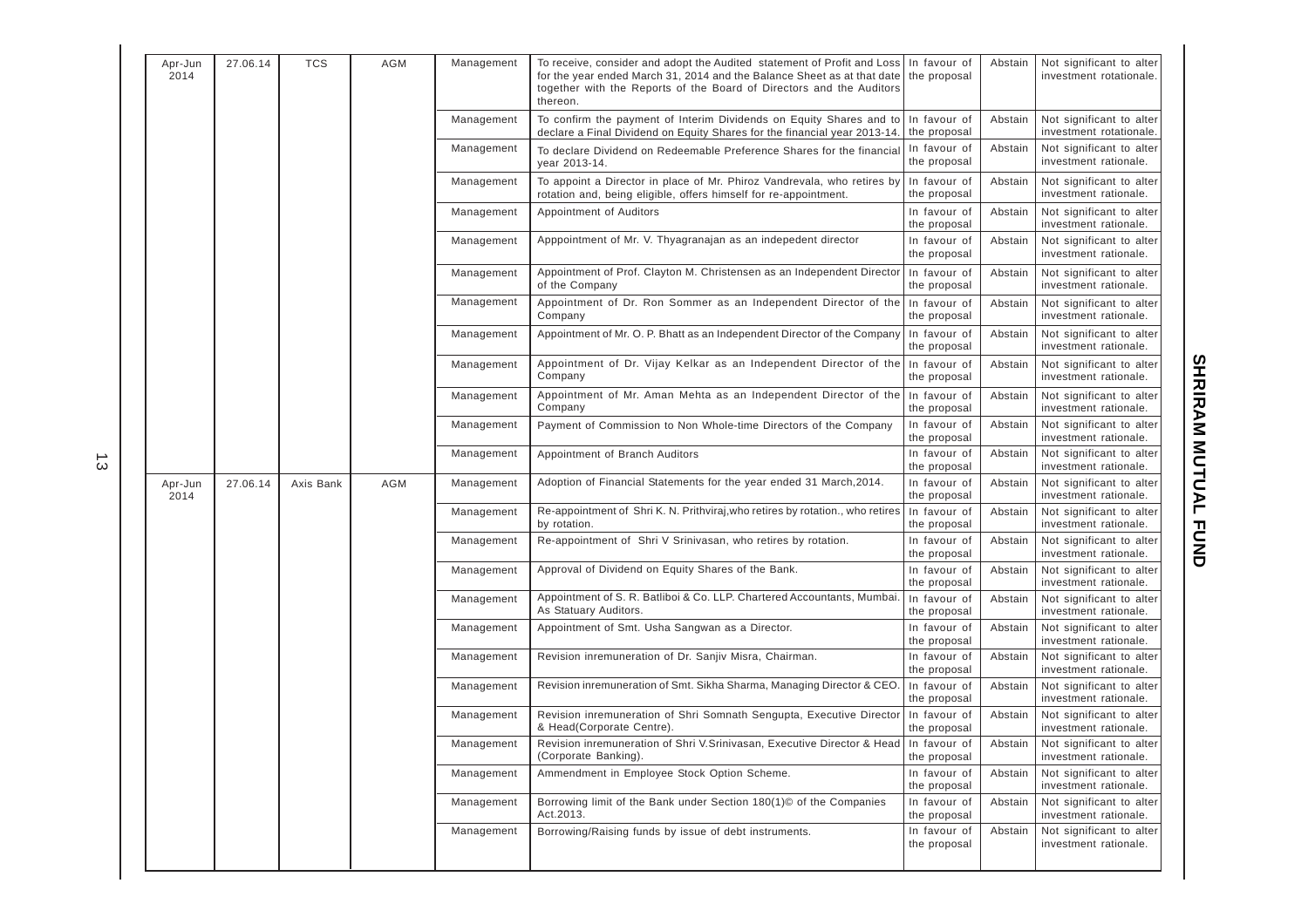|                 |          |                               |               | Management | Sub-division of Equity Shares.                                                                                                                                                                                                                                                                                                                                                                                                                                                                                            | In favour of<br>the proposal | Abstain | Not significant to alter<br>investment rotationale.     |
|-----------------|----------|-------------------------------|---------------|------------|---------------------------------------------------------------------------------------------------------------------------------------------------------------------------------------------------------------------------------------------------------------------------------------------------------------------------------------------------------------------------------------------------------------------------------------------------------------------------------------------------------------------------|------------------------------|---------|---------------------------------------------------------|
|                 |          |                               |               | Management | Alteration in Memorandum of Association.                                                                                                                                                                                                                                                                                                                                                                                                                                                                                  | In favour of<br>the proposal | Abstain | Not significant to alter<br>investment rotationale.     |
|                 |          |                               |               | Management | Alteration inArticles of Association.                                                                                                                                                                                                                                                                                                                                                                                                                                                                                     | In favour of<br>the proposal | Abstain | Not significant to alter<br>investment rotationale.     |
| Apr-Jun<br>2014 | 30.06.14 | <b>ICICI Bank</b>             | <b>AGM</b>    | Management | Adoption of accounts                                                                                                                                                                                                                                                                                                                                                                                                                                                                                                      | In favour of<br>the proposal | Abstain | Not significant to alter<br>investment rotationale.     |
|                 |          |                               |               | Management | Declaration of dividends on preference shares.                                                                                                                                                                                                                                                                                                                                                                                                                                                                            | In favour of<br>the proposal | Abstain | Not significant to alter<br>investment rotationale.     |
|                 |          |                               |               | Management | Declaration of dividends on equity shares                                                                                                                                                                                                                                                                                                                                                                                                                                                                                 | In favour of<br>the proposal | Abstain | Not significant to alter<br>investment rotationale.     |
|                 |          |                               |               | Management | Re-appointment of Mr. K Ramkumar who retires by rotation and being<br>eligible, offers himself for re-appointment.                                                                                                                                                                                                                                                                                                                                                                                                        | In favour of<br>the proposal | Abstain | Not significant to alter<br>investment rotationale.     |
|                 |          |                               |               | Management | Appointment of statuary auditors.                                                                                                                                                                                                                                                                                                                                                                                                                                                                                         | In favour of<br>the proposal | Abstain | Not significant to alter<br>investment rotationale.     |
|                 |          |                               |               | Management | Appointment of Branch Auditors.                                                                                                                                                                                                                                                                                                                                                                                                                                                                                           | In favour of<br>the proposal | Abstain | Not significant to alter<br>investment rotationale.     |
|                 |          |                               |               | Management | Appointment of Mr. V. K. Sharma as Director                                                                                                                                                                                                                                                                                                                                                                                                                                                                               | In favour of<br>the proposal | Abstain | Not significant to alter<br>investment rotationale.     |
|                 |          |                               |               | Management | Re-appointment of Mr. Rajiv Sabharwal as Executive Director effective<br>June 24, 2015 upto June 23, 2020.                                                                                                                                                                                                                                                                                                                                                                                                                | In favour of<br>the proposal | Abstain | Not significant to alter<br>investment rotationale.     |
|                 |          |                               |               | Management | Special resolution for amendment to Article of Association of the Bank<br>pursuant to The Banking Laws(Amendment) Act, 2012.                                                                                                                                                                                                                                                                                                                                                                                              | In favour of<br>the proposal | Abstain | Not significant to alter<br>investment rotationale.     |
|                 |          |                               |               | Management | Special resolution for borrowing limits under Section 180(1)© of the<br>Companies Act, 2013.                                                                                                                                                                                                                                                                                                                                                                                                                              | In favour of<br>the proposal | Abstain | Not significant to alter<br>investment rotationale.     |
|                 |          |                               |               | Management | Special resolution for private placement of securities under section 42<br>of the Companies Act, 2013.                                                                                                                                                                                                                                                                                                                                                                                                                    | In favour of<br>the proposal | Abstain | Not significant to alter<br>investment rotationale.     |
| Jul-Sep<br>2014 | 03.07.14 | <b>State Bank</b><br>of India | <b>AGM</b>    | Management | To receive, discuss and addopt the Balance Sheet and Profit and Loss<br>Account of the State Bank made up to the 31 March 2014, the report of<br>the central Board on the working and activities of the State Bank for the<br>peroid covered by the Accounts and the Auditor's Report on the Balance<br>Sheet and Accounts.                                                                                                                                                                                               | In favour of<br>the proposal | Abstain | Not significant to<br>change investment<br>rotationale. |
| Jul-Sep<br>2014 | 11.07.14 | L & T                         | Postal Ballot | Management | To approve creation of charge on the total assets of the Company to<br>secure its borrowings.                                                                                                                                                                                                                                                                                                                                                                                                                             | In favour of<br>the proposal | For     | Favourable business<br>decision.                        |
|                 |          |                               |               | Management | To authorise the Board of Directors to raise funds through issue of Equity<br>Shares through Qualified Institutional Placement (QIP), Convertible the proposal<br>Bonds, Equity Shares through Depository Receipts of an amount not<br>exceeding Rs. 3,600 Crore or US\$ 600 million whichever is higher.                                                                                                                                                                                                                 | In favour of                 | For     | Favourable business<br>decision.                        |
|                 |          |                               |               | Management | To authorise the Board of Directors to raise funds through Private<br>Placement of Non-Convertible Debentures not exceeding Rs. 6,000 crore.                                                                                                                                                                                                                                                                                                                                                                              | In favour of<br>the proposal | For     | Favourable business<br>decision.                        |
|                 |          |                               |               | Management | To alter the Articles of Association of the Company                                                                                                                                                                                                                                                                                                                                                                                                                                                                       | In favour of<br>the proposal | For     | As per regulatory<br>requirement.                       |
| Jul-Sep<br>2014 | 15.07.14 | Power Grid<br>Corporation     | Postal Ballot | Management | To raise funds upto Rs 13,500 crore during FY15 from the domestic market<br>by way of private Placement of secured / unsecured, non-convertible, non-<br>cumulative, redeemable, taxable / tax-free Bonds.                                                                                                                                                                                                                                                                                                                | In favour of<br>the proposal | Abstain | Routine business<br>decision / corporate<br>action      |
|                 |          |                               |               | Management | To provide any security(ies) / guarantee(s) in connection with loan(s) and/<br>or any form of debt including ECBs and/or to provide inter corporateloan(s) the proposal<br>on cost to cost basis and back to back servicing, or a combination thereof,<br>upto an amount of Rs 3000 Crores to Project SPVs acquired by<br>POWERGRID under Tariff Based Competitive Bidding viz., Vizag<br>Transmission Limited, POWERGRID NMTransmission Limited, Unchahar<br>Transmission Limited and NRSS XXXI (A) Transmission Limited | In favour of                 | Abstain | Routine business<br>decision / corporate<br>action      |
|                 |          |                               |               | Management | To render all inputs and services as may be required to the Project SPVs   In favour of<br>acquired by POWERGRID under Tariff Based Competitive Bidding the proposal<br>viz., Vizag Transmission Limited, POWERGRID NM Transmission Limited,<br>Unchahar Transmission Limited and NRSS XXXI (A) Transmission Limited<br>oncost to cost basis                                                                                                                                                                              |                              | Abstain | Routine business<br>decision / corporate<br>action      |

14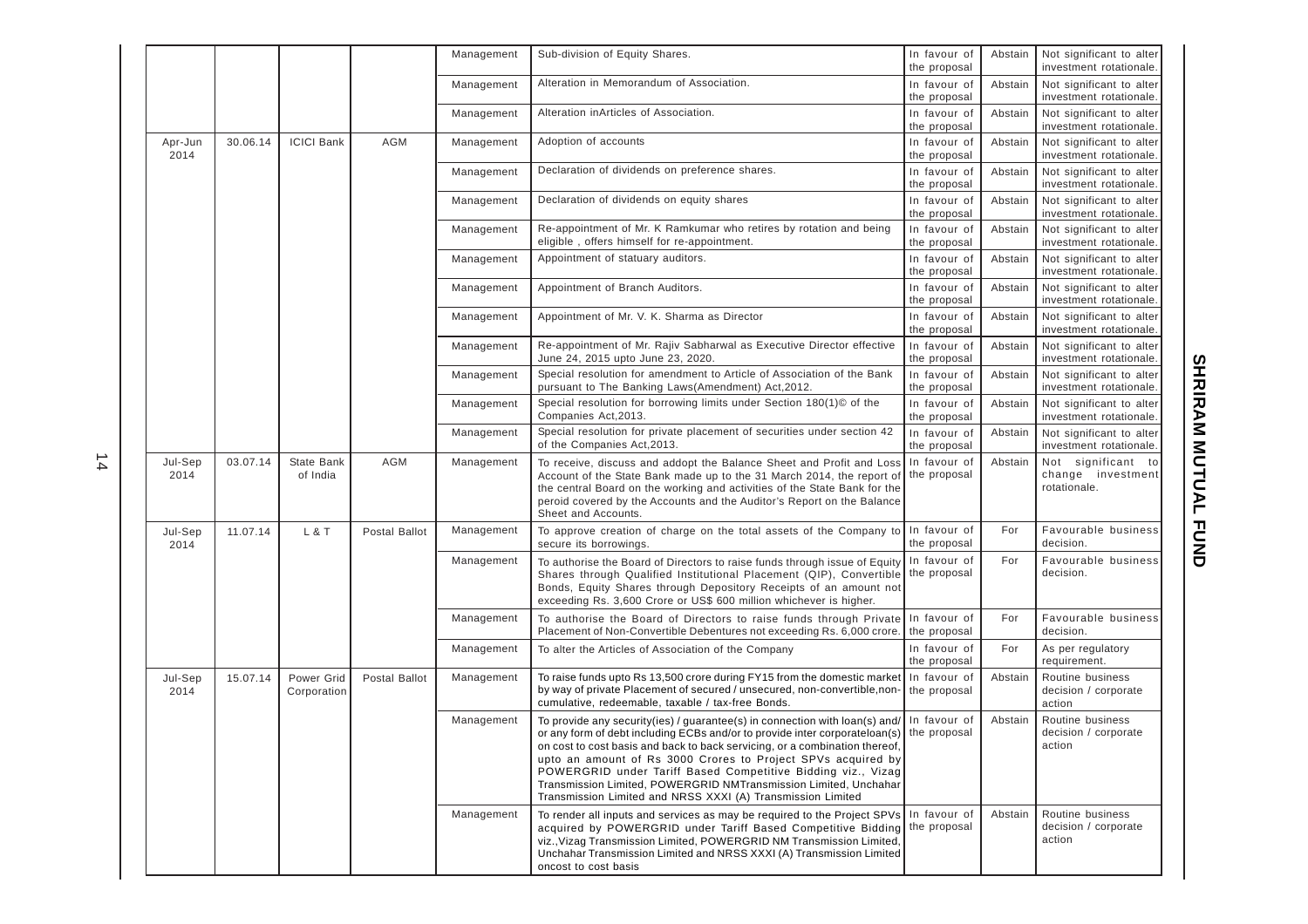| Jul-Sep<br>2014 | 16.07.14 | Kotak<br>Mahindra<br>Bank | <b>AGM</b> | Management  | Adoption of Financial Statements for the year ended 31 March, 2014.                                                                                                                                                          | In favour of<br>the proposal                                                                            | For                     | Nomal regulatory<br>requirement as part of<br>ordinary business                                         |                                 |                                                                 |            |                                                                                                                                                                                                                                                  |  |         |                                                                                                         |
|-----------------|----------|---------------------------|------------|-------------|------------------------------------------------------------------------------------------------------------------------------------------------------------------------------------------------------------------------------|---------------------------------------------------------------------------------------------------------|-------------------------|---------------------------------------------------------------------------------------------------------|---------------------------------|-----------------------------------------------------------------|------------|--------------------------------------------------------------------------------------------------------------------------------------------------------------------------------------------------------------------------------------------------|--|---------|---------------------------------------------------------------------------------------------------------|
|                 |          |                           |            | Management  | Re-appointment of Mr. N. P. Sarda, who retires by rotation.                                                                                                                                                                  | In favour of<br>the proposal                                                                            | Abstain                 | No material impact on<br>investment decision<br>and no known<br>information to take a<br>decisive call. |                                 |                                                                 |            |                                                                                                                                                                                                                                                  |  |         |                                                                                                         |
|                 |          |                           |            | Management  | Declaration of dividend for year ended 31 March, 2014.                                                                                                                                                                       | In favour of<br>the proposal                                                                            | For                     | Nomal regulatory<br>requirement as part of<br>ordinary business                                         |                                 |                                                                 |            |                                                                                                                                                                                                                                                  |  |         |                                                                                                         |
|                 |          |                           |            | Management  | Appointment of M/s. S. B. Billimoria & Co, Chartered Accountants, as<br>Auditor and fixing their remuneration.                                                                                                               | In favour of<br>the proposal                                                                            | Abstain                 | No material impact on<br>investment decision<br>and no known<br>information to take a<br>decisive call. |                                 |                                                                 |            |                                                                                                                                                                                                                                                  |  |         |                                                                                                         |
|                 |          |                           |            |             | Management                                                                                                                                                                                                                   | Re-appointment of Mr. Uday S. Kotak as Executive Vice Chairman and   In favour of<br>Managing Director. | the proposal            | For                                                                                                     | Favourable business<br>decision |                                                                 |            |                                                                                                                                                                                                                                                  |  |         |                                                                                                         |
|                 |          |                           |            | Management  | Re-appointment of Mr. Dipak Guptaas Whole-time Director of the Bank<br>designated as Joint Managing Director.                                                                                                                | In favour of<br>the proposal                                                                            | Abstain                 | No material impact on<br>investment decision<br>and no known<br>information to take a<br>decisive call. |                                 |                                                                 |            |                                                                                                                                                                                                                                                  |  |         |                                                                                                         |
|                 |          |                           |            | Management  | Special resolution unde Section 180(1)© of the Companies Act, 2013<br>authorizing the Board of Directors to borrow money upto Rs. 40,000 crore.                                                                              | In favour of<br>the proposal                                                                            | For                     | Favourable business<br>decision                                                                         |                                 |                                                                 |            |                                                                                                                                                                                                                                                  |  |         |                                                                                                         |
|                 |          |                           |            | Management  | Special resolution for increasing the ceiling limit on total holdings of FIIs,<br>SEBI approve sub-account of FIIs, FPI and QFI in the equity share capital<br>of the Bank to 40% of the paid-up equity capital of the Bank. | In favour of<br>the proposal                                                                            | For                     | Favourable business<br>decision                                                                         |                                 |                                                                 |            |                                                                                                                                                                                                                                                  |  |         |                                                                                                         |
| Jul-Sep<br>2014 | 17.07.14 | Federal<br>Bank           | AGM        | Management  | Adoption of financial statement for the year ended March 31, 2014                                                                                                                                                            | In favour of<br>the proposal                                                                            | For                     | Nomal regulatory<br>requirement as part of<br>ordinary business                                         |                                 |                                                                 |            |                                                                                                                                                                                                                                                  |  |         |                                                                                                         |
|                 |          |                           |            |             |                                                                                                                                                                                                                              | Management                                                                                              | Declaration of Dividend | In favour of<br>the proposal                                                                            | For                             | Nomal regulatory<br>requirement as part of<br>ordinary business |            |                                                                                                                                                                                                                                                  |  |         |                                                                                                         |
|                 |          |                           |            | Management  | Re-appointment of Retiring Director, Shri. Shyam Srinivasan                                                                                                                                                                  | In favour of<br>the proposal                                                                            | Abstain                 | No material impact on<br>investment decision<br>and no known<br>information to take a<br>decisive call. |                                 |                                                                 |            |                                                                                                                                                                                                                                                  |  |         |                                                                                                         |
|                 |          |                           |            |             |                                                                                                                                                                                                                              |                                                                                                         |                         |                                                                                                         |                                 |                                                                 | Management | Appointment of Joint Central Statutory Auditors, M/s. Deloitte Haskins & In favour of<br>Sells, Chennai, together with M/s M. P. Chitale & Co, Mumbai., Chartered   the proposal<br>Accountants as Auditors and fixation of remuneration thereof |  | Abstain | No material impact on<br>investment decision<br>and no known<br>information to take a<br>decisive call. |
|                 |          |                           |            | Management  | Appoint and to fix the remuneration of branch auditors in consultation<br>with the Central Statutory Auditors                                                                                                                | In favour of<br>the proposal                                                                            | Abstain                 | No material impact on<br>investment decision<br>and no known<br>information to take a<br>decisive call. |                                 |                                                                 |            |                                                                                                                                                                                                                                                  |  |         |                                                                                                         |
|                 |          |                           |            | Shareholder | Appointment of Shri. Harish H Engineer as an Independent Director of In favour of<br>the Bank                                                                                                                                | the proposal                                                                                            | Abstain                 | No material impact on<br>investment decision<br>and no known<br>information to take a<br>decisive call. |                                 |                                                                 |            |                                                                                                                                                                                                                                                  |  |         |                                                                                                         |
|                 |          |                           |            | Shareholder | Appointment of Smt. Grace Elizabeth Koshie as an Independent Director<br>of the Bank                                                                                                                                         | In favour of<br>the proposal                                                                            | Abstain                 | No material impact on<br>investment decision<br>and no known<br>information to take a<br>decisive call. |                                 |                                                                 |            |                                                                                                                                                                                                                                                  |  |         |                                                                                                         |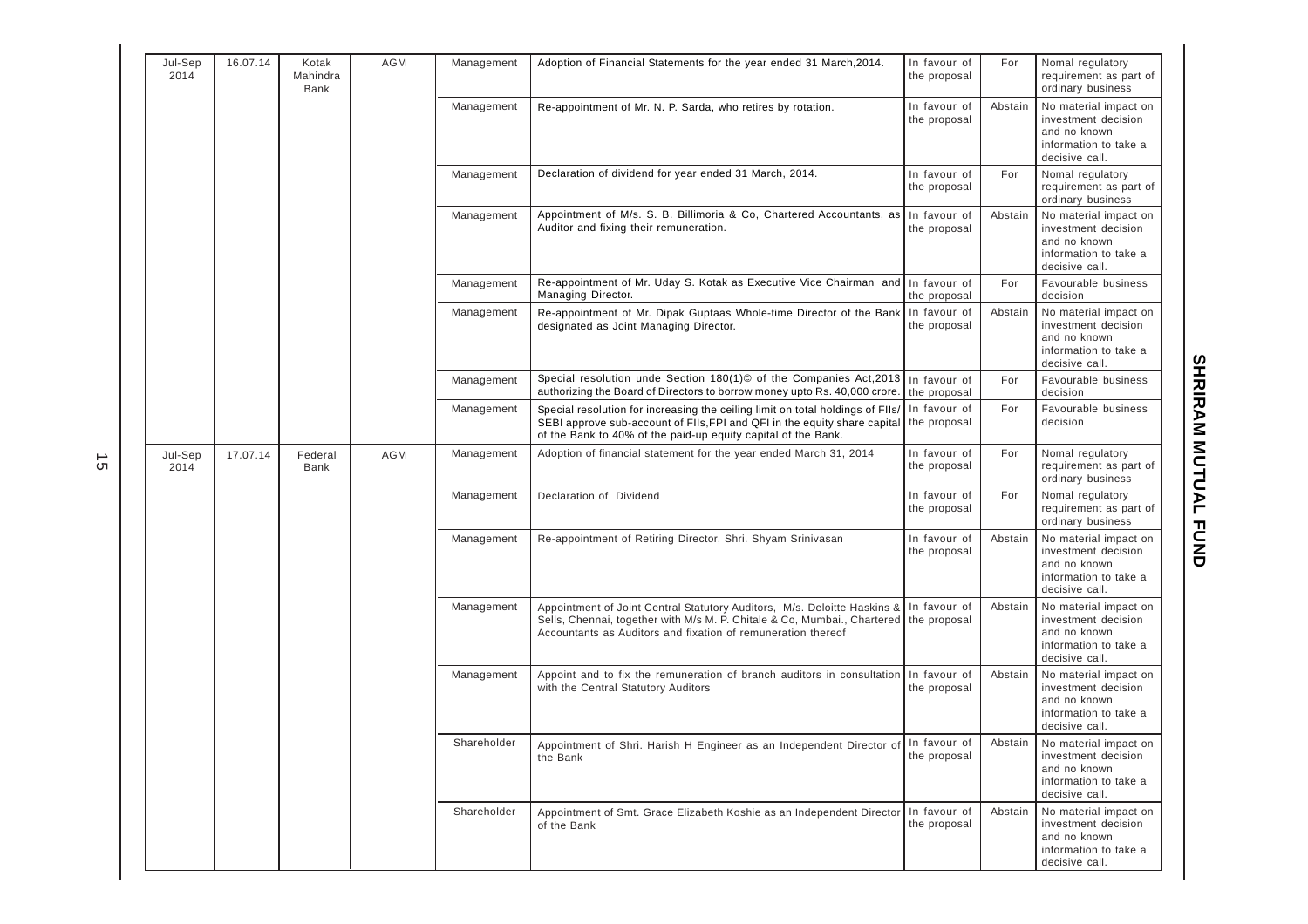|                 |          |             |               | Shareholder | Appointment of Smt. Shubhalakshmi Panse as an Independent Director In favour of<br>of the Bank                                                                                                                                                                                                                                                            | the proposal                 | Abstain | No material impact on<br>investment decision<br>and no known<br>information to take a<br>decisive call. |
|-----------------|----------|-------------|---------------|-------------|-----------------------------------------------------------------------------------------------------------------------------------------------------------------------------------------------------------------------------------------------------------------------------------------------------------------------------------------------------------|------------------------------|---------|---------------------------------------------------------------------------------------------------------|
|                 |          |             |               | Management  | Appointment of Prof. Abraham Koshy as an Independent Director of the In favour of<br>Bank and taking on record the approval accorded by RBI to pay the proposal<br>honorarium of Rs. 1,25,000/- per month                                                                                                                                                 |                              | Abstain | No material impact on<br>investment decision<br>and no known<br>information to take a<br>decisive call. |
|                 |          |             |               | Management  | Appointment of Shri. Sudhir M Joshi as an Independent Director of the<br>Bank                                                                                                                                                                                                                                                                             | In favour of<br>the proposal | Abstain | No material impact on<br>investment decision<br>and no known<br>information to take a<br>decisive call. |
|                 |          |             |               | Management  | Appointment of CA. Nilesh S Vikamsey as an Independent Director of<br>the Bank                                                                                                                                                                                                                                                                            | In favour of<br>the proposal | Abstain | No material impact on<br>investment decision<br>and no known<br>information to take a<br>decisive call. |
|                 |          |             |               | Management  | Appointment of Shri .K M Chandrasekhar as an Independent Director of<br>the Bank                                                                                                                                                                                                                                                                          | In favour of<br>the proposal | Abstain | No material impact on<br>investment decision<br>and no known<br>information to take a<br>decisive call. |
|                 |          |             |               | Management  | Appointment of Shri. Dilip G Sadarangani as an Independent Director of<br>the Bank                                                                                                                                                                                                                                                                        | In favour of<br>the proposal | Abstain | No material impact on<br>investment decision<br>and no known<br>information to take a<br>decisive call. |
|                 |          |             |               | Management  | Taking on record the approval accorded by RBI for payment of<br>remuneration, variable pay and ESOS to Shri. Shyam Srinivasan, MD &<br>CEO of the Bank                                                                                                                                                                                                    | In favour of<br>the proposal | Abstain | No material impact on<br>investment decision<br>and no known<br>information to take a<br>decisive call. |
|                 |          |             |               | Management  | Taking on record the approval accorded by RBI for payment of In favour of<br>remuneration, and ESOS to Shri. Abraham Chacko, Executive Director<br>of the Bank                                                                                                                                                                                            | the proposal                 | Abstain | No material impact on<br>investment decision<br>and no known<br>information to take a<br>decisive call. |
|                 |          |             |               | Management  | Approval for extension of vesting period for the Grant 2011, from four<br>years to four and half years (modified from 08th April 2015 to 08th October   the proposal<br>2015)                                                                                                                                                                             | In favour of                 | For     | Inline with change in<br>regulations.                                                                   |
|                 |          |             |               | Management  | Increase of the Borrowing power of the Bank by Rs 3000 Crore over and<br>above the Paid up Capital and free reserves of the Bank pursuant to<br>section 180 (1) (c) of the Companies Act, 2013                                                                                                                                                            | In favour of<br>the proposal | For     | Favourable business<br>decision.                                                                        |
| Jul-Sep<br>2014 | 17.07.14 | <b>HDFC</b> | Postal Ballot | Management  | To authorise the Board of Directors of the Corporation to mortgage, create<br>charges or hypothecation as may be necessary, on such of the assets of<br>the Corporation, both present and future, movable as well as immovable,<br>including the undertaking of the Corporation, under the provisions of<br>Section 180(1)(a) of the Companies Act, 2013. | In favour of<br>the proposal | For     | Favourable business<br>decision.                                                                        |
| Jul-Sep<br>2014 | 21.07.14 | <b>HDFC</b> | AGM           | Management  | Adoption of the audited Balance Sheet as at March 31, 2014, the Statement   In favour of<br>of Profit and Loss for the financial year ended on that date and the reports the proposal<br>of the Board of Directors and auditors thereon.                                                                                                                  |                              | For     | Normal regulatory<br>requirement as part of<br>ordinary business.                                       |
|                 |          |             |               | Management  | Declaration of Dividend.                                                                                                                                                                                                                                                                                                                                  | In favour of<br>the proposal | For     | Normal regulatory<br>requirement as part of<br>ordinary business.                                       |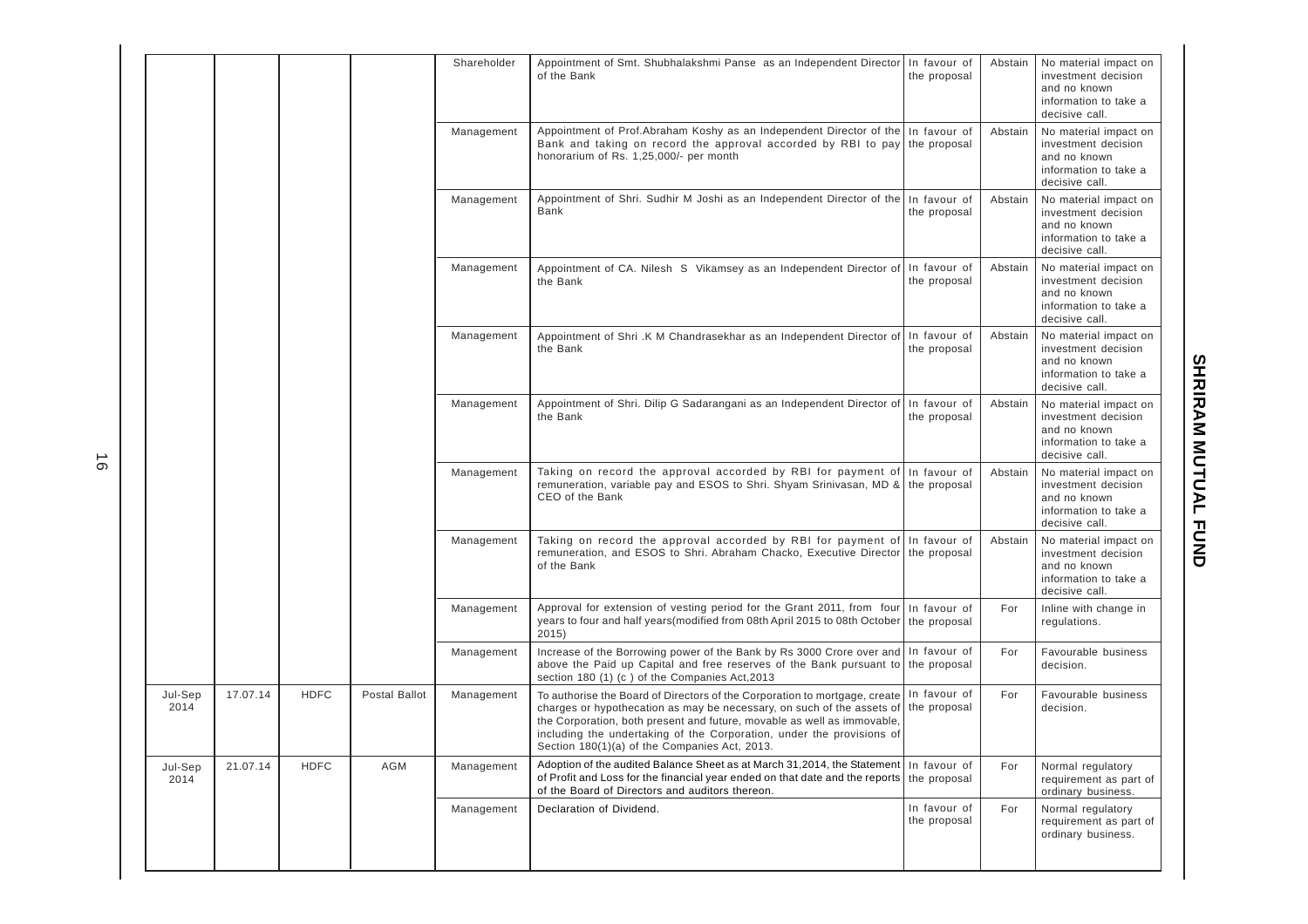|  |  | Management   | Re-appointment of Mr. D. M. Sukthankar as a Director.                                                                                                                                   | In favour of<br>the proposal | For     | Favourable business<br>decision.                                                                        |
|--|--|--------------|-----------------------------------------------------------------------------------------------------------------------------------------------------------------------------------------|------------------------------|---------|---------------------------------------------------------------------------------------------------------|
|  |  | Management   | Appointment of Mrs. Deloitte Haskins & Sells LLP, Chartered Accountants<br>as the auditors of the corporation for the period of 3 consecutive years.                                    | In favour of<br>the proposal | Abstain | No material impact on<br>investment decision<br>and no known<br>information to take a<br>decisive call. |
|  |  | Management   | Appointment of Mrs. PKF, Chartered Accountants as the branch auditors In favour of<br>to audit the Dubai branch of the corporation for a period of 3 consecutive the proposal<br>years. |                              | Abstain | No material impact on<br>investment decision<br>and no known<br>information to take a<br>decisive call. |
|  |  | Shareholders | Appointment of Mr. D. N. Ghosh as an Independent Director for the period In favour of<br>of 5 years.                                                                                    | the proposal                 | Abstain | No material impact on<br>investment decision<br>and no known<br>information to take a<br>decisive call. |
|  |  | Shareholders | Appointment of Dr. Ram S. Tarneja as an Independent Director for the<br>period of 5 years.                                                                                              | In favour of<br>the proposal | Abstain | No material impact on<br>investment decision<br>and no known<br>information to take a<br>decisive call. |
|  |  | Shareholders | Appointment of Dr. Bimal Jalan as an Independent Director for the period In favour of<br>of 5 years.                                                                                    | the proposal                 | Abstain | No material impact on<br>investment decision<br>and no known<br>information to take a<br>decisive call. |
|  |  | Shareholders | Appointment of Mr. B. S Mehta as an Independent Director for the period In favour of<br>of 5 years.                                                                                     | the proposal                 | Abstain | No material impact on<br>investment decision<br>and no known<br>information to take a<br>decisive call. |
|  |  | Shareholders | Appointment of Dr. S. A. Dave as an Independent Director for the period<br>of 5 years.                                                                                                  | In favour of<br>the proposal | Abstain | No material impact on<br>investment decision<br>and no known<br>information to take a<br>decisive call. |
|  |  | Shareholders | Appointment of Dr. J. J. Irani as an Independent Director for the period of In favour of<br>5 years.                                                                                    | the proposal                 | Abstain | No material impact on<br>investment decision<br>and no known<br>information to take a<br>decisive call. |
|  |  | Shareholders | Appointment of Mr. Nasser Munjee as an Independent Director for the<br>period of 5 years.                                                                                               | In favour of<br>the proposal | Abstain | No material impact on<br>investment decision<br>and no known<br>information to take a<br>decisive call. |
|  |  | Management   | Approval for revision in the salary range of the Managing Directors and<br>the Whole-time Director of the corporation.                                                                  | In favour of<br>the proposal | Abstain | No material impact on<br>investment decision<br>and no known<br>information to take a<br>decisive call. |
|  |  | Management   | Re-appointment of Ms. Renu Sud Karnad as the Managing Director.                                                                                                                         | In favour of<br>the proposal | For     | Favourable business<br>decision.                                                                        |
|  |  | Management   | Re-appointment of Mr. V. Srinivasa Rangan as the Whole-time Director                                                                                                                    | In favour of<br>the proposal | For     | Favourable business<br>decision.                                                                        |
|  |  |              |                                                                                                                                                                                         |                              |         |                                                                                                         |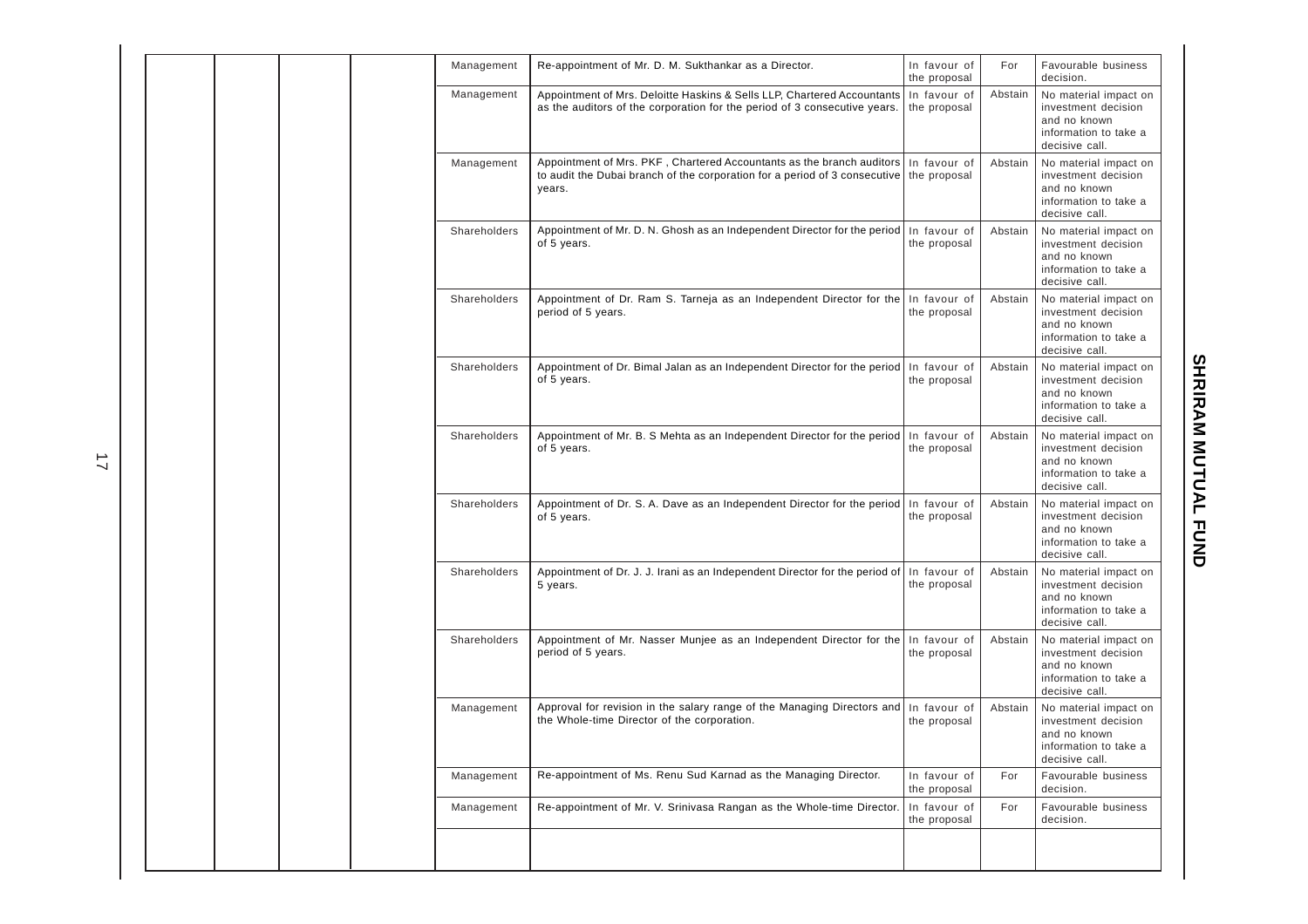|                 |          |                              |               | Management   | Approval for payment of commision to the Non-executive Directors of the In favour of<br>Corporation.                                                                                                                                                                                 | the proposal                 | Abstain | No material impact on<br>investment decision<br>and no known<br>information to take a<br>decisive call. |
|-----------------|----------|------------------------------|---------------|--------------|--------------------------------------------------------------------------------------------------------------------------------------------------------------------------------------------------------------------------------------------------------------------------------------|------------------------------|---------|---------------------------------------------------------------------------------------------------------|
|                 |          |                              |               | Management   | Approval to the Board of Directors of the Corporation to borrow monies<br>for the purpose of the business of the Corporation up to an ammount not<br>exceeding Rs. 3,00,000 crore.                                                                                                   | In favour of<br>the proposal | For     | Favourable business<br>decision.                                                                        |
|                 |          |                              |               | Management   | Approval to the Board of Directors of the Corporationto issue Redeemable<br>Non-Conertible Debentures on a private placement basis, up to an amount<br>not exceeding Rs. 50,000 crore in one or more series during a period of<br>one year commencing from the date of this meeting. | In favour of<br>the proposal | For     | Favourable business<br>decision.                                                                        |
|                 |          |                              |               | Management   | Approval for issue of shares under the Employee Stock Option Scheme-<br>2014.                                                                                                                                                                                                        | In favour of<br>the proposal | For     | As per industry<br>practice for employee<br>benefit.                                                    |
| Jul-Sep<br>2014 | 30.07.14 | <b>Tata Steel</b><br>Limited | Postal Ballot | Management   | Consent of the Company under Section 180 (1) (c) of the Act to the Board<br>of Directors to borrow up to Rs. 70,000 crores or the aggregate of the<br>paid up capital and free reserves of the Company, whichever is higher.                                                         | In favour of<br>the proposal | For     | Favourable business<br>decision.                                                                        |
|                 |          |                              |               | Management   | Consent of the Company under Section 180 (1) (a) of the Act to the Board<br>of Directors to create charges on the movable and immovable properties<br>of the Company, both present and future, in respect of borrowings.                                                             | In favour of<br>the proposal | For     | Favourable business<br>decision.                                                                        |
|                 |          |                              |               | Management   | Further issuance of privately placed debt securities (convertible into equity<br>or otherwise) in the international and/or domestic capital markets for an<br>amount not exceeding Rs. 14,000 crores.                                                                                | In favour of<br>the proposal | For     | Favourable business<br>decision.                                                                        |
| Jul-Sep<br>2014 | 17.07.14 | Bajaj Auto                   | Postal Ballot | Management   | Adoption of Financial Statements for the year ended 31 March 2014 and<br>the Directors' and Auditors' Reports thereon.                                                                                                                                                               | In favour of<br>the proposal | Abstain | Routine business<br>decision/corporate<br>action                                                        |
|                 |          |                              |               | Management   | To declare dividend.                                                                                                                                                                                                                                                                 | In favour of<br>the proposal | Abstain | Routine business<br>decision/corporate<br>action                                                        |
|                 |          |                              |               | Management   | Re-appointment of Madhur Bajaj, who retires by rotation.                                                                                                                                                                                                                             | In favour of<br>the proposal | Abstain | Routine business<br>decision/corporate<br>action                                                        |
|                 |          |                              |               | Management   | Re-appointment of Sanjiv Bajaj, who retires by rotation.                                                                                                                                                                                                                             | In favour of<br>the proposal | Abstain | Routine business<br>decision/corporate<br>action                                                        |
|                 |          |                              |               | Management   | Appointment of M/S Dalal & Shah, Chartered Accountants, as Auditors<br>and fixing their remuneration.                                                                                                                                                                                | In favour of<br>the proposal | Abstain | No material impact on<br>investment decision<br>and no known<br>information to take a<br>decisive call. |
|                 |          |                              |               | Shareholders | Appointment of Kantikumar R Podar as an independendent Director.                                                                                                                                                                                                                     | In favour of<br>the proposal | Abstain | No material impact on<br>investment decision<br>and no known<br>information to take a<br>decisive call. |
|                 |          |                              |               | Shareholders | Appointment of D J Balaji Rao as an independentdent Director.                                                                                                                                                                                                                        | In favour of<br>the proposal | Abstain | No material impact on<br>investment decision<br>and no known<br>information to take a<br>decisive call. |
|                 |          |                              |               | Shareholders | Appointment of D S Mehta as an independentdent Director.                                                                                                                                                                                                                             | In favour of<br>the proposal | Abstain | No material impact on<br>investment decision<br>and no known<br>information to take a<br>decisive call. |
|                 |          |                              |               |              |                                                                                                                                                                                                                                                                                      |                              |         |                                                                                                         |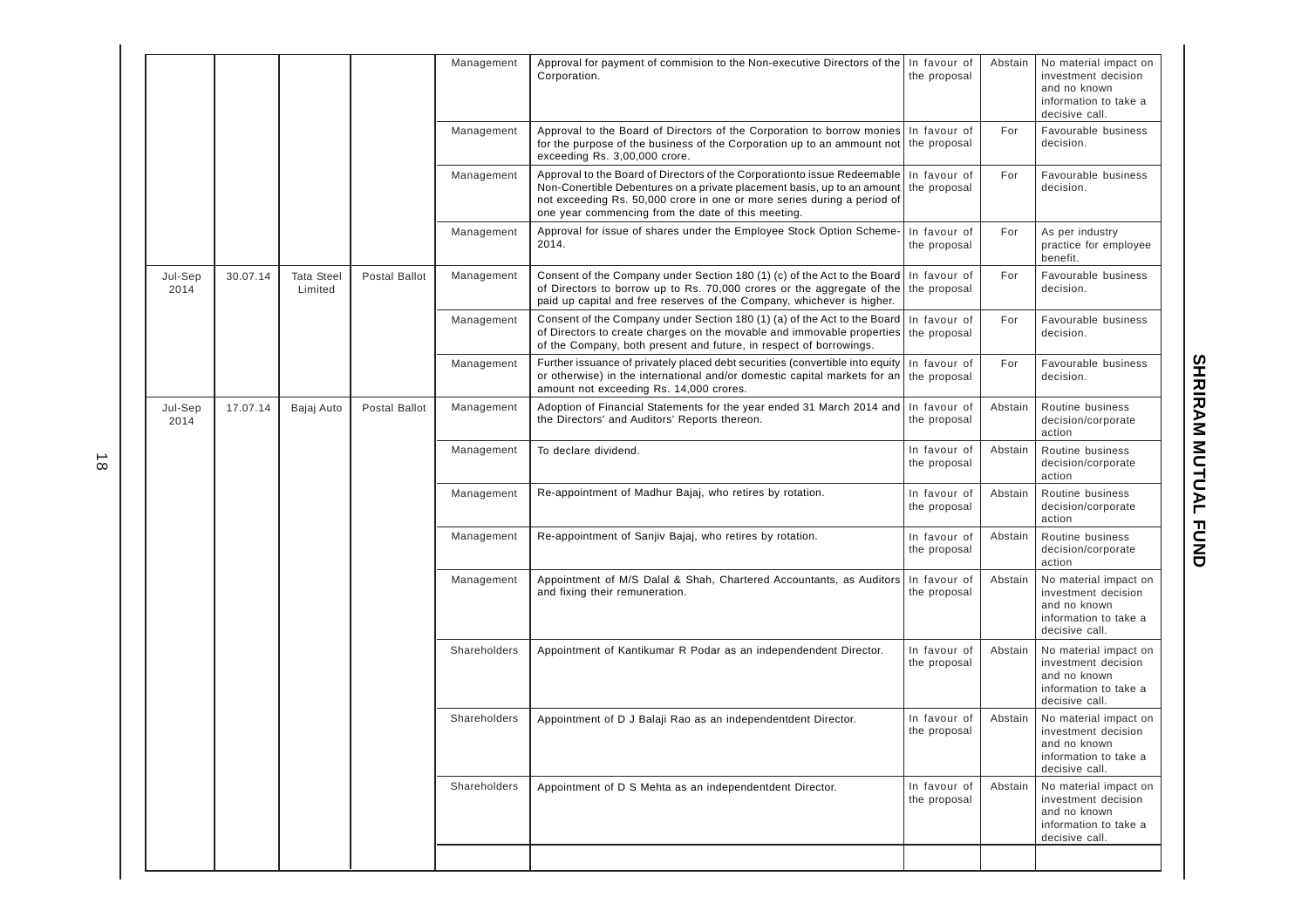|                 |          |                                        |               | Shareholders | Appointment of J N Godrej as an independentdent Director.                                                                                                                                                                                                                                                                                                                                                                                                                                                                    | In favour of<br>the proposal | Abstain | No material impact on<br>investment decision<br>and no known<br>information to take a<br>decisive call. |
|-----------------|----------|----------------------------------------|---------------|--------------|------------------------------------------------------------------------------------------------------------------------------------------------------------------------------------------------------------------------------------------------------------------------------------------------------------------------------------------------------------------------------------------------------------------------------------------------------------------------------------------------------------------------------|------------------------------|---------|---------------------------------------------------------------------------------------------------------|
|                 |          |                                        |               | Shareholders | Appointment of S H Khan as an independentdent Director.                                                                                                                                                                                                                                                                                                                                                                                                                                                                      | In favour of<br>the proposal | Abstain | No material impact on<br>investment decision<br>and no known<br>information to take a<br>decisive call. |
|                 |          |                                        |               | Shareholders | Appointment of Suman Kirloskar as an independentdent Director.                                                                                                                                                                                                                                                                                                                                                                                                                                                               | In favour of<br>the proposal | Abstain | No material impact on<br>investment decision<br>and no known<br>information to take a<br>decisive call. |
|                 |          |                                        |               | Shareholders | Appointment of Naresh Chandra as an independentdent Director.                                                                                                                                                                                                                                                                                                                                                                                                                                                                | In favour of<br>the proposal | Abstain | No material impact on<br>investment decision<br>and no known<br>information to take a<br>decisive call. |
|                 |          |                                        |               | Shareholders | Appointment of Nanoo Pamnani as an independentdent Director.                                                                                                                                                                                                                                                                                                                                                                                                                                                                 | In favour of<br>the proposal | Abstain | No material impact on<br>investment decision<br>and no known<br>information to take a<br>decisive call. |
|                 |          |                                        |               | Shareholders | Appointment of P Murari as an independentdent Director.                                                                                                                                                                                                                                                                                                                                                                                                                                                                      | In favour of<br>the proposal | Abstain | No material impact on<br>investment decision<br>and no known<br>information to take a<br>decisive call. |
| Jul-Sep<br>2014 | 08.08.14 | Aurobindo<br>Pharma<br>Limited         | Postal Ballot | Management   | Resolution under section $180(1)(a)$ of the Companies Act, 2013 - for<br>mortgaging /charging the properties of the company for securing the the proposal<br>present and future borrowings within the limits as specified under section<br>180(1)(c) of the Companies Act, 2013.                                                                                                                                                                                                                                             | In favour of                 | For     | Favourable business<br>decision.                                                                        |
| Jul-Sep<br>2014 | 21.08.14 | <b>IPCA</b><br>Laboratories<br>Limited | Postal Ballot | Management   | Special Resolution for alteration in the Object Clause of the Memorandum<br>of Association of the Company.                                                                                                                                                                                                                                                                                                                                                                                                                   | In favour of<br>the proposal | For     | Favourable business<br>decision.                                                                        |
| Jul-Sep<br>2014 | 21.08.14 | LIC Housing<br>Finance Ltd.            | Postal Ballot | Management   | To authorise the Board of Directors of the Company to mortgage, create<br>charges or hypothecation as may be necessary, on such of the assets of<br>the Company, both present and future, movable as well as immovable,<br>including the Companys interest as mortgagee in the various properties<br>belonging to the borrowers of the Company and further to issue covenants<br>for negative pledges / negative liens in respect of the said assets, under<br>the provisions of section 180-1-a of the Companies Act, 2013. | In favour of<br>the proposal | For     | Favourable business<br>decision.                                                                        |
| Jul-Sep<br>2014 | 30.07.14 | ITC Ltd.                               | AGM           | Management   | Adoption of Accounts for the financial year ended 31st March, 2014, the<br>Balance Sheet as at that date and the Reports of the Directors and Auditors<br>thereon.                                                                                                                                                                                                                                                                                                                                                           | In favour of<br>the proposal | For     | Normal regulatory<br>requirement as part of<br>ordinary business.                                       |
|                 |          |                                        |               | Management   | Declaration of Dividend for the financial year ended 31st March, 2014.                                                                                                                                                                                                                                                                                                                                                                                                                                                       | In favour of<br>the proposal | For     | Normal regulatory<br>requirement as part of<br>ordinary business.                                       |
|                 |          |                                        |               | Management   | Appointment of Mr. K. Vaidyanath who retires by rotation and offers himself In favour of<br>for re-election.                                                                                                                                                                                                                                                                                                                                                                                                                 | the proposal                 | For     | Favourable business<br>decision.                                                                        |
|                 |          |                                        |               | Management   | Appointment of Messrs. Deloitte Haskins & Sells, Chartered Accountants<br>as Auditors, for a period of five years from the conclusion of this AGM till<br>the conclusion of the 108th AGM and their remuneration for the financial<br>year 2014-15.                                                                                                                                                                                                                                                                          | In favour of<br>the proposal | Abstain | No material impact on<br>investment decision<br>and no known<br>information to take a<br>decisive call. |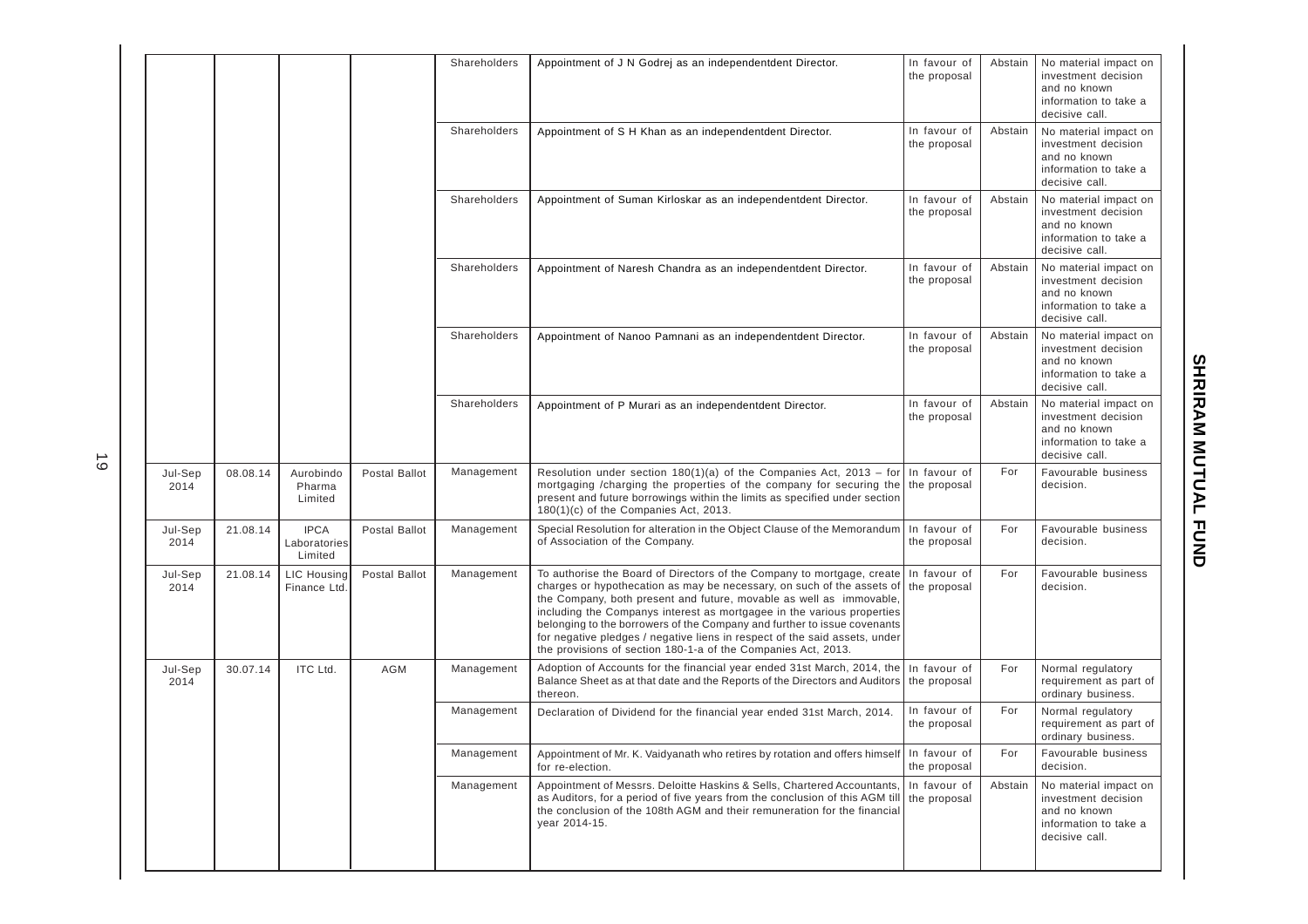|  |                 |          |            |            | Management   | Approval to retain the number of Directors on the Board of Directors at In favour of<br>eighteen, in line with Article 79 of the Articles of Association.                                                                                         | the proposal                 | For                                                                                                                 | Favourable business<br>decision.                                                                                  |         |                                                                                                         |                                                                                                                                                                    |                              |     |                                                                   |
|--|-----------------|----------|------------|------------|--------------|---------------------------------------------------------------------------------------------------------------------------------------------------------------------------------------------------------------------------------------------------|------------------------------|---------------------------------------------------------------------------------------------------------------------|-------------------------------------------------------------------------------------------------------------------|---------|---------------------------------------------------------------------------------------------------------|--------------------------------------------------------------------------------------------------------------------------------------------------------------------|------------------------------|-----|-------------------------------------------------------------------|
|  |                 |          |            |            | Management   | Variation in the terms of remuneration of the Wholetime Directors with<br>effect from 1st April, 2013 for the residual period of their respective the proposal<br>appointment.                                                                    | In favour of                 | Abstain                                                                                                             | No material impact on<br>investment decision<br>and no known<br>information to take a<br>decisive call.           |         |                                                                                                         |                                                                                                                                                                    |                              |     |                                                                   |
|  |                 |          |            |            | Management   | Re-appointment of Mr. N. Anand as a Director and also as a Wholetime<br>Director for a period of five years with effect from 3rd January, 2014.                                                                                                   | In favour of<br>the proposal | Abstain                                                                                                             | No material impact on<br>investment decision<br>and no known<br>information to take a<br>decisive call.           |         |                                                                                                         |                                                                                                                                                                    |                              |     |                                                                   |
|  |                 |          |            |            | Management   | Re-appointment of Mr. P. V. Dhobale as a Director and also as a Wholetime<br>Director for a period of five years with effect from 3rd January, 2014.                                                                                              | In favour of<br>the proposal | Abstain                                                                                                             | No material impact on<br>investment decision<br>and no known<br>information to take a<br>decisive call.           |         |                                                                                                         |                                                                                                                                                                    |                              |     |                                                                   |
|  |                 |          |            |            | Shareholders | Appointment of Mr. S. Banerjee as an Independent Director for a period<br>of five years with effect from the date of this AGM.                                                                                                                    | In favour of<br>the proposal | Abstain                                                                                                             | No material impact on<br>investment decision<br>and no known<br>information to take a<br>decisive call.           |         |                                                                                                         |                                                                                                                                                                    |                              |     |                                                                   |
|  |                 |          |            |            |              |                                                                                                                                                                                                                                                   | Shareholders                 | Appointment of Mr. R. E. Lerwill as a Director for a period of five years<br>with effect from the date of this AGM. | In favour of<br>the proposal                                                                                      | Abstain | No material impact on<br>investment decision<br>and no known<br>information to take a<br>decisive call. |                                                                                                                                                                    |                              |     |                                                                   |
|  |                 |          |            |            | Shareholders | Appointment of Mr. S. B. Mainak as a Director for a period of five years   In favour of<br>with effect from the date of this AGM.                                                                                                                 | the proposal                 | Abstain                                                                                                             | No material impact on<br>investment decision<br>and no known<br>information to take a<br>decisive call.           |         |                                                                                                         |                                                                                                                                                                    |                              |     |                                                                   |
|  |                 |          |            |            | Management   | Amendment to the Articles of Association for incorporation of Article 10A<br>with respect to charging of fees.                                                                                                                                    | In favour of<br>the proposal | Abstain                                                                                                             | No material impact on<br>investment decision<br>and no known<br>information to take a<br>decisive call.           |         |                                                                                                         |                                                                                                                                                                    |                              |     |                                                                   |
|  | Jul-Sep<br>2014 | 30.07.14 | Lupin Ltd. | <b>AGM</b> | Management   | Adoption of the audited financial statements including the Balance Sheet<br>as at March 31, 2014, the Statement of Profit and Loss for the year ended the proposal<br>on that date and the reports of the Board of Directors and Auditors thereon | In favour of                 | For                                                                                                                 | Normal regulatory<br>requirement as part of<br>ordinary business                                                  |         |                                                                                                         |                                                                                                                                                                    |                              |     |                                                                   |
|  |                 |          |            |            |              |                                                                                                                                                                                                                                                   |                              |                                                                                                                     |                                                                                                                   |         | Management                                                                                              | Confirm the payment of Interim Dividend at Rs. 3/- per equity share and<br>declare final dividend at Rs. 3/- per equity share for the year ended March<br>31, 2014 | In favour of<br>the proposal | For | Normal regulatory<br>requirement as part of<br>ordinary business. |
|  |                 |          |            |            | Management   | Appointment of Director in place of Dr. Kamal K. Sharma, who retires by In favour of<br>rotation and being eligible, offers himself, for re-appointment                                                                                           | the proposal                 | For                                                                                                                 | Favourable business<br>decision.                                                                                  |         |                                                                                                         |                                                                                                                                                                    |                              |     |                                                                   |
|  |                 |          |            |            | Management   | Re-appointment of auditors to hold office from the conclusion of the Thirty-<br>Second Annual General Meeting till the conclusion of the Thirty-Fourth<br>Annual General Meeting, and to fix their remuneration                                   | In favour of<br>the proposal | Abstain                                                                                                             | No material impact on<br>investment decision<br>and no known<br>information to take a<br>decisive call.           |         |                                                                                                         |                                                                                                                                                                    |                              |     |                                                                   |
|  |                 |          |            |            | Shareholders | Appointment of Dr. Vijay Kelkar as an Independent Director of the In favour of<br>Company                                                                                                                                                         | the proposal                 |                                                                                                                     | Abstain   No material impact on<br>investment decision<br>and no known<br>information to take a<br>decisive call. |         |                                                                                                         |                                                                                                                                                                    |                              |     |                                                                   |
|  |                 |          |            |            |              |                                                                                                                                                                                                                                                   |                              |                                                                                                                     |                                                                                                                   |         |                                                                                                         |                                                                                                                                                                    |                              |     |                                                                   |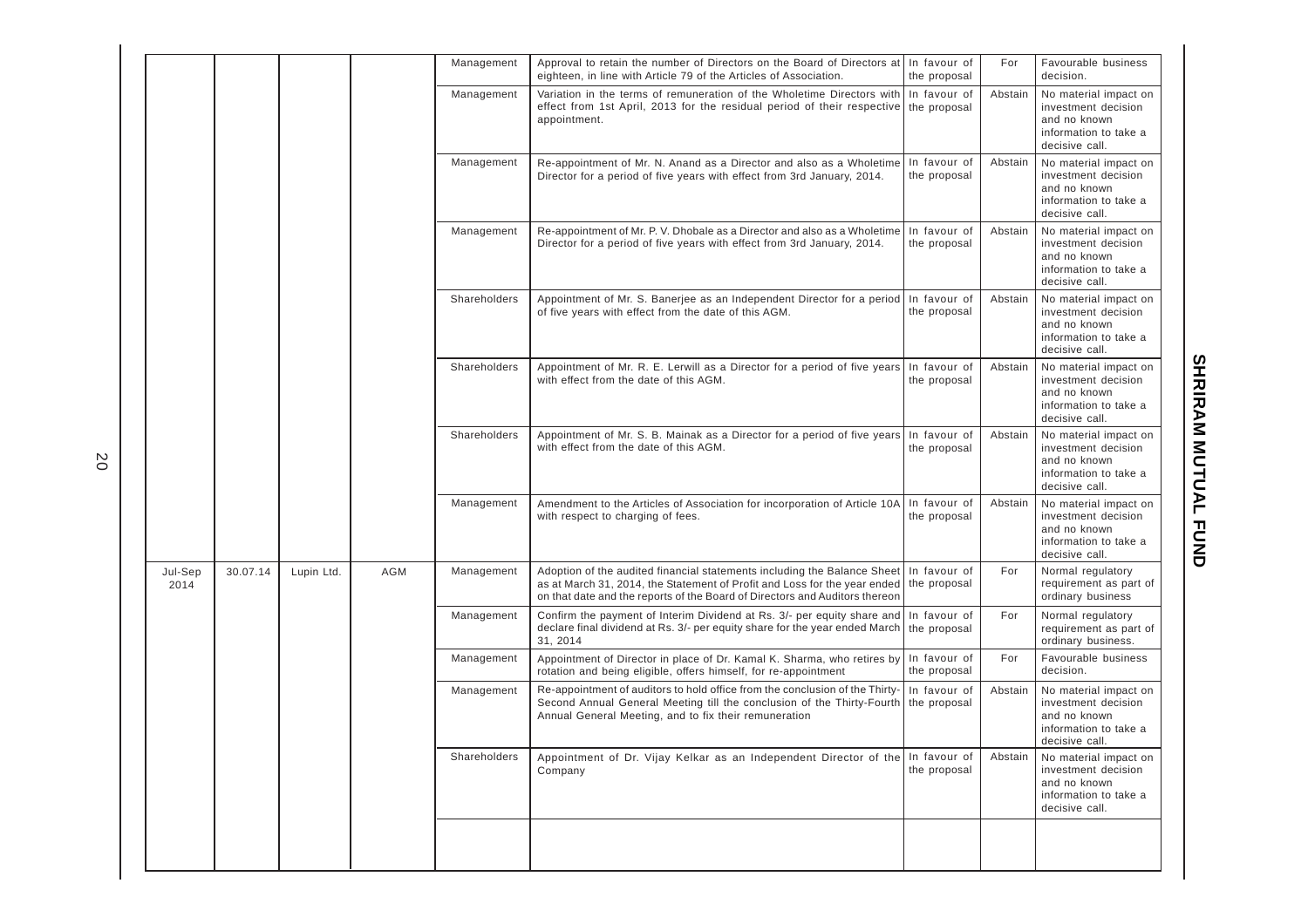|                 |          |                  |     | Shareholders | Appointment of Mr. Richard Zahn as an Independent Director of the In favour of<br>Company                                                                                                                                                                                                                                                    | the proposal                 | Abstain | No material impact on<br>investment decision<br>and no known<br>information to take a<br>decisive call. |
|-----------------|----------|------------------|-----|--------------|----------------------------------------------------------------------------------------------------------------------------------------------------------------------------------------------------------------------------------------------------------------------------------------------------------------------------------------------|------------------------------|---------|---------------------------------------------------------------------------------------------------------|
|                 |          |                  |     | Management   | Appointment of Mr. R. A. Shah as an Independent Director of the Company                                                                                                                                                                                                                                                                      | In favour of<br>the proposal | Abstain | No material impact on<br>investment decision<br>and no known<br>information to take a<br>decisive call. |
|                 |          |                  |     | Shareholders | Appointment of Dr. K. U. Mada as an Independent Director of the Company                                                                                                                                                                                                                                                                      | In favour of<br>the proposal | Abstain | No material impact on<br>investment decision<br>and no known<br>information to take a<br>decisive call. |
|                 |          |                  |     | Management   | Appointment of Mr. Dileep C. Choksi as an Independent Director of the<br>Company                                                                                                                                                                                                                                                             | In favour of<br>the proposal | Abstain | No material impact on<br>investment decision<br>and no known<br>information to take a<br>decisive call. |
|                 |          |                  |     | Management   | Ratifying the remuneration payable to Mr. S. D. Shenoy, Cost Auditor, for<br>conducting cost audit for the year ending March 31, 2015                                                                                                                                                                                                        | In favour of<br>the proposal | Abstain | No material impact on<br>investment decision<br>and no known<br>information to take a<br>decisive call. |
|                 |          |                  |     | Management   | Creating charges on the Company's properties up to Rs. 20000 million<br>to secure financial assistance availed to be availed by the Company                                                                                                                                                                                                  | In favour of<br>the proposal | For     | Favourable business<br>decision.                                                                        |
| Jul-Sep<br>2014 | 30.07.14 | Infosys Ltd.     | EGM | Management   | Appointment of Dr Vishal Sikka as the Chief Executive Officer and<br><b>Managing Director</b>                                                                                                                                                                                                                                                | In favour of<br>the proposal | For     | Favourable business<br>decision.                                                                        |
|                 |          |                  |     | Shareholders | Appointment of K V Kamath as an Independent Director                                                                                                                                                                                                                                                                                         | In favour of<br>the proposal | For     | Favourable business<br>decision.                                                                        |
|                 |          |                  |     | Shareholders | Appointment of R Seshasayee as an Independent Director                                                                                                                                                                                                                                                                                       | In favour of<br>the proposal | Abstain | No material impact on<br>investment decision<br>and no known<br>information to take a<br>decisive call. |
| Jul-Sep<br>2014 | 29.07.14 | <b>IDFC Ltd.</b> |     | Management   | To receive, consider and adopt the financial statements of the Company<br>for the year ended March 31, 2014, including the audited Balance Sheet<br>as at March 31, 2014, the Statement of Profit and Loss and the Cash<br>Flow Statement for the year ended on that date and the Reports of the<br>Board of Directors and Auditors thereon. | In favour of<br>the proposal | For     | Normal regulatory<br>requirement as part of<br>ordinary business.                                       |
|                 |          |                  |     | Management   | To declare dividend on equity shares.                                                                                                                                                                                                                                                                                                        | In favour of<br>the proposal | For     | Normal regulatory<br>requirement as part of<br>ordinary business.                                       |
|                 |          |                  |     | Management   | To appoint a Director in place of Mr. Joseph Dominic Silva (DIN<br>06388807), who retires by rotation and being eligible, offers himself for<br>reappointment.                                                                                                                                                                               | In favour of<br>the proposal | Abstain | No material impact on<br>investment decision<br>and no known<br>information to take a<br>decisive call. |
|                 |          |                  |     | Management   | To appoint Deloitte Haskins & Sells LLP, Chartered Accountants as In favour of<br>Statutory Auditors (Reg. No. 117366W/W-100018) for the financial year the proposal<br>ending March 31, 2015.                                                                                                                                               |                              | Abstain | No material impact on<br>investment decision<br>and no known<br>information to take a<br>decisive call. |
|                 |          |                  |     | Shareholders | Appointment of Mr. S. H. Khan (DIN - 00006170) as an Independent In favour of<br>Director                                                                                                                                                                                                                                                    | the proposal                 | Abstain | No material impact on<br>investment decision<br>and no known<br>information to take a<br>decisive call. |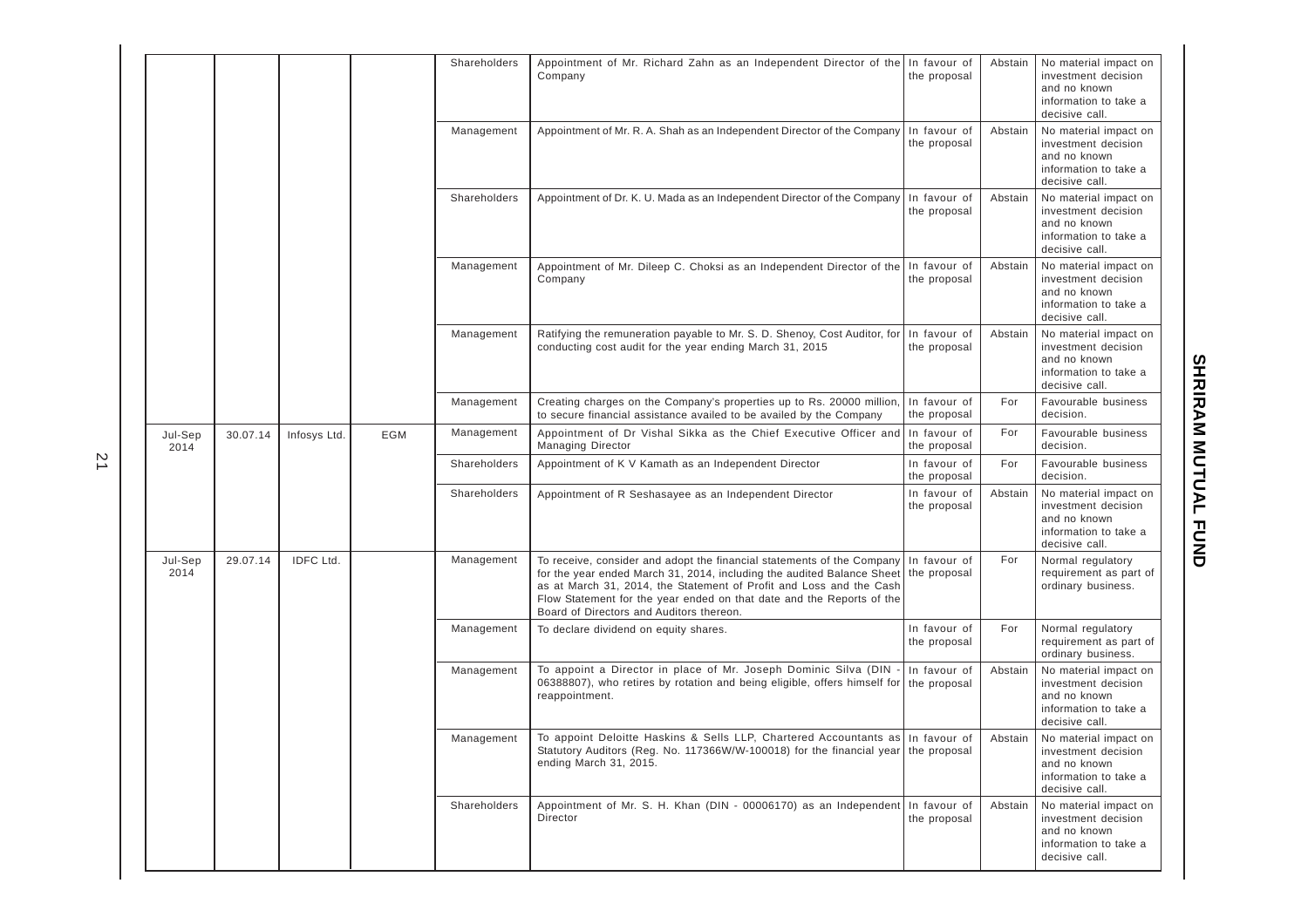|                 |          |                                        |            | Shareholders                                       | Appointment of Mr. Gautam Kaji (DIN - 02333127) as an Independent In favour of<br>Director                                                     | the proposal                                                | Abstain                                                                                                                                                            | No material impact on<br>investment decision<br>and no known<br>information to take a<br>decisive call. |                                                                                                         |                                  |              |                                                         |                              |         |                                                                                                         |                                                                |
|-----------------|----------|----------------------------------------|------------|----------------------------------------------------|------------------------------------------------------------------------------------------------------------------------------------------------|-------------------------------------------------------------|--------------------------------------------------------------------------------------------------------------------------------------------------------------------|---------------------------------------------------------------------------------------------------------|---------------------------------------------------------------------------------------------------------|----------------------------------|--------------|---------------------------------------------------------|------------------------------|---------|---------------------------------------------------------------------------------------------------------|----------------------------------------------------------------|
|                 |          |                                        |            | Shareholders                                       | Appointment of Mr. Donald Peck (DIN - 00140734) as an Independent<br>Director                                                                  | In favour of<br>the proposal                                | Abstain                                                                                                                                                            | No material impact on<br>investment decision<br>and no known<br>information to take a<br>decisive call. |                                                                                                         |                                  |              |                                                         |                              |         |                                                                                                         |                                                                |
|                 |          |                                        |            | Management                                         | Approval of the Borrowing Limits of the Company                                                                                                | In favour of<br>the proposal                                | For                                                                                                                                                                | Favourable business<br>decision.                                                                        |                                                                                                         |                                  |              |                                                         |                              |         |                                                                                                         |                                                                |
|                 |          |                                        |            | Management                                         | Offer and Issue Non-Convertible Securities under Private Placement                                                                             | In favour of<br>the proposal                                | For                                                                                                                                                                | Favourable business<br>decision.                                                                        |                                                                                                         |                                  |              |                                                         |                              |         |                                                                                                         |                                                                |
|                 |          |                                        |            | Management                                         | Further Issue of Securities                                                                                                                    | In favour of<br>the proposal                                | For                                                                                                                                                                | Favourable business<br>decision.                                                                        |                                                                                                         |                                  |              |                                                         |                              |         |                                                                                                         |                                                                |
|                 |          |                                        |            | Management                                         | Alteration of the Object Clause of Memorandum of Association of the<br>Company                                                                 | In favour of<br>the proposal                                | For                                                                                                                                                                | Favourable business<br>decision.                                                                        |                                                                                                         |                                  |              |                                                         |                              |         |                                                                                                         |                                                                |
| Jul-Sep<br>2014 | 31.07.14 | <b>IPCA</b><br>Laboratories<br>Limited | <b>AGM</b> | Management                                         | Adoption of Balance Sheet, Statement of Profit and Loss, Report of the<br>Board of Directors and Auditors for the year ended 31st March, 2014. | In favour of<br>the proposal                                | For                                                                                                                                                                | Normal regulatory<br>requirement as part of<br>ordinary business.                                       |                                                                                                         |                                  |              |                                                         |                              |         |                                                                                                         |                                                                |
|                 |          |                                        |            | Management                                         | Declare / Confirm payment of dividend on equity shares.                                                                                        | In favour of<br>the proposal                                | For                                                                                                                                                                | Normal regulatory<br>requirement as part of<br>ordinary business.                                       |                                                                                                         |                                  |              |                                                         |                              |         |                                                                                                         |                                                                |
|                 |          |                                        | Management | Re-appointment of Mr. Ajit Kumar Jain as Director. | In favour of<br>the proposal                                                                                                                   | For                                                         | Favourable business<br>decision.                                                                                                                                   |                                                                                                         |                                                                                                         |                                  |              |                                                         |                              |         |                                                                                                         |                                                                |
|                 |          |                                        |            | Management                                         | Re-appointment of Mr. Pranay Godha as Director.                                                                                                | In favour of<br>the proposal                                | For                                                                                                                                                                | Favourable business<br>decision.                                                                        |                                                                                                         |                                  |              |                                                         |                              |         |                                                                                                         |                                                                |
|                 |          |                                        |            | Management                                         | Appointment of Auditors and fixing their remuneration.                                                                                         | In favour of<br>the proposal                                | Abstain                                                                                                                                                            | No material impact on<br>investment decision<br>and no known<br>information to take a<br>decisive call. |                                                                                                         |                                  |              |                                                         |                              |         |                                                                                                         |                                                                |
|                 |          |                                        |            | Management                                         | Re-appointment of Mr. Ajit Kumar Jain as Joint Managing Director for a<br>further period of 5 years and remuneration payable to him            | In favour of<br>the proposal                                | For                                                                                                                                                                | Favourable business<br>decision.                                                                        |                                                                                                         |                                  |              |                                                         |                              |         |                                                                                                         |                                                                |
|                 |          |                                        |            | Shareholders                                       | Appointment of Mr. Babulal Jain as Independent Director.                                                                                       | In favour of<br>the proposal                                | Abstain                                                                                                                                                            | No material impact on<br>investment decision<br>and no known<br>information to take a<br>decisive call. |                                                                                                         |                                  |              |                                                         |                              |         |                                                                                                         |                                                                |
|                 |          |                                        |            |                                                    |                                                                                                                                                |                                                             |                                                                                                                                                                    |                                                                                                         |                                                                                                         |                                  | Shareholders | Appointment of Mr. Anand Kusre as Independent Director. | In favour of<br>the proposal | Abstain | No material impact on<br>investment decision<br>and no known<br>information to take a<br>decisive call. |                                                                |
|                 |          |                                        |            |                                                    |                                                                                                                                                |                                                             |                                                                                                                                                                    |                                                                                                         |                                                                                                         |                                  |              |                                                         |                              |         | Shareholders                                                                                            | Appointment of Mr. Dev Parkash Yadava as Independent Director. |
|                 |          |                                        |            |                                                    | Shareholders                                                                                                                                   | Appointment of Dr. Ramakanta Panda as Independent Director. | In favour of<br>the proposal                                                                                                                                       | Abstain                                                                                                 | No material impact on<br>investment decision<br>and no known<br>information to take a<br>decisive call. |                                  |              |                                                         |                              |         |                                                                                                         |                                                                |
|                 |          |                                        |            |                                                    |                                                                                                                                                | Management                                                  | Increase in the Borrowing limit of the Company upto Rs. 2000 crores and<br>creation of mortgage / charge on undertaking(s) of the Company to secure<br>borrowings. | In favour of<br>the proposal                                                                            | For                                                                                                     | Favourable business<br>decision. |              |                                                         |                              |         |                                                                                                         |                                                                |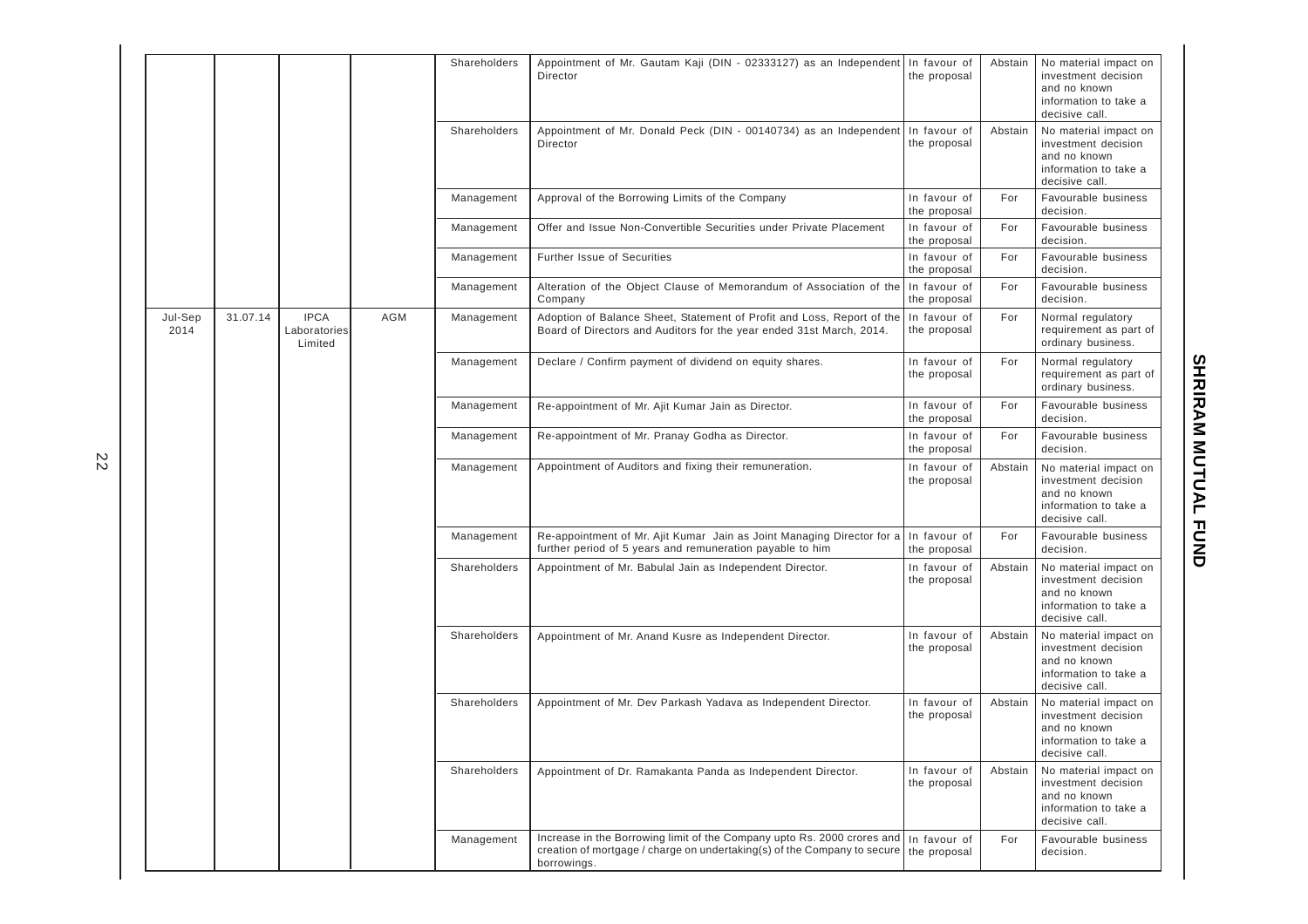|                 |          |                                        |            | Management   | Further issue of shares under Employees Stock Option Scheme of the In favour of<br>Company.                                                                                                                                                                                                                                                                                       | the proposal                 | For                                                                                                                                                                                                                                                                             | As per industry<br>practice for employee<br>benefit                                                     |         |                                                                                                         |  |  |  |  |  |  |  |  |  |  |  |  |              |                                                                                                                                                                                                                                                                                |                              |         |
|-----------------|----------|----------------------------------------|------------|--------------|-----------------------------------------------------------------------------------------------------------------------------------------------------------------------------------------------------------------------------------------------------------------------------------------------------------------------------------------------------------------------------------|------------------------------|---------------------------------------------------------------------------------------------------------------------------------------------------------------------------------------------------------------------------------------------------------------------------------|---------------------------------------------------------------------------------------------------------|---------|---------------------------------------------------------------------------------------------------------|--|--|--|--|--|--|--|--|--|--|--|--|--------------|--------------------------------------------------------------------------------------------------------------------------------------------------------------------------------------------------------------------------------------------------------------------------------|------------------------------|---------|
|                 |          |                                        |            | Management   | Remuneration payable to Cost Auditors.                                                                                                                                                                                                                                                                                                                                            | In favour of<br>the proposal | Abstain                                                                                                                                                                                                                                                                         | No material impact on<br>investment decision<br>and no known<br>information to take a<br>decisive call. |         |                                                                                                         |  |  |  |  |  |  |  |  |  |  |  |  |              |                                                                                                                                                                                                                                                                                |                              |         |
| Jul-Sep<br>2014 | 31.07.14 | Dr. Reddy's<br>Laboratories<br>Limited | <b>AGM</b> | Management   | Adoption of Annual Accounts and Reports thereon for the financial year<br>ended 31st March, 2014. (Ordinary resolution)                                                                                                                                                                                                                                                           | In favour of<br>the proposal | For                                                                                                                                                                                                                                                                             | Normal regulatory<br>requirement as part of<br>ordinary business.                                       |         |                                                                                                         |  |  |  |  |  |  |  |  |  |  |  |  |              |                                                                                                                                                                                                                                                                                |                              |         |
|                 |          |                                        |            | Management   | Declaration of Dividend (Ordinary resolution)                                                                                                                                                                                                                                                                                                                                     | In favour of<br>the proposal | For                                                                                                                                                                                                                                                                             | Normal regulatory<br>requirement as part of<br>ordinary business.                                       |         |                                                                                                         |  |  |  |  |  |  |  |  |  |  |  |  |              |                                                                                                                                                                                                                                                                                |                              |         |
|                 |          |                                        |            | Management   | Re-appointment of Mr. Anupam Puri (DIN: 00209113), as non-retiring<br>Independent Director for a period of 4 (four) years. (Ordinary Resolution)                                                                                                                                                                                                                                  | In favour of<br>the proposal | Abstain                                                                                                                                                                                                                                                                         | No material impact on<br>investment decision<br>and no known<br>information to take a<br>decisive call. |         |                                                                                                         |  |  |  |  |  |  |  |  |  |  |  |  |              |                                                                                                                                                                                                                                                                                |                              |         |
|                 |          |                                        |            | Management   | Re-appointment of Dr. Bruce LA Carter (DIN: 02331774), as non-retiring In favour of<br>Independent Director for a period of 5 (five) years. (Ordinary resolution)                                                                                                                                                                                                                 | the proposal                 | Abstain                                                                                                                                                                                                                                                                         | No material impact on<br>investment decision<br>and no known<br>information to take a<br>decisive call. |         |                                                                                                         |  |  |  |  |  |  |  |  |  |  |  |  |              |                                                                                                                                                                                                                                                                                |                              |         |
|                 |          |                                        |            | Management   | Re-appointment of Mr. Sridar Iyengar (DIN: 00278512), as non-retiring<br>Independent Director for a period of 5 (five) years. (Ordinary resolution)                                                                                                                                                                                                                               | In favour of<br>the proposal | Abstain                                                                                                                                                                                                                                                                         | No material impact on<br>investment decision<br>and no known<br>information to take a<br>decisive call. |         |                                                                                                         |  |  |  |  |  |  |  |  |  |  |  |  |              |                                                                                                                                                                                                                                                                                |                              |         |
|                 |          |                                        |            | Management   | Appointment of M/s. B S R & Co. LLP, Chartered Accountants (ICAI Firm<br>Registration No. 101248W), as Statutory Auditors to hold office from the<br>conclusion of the 30th Annual General Meeting up to the conclusion of<br>the 32nd consecutive Annual General Meeting, at a remuneration as may<br>be decided by the Board of Directors of the Company. (Ordinary resolution) | In favour of<br>the proposal | Abstain                                                                                                                                                                                                                                                                         | No material impact on<br>investment decision<br>and no known<br>information to take a<br>decisive call. |         |                                                                                                         |  |  |  |  |  |  |  |  |  |  |  |  |              |                                                                                                                                                                                                                                                                                |                              |         |
|                 |          |                                        |            | Shareholders | Appointment of Dr. Ashok S Ganguly (DIN: 00010812), as an Independent<br>Director in terms of Section 149 of the Companies Act, 2013, to hold<br>office for a term of 3 (three) consecutive years up to the conclusion of the<br>33rd AGM of the Company. (Ordinary resolution)                                                                                                   | In favour of<br>the proposal | Abstain                                                                                                                                                                                                                                                                         | No material impact on<br>investment decision<br>and no known<br>information to take a<br>decisive call. |         |                                                                                                         |  |  |  |  |  |  |  |  |  |  |  |  |              |                                                                                                                                                                                                                                                                                |                              |         |
|                 |          |                                        |            | Shareholders | Appointment of Dr. J P Moreau (DIN: 01519325) as an Independent<br>Director in terms of Section 149 of the Companies Act, 2013, to hold<br>office for a term of 1 (one) year up to the conclusion of the 31st AGM of<br>the Company. (Ordinary resolution)                                                                                                                        | In favour of<br>the proposal | Abstain                                                                                                                                                                                                                                                                         | No material impact on<br>investment decision<br>and no known<br>information to take a<br>decisive call. |         |                                                                                                         |  |  |  |  |  |  |  |  |  |  |  |  |              |                                                                                                                                                                                                                                                                                |                              |         |
|                 |          |                                        |            |              |                                                                                                                                                                                                                                                                                                                                                                                   |                              |                                                                                                                                                                                                                                                                                 |                                                                                                         |         |                                                                                                         |  |  |  |  |  |  |  |  |  |  |  |  | Shareholders | Appointment of Ms. Kalpana Morparia (DIN: 00046081) as an Independent<br>Director in terms of Section 149 of the Companies Act, 2013, to hold<br>office for a term of 5 (five) consecutive years up to the conclusion of the<br>35th AGM of the Company. (Ordinary resolution) | In favour of<br>the proposal | Abstain |
|                 |          |                                        |            | Shareholders | Appointment of Dr. Omkar Goswami (DIN: 00004258) as an Independent In favour of<br>Director in terms of Section 149 of the Companies Act, 2013 to hold office the proposal<br>for a term of 5 (five) consecutive years up to the conclusion of the 35th<br>AGM of the Company. (Ordinary resolution)                                                                              |                              | Abstain                                                                                                                                                                                                                                                                         | No material impact on<br>investment decision<br>and no known<br>information to take a<br>decisive call. |         |                                                                                                         |  |  |  |  |  |  |  |  |  |  |  |  |              |                                                                                                                                                                                                                                                                                |                              |         |
|                 |          |                                        |            |              |                                                                                                                                                                                                                                                                                                                                                                                   | Shareholders                 | Appointment of Mr. Ravi Bhoothalingam (DIN: 00194530) as an<br>Independent Director in terms of Section 149 of the Companies Act, 2013,<br>to hold office for a term of 2 (two) consecutive years up to the conclusion<br>of the 32nd AGM of the Company. (Ordinary resolution) | In favour of<br>the proposal                                                                            | Abstain | No material impact on<br>investment decision<br>and no known<br>information to take a<br>decisive call. |  |  |  |  |  |  |  |  |  |  |  |  |              |                                                                                                                                                                                                                                                                                |                              |         |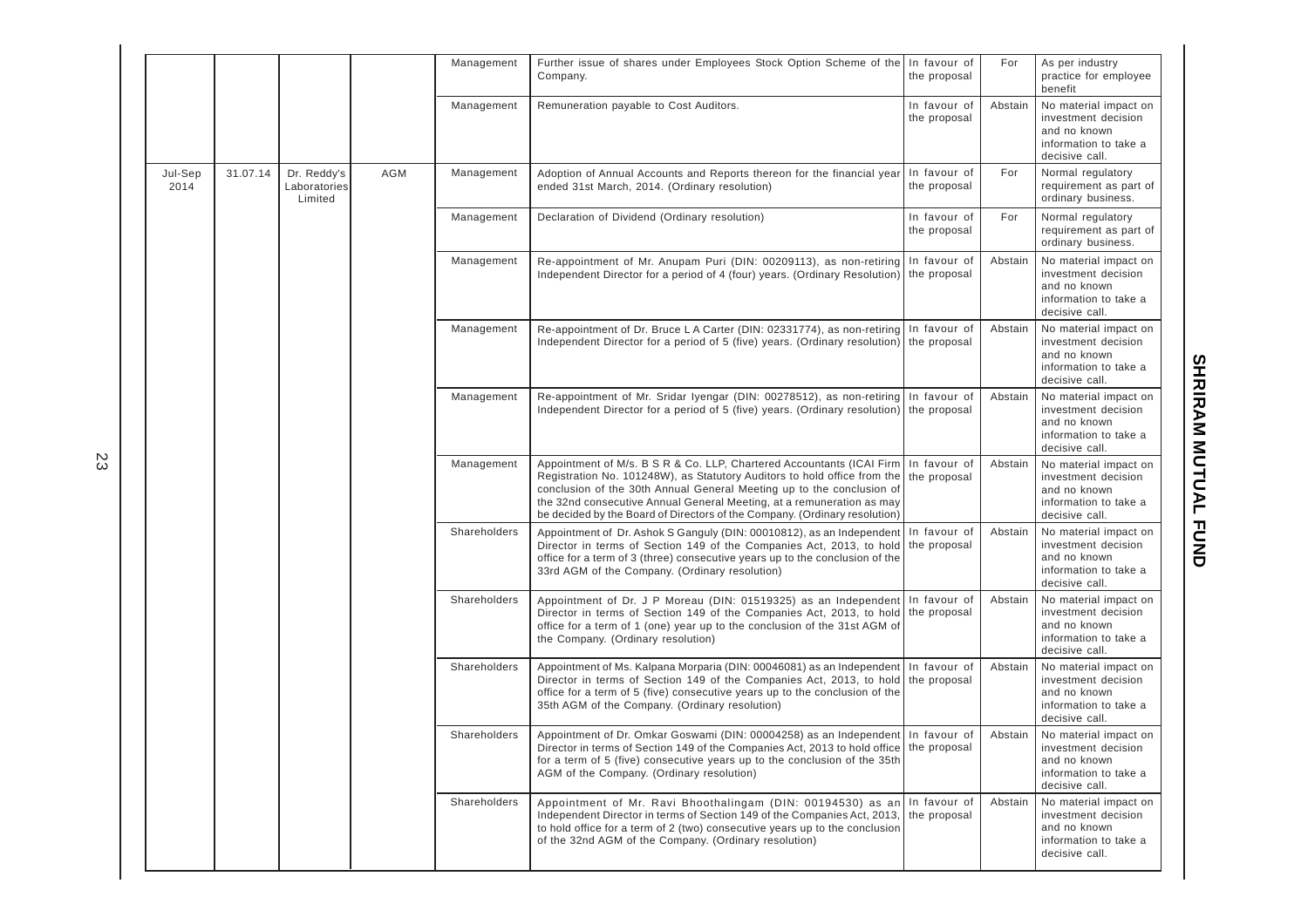|                 |          |                          |     | Management   | Variation in the terms of appointment of Mr. G V Prasad (DIN: 00057433) In favour of<br>Co-Chairman, Managing Director and Chief Executive Officer, for making the proposal<br>his office liable to retire by rotation. (Ordinary resolution) |                              | For     | Favourable business<br>decision.                                                                        |
|-----------------|----------|--------------------------|-----|--------------|-----------------------------------------------------------------------------------------------------------------------------------------------------------------------------------------------------------------------------------------------|------------------------------|---------|---------------------------------------------------------------------------------------------------------|
|                 |          |                          |     | Management   | Variation in the terms of appointment of Mr. Satish Reddy (DIN: 00129701) In favour of<br>Chairman, for making his office liable to retire by rotation. (Ordinary the proposal<br>resolution)                                                 |                              | For     | Favourable business<br>decision.                                                                        |
|                 |          |                          |     | Management   | Approval of the remuneration payable to Cost Auditors, M/s. Sagar &<br>Associates for the financial year 2014-15. (Ordinary resolution)                                                                                                       | In favour of<br>the proposal | Abstain | No material impact on<br>investment decision<br>and no known<br>information to take a<br>decisive call. |
|                 |          |                          |     | Management   | Approval of the Material Related Party contracts/arrangements/<br>transactions with Dr. Reddy_x001A_ Laboratories Inc., USA (a wholly-<br>owned Subsidiary) (Special resolution)                                                              | In favour of<br>the proposal | Abstain | No material impact on<br>investment decision<br>and no known<br>information to take a<br>decisive call. |
| Jul-Sep<br>2014 | 01.08.14 | Tech<br>Mahindra<br>Ltd. | AGM | Management   | Adoption of Annual Accounts and Reports thereon for the year ended<br>31st March 2014.                                                                                                                                                        | In favour of<br>the proposal | For     | Normal regulatory<br>requirement as part of<br>ordinary business                                        |
|                 |          |                          |     | Management   | Declaration of dividend for the financial year ended 31st March 2014.                                                                                                                                                                         | In favour of<br>the proposal | For     | Normal regulatory<br>requirement as part of<br>ordinary business                                        |
|                 |          |                          |     | Management   | Re-appointment of Mr. Ulhas N. Yargop as Director.                                                                                                                                                                                            | In favour of<br>the proposal | Abstain | No material impact on<br>investment decision<br>and no known<br>information to take a<br>decisive call. |
|                 |          |                          |     | Management   | Appointment of M/s. Deloitte Haskins and Sells LLP as Auditors.                                                                                                                                                                               | In favour of<br>the proposal | Abstain | No material impact on<br>investment decision<br>and no known<br>information to take a<br>decisive call. |
|                 |          |                          |     | Shareholders | Appointment of Mr. Anupam Puri as Independent Director for a term of In favour of<br>five years w.e.f. 1st August 2014.                                                                                                                       | the proposal                 | Abstain | No material impact on<br>investment decision<br>and no known<br>information to take a<br>decisive call. |
|                 |          |                          |     | Shareholders | Appointment of Mr. M. Damodaran as Independent Director for a term of<br>five years w.e.f. 1st August 2014.                                                                                                                                   | In favour of<br>the proposal | Abstain | No material impact on<br>investment decision<br>and no known<br>information to take a<br>decisive call. |
|                 |          |                          |     | Shareholders | Appointment of Mr. Ravindra Kulkarni as Independent Director for a term<br>of five years w.e.f. 1st August 2014.                                                                                                                              | In favour of<br>the proposal | Abstain | No material impact on<br>investment decision<br>and no known<br>information to take a<br>decisive call. |
|                 |          |                          |     | Shareholders | Appointment of Mr. T. N. Manoharan as Independent Director for a term<br>of five years w.e.f. 1st August 2014.                                                                                                                                | In favour of<br>the proposal | Abstain | No material impact on<br>investment decision<br>and no known<br>information to take a<br>decisive call. |
|                 |          |                          |     | Shareholders | Appointment of Mrs. M. Rajyalakshmi Rao as Independent Director for a In favour of<br>term of five years w.e.f. 1st August 2014                                                                                                               | the proposal                 | Abstain | No material impact on<br>investment decision<br>and no known<br>information to take a<br>decisive call. |
|                 |          |                          |     |              |                                                                                                                                                                                                                                               |                              |         |                                                                                                         |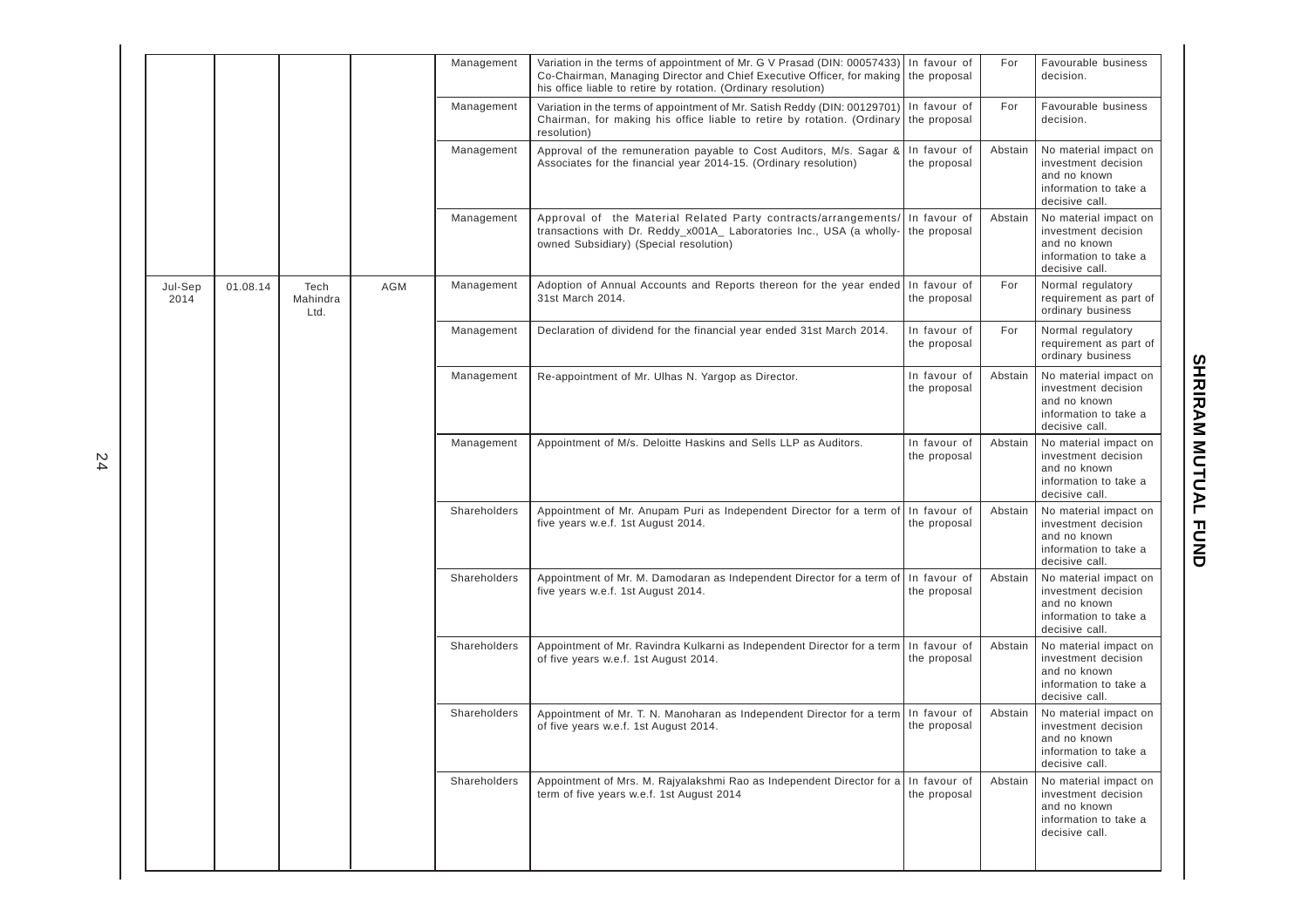|                 |          |                     |            | Management   | Special Resolution for approving payment of commission under Section<br>197 of the Companies Act, 2013 upto 1% per annum of the net profits of<br>the Company to non-executive directors for the period of five years<br>commencing from 1st April 2015.                                                                                   | In favour of<br>the proposal                                           | Abstain                      | No material impact on<br>investment decision<br>and no known<br>information to take a<br>decisive call. |                                                  |
|-----------------|----------|---------------------|------------|--------------|--------------------------------------------------------------------------------------------------------------------------------------------------------------------------------------------------------------------------------------------------------------------------------------------------------------------------------------------|------------------------------------------------------------------------|------------------------------|---------------------------------------------------------------------------------------------------------|--------------------------------------------------|
|                 |          |                     |            | Management   | Special Resolution for approving Employee Stock Option Plan 2014 for<br>the benefit of employees and directors                                                                                                                                                                                                                             | In favour of<br>the proposal                                           | For                          | As per industry<br>practice for employee<br>benefit                                                     |                                                  |
|                 |          |                     |            | Management   | Special Resolution for approving Employee Stock Option Plan 2014 for<br>the benefit of employees of the subsidiary companies and directors.                                                                                                                                                                                                | In favour of<br>the proposal                                           | For                          | As per industry<br>practice for employee<br>benefit                                                     |                                                  |
|                 |          |                     |            | Management   | Special Resolution for authorizing Board of directors to enter into related<br>party transaction(s) as per Clause 49(VII) of the equity listing agreement<br>as contained in SEBI Circular CIR/CFD/POLICY CELL/2/2014 dated 17th<br>April, 2014.                                                                                           | In favour of<br>the proposal                                           | Abstain                      | No material impact on<br>investment decision<br>and no known<br>information to take a<br>decisive call. |                                                  |
| Jul-Sep<br>2014 | 02.08.14 | <b>J&amp;K Bank</b> | <b>AGM</b> | Management   | To consider and adopt the Financial Statements as on 31st March, 2014<br>together with the Reports of the Board of Directors and Auditors and   the proposal<br>comments of the Comptroller and Auditor General of India thereon.                                                                                                          | In favour of                                                           | Abstain                      | E voting window<br>opened in non<br>business day                                                        |                                                  |
|                 |          |                     |            |              | Management                                                                                                                                                                                                                                                                                                                                 | To declare Dividend on equity shares for the financial year 2013-2014. | In favour of<br>the proposal | Abstain                                                                                                 | E voting window<br>opened in non<br>business day |
|                 |          |                     |            | Management   | To re-appoint Mr. R. K. Gupta (DIN No. 02802973) as rotational Director.                                                                                                                                                                                                                                                                   | In favour of<br>the proposal                                           | Abstain                      | E voting window<br>opened in non<br>business day                                                        |                                                  |
|                 |          |                     |            | Management   | To fix the remuneration of Statutory Auditors in terms of provisions of<br>Section 142 of the Companies Act, 2013, for the financial year 2014-<br>2015, including remuneration for the Limited Review of Unaudited<br>Quarterly Financial Results for the periods ending 30th June, 2014; 30th<br>September, 2014 and 31st December, 2014 | In favour of<br>the proposal                                           | Abstain                      | E voting window<br>opened in non<br>business day                                                        |                                                  |
|                 |          |                     |            | Shareholders | To appoint Mr. Vikrant Kuthiala (DIN 02802750) as an Independent<br>Director for a period of upto 25th September, 2017                                                                                                                                                                                                                     | In favour of<br>the proposal                                           | Abstain                      | E voting window<br>opened in non<br>business day                                                        |                                                  |
|                 |          |                     |            | Management   | To approve sub division of One Equity Share of Rs.10/- each into 10 (ten)<br>Equity Shares of Re.1/- each                                                                                                                                                                                                                                  | In favour of<br>the proposal                                           | Abstain                      | E voting window<br>opened in non<br>business day                                                        |                                                  |
|                 |          |                     |            | Management   | To approve amendment of Clause V of the Memorandum of Association                                                                                                                                                                                                                                                                          | In favour of<br>the proposal                                           | Abstain                      | E voting window<br>opened in non<br>business day                                                        |                                                  |
|                 |          |                     |            | Management   | To approve amendment of Regulation 5 of the Articles of Association                                                                                                                                                                                                                                                                        | In favour of<br>the proposal                                           | Abstain                      | E voting window<br>opened in non<br>business day                                                        |                                                  |
|                 |          |                     |            | Shareholders | To appoint Mr. Dalip Kumar Kaul (DIN 03559330) as an Independent<br>Director for a period of 3 years i.e. upto 1st August, 2017                                                                                                                                                                                                            | In favour of<br>the proposal                                           | Abstain                      | E voting window<br>opened in non<br>business day                                                        |                                                  |
|                 |          |                     |            | Shareholders | To appoint Mr. Khaver Alam Jeelani (DIN 06919567 as an Independent<br>Director for a period of 3 years i.e. upto 1st August, 2017                                                                                                                                                                                                          | In favour of<br>the proposal                                           | Abstain                      | E voting window<br>opened in non<br>business day                                                        |                                                  |
| Jul-Sep<br>2014 | 04.08.14 | Bata India          |            | Shareholders | To appoint Mr. Uday Khanna as an Independent Director                                                                                                                                                                                                                                                                                      | In favour of<br>the proposal                                           | Abstain                      | E voting window<br>opened in non<br>business day                                                        |                                                  |
|                 |          |                     |            | Shareholders | To appoint Mr. Akshay Chudasama as an Independent Director                                                                                                                                                                                                                                                                                 | In favour of<br>the proposal                                           | Abstain                      | No material impact on<br>investment decision<br>and no known<br>information to take a<br>decisive call. |                                                  |
|                 |          |                     |            |              |                                                                                                                                                                                                                                                                                                                                            |                                                                        |                              |                                                                                                         |                                                  |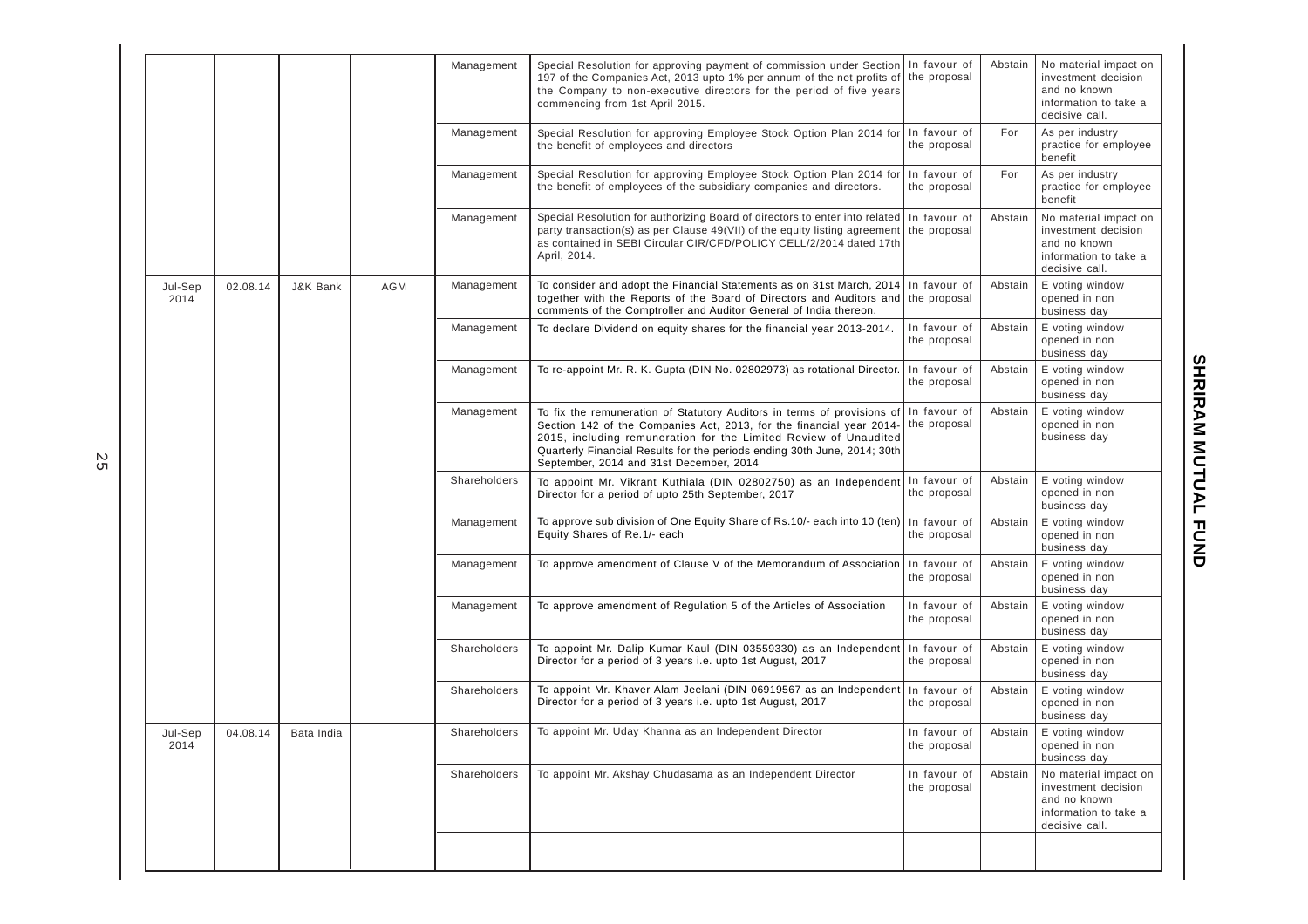|                 |          |                                |            | Shareholders | To appoint Ms. Anjali Bansal as an Independent Director                                                                                                                                                               | In favour of<br>the proposal | Abstain | No material impact on<br>investment decision<br>and no known<br>information to take a<br>decisive call. |  |  |  |  |  |  |  |  |  |  |  |  |  |  |  |  |  |  |            |                                                                                                                                                                                             |                              |         |                                                                                                         |
|-----------------|----------|--------------------------------|------------|--------------|-----------------------------------------------------------------------------------------------------------------------------------------------------------------------------------------------------------------------|------------------------------|---------|---------------------------------------------------------------------------------------------------------|--|--|--|--|--|--|--|--|--|--|--|--|--|--|--|--|--|--|------------|---------------------------------------------------------------------------------------------------------------------------------------------------------------------------------------------|------------------------------|---------|---------------------------------------------------------------------------------------------------------|
|                 |          |                                |            | Management   | To appoint Mr. Kumar Nitesh as a Director of the Company                                                                                                                                                              | In favour of<br>the proposal | Abstain | No material impact on<br>investment decision<br>and no known<br>information to take a<br>decisive call. |  |  |  |  |  |  |  |  |  |  |  |  |  |  |  |  |  |  |            |                                                                                                                                                                                             |                              |         |                                                                                                         |
|                 |          |                                |            | Management   | To appoint Mr. Kumar Nitesh as Managing Director Retail                                                                                                                                                               | In favour of<br>the proposal | Abstain | No material impact on<br>investment decision<br>and no known<br>information to take a<br>decisive call. |  |  |  |  |  |  |  |  |  |  |  |  |  |  |  |  |  |  |            |                                                                                                                                                                                             |                              |         |                                                                                                         |
|                 |          |                                |            | Management   | To authorize the Board of Directors of the Company to fix remuneration<br>to the Managing Director(s) and Wholetime Director(s) of the Company                                                                        | In favour of<br>the proposal | Abstain | No material impact on<br>investment decision<br>and no known<br>information to take a<br>decisive call. |  |  |  |  |  |  |  |  |  |  |  |  |  |  |  |  |  |  |            |                                                                                                                                                                                             |                              |         |                                                                                                         |
|                 |          |                                |            | Management   | To approve the remuneration of the Cost Auditors for the financial year<br>ending on December 31, 2014                                                                                                                | In favour of<br>the proposal | Abstain | No material impact on<br>investment decision<br>and no known<br>information to take a<br>decisive call. |  |  |  |  |  |  |  |  |  |  |  |  |  |  |  |  |  |  |            |                                                                                                                                                                                             |                              |         |                                                                                                         |
|                 |          |                                |            | Management   | To authorize the Board of Directors to provide security by way of creation<br>of charge, mortgage or hypothecation of assets of the Company to borrow<br>money from banks/ financial institutions                     | In favour of<br>the proposal | For     | Favourable business<br>decision.                                                                        |  |  |  |  |  |  |  |  |  |  |  |  |  |  |  |  |  |  |            |                                                                                                                                                                                             |                              |         |                                                                                                         |
|                 |          |                                |            | Management   | To authorize the Board of Directors of the Company to borrow money in<br>excess of the prescribed limits under Section 180(1)(c) of the Companies<br>Act, 2013                                                        | In favour of<br>the proposal | For     | Favourable business<br>decision.                                                                        |  |  |  |  |  |  |  |  |  |  |  |  |  |  |  |  |  |  |            |                                                                                                                                                                                             |                              |         |                                                                                                         |
|                 |          |                                |            | Management   | To seek approval to keep the Register of Members, copies of Annual<br>Return and other documents and Registers at the office of the Registrar<br>and Transfer Agents of the Company                                   | In favour of<br>the proposal | For     | Favourable business<br>decision.                                                                        |  |  |  |  |  |  |  |  |  |  |  |  |  |  |  |  |  |  |            |                                                                                                                                                                                             |                              |         |                                                                                                         |
| Jul-Sep<br>2014 | 06.08.14 | Ultratech<br>Cement<br>Limited | <b>AGM</b> | Management   | Adoption of the Audited Balance Sheet as at 31st March, 2014, the<br>Statement of Profit & Loss for the financial year ended 31st March, 2014,<br>the Report of the Board of Directors' and Auditors' thereon.        | In favour of<br>the proposal | For     | Normal regulatory<br>requirement as part of<br>ordinary business                                        |  |  |  |  |  |  |  |  |  |  |  |  |  |  |  |  |  |  |            |                                                                                                                                                                                             |                              |         |                                                                                                         |
|                 |          |                                |            | Management   | Declaration of Dividend.                                                                                                                                                                                              | In favour of<br>the proposal | For     | Normal regulatory<br>requirement as part of<br>ordinary business                                        |  |  |  |  |  |  |  |  |  |  |  |  |  |  |  |  |  |  |            |                                                                                                                                                                                             |                              |         |                                                                                                         |
|                 |          |                                |            | Management   | Re-appointment of Mr. D. D. Rathi, Director retiring by rotation.                                                                                                                                                     | In favour of<br>the proposal | For     | Favourable business<br>decision.                                                                        |  |  |  |  |  |  |  |  |  |  |  |  |  |  |  |  |  |  |            |                                                                                                                                                                                             |                              |         |                                                                                                         |
|                 |          |                                |            |              |                                                                                                                                                                                                                       |                              |         |                                                                                                         |  |  |  |  |  |  |  |  |  |  |  |  |  |  |  |  |  |  | Management | Re-appointment of Deloitte Haskins & Sells LLP, Chartered Accountants,<br>Mumbai and M/s. G. P. Kapadia & Co., Chartered Accountants, Mumbai<br>as joint statutory auditors of the Company. | In favour of<br>the proposal | Abstain | No material impact on<br>investment decision<br>and no known<br>information to take a<br>decisive call. |
|                 |          |                                |            | Management   | Re-appointment of M/s. Haribhakti & Co., Chartered Accountants as<br>branch auditor of the Company.                                                                                                                   | In favour of<br>the proposal | Abstain | No material impact on<br>investment decision<br>and no known<br>information to take a<br>decisive call. |  |  |  |  |  |  |  |  |  |  |  |  |  |  |  |  |  |  |            |                                                                                                                                                                                             |                              |         |                                                                                                         |
|                 |          |                                |            | Management   | Approval of the remuneration of the Cost Auditors viz. M/s. N. I. Mehta &<br>Co., Cost Accountants, Mumbai and M/s. N. D. Birla & Co., Cost<br>Accountants, Ahmedabad for the financial year ending 31st March, 2015. | In favour of<br>the proposal | Abstain | No material impact on<br>investment decision<br>and no known<br>information to take a<br>decisive call. |  |  |  |  |  |  |  |  |  |  |  |  |  |  |  |  |  |  |            |                                                                                                                                                                                             |                              |         |                                                                                                         |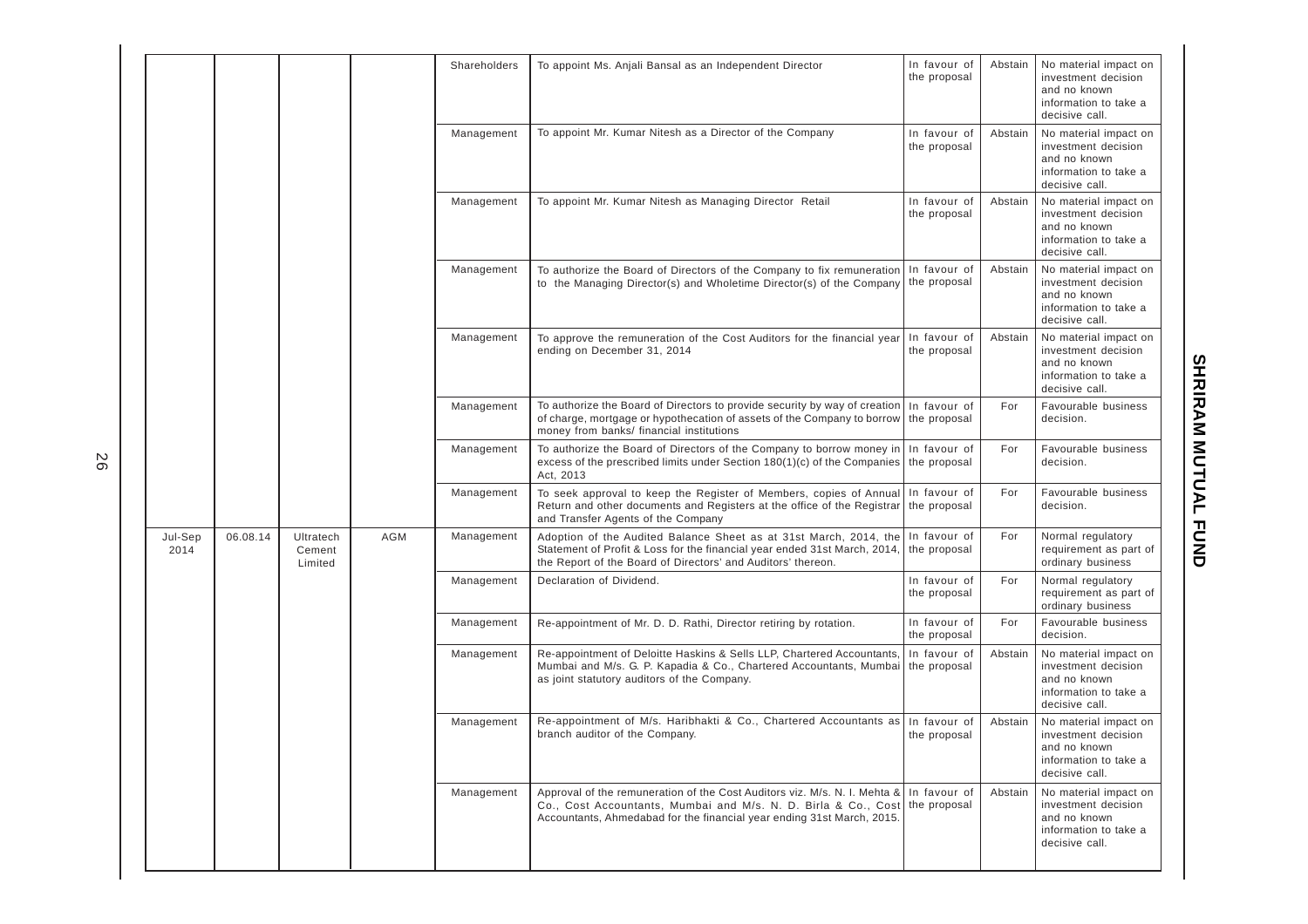|                 |          |                                           |              | Shareholders                                                                | Appointment of Mr. Arun Adhikari as an independent Director of the<br>Company.                                                                                                                                                                                                                                                                                                                                                                                                                                                                                                                           | In favour of<br>the proposal                                                              | Abstain                                                                                                 | No material impact on<br>investment decision<br>and no known<br>information to take a<br>decisive call.                                                                                                                                                                                                                                                                                                                                                                                                                                                                                                                                                                 |                                                                                                                                                                                                                                                                                                                                                                           |         |                                                                                                         |                                  |  |  |  |  |  |  |  |  |  |  |  |  |  |  |  |  |  |  |  |  |  |  |  |
|-----------------|----------|-------------------------------------------|--------------|-----------------------------------------------------------------------------|----------------------------------------------------------------------------------------------------------------------------------------------------------------------------------------------------------------------------------------------------------------------------------------------------------------------------------------------------------------------------------------------------------------------------------------------------------------------------------------------------------------------------------------------------------------------------------------------------------|-------------------------------------------------------------------------------------------|---------------------------------------------------------------------------------------------------------|-------------------------------------------------------------------------------------------------------------------------------------------------------------------------------------------------------------------------------------------------------------------------------------------------------------------------------------------------------------------------------------------------------------------------------------------------------------------------------------------------------------------------------------------------------------------------------------------------------------------------------------------------------------------------|---------------------------------------------------------------------------------------------------------------------------------------------------------------------------------------------------------------------------------------------------------------------------------------------------------------------------------------------------------------------------|---------|---------------------------------------------------------------------------------------------------------|----------------------------------|--|--|--|--|--|--|--|--|--|--|--|--|--|--|--|--|--|--|--|--|--|--|--|
|                 |          |                                           |              | Shareholders                                                                | Appointment of Mr. R. C. Bhargava as an Independent Director of the In favour of<br>Company.                                                                                                                                                                                                                                                                                                                                                                                                                                                                                                             | the proposal                                                                              | Abstain                                                                                                 | No material impact on<br>investment decision<br>and no known<br>information to take a<br>decisive call.                                                                                                                                                                                                                                                                                                                                                                                                                                                                                                                                                                 |                                                                                                                                                                                                                                                                                                                                                                           |         |                                                                                                         |                                  |  |  |  |  |  |  |  |  |  |  |  |  |  |  |  |  |  |  |  |  |  |  |  |
|                 |          |                                           | Shareholders | Appointment of Mr. G. M. Dave as an Independent Director of the<br>Company. | In favour of<br>the proposal                                                                                                                                                                                                                                                                                                                                                                                                                                                                                                                                                                             | Abstain                                                                                   | No material impact on<br>investment decision<br>and no known<br>information to take a<br>decisive call. |                                                                                                                                                                                                                                                                                                                                                                                                                                                                                                                                                                                                                                                                         |                                                                                                                                                                                                                                                                                                                                                                           |         |                                                                                                         |                                  |  |  |  |  |  |  |  |  |  |  |  |  |  |  |  |  |  |  |  |  |  |  |  |
|                 |          |                                           |              |                                                                             | Shareholders                                                                                                                                                                                                                                                                                                                                                                                                                                                                                                                                                                                             | Appointment of Mr. S. B. Mathur as an Independent Director of the<br>Company.             | In favour of<br>the proposal                                                                            | Abstain                                                                                                                                                                                                                                                                                                                                                                                                                                                                                                                                                                                                                                                                 | No material impact on<br>investment decision<br>and no known<br>information to take a<br>decisive call.                                                                                                                                                                                                                                                                   |         |                                                                                                         |                                  |  |  |  |  |  |  |  |  |  |  |  |  |  |  |  |  |  |  |  |  |  |  |  |
|                 |          |                                           |              |                                                                             | Shareholders                                                                                                                                                                                                                                                                                                                                                                                                                                                                                                                                                                                             | Appointment of Mr. S. Rajgopal as an Independent Director of the In favour of<br>Company. | the proposal                                                                                            | Abstain                                                                                                                                                                                                                                                                                                                                                                                                                                                                                                                                                                                                                                                                 | No material impact on<br>investment decision<br>and no known<br>information to take a<br>decisive call.                                                                                                                                                                                                                                                                   |         |                                                                                                         |                                  |  |  |  |  |  |  |  |  |  |  |  |  |  |  |  |  |  |  |  |  |  |  |  |
| Jul-Sep<br>2014 | 06.08.14 | Amara Raia<br><b>Batteries</b><br>Limited | <b>AGM</b>   | Management                                                                  | Ordinary Resolution for adoption of financial statements for the financial<br>vear 2013-14 "RESOLVED that the audited balance sheet as at March   the proposal<br>31, 2014, the statement of profit and loss and the cash flow statement for<br>the year ended on that date, together with the notes thereon, the report<br>of the auditor's and the report of the directors as placed before the meeting<br>be and are hereby received, considered and adopted/approved."                                                                                                                               | In favour of                                                                              | For                                                                                                     | Normal regulatory<br>requirement as part of<br>ordinary business                                                                                                                                                                                                                                                                                                                                                                                                                                                                                                                                                                                                        |                                                                                                                                                                                                                                                                                                                                                                           |         |                                                                                                         |                                  |  |  |  |  |  |  |  |  |  |  |  |  |  |  |  |  |  |  |  |  |  |  |  |
|                 |          |                                           |              | Management                                                                  | Ordinary Resolution for declaration of dividend for the financial year 2013-<br>14 "RESOLVED that a dividend of Rs. 3.23/- per equity share of Re. 1/-<br>each (323%) as recommended by the board be and is hereby declared<br>on the equity share capital of the Company for the financial year ended<br>March 31, 2014 and that the said dividend be paid to those members<br>whose name(s) appear in the Register of Members of the Company as<br>on August 6, 2014 and in respect of shares held in dematerialised form<br>to those beneficial owners as per details furnished by the depositories." | In favour of<br>the proposal                                                              | For                                                                                                     | Normal regulatory<br>requirement as part of<br>ordinary business                                                                                                                                                                                                                                                                                                                                                                                                                                                                                                                                                                                                        |                                                                                                                                                                                                                                                                                                                                                                           |         |                                                                                                         |                                  |  |  |  |  |  |  |  |  |  |  |  |  |  |  |  |  |  |  |  |  |  |  |  |
|                 |          |                                           |              |                                                                             |                                                                                                                                                                                                                                                                                                                                                                                                                                                                                                                                                                                                          |                                                                                           |                                                                                                         | Management                                                                                                                                                                                                                                                                                                                                                                                                                                                                                                                                                                                                                                                              | Ordinary Resolution for re-appointment of Mr. Shu Qing Yang In favour of<br>(DIN:0196660) as a director "RESOLVED that Mr. Shu Qing Yang (DIN the proposal<br>01916660) who retires in terms of Article 105 (a) of the Articles of<br>Association of the Company and being eligible for re-appointment, be<br>and he is hereby reappointed as a director of the Company." |         | For                                                                                                     | Favourable business<br>decision. |  |  |  |  |  |  |  |  |  |  |  |  |  |  |  |  |  |  |  |  |  |  |  |
|                 |          |                                           |              |                                                                             |                                                                                                                                                                                                                                                                                                                                                                                                                                                                                                                                                                                                          |                                                                                           |                                                                                                         |                                                                                                                                                                                                                                                                                                                                                                                                                                                                                                                                                                                                                                                                         |                                                                                                                                                                                                                                                                                                                                                                           |         |                                                                                                         |                                  |  |  |  |  |  |  |  |  |  |  |  |  |  |  |  |  |  |  |  |  |  |  |  |
|                 |          |                                           |              |                                                                             |                                                                                                                                                                                                                                                                                                                                                                                                                                                                                                                                                                                                          |                                                                                           | Management                                                                                              | Ordinary Resolution for appointment of joint statutory auditors of the In favour of<br>Company "RESOLVED that M/s. E Phalguna Kumar & Co., Chartered the proposal<br>Accountants, Tirupati, Firm Registration No. 002644S and M/s. Chevuturi<br>Associates, Chartered Accountants, Vijayawada, Firm Registration No.<br>000632S be and they are hereby appointed as joint statutory auditors of<br>the Company to hold office from the conclusion of this annual general<br>meeting until the conclusion of the next annual general meeting of the<br>Company and the Board of Directors be and they are hereby authorised<br>to fix the remuneration to the Auditors." |                                                                                                                                                                                                                                                                                                                                                                           | Abstain | No material impact on<br>investment decision<br>and no known<br>information to take a<br>decisive call. |                                  |  |  |  |  |  |  |  |  |  |  |  |  |  |  |  |  |  |  |  |  |  |  |  |
|                 |          |                                           |              |                                                                             |                                                                                                                                                                                                                                                                                                                                                                                                                                                                                                                                                                                                          |                                                                                           |                                                                                                         |                                                                                                                                                                                                                                                                                                                                                                                                                                                                                                                                                                                                                                                                         |                                                                                                                                                                                                                                                                                                                                                                           |         |                                                                                                         |                                  |  |  |  |  |  |  |  |  |  |  |  |  |  |  |  |  |  |  |  |  |  |  |  |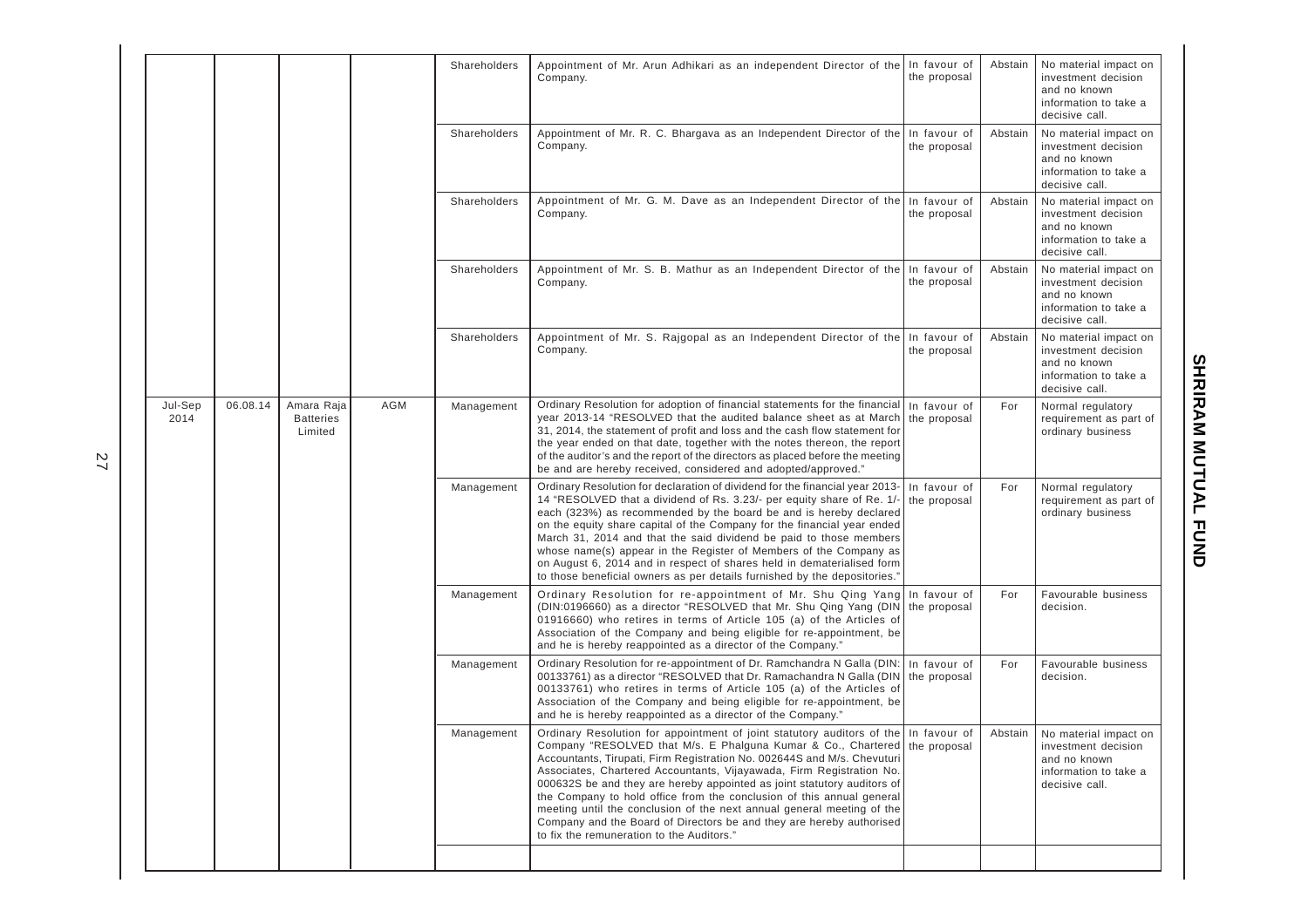| Management   | Ordinary Resolution for ratification of remuneration to cost auditors for<br>the financial year 2014-15 "RESOLVED that pursuant to the provisions of<br>Section 148 and all other applicable provisions, if any, of the Companies<br>Act, 2013 (Act) and the Companies (Audit and Auditors) Rules, 2014<br>(including any statutory modification(s) or re-enactment thereof), M/s.<br>Sagar & Associates, Cost Accountants, Hyderabad, Firm Registration No.<br>000118, the Cost Auditors appointed by the Board of Directors, to conduct<br>the audit of the cost records of the Company for the financial year 2014-<br>15 at a remuneration of Rs. 2,50,000/- (Rupees Two Lakhs Fifty Thousand<br>only) plus reimbursement of out of pocket expenses and applicable taxes<br>be and is hereby ratified                                                                                                                                                             | In favour of<br>the proposal | Abstain | No material impact on<br>investment decision<br>and no known<br>information to take a<br>decisive call. |
|--------------|-----------------------------------------------------------------------------------------------------------------------------------------------------------------------------------------------------------------------------------------------------------------------------------------------------------------------------------------------------------------------------------------------------------------------------------------------------------------------------------------------------------------------------------------------------------------------------------------------------------------------------------------------------------------------------------------------------------------------------------------------------------------------------------------------------------------------------------------------------------------------------------------------------------------------------------------------------------------------|------------------------------|---------|---------------------------------------------------------------------------------------------------------|
| Shareholders | Ordinary Resolution for appointment of Mr. P Lakshmana Rao as an<br>Independent Director "RESOLVED that pursuant to the provisions of<br>sections 149, 152 and all other applicable provisions, if any, of the<br>Companies Act, 2013 (Act), the Companies (Appointment and<br>Qualification of Directors) Rules, 2014 read with Schedule IV to the Act<br>as amended from time to time and clause 49 of the listing agreement<br>entered into with the stock exchanges, Mr. P Lakshmana Rao (DIN:<br>01463507), who was appointed as a Director liable to retire by rotation<br>under the Companies Act, 1956 and in respect of whom the Company<br>has received a notice in writing under Section 160 of the Act from a<br>member proposing his candidature for the office of Director, be and is<br>hereby appointed as an Independent Director of the Company to hold<br>office for a term of five consecutive years effective from August 6, 2014."              | In favour of<br>the proposal | Abstain | No material impact on<br>investment decision<br>and no known<br>information to take a<br>decisive call. |
| Shareholders | Ordinary Resolution for appointment of Mr. Nagarjun Valluripalli as an<br>Independent Director "RESOLVED that pursuant to the provisions of<br>sections 149, 152 and all other applicable provisions, if any, of the<br>Companies Act, 2013 (Act), the Companies (Appointment and<br>Qualification of Directors) Rules, 2014 read with Schedule IV to the Act,<br>as amended from time to time and clause 49 of the listing agreement<br>entered into with the stock exchanges, Mr. Nagarjun Valluripalli (DIN:<br>00034389), who was appointed as a Director liable to retire by rotation<br>under the Companies Act, 1956 and in respect of whom the Company<br>has received a notice in writing under Section 160 of the Act from a<br>member proposing his candidature for the office of Director, be and is<br>hereby appointed as an Independent Director of the Company to hold<br>office for a term of five consecutive years effective from August 6, 2014." | In favour of<br>the proposal | Abstain | No material impact on<br>investment decision<br>and no known<br>information to take a<br>decisive call. |
| Shareholders | Ordinary Resolution for appointment of Mr. N Sri Vishnu Raju as an<br>Independent Director "RESOLVED that pursuant to the provisions of<br>sections 149, 152 and all other applicable provisions, if any, of the<br>Companies Act, 2013 (Act), the Companies (Appointment and<br>Qualification of Directors) Rules, 2014 read with Schedule IV to the Act,<br>as amended from time to time and clause 49 of the listing agreement<br>entered into with the stock exchanges, Mr. N Sri Vishnu Raju (DIN:<br>00025063), who was appointed as a Director liable to retire by rotation<br>under the Companies Act, 1956 and whose term expires at this Annual<br>General Meeting, be and is hereby appointed as an Independent Director<br>of the Company for a term of five consecutive years effective August 6,<br>2014."                                                                                                                                              | In favour of<br>the proposal | Abstain | No material impact on<br>investment decision<br>and no known<br>information to take a<br>decisive call. |
| Shareholders | Ordinary Resolution for appointment of Mr. T R Narayanaswamy as an<br>Independent Director "RESOLVED that pursuant to the provisions of<br>sections 149, 152 and all other applicable provisions, if any, of the<br>Companies Act, 2013 (Act), the Companies (Appointment and<br>Qualification of Directors) Rules, 2014 read with Schedule IV to the Act,<br>as amended from time to time and clause 49 of the listing agreement<br>entered into with the stock exchanges, Mr. T R Narayanaswamy (DIN:<br>01143563), who was appointed as a Director liable to retire by rotation<br>under the Companies Act, 1956 and in respect of whom the Company<br>has received a notice in writing from a member under Section 160 of the<br>Act proposing his candidature for the office of Director, be and is hereby<br>appointed as an Independent Director of the Company for a term of five<br>consecutive years effective from August 6, 2014."                        | In favour of<br>the proposal | Abstain | No material impact on<br>investment decision<br>and no known<br>information to take a<br>decisive call. |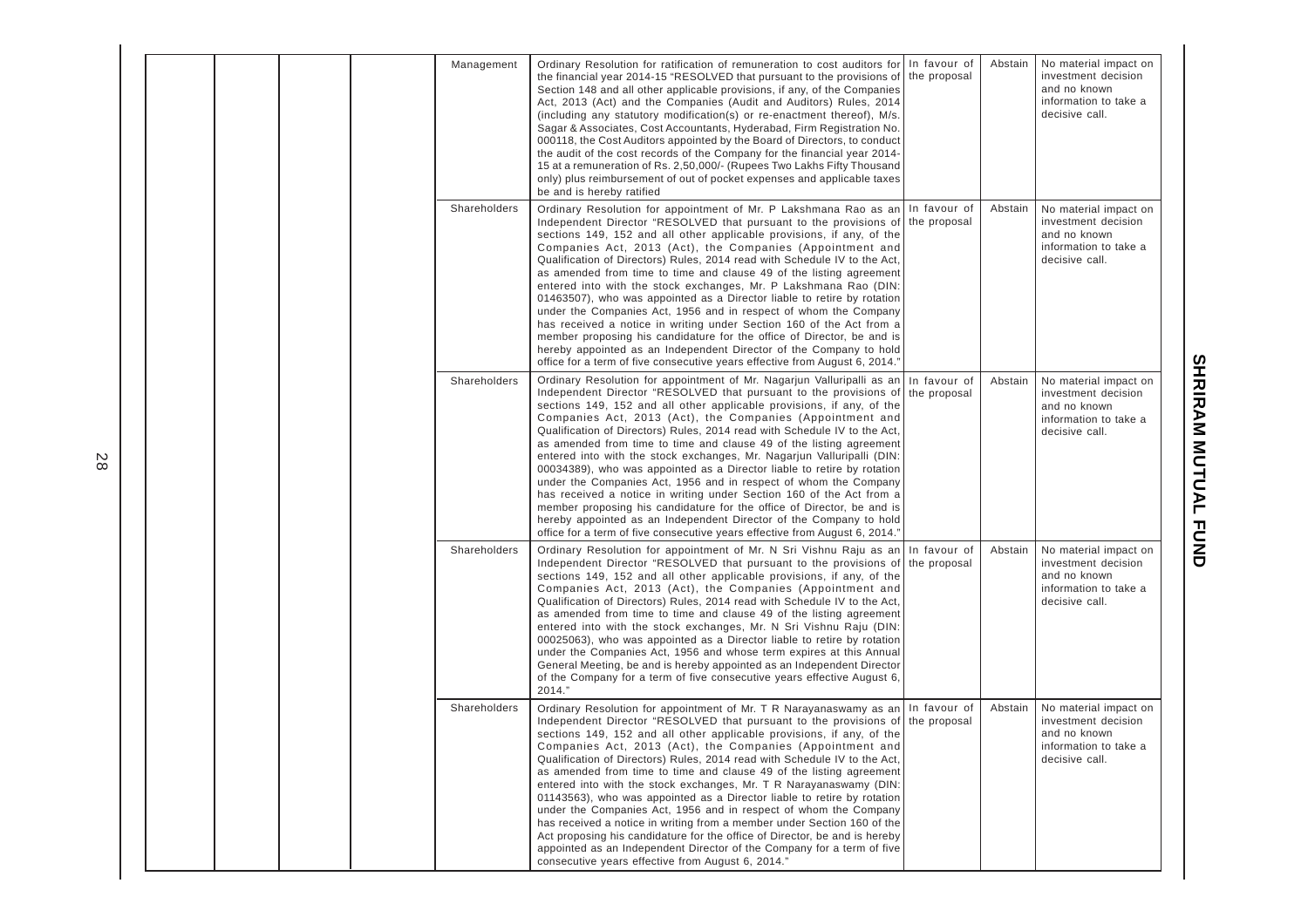|                 |          |                                                                                                                                                         |                                                                                                                                                                                                                                                                                                                                 | Shareholders | Ordinary Resolution for appointment of Mr. Raymond J Brown as an In favour of<br>Independent Director "RESOLVED that pursuant to the provisions of the proposal<br>sections 149, 152 and all other applicable provisions, if any, of the<br>Companies Act, 2013 (Act), the Companies (Appointment and<br>Qualification of Directors) Rules, 2014 read with Schedule IV to the Act,<br>as amended from time to time and clause 49 of the listing agreement<br>entered into with the stock exchanges, Mr. Raymond J Brown (DIN:<br>01916646), who was appointed as a Director liable to retire by rotation<br>under the Companies Act, 1956 and in respect of whom the Company<br>has received a notice in writing from a member under Section 160 of the<br>Act proposing his candidature for the office of Director, be and is hereby<br>appointed as an Independent Director of the Company for a term of five<br>consecutive years effective from August 6, 2014."                                                                                                                             |                                                                  | Abstain    | No material impact on<br>investment decision<br>and no known<br>information to take a<br>decisive call.                                                                                                                                                                                                                                                                                                                                                                                                                                                                                                                                                                                                   |  |         |                                                                                                         |                              |     |                                                                  |  |  |  |  |  |  |  |  |  |  |  |  |  |  |  |  |                                                                                                                                                                               |  |         |
|-----------------|----------|---------------------------------------------------------------------------------------------------------------------------------------------------------|---------------------------------------------------------------------------------------------------------------------------------------------------------------------------------------------------------------------------------------------------------------------------------------------------------------------------------|--------------|--------------------------------------------------------------------------------------------------------------------------------------------------------------------------------------------------------------------------------------------------------------------------------------------------------------------------------------------------------------------------------------------------------------------------------------------------------------------------------------------------------------------------------------------------------------------------------------------------------------------------------------------------------------------------------------------------------------------------------------------------------------------------------------------------------------------------------------------------------------------------------------------------------------------------------------------------------------------------------------------------------------------------------------------------------------------------------------------------|------------------------------------------------------------------|------------|-----------------------------------------------------------------------------------------------------------------------------------------------------------------------------------------------------------------------------------------------------------------------------------------------------------------------------------------------------------------------------------------------------------------------------------------------------------------------------------------------------------------------------------------------------------------------------------------------------------------------------------------------------------------------------------------------------------|--|---------|---------------------------------------------------------------------------------------------------------|------------------------------|-----|------------------------------------------------------------------|--|--|--|--|--|--|--|--|--|--|--|--|--|--|--|--|-------------------------------------------------------------------------------------------------------------------------------------------------------------------------------|--|---------|
|                 |          |                                                                                                                                                         |                                                                                                                                                                                                                                                                                                                                 |              |                                                                                                                                                                                                                                                                                                                                                                                                                                                                                                                                                                                                                                                                                                                                                                                                                                                                                                                                                                                                                                                                                                  |                                                                  | Management | Special Resolution for appointment of Mr. Vikramadhitya Gourineni, a In favour of<br>relative of director as a Management Executive "RESOLVED that pursuant the proposal<br>to the provisions of Section 314 (1) (b) read with the Director's Relatives<br>(Office or Place of Profit) Rules, 2003 and other applicable provisions, if<br>any, of the Companies Act, 1956, consent of the Company be and is hereby<br>accorded to Mr. Vikramadithya Gourineni, relative of a Director of the<br>Company, for holding/continuing to hold office or place of profit under the<br>Company as Management Executive at a remuneration of Rs. 2.01 million<br>(CTC) per annum, effective from August 16, 2013." |  | Abstain | No material impact on<br>investment decision<br>and no known<br>information to take a<br>decisive call. |                              |     |                                                                  |  |  |  |  |  |  |  |  |  |  |  |  |  |  |  |  |                                                                                                                                                                               |  |         |
|                 |          |                                                                                                                                                         |                                                                                                                                                                                                                                                                                                                                 | Management   | Special Resolution authorising the Board to enter into lease agreement In favour of<br>with Amara Raja Infra Private Limited "RESOLVED that pursuant to Section   the proposal<br>188 and other applicable provisions, if any, of the Companies Act 2013<br>and the Companies (Meetings of Board and its Powers) Rules, 2014<br>(including any statutory modification(s) or re-enactment thereof) consent<br>of the members of the Company be and is hereby accorded to the Board<br>of Directors for entering into a lease agreement with M/s. Amara Raja<br>Infra Private Limited to take on lease land admeasuring 12 acres, for the<br>setting up of amenities like hostel and canteen for workmen, situated at<br>Majara Kothapalli Village of Yadamarri Mandal and Nunegundlapalle<br>Village of Bangarupalyam Mandal in Chittoor District for a period of 99<br>years with effect from September 1, 2014 or such other date as may be<br>agreed to by the parties, for a total lease consideration of Rs. 57.00 million<br>(including Rs. 36.00 million towards development/ user charges |                                                                  | For        | Favourable business<br>decision.                                                                                                                                                                                                                                                                                                                                                                                                                                                                                                                                                                                                                                                                          |  |         |                                                                                                         |                              |     |                                                                  |  |  |  |  |  |  |  |  |  |  |  |  |  |  |  |  |                                                                                                                                                                               |  |         |
| Jul-Sep<br>2014 | 08.08.14 | Management<br>Mahindra<br><b>AGM</b><br>and<br>Mahindra<br>Directors and Auditors thereon.<br>Management<br>Management<br>does not seek re-appointment. | To receive, consider and adopt the Audited Financial Statements of the In favour of<br>Company for the Financial Year ended 31st March, 2014 including the the proposal<br>Audited Balance Sheet as at 31st March, 2014 and the Statement of Profit<br>and Loss for the year ended on that date and the Reports of the Board of |              | For                                                                                                                                                                                                                                                                                                                                                                                                                                                                                                                                                                                                                                                                                                                                                                                                                                                                                                                                                                                                                                                                                              | Normal regulatory<br>requirement as part of<br>ordinary business |            |                                                                                                                                                                                                                                                                                                                                                                                                                                                                                                                                                                                                                                                                                                           |  |         |                                                                                                         |                              |     |                                                                  |  |  |  |  |  |  |  |  |  |  |  |  |  |  |  |  |                                                                                                                                                                               |  |         |
|                 |          |                                                                                                                                                         |                                                                                                                                                                                                                                                                                                                                 |              |                                                                                                                                                                                                                                                                                                                                                                                                                                                                                                                                                                                                                                                                                                                                                                                                                                                                                                                                                                                                                                                                                                  |                                                                  |            |                                                                                                                                                                                                                                                                                                                                                                                                                                                                                                                                                                                                                                                                                                           |  |         | Declaration of Dividend on Ordinary (Equity) Shares.                                                    | In favour of<br>the proposal | For | Normal regulatory<br>requirement as part of<br>ordinary business |  |  |  |  |  |  |  |  |  |  |  |  |  |  |  |  |                                                                                                                                                                               |  |         |
|                 |          |                                                                                                                                                         |                                                                                                                                                                                                                                                                                                                                 |              |                                                                                                                                                                                                                                                                                                                                                                                                                                                                                                                                                                                                                                                                                                                                                                                                                                                                                                                                                                                                                                                                                                  |                                                                  |            |                                                                                                                                                                                                                                                                                                                                                                                                                                                                                                                                                                                                                                                                                                           |  |         |                                                                                                         |                              |     |                                                                  |  |  |  |  |  |  |  |  |  |  |  |  |  |  |  |  | Approve not to fill the vacancy created on the Board of Directors of the In favour of<br>Company in place of Mr. Narayanan Vaghul, who retires by rotation and   the proposal |  | Abstain |
|                 |          |                                                                                                                                                         |                                                                                                                                                                                                                                                                                                                                 | Management   | Approve not to fill the vacancy created on the Board of Directors of the In favour of<br>Company in place of Mr. A. K. Nanda, who retires by rotation and does the proposal<br>not seek re-appointment.                                                                                                                                                                                                                                                                                                                                                                                                                                                                                                                                                                                                                                                                                                                                                                                                                                                                                          |                                                                  | Abstain    | No material impact on<br>investment decision<br>and no known<br>information to take a<br>decisive call.                                                                                                                                                                                                                                                                                                                                                                                                                                                                                                                                                                                                   |  |         |                                                                                                         |                              |     |                                                                  |  |  |  |  |  |  |  |  |  |  |  |  |  |  |  |  |                                                                                                                                                                               |  |         |
|                 |          |                                                                                                                                                         |                                                                                                                                                                                                                                                                                                                                 | Management   | Re-appointment of Messrs Deloitte Haskins & Sells, Chartered In favour of<br>Accountants, (ICAI Firm Registration Number 117364W) the retiring the proposal<br>Auditors of the Company, as Auditors of the Company from the conclusion<br>of this Annual General Meeting ( x001A GM x001A until the conclusion<br>of the third consecutive AGM of the Company and approve their<br>remuneration.                                                                                                                                                                                                                                                                                                                                                                                                                                                                                                                                                                                                                                                                                                 |                                                                  | Abstain    | No material impact on<br>investment decision<br>and no known<br>information to take a<br>decisive call.                                                                                                                                                                                                                                                                                                                                                                                                                                                                                                                                                                                                   |  |         |                                                                                                         |                              |     |                                                                  |  |  |  |  |  |  |  |  |  |  |  |  |  |  |  |  |                                                                                                                                                                               |  |         |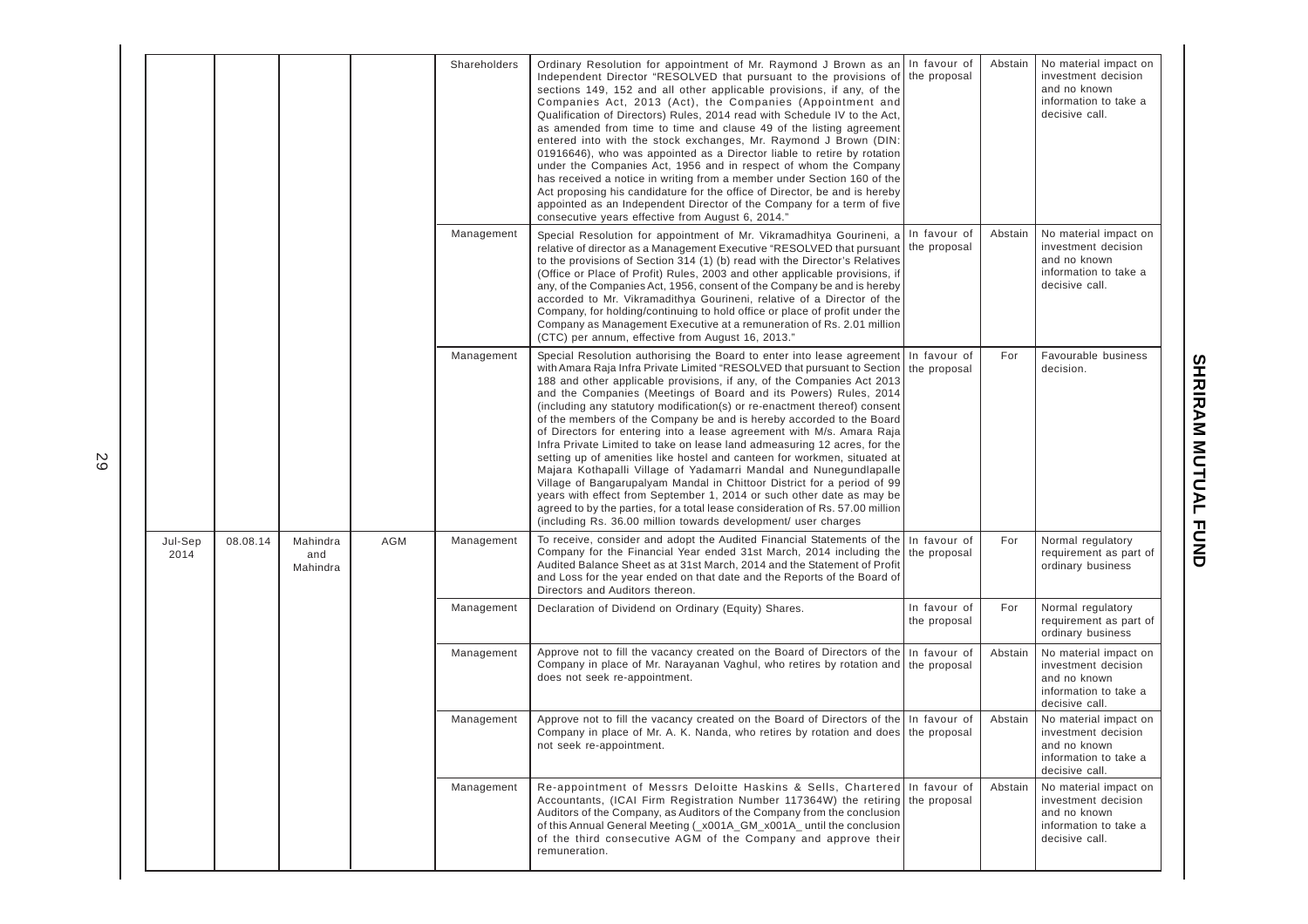|  |  | Shareholders | Appointment of Mr. M. M. Murugappan as an Independent Director for a   In favour of<br>term of four consecutive years commencing from 8th August, 2014.                                                       | the proposal                 | Abstain | No material impact on<br>investment decision<br>and no known<br>information to take a<br>decisive call. |
|--|--|--------------|---------------------------------------------------------------------------------------------------------------------------------------------------------------------------------------------------------------|------------------------------|---------|---------------------------------------------------------------------------------------------------------|
|  |  | Shareholders | Appointment of Mr. Deepak S. Parekh as an Independent Director for a<br>term of three consecutive years commencing from 8th August, 2014.                                                                     | In favour of<br>the proposal | Abstain | No material impact on<br>investment decision<br>and no known<br>information to take a<br>decisive call. |
|  |  | Shareholders | Appointment of Mr. Nadir B. Godrej as an Independent Director for a term<br>of four consecutive years commencing from 8th August, 2014.                                                                       | In favour of<br>the proposal | Abstain | No material impact on<br>investment decision<br>and no known<br>information to take a<br>decisive call. |
|  |  | Shareholders | Appointment of Mr. R. K. Kulkarni as an Independent Director for a term<br>of five consecutive years commencing from 8th August, 2014.                                                                        | In favour of<br>the proposal | Abstain | No material impact on<br>investment decision<br>and no known<br>information to take a<br>decisive call. |
|  |  | Shareholders | Appointment of Mr. Anupam Puri as an Independent Director for a term of<br>five consecutive years commencing from 8th August, 2014.                                                                           | In favour of<br>the proposal | Abstain | No material impact on<br>investment decision<br>and no known<br>information to take a<br>decisive call. |
|  |  | Shareholders | Appointment of Dr. Vishakha N. Desai as an Independent Director for a   In favour of<br>term of five consecutive years commencing from 8th August, 2014.                                                      | the proposal                 | Abstain | No material impact on<br>investment decision<br>and no known<br>information to take a<br>decisive call. |
|  |  | Shareholders | Appointment of Mr. Vikram Singh Mehta as an Independent Director for a<br>term of five consecutive years commencing from 8th August, 2014.                                                                    | In favour of<br>the proposal | Abstain | No material impact on<br>investment decision<br>and no known<br>information to take a<br>decisive call. |
|  |  | Shareholders | Appointment of Mr. Bharat Doshi as a Director liable to retire by rotation.                                                                                                                                   | In favour of<br>the proposal | For     | Favourable business<br>decision.                                                                        |
|  |  | Shareholders | Appointment of Mr. S. B. Mainak as a Director liable to retire by rotation.                                                                                                                                   | In favour of<br>the proposal | For     | Favourable business<br>decision.                                                                        |
|  |  | Shareholders | Appointment of Dr. Pawan Goenka as a Director liable to retire by rotation.                                                                                                                                   | In favour of<br>the proposal | For     | Favourable business<br>decision.                                                                        |
|  |  | Shareholders | Appointment of Dr. Pawan Goenka as an Executive Director and approval<br>of the remuneration payable to him.                                                                                                  | In favour of<br>the proposal | For     | Favourable business<br>decision.                                                                        |
|  |  | Management   | Approval of the Remuneration payable to Messrs N. I. Mehta & Co., Cost<br>Accountants, the Cost Auditors of the Company.                                                                                      | In favour of<br>the proposal | Abstain | No material impact on<br>investment decision<br>and no known<br>information to take a<br>decisive call. |
|  |  | Management   | Create, offer, issue and allot Ordinary (Equity) shares of Rs. 5 each of In favour of<br>the Company to Mahindra & Mahindra Employees_x001A_Stock Option   the proposal<br>Trust.                             |                              | For     | Favourable business<br>decision.                                                                        |
|  |  | Management   | Invite/accept/renew unsecured /secured Deposits from the public and /or In favour of<br>Members of the Company.                                                                                               | the proposal                 | For     | Favourable business<br>decision.                                                                        |
|  |  | Management   | Borrow by way of securities including but not limited to secured /unsecured  <br>redeemable Non-Convertible Debentures and /or Commercial Paper to   the proposal<br>be issued under Private Placement basis. | In favour of                 | For     | Favourable business<br>decision.                                                                        |
|  |  |              |                                                                                                                                                                                                               |                              |         |                                                                                                         |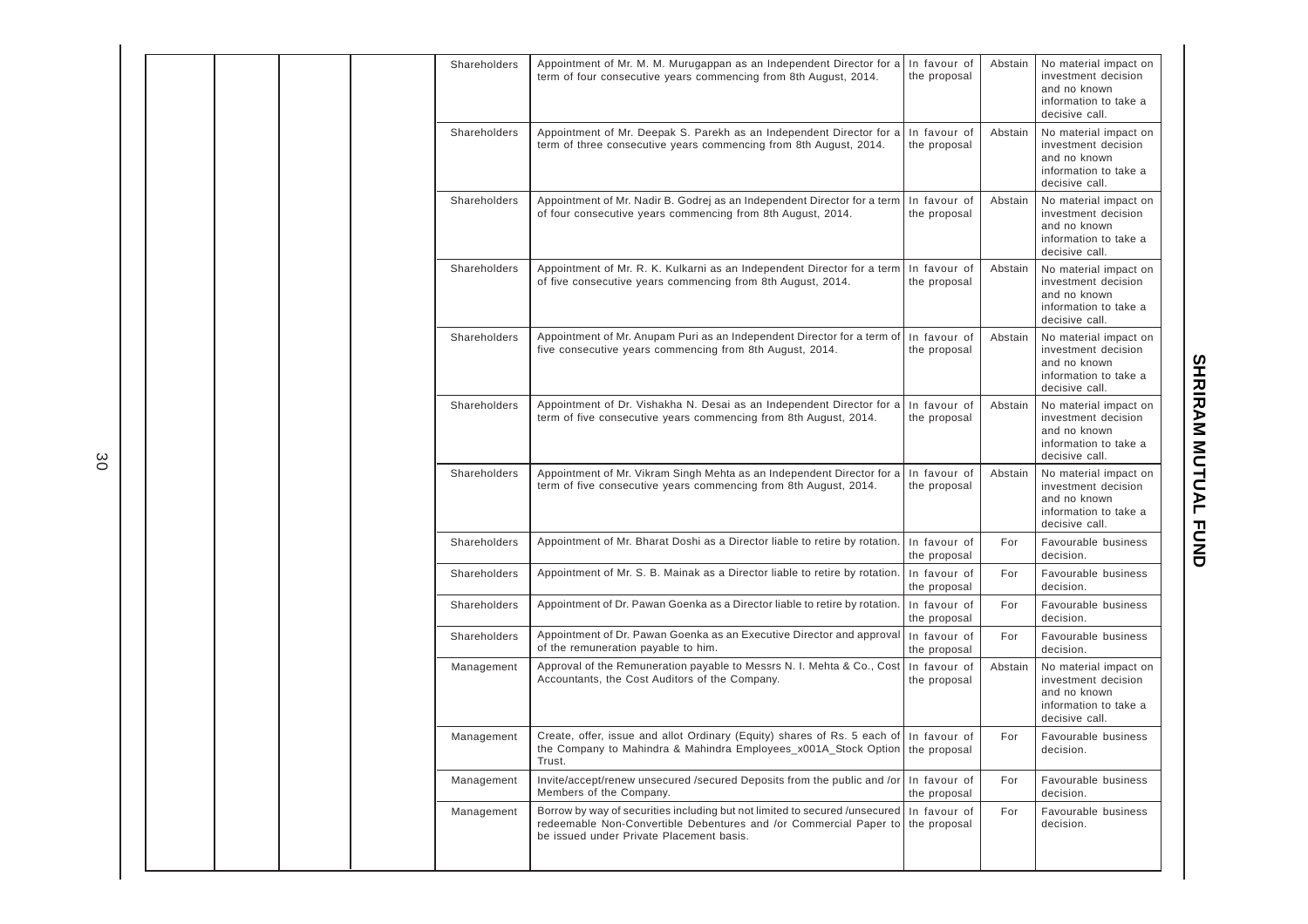| Jul-Sep<br>2014 | 13.08.14 | <b>Balkrishna</b><br>Ind.    | Court<br>Convened<br>Meeting | Management    | Approval for Scheme of Arrangement under sections 391 to 394 of the<br>Companies Act, 1956 between Balkrishna Industries Limited and<br>Balkrishna Paper Mills Limited and Nirvikara Paper Mills Limited and their<br>respective shareholders and creditors | In favour of<br>the proposal                                      | For                          | Favourable business<br>decision.                                                                        |                                                                                                         |  |               |                                                                |                              |         |                                                                                                         |               |                                                               |                              |         |                                                                                                         |
|-----------------|----------|------------------------------|------------------------------|---------------|-------------------------------------------------------------------------------------------------------------------------------------------------------------------------------------------------------------------------------------------------------------|-------------------------------------------------------------------|------------------------------|---------------------------------------------------------------------------------------------------------|---------------------------------------------------------------------------------------------------------|--|---------------|----------------------------------------------------------------|------------------------------|---------|---------------------------------------------------------------------------------------------------------|---------------|---------------------------------------------------------------|------------------------------|---------|---------------------------------------------------------------------------------------------------------|
| Jul-Sep<br>2014 | 01.09.14 | NTPC Ltd.                    | Postal Ballot                | Management    | Increase in borrowing limit of the Company from Rs. 1,00,000 Crore to<br>Rs. 1,50,000 Crore                                                                                                                                                                 | In favour of<br>the proposal                                      | For                          | Favourable business<br>decision.                                                                        |                                                                                                         |  |               |                                                                |                              |         |                                                                                                         |               |                                                               |                              |         |                                                                                                         |
|                 |          |                              |                              | Management    | Creation of Mortgage/ charge over the movable and immovable properties<br>of the Company                                                                                                                                                                    | In favour of<br>the proposal                                      | For                          | Favourable business<br>decision.                                                                        |                                                                                                         |  |               |                                                                |                              |         |                                                                                                         |               |                                                               |                              |         |                                                                                                         |
| Jul-Sep<br>2014 | 18.08.14 | Bharat<br>Petroleum          | Postal Ballot                | Management    | Special Resolution under Sec. 180(1)(c)/(a) of the Companies Act, 2013<br>for borrowing powers of the Company and creation / providing of security.                                                                                                         | In favour of<br>the proposal                                      | For                          | Favourable business<br>decision.                                                                        |                                                                                                         |  |               |                                                                |                              |         |                                                                                                         |               |                                                               |                              |         |                                                                                                         |
|                 |          | Corporation<br>Ltd.          |                              | Management    | Special Resolution under Section 42 of the Companies Act, 2013 for<br>Private Placement of Non-Convertible Bonds / Debentures and / or Debt<br>Securities.                                                                                                  | In favour of<br>the proposal                                      | For                          | Favourable business<br>decision.                                                                        |                                                                                                         |  |               |                                                                |                              |         |                                                                                                         |               |                                                               |                              |         |                                                                                                         |
| Jul-Sep<br>2014 | 14.08.14 | <b>Tata Steel</b><br>Limited | AGM                          | Management    | Adoption of Audited Statement of Profit and Loss, Balance Sheet, Report<br>of Board of Directors and Auditors for the year ended March 31, 2014                                                                                                             | In favour of<br>the proposal                                      | For                          | Normal regulatory<br>requirement as part of<br>ordinary business                                        |                                                                                                         |  |               |                                                                |                              |         |                                                                                                         |               |                                                               |                              |         |                                                                                                         |
|                 |          |                              |                              | Management    | Declaration of Dividend on Ordinary Shares for the financial year<br>2013-14                                                                                                                                                                                | In favour of<br>the proposal                                      | For                          | Normal regulatory<br>requirement as part of<br>ordinary business                                        |                                                                                                         |  |               |                                                                |                              |         |                                                                                                         |               |                                                               |                              |         |                                                                                                         |
|                 |          |                              |                              | Management    | Re-appointment of Mr. Cyrus P. Mistry as a Director                                                                                                                                                                                                         | In favour of<br>the proposal                                      | For                          | Favourable business<br>decision.                                                                        |                                                                                                         |  |               |                                                                |                              |         |                                                                                                         |               |                                                               |                              |         |                                                                                                         |
|                 |          |                              |                              | Management    | Re-appointment of Mr. Ishaat Hussain as a Director                                                                                                                                                                                                          | In favour of<br>the proposal                                      | For                          | Favourable business<br>decision.                                                                        |                                                                                                         |  |               |                                                                |                              |         |                                                                                                         |               |                                                               |                              |         |                                                                                                         |
|                 |          |                              |                              | Management    | Appointment of Auditors for a term of three years and fixing their<br>remuneration                                                                                                                                                                          | In favour of<br>the proposal                                      | Asbtain                      | No material impact on<br>investment decision<br>and no known<br>information to take a<br>decisive call. |                                                                                                         |  |               |                                                                |                              |         |                                                                                                         |               |                                                               |                              |         |                                                                                                         |
|                 |          |                              |                              | Management    | Appointment of Mr. T. V. Narendran as a Director                                                                                                                                                                                                            | In favour of<br>the proposal                                      | For                          | Favourable business<br>decision.                                                                        |                                                                                                         |  |               |                                                                |                              |         |                                                                                                         |               |                                                               |                              |         |                                                                                                         |
|                 |          |                              |                              | Management    | Appointment of Mr. T. V. Narendran as the Managing Director                                                                                                                                                                                                 | In favour of<br>the proposal                                      | For                          | Favourable business<br>decision.                                                                        |                                                                                                         |  |               |                                                                |                              |         |                                                                                                         |               |                                                               |                              |         |                                                                                                         |
|                 |          |                              |                              | Sharesholders | Appointment of Mr. Nusli N. Wadia as an Independent Director                                                                                                                                                                                                | In favour of<br>the proposal                                      | Asbtain                      | No material impact on<br>investment decision<br>and no known<br>information to take a<br>decisive call. |                                                                                                         |  |               |                                                                |                              |         |                                                                                                         |               |                                                               |                              |         |                                                                                                         |
|                 |          |                              |                              |               |                                                                                                                                                                                                                                                             |                                                                   |                              |                                                                                                         |                                                                                                         |  |               |                                                                |                              |         |                                                                                                         | Sharesholders | Appointment of Mr. Subodh Bhargava as an Independent Director | In favour of<br>the proposal | Asbtain | No material impact on<br>investment decision<br>and no known<br>information to take a<br>decisive call. |
|                 |          |                              |                              |               |                                                                                                                                                                                                                                                             |                                                                   |                              |                                                                                                         |                                                                                                         |  | Sharesholders | Appointment of Mr. Jacobus Schraven as an Independent Director | In favour of<br>the proposal | Asbtain | No material impact on<br>investment decision<br>and no known<br>information to take a<br>decisive call. |               |                                                               |                              |         |                                                                                                         |
|                 |          |                              |                              |               | Sharesholders                                                                                                                                                                                                                                               | Appointment of Mrs. Mallika Srinivasan as an Independent Director | In favour of<br>the proposal | Asbtain                                                                                                 | No material impact on<br>investment decision<br>and no known<br>information to take a<br>decisive call. |  |               |                                                                |                              |         |                                                                                                         |               |                                                               |                              |         |                                                                                                         |
|                 |          |                              |                              |               | Sharesholders                                                                                                                                                                                                                                               | Appointment of Mr. O. P. Bhatt as an Independent Director         | In favour of<br>the proposal | Asbtain                                                                                                 | No material impact on<br>investment decision<br>and no known<br>information to take a<br>decisive call. |  |               |                                                                |                              |         |                                                                                                         |               |                                                               |                              |         |                                                                                                         |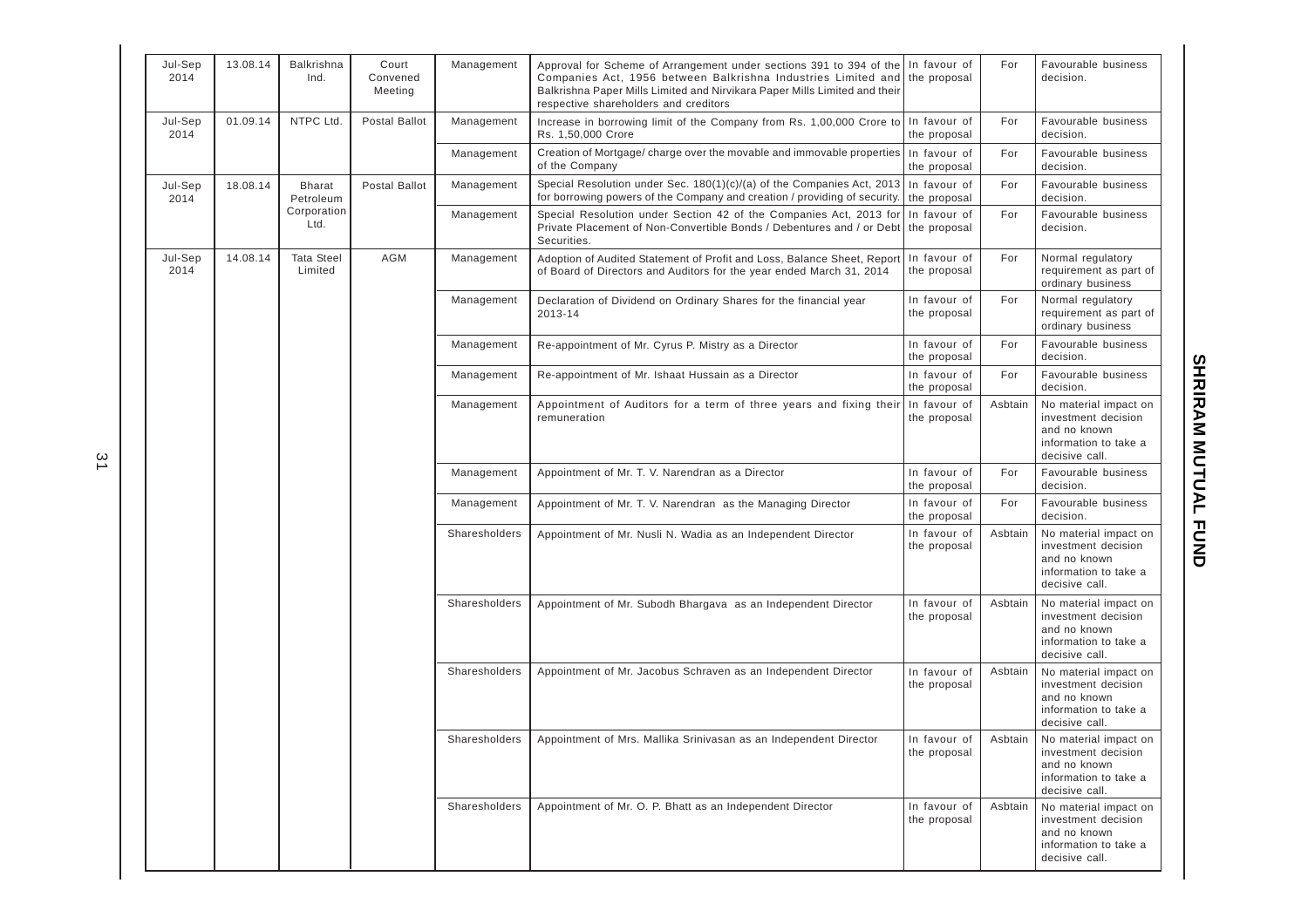|                 |          |                               |     | Management    | Ratification of Cost Auditors_x001A_remuneration                                                                                                                                                       | In favour of<br>the proposal                                         | Asbtain                                                        | No material impact on<br>investment decision<br>and no known<br>information to take a<br>decisive call. |                                                                                                         |
|-----------------|----------|-------------------------------|-----|---------------|--------------------------------------------------------------------------------------------------------------------------------------------------------------------------------------------------------|----------------------------------------------------------------------|----------------------------------------------------------------|---------------------------------------------------------------------------------------------------------|---------------------------------------------------------------------------------------------------------|
| Jul-Sep<br>2014 | 12.08.14 | <b>Britania</b><br>Industries | AGM | Management    | Adoption of Audited Statement of Profit and Loss for the year ended 31<br>March 2014 and the Balance Sheet as on that date and the Reports of the proposal<br>the Directors and the Auditor's thereon. | In favour of                                                         | For                                                            | Normal regulatory<br>requirement as part of<br>ordinary business                                        |                                                                                                         |
|                 |          |                               |     | Management    | Declaration of Dividend for the Financial Year ended 31 March 2014.                                                                                                                                    | In favour of<br>the proposal                                         | For                                                            | Normal regulatory<br>requirement as part of<br>ordinary business                                        |                                                                                                         |
|                 |          |                               |     | Management    | Appoint a Director in place of Mr. A K Hirjee, who retires by rotation and<br>being eligible, offers himself for re-appointment.                                                                       | In favour of<br>the proposal                                         | For                                                            | Favourable business<br>decision.                                                                        |                                                                                                         |
|                 |          |                               |     | Management    | Appoint a Director in place of Mr. Jeh N Wadia, who retires by rotation<br>and being eligible, offers himself for re-appointment.                                                                      | In favour of<br>the proposal                                         | For                                                            | Favourable business<br>decision.                                                                        |                                                                                                         |
|                 |          |                               |     | Management    | Appoint M/s. BSR & Co. LLP, Chartered Accountants, as Statuary Auditors<br>of the Company.                                                                                                             | In favour of<br>the proposal                                         | Asbtain                                                        | No material impact on<br>investment decision<br>and no known<br>information to take a<br>decisive call. |                                                                                                         |
|                 |          |                               |     | Management    | Appoint Mr. Varun Berry as Director of the Company.                                                                                                                                                    | In favour of<br>the proposal                                         | For                                                            | Favourable business<br>decision.                                                                        |                                                                                                         |
|                 |          |                               |     | Management    | Appoint Mr. Varun Berry as Whole Time Director designated as Executive<br>Director of the Company.                                                                                                     | In favour of<br>the proposal                                         | For                                                            | Favourable business<br>decision.                                                                        |                                                                                                         |
|                 |          |                               |     | Management    | Appoint Mr. Varun Berry as Managing Director of the Company.                                                                                                                                           | In favour of<br>the proposal                                         | For                                                            | Favourable business<br>decision.                                                                        |                                                                                                         |
|                 |          |                               |     | Management    | Approval for Change in Terms and Conditions of appointment of Mr. Varun<br>Berry as Managing Director of the Company.                                                                                  | In favour of<br>the proposal                                         | For                                                            | Favourable business<br>decision.                                                                        |                                                                                                         |
|                 |          |                               |     | Management    | Appoint Mrs. Ranjana Kumar as Director of the Company.                                                                                                                                                 | In favour of<br>the proposal                                         | For                                                            | Favourable business<br>decision.                                                                        |                                                                                                         |
|                 |          |                               |     | Management    | Appoint Dr. Ajai Puri as Independent Director of the Company.                                                                                                                                          | In favour of<br>the proposal                                         | For                                                            | Favourable business<br>decision.                                                                        |                                                                                                         |
|                 |          |                               |     | Sharesholders | Appoint Mr. Keki Dadiseth as Independent Director of the Company.                                                                                                                                      | In favour of<br>the proposal                                         | Asbtain                                                        | No material impact on<br>investment decision<br>and no known<br>information to take a<br>decisive call. |                                                                                                         |
|                 |          |                               |     |               |                                                                                                                                                                                                        | Sharesholders                                                        | Appoint Mr. Avijit Deb as Independent Director of the Company. | In favour of<br>the proposal                                                                            | Asbtain                                                                                                 |
|                 |          |                               |     |               | Sharesholders                                                                                                                                                                                          | Appoint Mr. Nimesh N Kampani as Independent Director of the Company. | In favour of<br>the proposal                                   | Asbtain                                                                                                 | No material impact on<br>investment decision<br>and no known<br>information to take a<br>decisive call. |
|                 |          |                               |     | Sharesholders | Appoint Mr. S.S. Kelkar as Independent Director of the Company.                                                                                                                                        | In favour of<br>the proposal                                         | Asbtain                                                        | No material impact on<br>investment decision<br>and no known<br>information to take a<br>decisive call. |                                                                                                         |
|                 |          |                               |     | Sharesholders | Appoint Mr. Nasser Munjee as Independent Director of the Company.                                                                                                                                      | In favour of<br>the proposal                                         | Asbtain                                                        | No material impact on<br>investment decision<br>and no known<br>information to take a<br>decisive call. |                                                                                                         |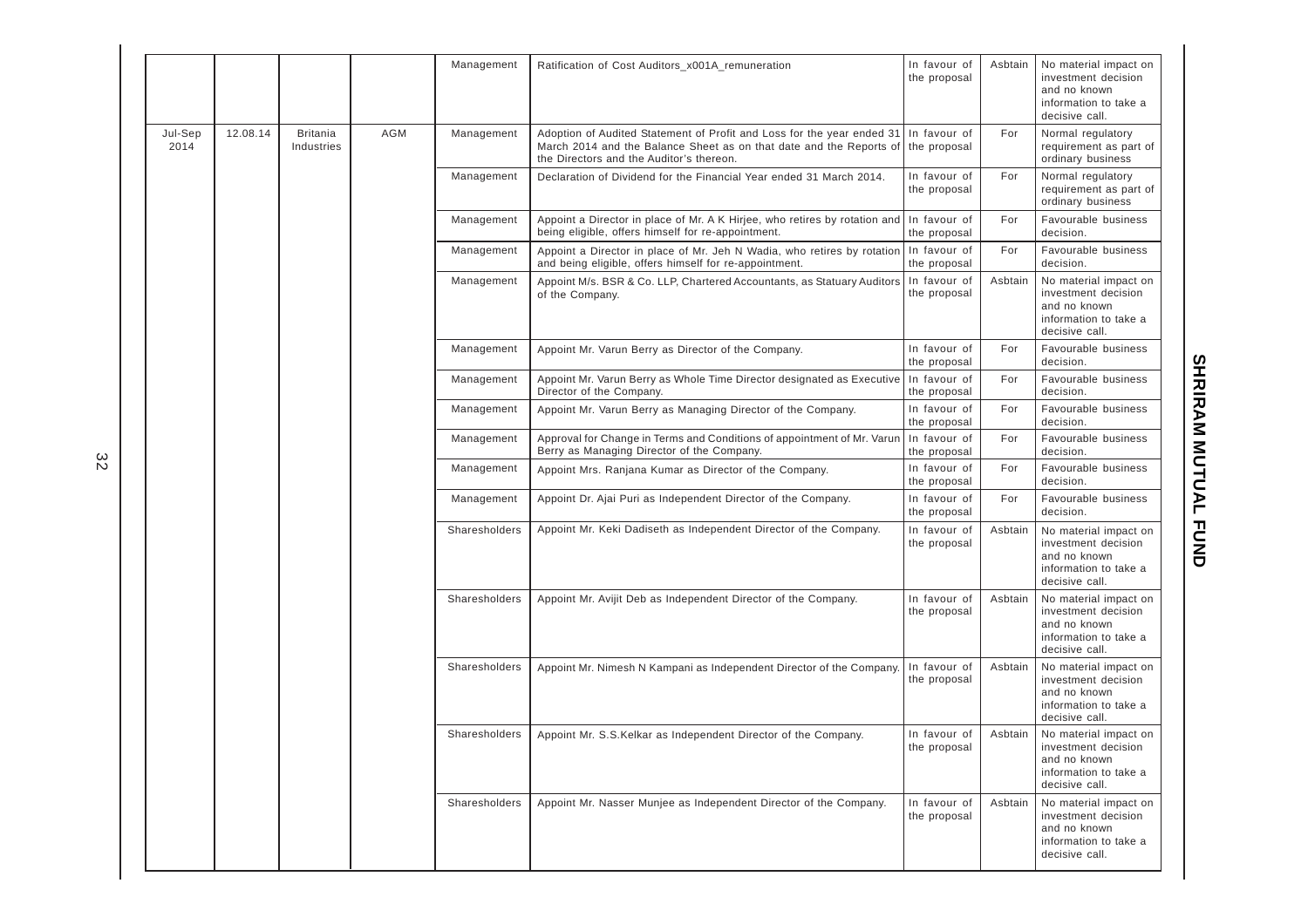|                 |          |                                |               | Shareholders | Appoint Dr. Vijay L Kelkar as Independent Director of the Company.                                                                                                                                                                  | In favour of<br>the proposal | Abstain | No material impact on<br>investment decision<br>and no known<br>information to take a<br>decisive call. |
|-----------------|----------|--------------------------------|---------------|--------------|-------------------------------------------------------------------------------------------------------------------------------------------------------------------------------------------------------------------------------------|------------------------------|---------|---------------------------------------------------------------------------------------------------------|
|                 |          |                                |               | Shareholders | Appoint Mrs. Ranjana Kumar as Independent Director of the Company.                                                                                                                                                                  | In favour of<br>the proposal | Abstain | No material impact on<br>investment decision<br>and no known<br>information to take a<br>decisive call. |
|                 |          |                                |               | Shareholders | Approval of the Remuneration of the Cost Auditors.                                                                                                                                                                                  | In favour of<br>the proposal | Abstain | No material impact on<br>investment decision<br>and no known<br>information to take a<br>decisive call. |
|                 |          |                                |               | Shareholders | Special Resolution Under Sections 197 of the Companies Act, 2013 for<br>payment of remuneration to Non-Executive Directors of the Company (i.e.<br>directors other than the Managing Director and / or the Wholetime<br>Directors). | In favour of<br>the proposal | Abstain | No material impact on<br>investment decision<br>and no known<br>information to take a<br>decisive call. |
|                 |          |                                |               | Management   | Special Resolution Under Sections 180(1)(c) of the Companies Act, 2013<br>for borrowing upto Rs. 2,000 crores.                                                                                                                      | In favour of<br>the proposal | For     | Favourable business<br>decision.                                                                        |
|                 |          |                                |               | Management   | Special Resolution Under Sections 180(1)(a) of the Companies Act, 2013<br>for creating charges, mortgages and hypothecations in connection with<br>the borrowing upto Rs. 2,000 crores.                                             | In favour of<br>the proposal | For     | Favourable business<br>decision.                                                                        |
| Jul-Sep<br>2014 | 08.09.14 | Ultratech<br>Cement<br>Limited | Postal Ballot | Management   | Adoption of new Articles of Association of the Company.                                                                                                                                                                             | In favour of<br>the proposal | Abstain | No material impact on<br>investment decision<br>and no known<br>information to take a<br>decisive call. |
|                 |          |                                |               | Management   | Borrowing money(ies) for the purpose of business of the Company.                                                                                                                                                                    | In favour of<br>the proposal | For     | Favourable business<br>decision.                                                                        |
|                 |          |                                |               | Management   | Creation of security on the properties of the Company, both present and<br>future, in favour of lenders                                                                                                                             | In favour of<br>the proposal | For     | Favourable business<br>decision.                                                                        |
|                 |          |                                |               | Management   | Issuance of Non-Convertible Debentures on Private Placement basis.                                                                                                                                                                  | In favour of<br>the proposal | For     | Favourable business<br>decision.                                                                        |
|                 |          |                                |               | Management   | Payment of commission to Non-Executive Directors of the Company.                                                                                                                                                                    | In favour of<br>the proposal | Abstain | No material impact on<br>investment decision<br>and no known<br>information to take a<br>decisive call. |
| Jul-Sep<br>2014 | 12.09.14 | <b>ITC Ltd.</b>                | Postal Ballot | Shareholders | Appointment of Mr. A. Baijal as an Independent Director for a period of<br>five years with effect from 15th September, 2014.                                                                                                        | In favour of<br>the proposal | Abstain | No material impact on<br>investment decision<br>and no known<br>information to take a<br>decisive call. |
|                 |          |                                |               | Shareholders | Appointment of Mr. A. Duggal as an Independent Director for a period of<br>five years with effect from 15th September, 2014.                                                                                                        | In favour of<br>the proposal | Abstain | No material impact on<br>investment decision<br>and no known<br>information to take a<br>decisive call. |
|                 |          |                                |               | Shareholders | Appointment of Mr. S. H. Khan as an Independent Director for a period of<br>three years with effect from 15th September, 2014.                                                                                                      | In favour of<br>the proposal | Abstain | No material impact on<br>investment decision<br>and no known<br>information to take a<br>decisive call. |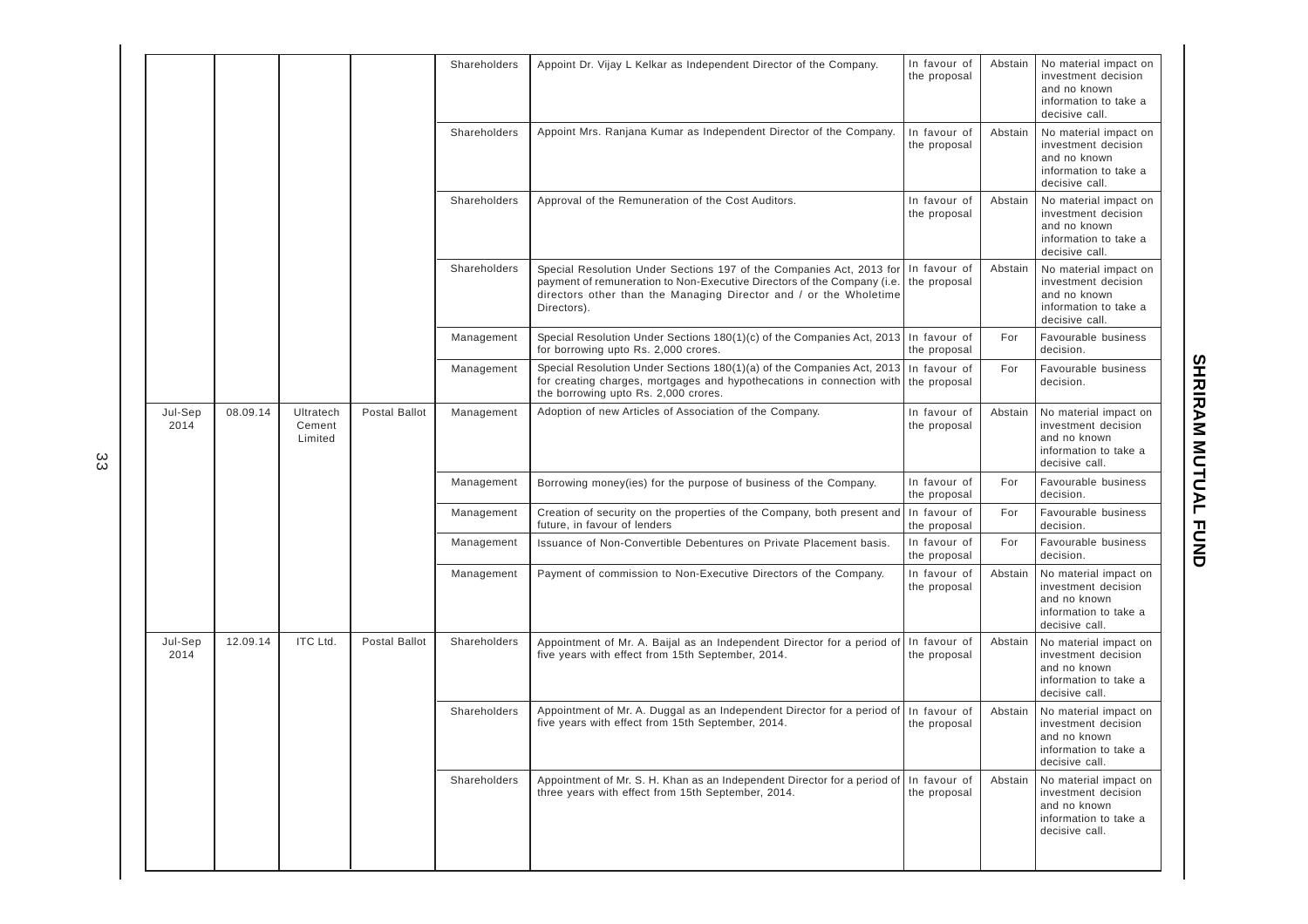|                 |          |                             |            | Shareholders | Appointment of Mr. S. B. Mathur as an Independent Director for a period In favour of<br>of five years with effect from 15th September, 2014.                                                                                                                                                                                                                                                                                                                                                                                     | the proposal                 | Abstain | No material impact on<br>investment decision<br>and no known<br>information to take a<br>decisive call. |
|-----------------|----------|-----------------------------|------------|--------------|----------------------------------------------------------------------------------------------------------------------------------------------------------------------------------------------------------------------------------------------------------------------------------------------------------------------------------------------------------------------------------------------------------------------------------------------------------------------------------------------------------------------------------|------------------------------|---------|---------------------------------------------------------------------------------------------------------|
|                 |          |                             |            | Shareholders | Appointment of Mr. P. B. Ramanujam as an Independent Director for a<br>period of five years with effect from 15th September, 2014.                                                                                                                                                                                                                                                                                                                                                                                               | In favour of<br>the proposal | Abstain | No material impact on<br>investment decision<br>and no known<br>information to take a<br>decisive call. |
|                 |          |                             |            | Shareholders | Appointment of Mr. S. S. H. Rehman as an Independent Director for a<br>period of five years with effect from 15th September, 2014.                                                                                                                                                                                                                                                                                                                                                                                               | In favour of<br>the proposal | Abstain | No material impact on<br>investment decision<br>and no known<br>information to take a<br>decisive call. |
|                 |          |                             |            | Shareholders | Appointment of Ms. M. Shankar as an Independent Director for a period<br>of five years with effect from 15th September, 2014.                                                                                                                                                                                                                                                                                                                                                                                                    | In favour of<br>the proposal | Abstain | No material impact on<br>investment decision<br>and no known<br>information to take a<br>decisive call. |
| Jul-Sep<br>2014 | 19.08.14 | LIC Housing<br>Finance Ltd. | <b>AGM</b> | Management   | Adoption of the audited Balance Sheet at 31st March, 2014, the Statement<br>of Profit and Loss for the financial year ended on that date and the reports the proposal<br>of the Board of Directors and auditors thereon.                                                                                                                                                                                                                                                                                                         | In favour of                 | For     | Normal regulatory<br>requirement as part of<br>ordinary business                                        |
|                 |          |                             |            | Management   | Declaration of dividend on the equity shares of the company.                                                                                                                                                                                                                                                                                                                                                                                                                                                                     | In favour of<br>the proposal | For     | Normal regulatory<br>requirement as part of<br>ordinary business                                        |
|                 |          |                             |            | Management   | Re-appointment of Ms. Savita Singh DIN - 01585328 as a Director, who In favour of<br>is liable to retire by rotation and, being eligible, offers herself for re-<br>appointment.                                                                                                                                                                                                                                                                                                                                                 | the proposal                 | For     | Favourable business<br>decision.                                                                        |
|                 |          |                             |            | Management   | Appointment of Messrs Chokshi and Chokshi, Chartered Accountants,<br>Mumbai -Registration No.:101872W- and Messrs Shah Gupta and Co.<br>Chartered Accountants, Mumbai -Registration No.:109574W- as Joint<br>Statutory Auditors of the Company to hold the office from the conclusion<br>of this Twenty Fifth Annual General Meeting until the conclusion of the<br>Twenty Sixth Annual General Meeting on a remuneration to be determined<br>by the Board of Directors in consultation with them plus applicable service<br>tax | In favour of<br>the proposal | Abstain | No material impact on<br>investment decision<br>and no known<br>information to take a<br>decisive call. |
|                 |          |                             |            | Management   | Approval to the Board of Directors of the Company to borrow monies for In favour of<br>the purpose of the business of the Company upto an amount not exceeding the proposal<br>2,00,000/- crore -Rupees Two lakh crore only- in aggregate or the limit<br>set out by the National Housing Bank from time to time, whichever is<br>lower.                                                                                                                                                                                         |                              | For     | Favourable business<br>decision.                                                                        |
|                 |          |                             |            | Management   | Approval to the Board of Directors of the Company to issue Redeemable<br>Non-Convertible Debentures on a private placement basis, upto an<br>amount not exceeding ' 38,000/- crore -Rupees Thirty Eight Thousand<br>crore only- under one or more shelf disclosure document and / or under<br>one or more letters of offer as may be issued by the Company, and in one<br>or more series / tranches, during a period of one year commencing from<br>the date of this Meeting.                                                    | In favour of<br>the proposal | For     | Favourable business<br>decision.                                                                        |
|                 |          |                             |            | Management   | Approval of alteration of Articles of Association of the Company.                                                                                                                                                                                                                                                                                                                                                                                                                                                                | In favour of<br>the proposal | For     | Favourable business<br>decision.                                                                        |
|                 |          |                             |            | Management   | Approval to the Board of Directors / Committee of Board / Managing<br>Director and CEO to enter into an agreement / transaction with related the proposal<br>party / parties upto ' 3000 crore -Rupees Three Thousand crore only- for<br>one year from the date of this meeting including the transaction(s) already<br>entered into with such party / parties from 1st April, 2014 till the date of<br>this meeting.                                                                                                            | In favour of                 | For     | Favourable business<br>decision.                                                                        |
|                 |          |                             |            |              |                                                                                                                                                                                                                                                                                                                                                                                                                                                                                                                                  |                              |         |                                                                                                         |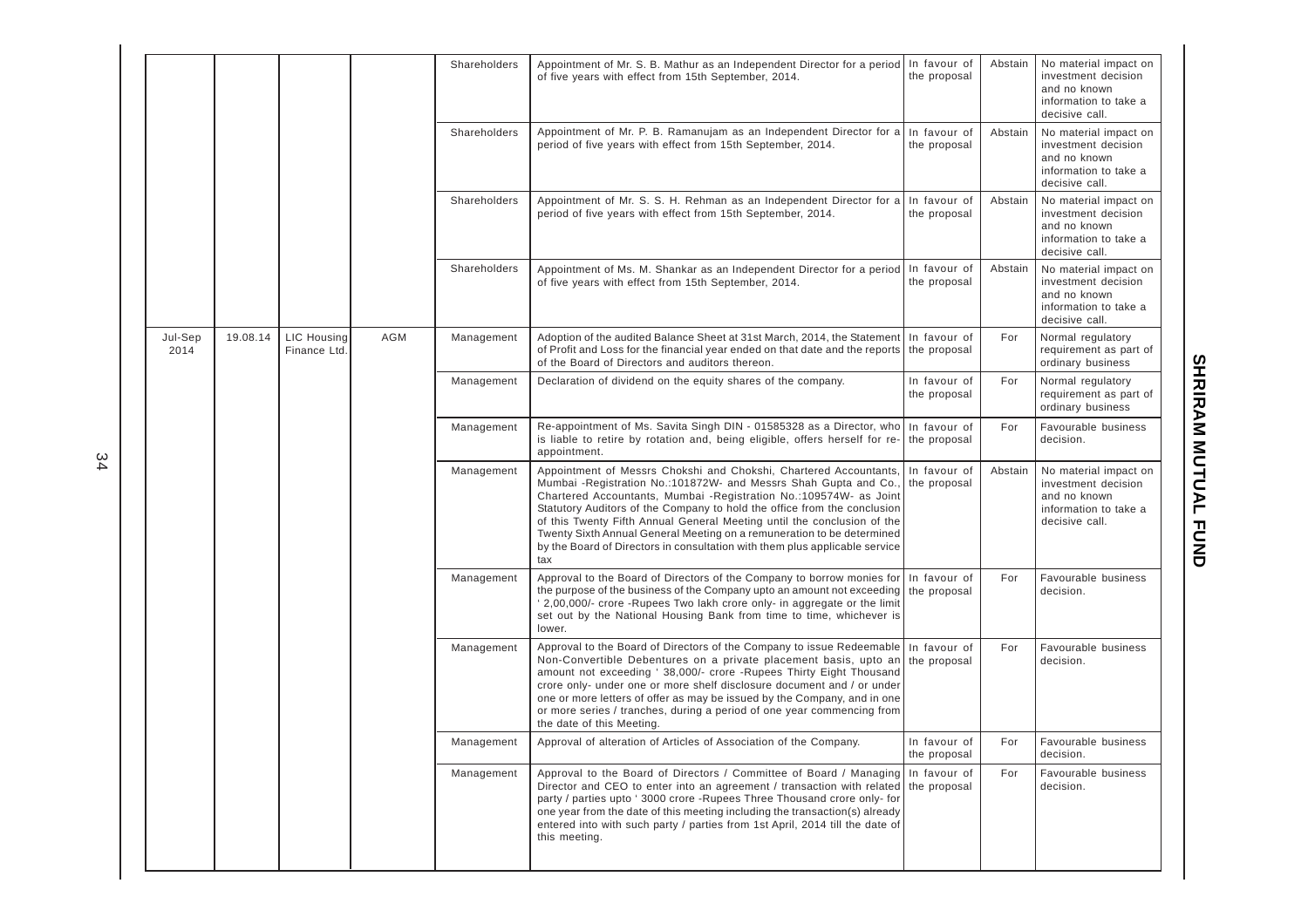|                 |          |                    |     | Management   | Appointment of Ms. Sunita Sharma DIN-02949529 as the Managing In favour of<br>Director and CEO of the Company for a period of 3 years or as decided<br>by LIC of India from time to time. | the proposal                 | For     | Favourable business<br>decision.                                                                                  |                                                                         |                              |                                                                          |                                                                                                         |         |                                                                                                         |
|-----------------|----------|--------------------|-----|--------------|-------------------------------------------------------------------------------------------------------------------------------------------------------------------------------------------|------------------------------|---------|-------------------------------------------------------------------------------------------------------------------|-------------------------------------------------------------------------|------------------------------|--------------------------------------------------------------------------|---------------------------------------------------------------------------------------------------------|---------|---------------------------------------------------------------------------------------------------------|
|                 |          |                    |     | Management   | Appointment of Mr. T. V. Rao DIN-05273533 as an independent Director<br>for a period of 5 -five- consecutive years, with effect from the date of this<br>Meeting.                         | In favour of<br>the proposal | Abstain | No material impact on<br>investment decision<br>and no known<br>information to take a<br>decisive call.           |                                                                         |                              |                                                                          |                                                                                                         |         |                                                                                                         |
|                 |          |                    |     | Management   | Appointment of Mr. S. B. Mainak DIN-2531129 as a Director of the In favour of<br>Company liable to retire by rotation.                                                                    | the proposal                 | For     | Favourable business<br>decision.                                                                                  |                                                                         |                              |                                                                          |                                                                                                         |         |                                                                                                         |
| Jul-Sep<br>2014 | 22.08.14 | <b>UPL Limited</b> | AGM | Management   | Adoption of Financial Statements for the financial year ended 31st March,<br>2014.                                                                                                        | In favour of<br>the proposal | For     | Normal regulatory<br>requirement as part of<br>ordinary business                                                  |                                                                         |                              |                                                                          |                                                                                                         |         |                                                                                                         |
|                 |          |                    |     | Management   | Approval of dividend on equity shares for the financial year ended 31st<br>March, 2014.                                                                                                   | In favour of<br>the proposal | For     | Normal regulatory<br>requirement as part of<br>ordinary business                                                  |                                                                         |                              |                                                                          |                                                                                                         |         |                                                                                                         |
|                 |          |                    |     | Management   | Re-appointment of Mr. Jaidev Rajnikant Shroff, who retires by rotation.                                                                                                                   | In favour of<br>the proposal | For     | Favourable business<br>decision.                                                                                  |                                                                         |                              |                                                                          |                                                                                                         |         |                                                                                                         |
|                 |          |                    |     | Management   | Re-appointment of Mrs. Samdra Rajnikant Shroff, who retires by rotation.                                                                                                                  | In favour of<br>the proposal | For     | Favourable business<br>decision.                                                                                  |                                                                         |                              |                                                                          |                                                                                                         |         |                                                                                                         |
|                 |          |                    |     | Management   | Appointment of M/s. S R B C & CO LLP, Chartered Accountants, as<br>Auditors and fixing their remuneration.                                                                                | In favour of<br>the proposal | Abstain | No material impact on<br>investment decision<br>and no known<br>information to take a<br>decisive call.           |                                                                         |                              |                                                                          |                                                                                                         |         |                                                                                                         |
|                 |          |                    |     | Shareholders | Appointment of Mr. Pradeep Vedprakash Goyal as an Independent<br>Director.                                                                                                                | In favour of<br>the proposal | Abstain | No material impact on<br>investment decision<br>and no known<br>information to take a<br>decisive call.           |                                                                         |                              |                                                                          |                                                                                                         |         |                                                                                                         |
|                 |          |                    |     | Shareholders | Appointment of Dr. Venkata Krishna Kameshwarrao Palavajjhala as an<br>Independent Director.                                                                                               | In favour of<br>the proposal | Abstain | No material impact on<br>investment decision<br>and no known<br>information to take a<br>decisive call.           |                                                                         |                              |                                                                          |                                                                                                         |         |                                                                                                         |
|                 |          |                    |     | Shareholders | Appointment of Dr. Reena Ramachandran as an Independent Director.                                                                                                                         | In favour of<br>the proposal | Abstain | No material impact on<br>investment decision<br>and no known<br>information to take a<br>decisive call.           |                                                                         |                              |                                                                          |                                                                                                         |         |                                                                                                         |
|                 |          |                    |     |              |                                                                                                                                                                                           |                              |         |                                                                                                                   |                                                                         | Shareholders                 | Appointment of Mr. Pradip Pranjivan Madhavji as an Independent Director. | In favour of<br>the proposal                                                                            | Abstain | No material impact on<br>investment decision<br>and no known<br>information to take a<br>decisive call. |
|                 |          |                    |     |              |                                                                                                                                                                                           |                              |         | Shareholders                                                                                                      | Appointment of Mr. Vinod Rajindranath Sethi as an Independent Director. | In favour of<br>the proposal | Abstain                                                                  | No material impact on<br>investment decision<br>and no known<br>information to take a<br>decisive call. |         |                                                                                                         |
|                 |          |                    |     | Shareholders | Appointment of Mr. Suresh Prabhakar Prabhu as an Independent Director.                                                                                                                    | In favour of<br>the proposal |         | Abstain   No material impact on<br>investment decision<br>and no known<br>information to take a<br>decisive call. |                                                                         |                              |                                                                          |                                                                                                         |         |                                                                                                         |
|                 |          |                    |     | Management   | Ratification of remuneration of the Cost Auditors for the financial year<br>ending March 31, 2015.                                                                                        | In favour of<br>the proposal | Abstain | No material impact on<br>investment decision and<br>no known information to<br>take a decisive call.              |                                                                         |                              |                                                                          |                                                                                                         |         |                                                                                                         |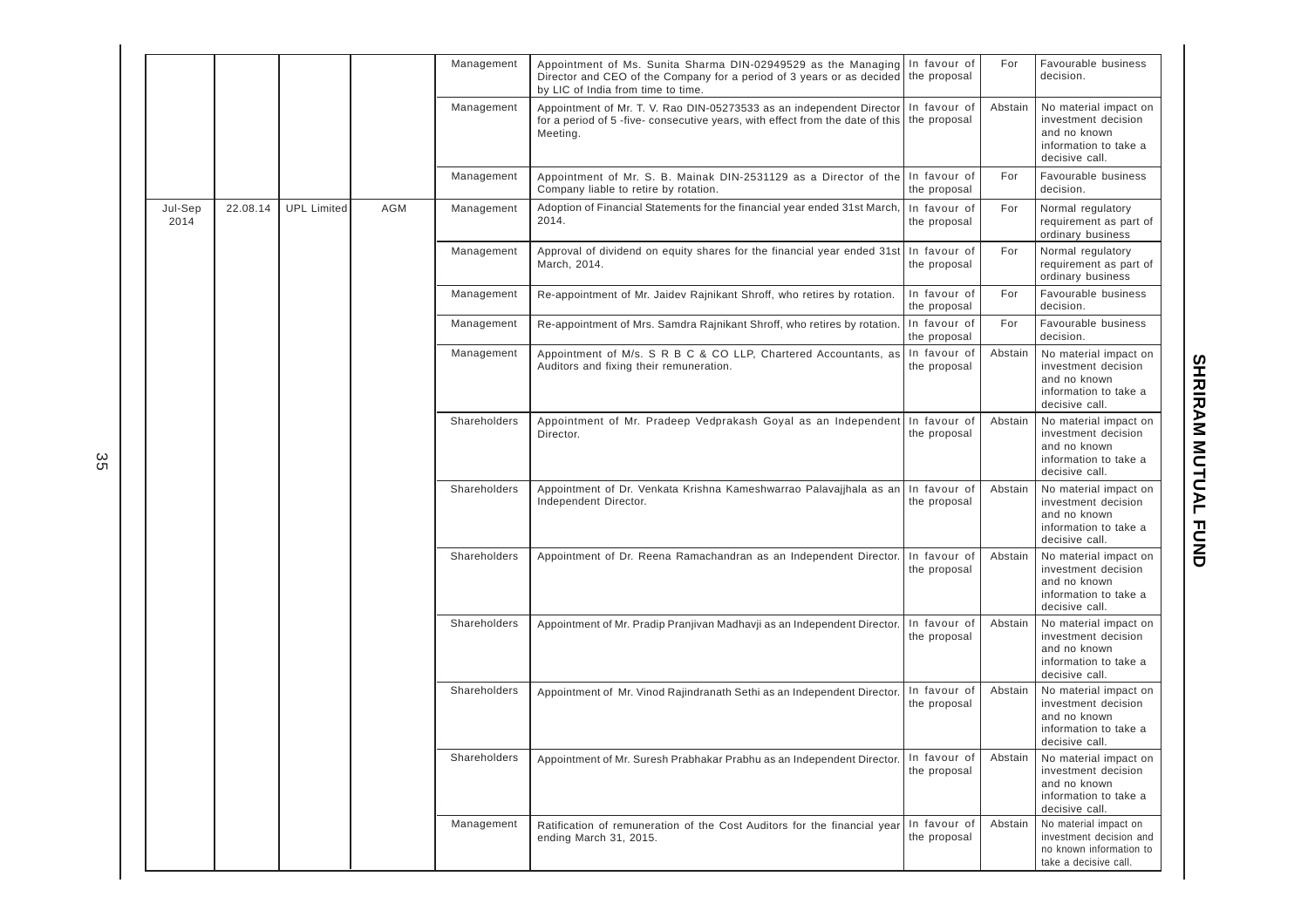|                 |          |                               |     | Management   | Special Resolution for increase of the limit for investment by Foreign In favour of<br>Institutional Investors (FIIs).                                                                                               | the proposal                 | For     | Favourable business<br>decision.                                                                        |
|-----------------|----------|-------------------------------|-----|--------------|----------------------------------------------------------------------------------------------------------------------------------------------------------------------------------------------------------------------|------------------------------|---------|---------------------------------------------------------------------------------------------------------|
|                 |          |                               |     | Management   | Special Resolution under Section 180(1)(c) of the Companies Act, 2013<br>for borrowing money up to Rs.10,000 crores which may exceed the<br>aggregate of the paid up share capital and free reserves of the Company. | In favour of<br>the proposal | For     | Favourable business<br>decision.                                                                        |
|                 |          |                               |     | Management   | Special Resolution under Section 180(1)(a) of the Companies Act, 2013<br>for mortgage and/or charge on all or any of the moveable and/or<br>immoveable properties of the Company.                                    | In favour of<br>the proposal | For     | Favourable business<br>decision.                                                                        |
| Jul-Sep<br>2014 | 22.08.14 | Larsen &<br>Toubro<br>Limited | AGM | Management   | Adoption of Balance Sheet as at March 31, 2014, the Profit and Loss In favour of<br>Account for the year ended on that date and the reports of Board of the proposal<br>Directors and Auditors thereon.              |                              | For     | Normal regulatory<br>requirement as part of<br>ordinary business                                        |
|                 |          |                               |     | Management   | Dividend on equity shares for the financial year 2013-14.                                                                                                                                                            | In favour of<br>the proposal | For     | Normal regulatory<br>requirement as part of<br>ordinary business                                        |
|                 |          |                               |     | Management   | Independent Directors not liable to retire by rotation.                                                                                                                                                              | In favour of<br>the proposal | Abstain | No material impact on<br>investment decision<br>and no known<br>information to take a<br>decisive call. |
|                 |          |                               |     | Management   | Not to fill vacancy caused by resignation of Mr. N. Mohan Raj.                                                                                                                                                       | In favour of<br>the proposal | Abstain | No material impact on<br>investment decision<br>and no known<br>information to take a<br>decisive call. |
|                 |          |                               |     | Management   | Not to fill vacancy caused by retirement of Mr. S. Rajgopal.                                                                                                                                                         | In favour of<br>the proposal | Abstain | No material impact on<br>investment decision<br>and no known<br>information to take a<br>decisive call. |
|                 |          |                               |     | Management   | To appoint Mr. A.K Jain as a Director liable to retire by rotation.                                                                                                                                                  | In favour of<br>the proposal | Abstain | No material impact on<br>investment decision<br>and no known<br>information to take a<br>decisive call. |
|                 |          |                               |     | Management   | Not to fill vacancy caused by retirement of Mr. S.N. Talwar.                                                                                                                                                         | In favour of<br>the proposal | Abstain | No material impact on<br>investment decision<br>and no known<br>information to take a<br>decisive call. |
|                 |          |                               |     | Management   | To appoint Mr. S. N. Subrahmanyan as a Director liable to retire by<br>rotation.                                                                                                                                     | In favour of<br>the proposal | For     | Favourable business<br>decision.                                                                        |
|                 |          |                               |     | Management   | To appoint Mr. A. M. Naik as a Director liable to retire by rotation.                                                                                                                                                | In favour of<br>the proposal | For     | Favourable business<br>decision.                                                                        |
|                 |          |                               |     | Shareholders | Appointment of Mr. Subodh Bhargava as an Independent Director.                                                                                                                                                       | In favour of<br>the proposal | Abstain | No material impact on<br>investment decision<br>and no known<br>information to take a<br>decisive call. |
|                 |          |                               |     | Shareholders | Appointment of Mr. M.M. Chitale as an Independent Director.                                                                                                                                                          | In favour of<br>the proposal | Abstain | No material impact on<br>investment decision<br>and no known<br>information to take a<br>decisive call. |
|                 |          |                               |     | Shareholders | Appointment of Mr. M. Damodaran as an Independent Director.                                                                                                                                                          | In favour of<br>the proposal | Abstain | No material impact on<br>investment decision<br>and no known<br>information to take a<br>decisive call. |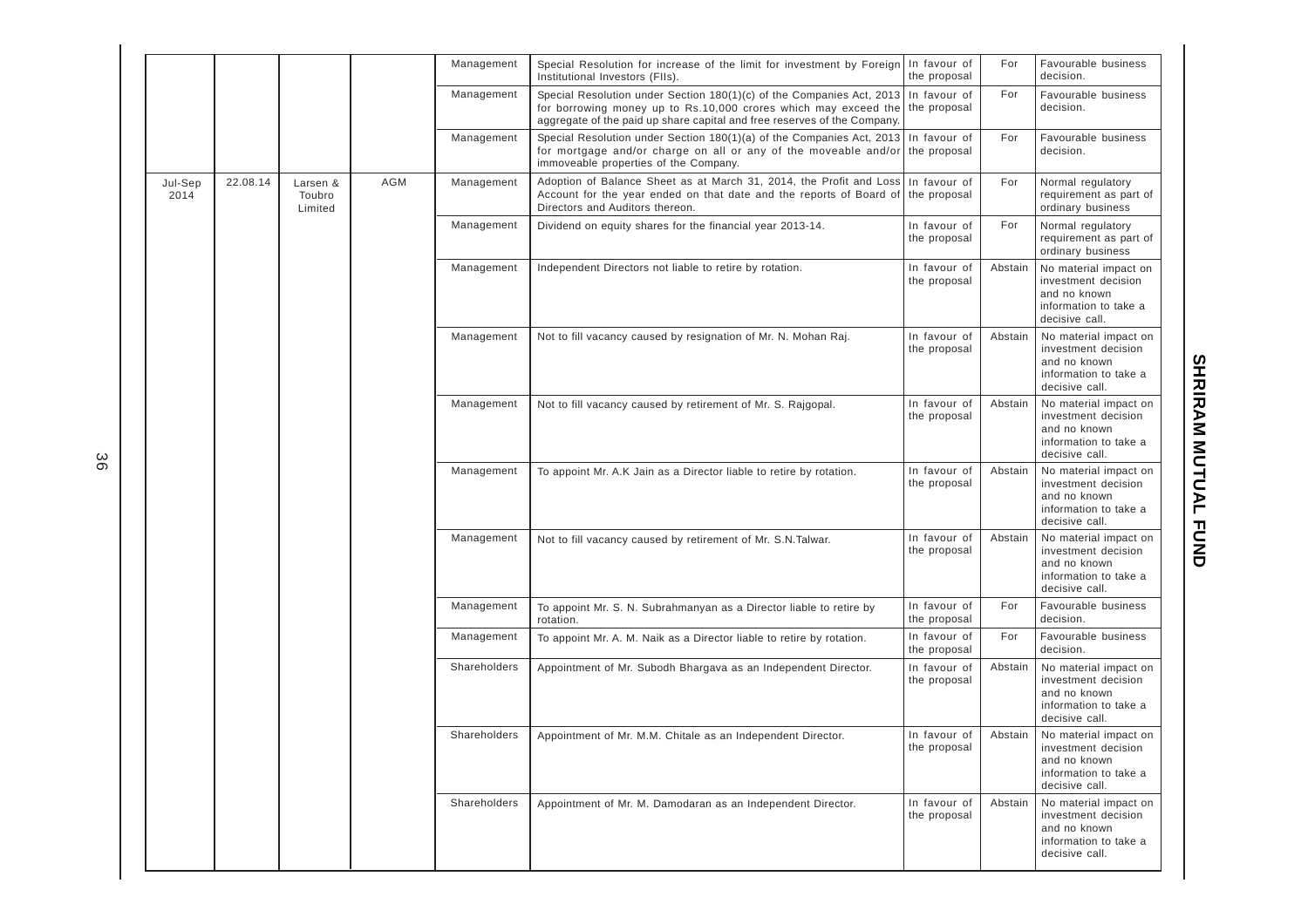|                 |          |                                            |     | Shareholders | Appointment of Mr. Vikram Singh Mehta as an Independent Director.                                                                                      | In favour of<br>the proposal | Abstain | No material impact on<br>investment decision<br>and no known<br>information to take a<br>decisive call. |
|-----------------|----------|--------------------------------------------|-----|--------------|--------------------------------------------------------------------------------------------------------------------------------------------------------|------------------------------|---------|---------------------------------------------------------------------------------------------------------|
|                 |          |                                            |     | Shareholders | Appointment of Mr. Adil Zainulbhai as an Independent Director.                                                                                         | In favour of<br>the proposal | Abstain | No material impact on<br>investment decision<br>and no known<br>information to take a<br>decisive call. |
|                 |          |                                            |     | Management   | Re-appointment of M/s. Sharp & Tannan as Statutory Auditors.                                                                                           | In favour of<br>the proposal | Abstain | No material impact on<br>investment decision<br>and no known<br>information to take a<br>decisive call. |
| Jul-Sep<br>2014 | 26.08.14 | Tata Global<br><b>Beverages</b><br>Limited | AGM | Management   | Adoption of Audited Financial Statements for the year ended ended<br>March 31, 2014 together with the reports of the Directors and Auditors<br>thereon | In favour of<br>the proposal | For     | Normal regulatory<br>requirement as part of<br>ordinary business                                        |
|                 |          |                                            |     | Management   | Declaration of Dividend                                                                                                                                | In favour of<br>the proposal | For     | Normal regulatory<br>requirement as part of<br>ordinary business                                        |
|                 |          |                                            |     | Management   | Re-appointment of Mr. Cyrus Mistry, as Director.                                                                                                       | In favour of<br>the proposal | For     | Favourable business<br>decision.                                                                        |
|                 |          |                                            |     | Management   | Appointment of Auditors and fixing their remuneration.                                                                                                 | In favour of<br>the proposal | Abstain | No material impact on<br>investment decision<br>and no known<br>information to take a<br>decisive call. |
|                 |          |                                            |     | Management   | Appointment of Mr. Analjit Singh as Independent Director.                                                                                              | In favour of<br>the proposal | Abstain | No material impact on<br>investment decision<br>and no known<br>information to take a<br>decisive call. |
|                 |          |                                            |     | Shareholders | Appointment of Mr.V.Leeladhar as an Independent Director.                                                                                              | In favour of<br>the proposal | Abstain | No material impact on<br>investment decision<br>and no known<br>information to take a<br>decisive call. |
|                 |          |                                            |     | Shareholders | Appointment of Mrs. Mallika Srinivasan as an Independent Director.                                                                                     | In favour of<br>the proposal | Abstain | No material impact on<br>investment decision<br>and no known<br>information to take a<br>decisive call. |
|                 |          |                                            |     | Shareholders | Appointment of Mrs. Ranjana Kumar as an Independent Director.                                                                                          | In favour of<br>the proposal | Abstain | No material impact on<br>investment decision<br>and no known<br>information to take a<br>decisive call. |
|                 |          |                                            |     | Shareholders | Appointment of Mr.Darius Pandole as an Independent Director.                                                                                           | In favour of<br>the proposal | Abstain | No material impact on<br>investment decision<br>and no known<br>information to take a<br>decisive call. |
|                 |          |                                            |     | Shareholders | Appointment of Mrs. Ireena Vittal as Director and Independent Director.                                                                                | In favour of<br>the proposal | Abstain | No material impact on<br>investment decision<br>and no known<br>information to take a<br>decisive call. |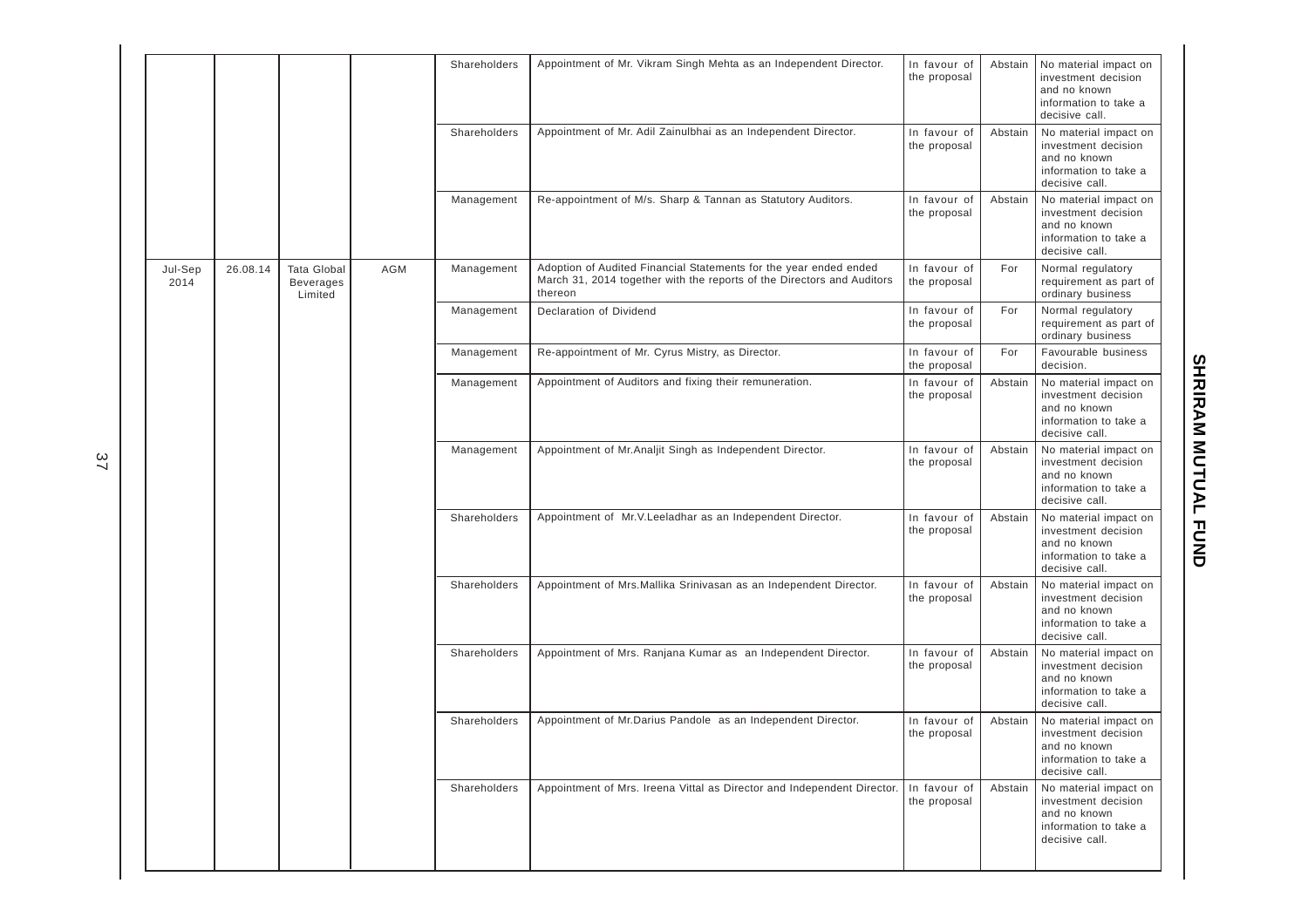|                 |          |           |     | Management | Appointment of Mr. Harish Bhatt as Director                                                                                                                                                                                                                                                                                                                                                                                                                                                                                                                                                                                                                                                                                                                                                                                                                                                                                                                                                                                                                                                                                                                                                                                                                                                         | In favour of<br>the proposal | For                                                                                                                                                                                                                                                                                                                                                                                                                                                                                                                                                                                                                                                                                                                                                                                                                                                                                                                                                                                                                                                                                                                                                                                                                                                       | Favourable business<br>decision.                                                                        |     |                                  |
|-----------------|----------|-----------|-----|------------|-----------------------------------------------------------------------------------------------------------------------------------------------------------------------------------------------------------------------------------------------------------------------------------------------------------------------------------------------------------------------------------------------------------------------------------------------------------------------------------------------------------------------------------------------------------------------------------------------------------------------------------------------------------------------------------------------------------------------------------------------------------------------------------------------------------------------------------------------------------------------------------------------------------------------------------------------------------------------------------------------------------------------------------------------------------------------------------------------------------------------------------------------------------------------------------------------------------------------------------------------------------------------------------------------------|------------------------------|-----------------------------------------------------------------------------------------------------------------------------------------------------------------------------------------------------------------------------------------------------------------------------------------------------------------------------------------------------------------------------------------------------------------------------------------------------------------------------------------------------------------------------------------------------------------------------------------------------------------------------------------------------------------------------------------------------------------------------------------------------------------------------------------------------------------------------------------------------------------------------------------------------------------------------------------------------------------------------------------------------------------------------------------------------------------------------------------------------------------------------------------------------------------------------------------------------------------------------------------------------------|---------------------------------------------------------------------------------------------------------|-----|----------------------------------|
|                 |          |           |     | Management | Appointment of Mr. Ajoy Misra as Managing Director                                                                                                                                                                                                                                                                                                                                                                                                                                                                                                                                                                                                                                                                                                                                                                                                                                                                                                                                                                                                                                                                                                                                                                                                                                                  | In favour of<br>the proposal | For                                                                                                                                                                                                                                                                                                                                                                                                                                                                                                                                                                                                                                                                                                                                                                                                                                                                                                                                                                                                                                                                                                                                                                                                                                                       | Favourable business<br>decision.                                                                        |     |                                  |
|                 |          |           |     | Management | Approve Borrowing limits of the Company.                                                                                                                                                                                                                                                                                                                                                                                                                                                                                                                                                                                                                                                                                                                                                                                                                                                                                                                                                                                                                                                                                                                                                                                                                                                            | In favour of<br>the proposal | For                                                                                                                                                                                                                                                                                                                                                                                                                                                                                                                                                                                                                                                                                                                                                                                                                                                                                                                                                                                                                                                                                                                                                                                                                                                       | Favourable business<br>decision.                                                                        |     |                                  |
|                 |          |           |     | Management | Creation of mortgage/Charge                                                                                                                                                                                                                                                                                                                                                                                                                                                                                                                                                                                                                                                                                                                                                                                                                                                                                                                                                                                                                                                                                                                                                                                                                                                                         | In favour of<br>the proposal | For                                                                                                                                                                                                                                                                                                                                                                                                                                                                                                                                                                                                                                                                                                                                                                                                                                                                                                                                                                                                                                                                                                                                                                                                                                                       | Favourable business<br>decision.                                                                        |     |                                  |
|                 |          |           |     | Management | Payment of commission to Non-Whole time Directors                                                                                                                                                                                                                                                                                                                                                                                                                                                                                                                                                                                                                                                                                                                                                                                                                                                                                                                                                                                                                                                                                                                                                                                                                                                   | In favour of<br>the proposal | Abstain                                                                                                                                                                                                                                                                                                                                                                                                                                                                                                                                                                                                                                                                                                                                                                                                                                                                                                                                                                                                                                                                                                                                                                                                                                                   | No material impact on<br>investment decision<br>and no known<br>information to take a<br>decisive call. |     |                                  |
| Jul-Sep<br>2014 | 27.08.14 | NTPC Ltd. | AGM | Management | To receive, consider and adopt the audited financial statements of the<br>Company for the year ended March 31, 2014, the reports of the Board of<br>Directors and Auditors thereon                                                                                                                                                                                                                                                                                                                                                                                                                                                                                                                                                                                                                                                                                                                                                                                                                                                                                                                                                                                                                                                                                                                  | In favour of<br>the proposal | For                                                                                                                                                                                                                                                                                                                                                                                                                                                                                                                                                                                                                                                                                                                                                                                                                                                                                                                                                                                                                                                                                                                                                                                                                                                       | Normal regulatory<br>requirement as part of<br>ordinary business                                        |     |                                  |
|                 |          |           |     | Management | To confirm payment of interim dividend and declare final dividend for the<br>year 2013-14.                                                                                                                                                                                                                                                                                                                                                                                                                                                                                                                                                                                                                                                                                                                                                                                                                                                                                                                                                                                                                                                                                                                                                                                                          | In favour of<br>the proposal | For                                                                                                                                                                                                                                                                                                                                                                                                                                                                                                                                                                                                                                                                                                                                                                                                                                                                                                                                                                                                                                                                                                                                                                                                                                                       | Normal regulatory<br>requirement as part of<br>ordinary business                                        |     |                                  |
|                 |          |           |     | Management | To appoint a Director in place of Shri I.J. Kapoor (DIN: 02051043), who<br>retires by rotation and being eligible, offers himself for re-appointment.                                                                                                                                                                                                                                                                                                                                                                                                                                                                                                                                                                                                                                                                                                                                                                                                                                                                                                                                                                                                                                                                                                                                               | In favour of<br>the proposal | For                                                                                                                                                                                                                                                                                                                                                                                                                                                                                                                                                                                                                                                                                                                                                                                                                                                                                                                                                                                                                                                                                                                                                                                                                                                       | Favourable business<br>decision.                                                                        |     |                                  |
|                 |          |           |     | Management | To fix the remuneration of the Statutory Auditor                                                                                                                                                                                                                                                                                                                                                                                                                                                                                                                                                                                                                                                                                                                                                                                                                                                                                                                                                                                                                                                                                                                                                                                                                                                    | In favour of<br>the proposal | Abstain                                                                                                                                                                                                                                                                                                                                                                                                                                                                                                                                                                                                                                                                                                                                                                                                                                                                                                                                                                                                                                                                                                                                                                                                                                                   | No material impact on<br>investment decision<br>and no known<br>information to take a<br>decisive call. |     |                                  |
|                 |          |           |     |            |                                                                                                                                                                                                                                                                                                                                                                                                                                                                                                                                                                                                                                                                                                                                                                                                                                                                                                                                                                                                                                                                                                                                                                                                                                                                                                     | Management                   | "To appoint Shri S.C. Pandey (DIN: 03142319), as Director of the Company<br>and in this regard to consider and if thought fit, to pass with or without<br>modification(s), the following resolution as an Ordinary Resolution:<br>"Resolved that pursuant to the provisions of Section 149, 152 and other<br>applicable provisions, if any, of the Companies Act, 2013, Rules made<br>thereunder, Shri S.C. Pandey (DIN: 03142319), who was appointed as<br>Director (Projects), by the President of India vide letter no. 8/4/2012-Th-<br>I dated 5th August, 2013 and subsequently appointed as an Additional<br>Director by the Board of Directors with effect from October 1, 2013 to<br>hold office until the date of this Annual General Meeting, in terms of<br>Section 161 of the Companies Act, 2013, and in respect of whom the<br>Company has received a notice in writing from a member under Section<br>160 of the Companies Act, 2013 signifying his intention to propose Shri<br>S.C. Pandey (DIN: 03142319) as a candidate for the office of a director<br>of the Company, be and is hereby appointed as Director (Projects) of the<br>Company, liable to retire by rotation, on terms & conditions determined<br>by the Govt. of India." | In favour of<br>the proposal                                                                            | For | Favourable business<br>decision. |
|                 |          |           |     | Management | "To appoint Shri Kulamani Biswal (DIN: 03318539), as Director of the<br>Company and in this regard to consider and if thought fit, to pass with or<br>without modification(s), the following resolution as an Ordinary Resolution:<br>"Resolved that pursuant to the provisions of Section 149, 152 and other<br>applicable provisions, if any, of the Companies Act, 2013, Rules made<br>thereunder, Shri Kulamani Biswal (DIN: 03318539), who was appointed<br>as Director (Finance), by the President of India vide letter no. 8/6/2012-<br>Th-I dated 5th December, 2013 and subsequently appointed as an<br>Additional Director by the Board of Directors with effect from December<br>9, 2013 to hold office until the date of this Annual General Meeting, in<br>terms of Section 161 of the Companies Act, 2013, and in respect of whom<br>the Company has received a notice in writing from a member under<br>Section 160 of the Companies Act, 2013 signifying his intention to propose<br>Shri Kulamani Biswal (DIN: 03318539) as a candidate for the office of a<br>director of the Company, be and is hereby appointed as Director (Finance)<br>and Chief Financial Officer of the Company, liable to retire by rotation, on<br>terms & conditions determined by the Govt. of India."" | In favour of<br>the proposal | For                                                                                                                                                                                                                                                                                                                                                                                                                                                                                                                                                                                                                                                                                                                                                                                                                                                                                                                                                                                                                                                                                                                                                                                                                                                       | Favourable business<br>decision.                                                                        |     |                                  |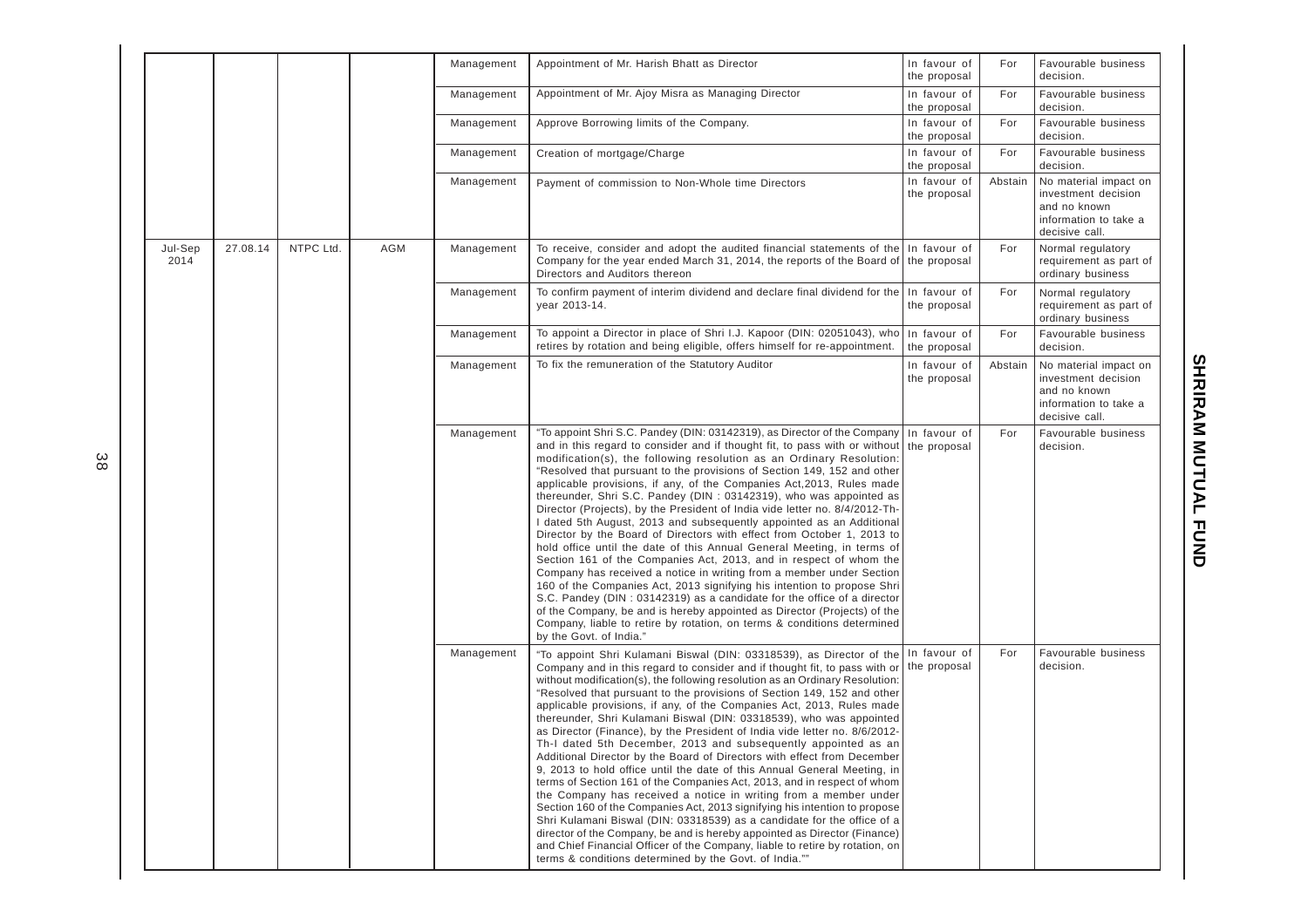|          |                                            |     | Management | "To appoint Dr. Pradeep Kumar (DIN: 05125269), as Director of the In favour of<br>Company and in this regard to consider and if thought fit, to pass with or the proposal<br>without modification(s), the following resolution as an Ordinary Resolution:<br>"Resolved that pursuant to the provisions of Section 149, 152 and all<br>other applicable provisions of the Companies Act, 2013, Rules made<br>thereunder, Dr. Pradeep Kumar (DIN: 05125269), who was appointed as<br>a Government Nominee Director, by the President of India vide letter no.<br>8/7/2013-Th-I dated 9th September, 2013 & appointed as an Additional<br>Director by the Board of Directors with effect from 17th September, 2013<br>to hold office until the date of this Annual General Meeting, in terms of<br>Section 161 of the Companies Act, 2013 and in respect of whom the<br>Company has received a notice in writing from a member under Section<br>160 of the Companies Act, 2013 signifying his intention to propose Dr.<br>Pradeep Kumar (DIN: 05125269) as a candidate for the office of a director<br>of the Company, be and is hereby appointed as a director of the Company,<br>not liable to retire by rotation."                                                                                                                                                                                                                                                                                                                                                                                                                                                                                                                                                                                                                                                                                                                                                                                                                                 |                              | For     | Favourable business<br>decision.                                                                        |
|----------|--------------------------------------------|-----|------------|----------------------------------------------------------------------------------------------------------------------------------------------------------------------------------------------------------------------------------------------------------------------------------------------------------------------------------------------------------------------------------------------------------------------------------------------------------------------------------------------------------------------------------------------------------------------------------------------------------------------------------------------------------------------------------------------------------------------------------------------------------------------------------------------------------------------------------------------------------------------------------------------------------------------------------------------------------------------------------------------------------------------------------------------------------------------------------------------------------------------------------------------------------------------------------------------------------------------------------------------------------------------------------------------------------------------------------------------------------------------------------------------------------------------------------------------------------------------------------------------------------------------------------------------------------------------------------------------------------------------------------------------------------------------------------------------------------------------------------------------------------------------------------------------------------------------------------------------------------------------------------------------------------------------------------------------------------------------------------------------------------------------------------------------------|------------------------------|---------|---------------------------------------------------------------------------------------------------------|
|          |                                            |     | Management | "To raise funds upto ` 13,000 Crore through issue of Bonds/Debentures<br>on Private Placement basis and in this regard to consider and if thought<br>fit, to pass, with or without modification(s), following resolution as a Special<br>Resolution: "Resolved that pursuant to Section 42 and other applicable<br>provisions of the Companies Act, 2013 read with Rule 14 (2) of the<br>Companies (Prospectus and Allotment of Securities) Rules, 2014 and<br>any other applicable statutory provisions (including any statutory<br>modification or re-enactments thereof) the Board of Directors of the<br>Company (the "Board") be and are hereby authorized to make offer(s) or<br>invitation(s) to subscribe to the secured/ unsecured, redeemable, taxable/<br>tax-free, cumulative/non-cumulative, non-convertible debentures<br>("Bonds") upto ` 13,000 Crore or equivalent in one or more tranches/<br>series not exceeding twelve, through private placement, in domestic and/<br>or in international markets i.e. in Indian rupees and/or in foreign currency,<br>during the period commencing from the date of passing of Special<br>Resolution till completion of one year thereof or the date of Annual General<br>Meeting in the financial year 2015-16 whichever is earlier in conformity<br>with rules, regulations and enactments as may be applicable from time<br>to time, subject to the total borrowings of the company approved by the<br>shareholders under Section 180(1) (c) of Companies Act, 2013. Resolved<br>further that the Board be and is hereby authorized to do or delegate from<br>time to time, all such acts, deeds and things as may be deemed necessary<br>to give effect to private placement of such Bonds including but not limited<br>to determining the face value, issue price, issue size, tenor, timing,<br>amount, security, coupon/interest rate, yield, listing, allotment and other<br>terms and conditions of issue of Bonds as they may, in their absolute<br>discretion, deem necessary."" | In favour of<br>the proposal | For     | Favourable business<br>decision.                                                                        |
|          |                                            |     | Management | "To ratify the remuneration of the Cost Auditors for the financial year 2014-<br>15 and in this regard to consider and if thought fit, to pass, with or without<br>modification(s), the following resolution as an Ordinary Resolution:<br>"Resolved that pursuant to the provisions of Section 148 and all other<br>applicable provisions of the Companies Act, 2013 and the Companies<br>(Audit and Auditors) Rules, 2014 (including any statutory modification(s)<br>or re-enactment thereof), the Cost Auditors appointed by the Board of<br>Directors of the Company, to conduct the audit of the cost records of the<br>Company for the financial year 2014-15, be paid the remuneration of<br>24,91,250/- (Twenty four lakh ninety one thousand two hundred fifty only)<br>as set out in the Statement annexed to the Notice convening this Meeting.<br>Resolved further that the Board of Directors of the Company be and is<br>hereby authorised to do all acts and take all such steps as may be<br>necessary, proper or expedient to give effect to this resolution."                                                                                                                                                                                                                                                                                                                                                                                                                                                                                                                                                                                                                                                                                                                                                                                                                                                                                                                                                                   | In favour of<br>the proposal | Abstain | No material impact on<br>investment decision<br>and no known<br>information to take a<br>decisive call. |
| 25.08.14 | Apollo<br>Hospitals<br>Enterprises<br>Ltd. | AGM | Management | Adoption of audited financial statements (both standalone & consolidated)<br>for the financial year ended 31st March 2014.                                                                                                                                                                                                                                                                                                                                                                                                                                                                                                                                                                                                                                                                                                                                                                                                                                                                                                                                                                                                                                                                                                                                                                                                                                                                                                                                                                                                                                                                                                                                                                                                                                                                                                                                                                                                                                                                                                                         | In favour of<br>the proposal | For     | Normal regulatory<br>requirement as part of<br>ordinary business                                        |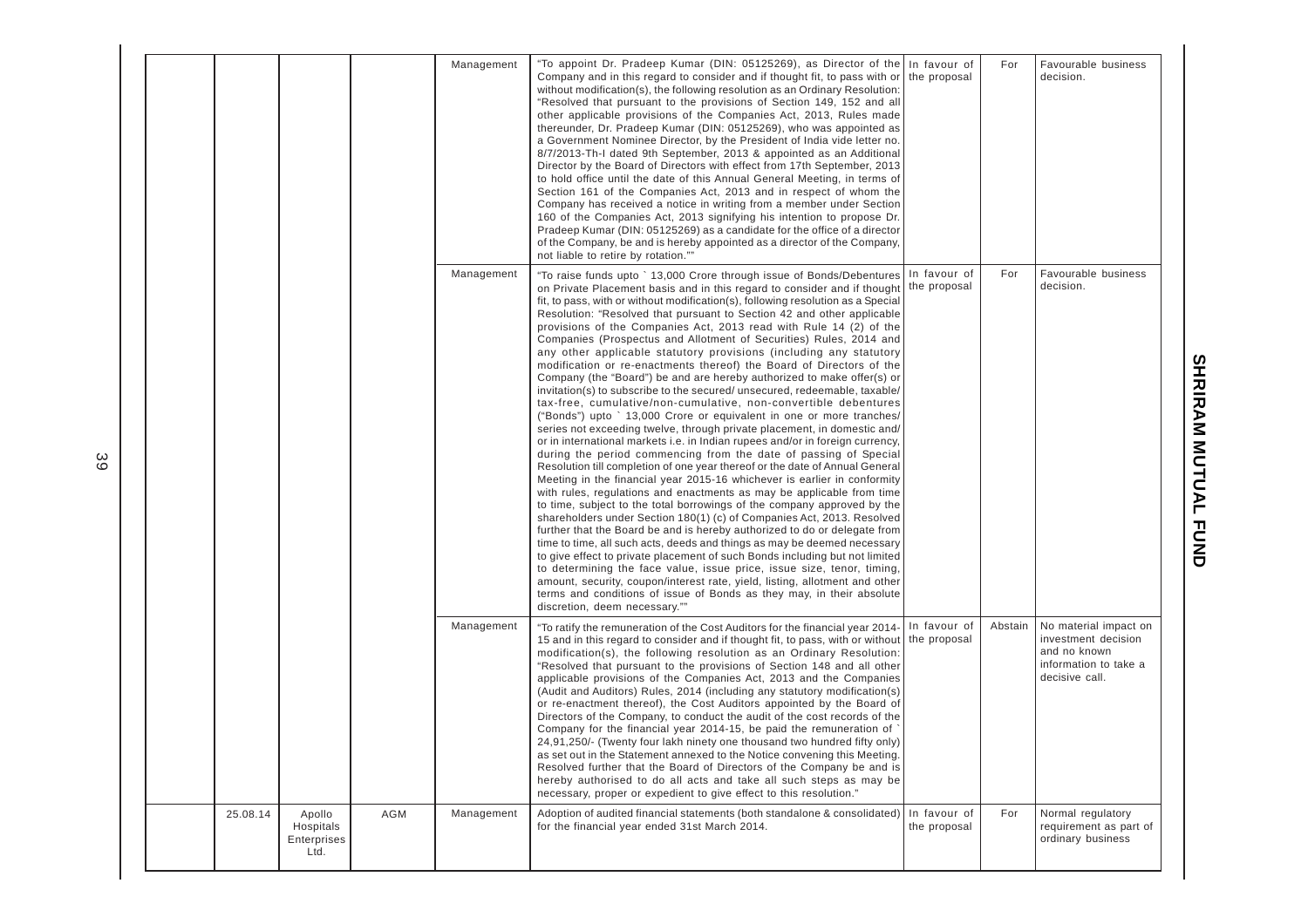| Management   | To declare a dividend on equity shares for the financial year ended 31st In favour of<br>March 2014.                                                                                                                                                                        | the proposal                 | For     | Normal regulatory<br>requirement as part of<br>ordinary business                                        |
|--------------|-----------------------------------------------------------------------------------------------------------------------------------------------------------------------------------------------------------------------------------------------------------------------------|------------------------------|---------|---------------------------------------------------------------------------------------------------------|
| Management   | To appoint a Director in place of Smt. Sangita Reddy, who retires by<br>rotation and being eligible, offers herself for re-appointment.                                                                                                                                     | In favour of<br>the proposal | For     | Favourable business<br>decision.                                                                        |
| Management   | To appoint M/s. S. Viswanathan, Chartered Accountants as the Statutory<br>Auditors of the Company.                                                                                                                                                                          | In favour of<br>the proposal | Abstain | No material impact on<br>investment decision<br>and no known<br>information to take a<br>decisive call. |
| Shareholders | Ordinary Resolution under Sections 149,152 of the Companies Act, 2013<br>for appointment of Shri.N.Vaghul as an Independent Director.                                                                                                                                       | In favour of<br>the proposal | Abstain | No material impact on<br>investment decision<br>and no known<br>information to take a<br>decisive call. |
| Shareholders | Ordinary Resolution under Sections 149,152 of the Companies Act, 2013<br>for appointment of Shri. Deepak Vaidya as an Independent Director.                                                                                                                                 | In favour of<br>the proposal | Abstain | No material impact on<br>investment decision<br>and no known<br>information to take a<br>decisive call. |
| Shareholders | Ordinary Resolution under Sections 149,152 of the Companies Act, 2013<br>for appointment of Shri.Rafeeque Ahamed as an Independent Director.                                                                                                                                | In favour of<br>the proposal | Abstain | No material impact on<br>investment decision<br>and no known<br>information to take a<br>decisive call. |
| Shareholders | Ordinary Resolution under Sections 149,152 of the Companies Act, 2013<br>for appointment of Shri. Rajkumar Menon as an Independent Director.                                                                                                                                | In favour of<br>the proposal | Abstain | No material impact on<br>investment decision<br>and no known<br>information to take a<br>decisive call. |
| Shareholders | Ordinary Resolution under Sections 149,152 of the Companies Act, 2013<br>for appointment of Shri. Habibullah Badsha as an Independent Director.                                                                                                                             | In favour of<br>the proposal | Abstain | No material impact on<br>investment decision<br>and no known<br>information to take a<br>decisive call. |
| Shareholders | Ordinary Resolution under Sections 149,152 of the Companies Act, 2013<br>for appointment of Shri.G.Venkatraman as an Independent Director.                                                                                                                                  | In favour of<br>the proposal | Abstain | No material impact on<br>investment decision<br>and no known<br>information to take a<br>decisive call. |
| Shareholders | Ordinary Resolution under Sections 149,152 of the Companies Act, 2013<br>for appointment of Shri. Khairil Anuar Abdullah as an Independent Director.                                                                                                                        | In favour of<br>the proposal | Abstain | No material impact on<br>investment decision<br>and no known<br>information to take a<br>decisive call. |
| Shareholders | Ordinary Resolution under Sections 149,152 of the Companies Act, 2013<br>for appointment of Shri. Vinayak Chatterjee as an Independent Director.                                                                                                                            | In favour of<br>the proposal | Abstain | No material impact on<br>investment decision<br>and no known<br>information to take a<br>decisive call. |
| Shareholders | Ordinary Resolution under Sections 149,152 of the Companies Act, 2013 In favour of<br>for appointment of Shri. Sanjay Nayar as an Independent Director.                                                                                                                     | the proposal                 | Abstain | No material impact on<br>investment decision<br>and no known<br>information to take a<br>decisive call. |
| Management   | Special Resolution under Section 197 of the Companies Act, 2013 for<br>payment of commission to Non Executive Directors within the overall the proposal<br>ceiling limit of 1% of net profits of the Company for a period of five years<br>with effect from 1st April 2014. | In favour of                 | Abstain | No material impact on<br>investment decision<br>and no known<br>information to take a<br>decisive call. |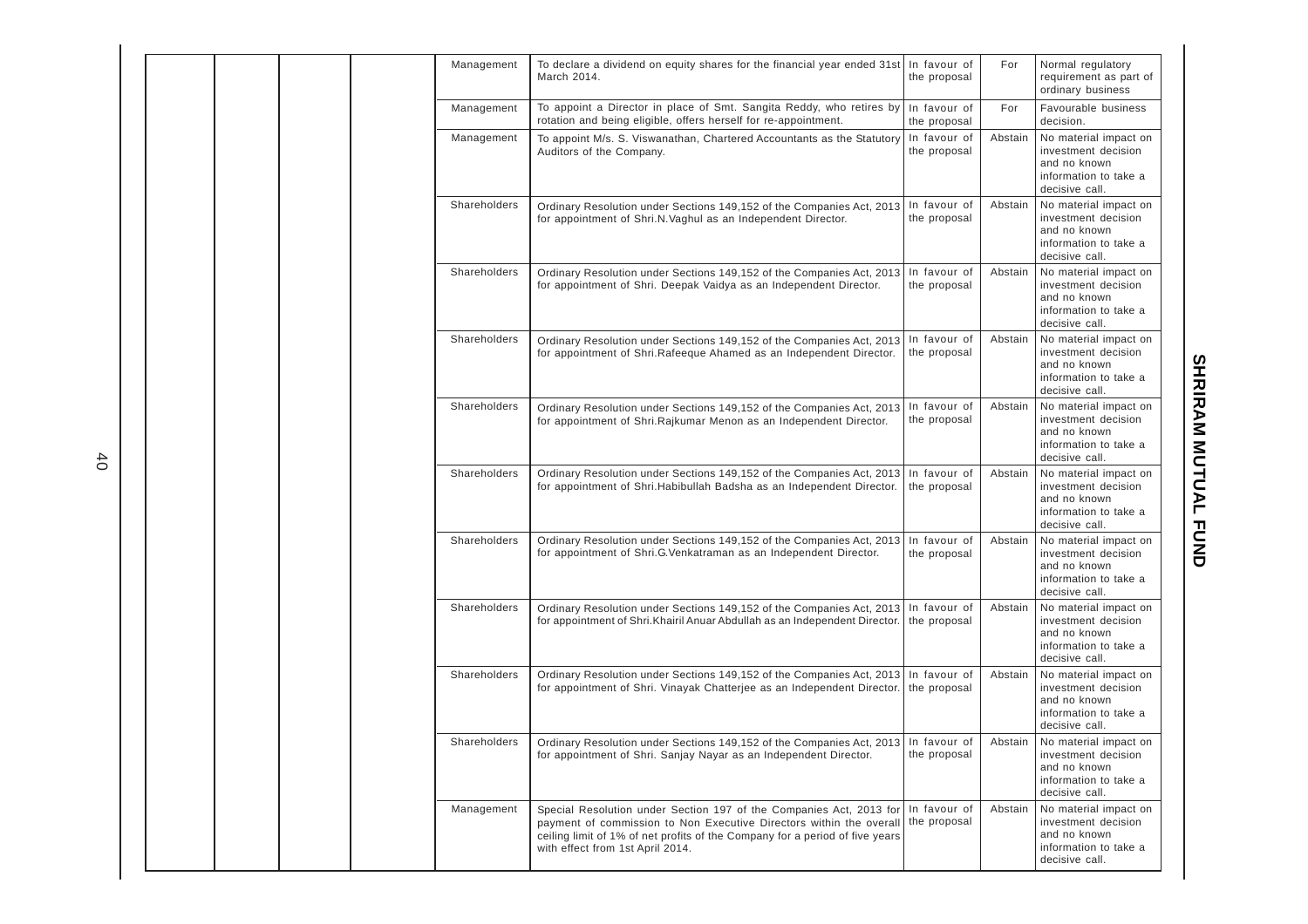|                 |          |                                           |               | Management | Ordinary Resolution under the provisions of the Companies Act, 2013 for In favour of<br>re-designation of Smt. Preetha Reddy as Executive Vice-Chairperson of<br>the Company.                                                                                                                                                                                                                                                                                                                                                                                                                                                    | the proposal                 | For     | Favourable business<br>decision.                                                                        |
|-----------------|----------|-------------------------------------------|---------------|------------|----------------------------------------------------------------------------------------------------------------------------------------------------------------------------------------------------------------------------------------------------------------------------------------------------------------------------------------------------------------------------------------------------------------------------------------------------------------------------------------------------------------------------------------------------------------------------------------------------------------------------------|------------------------------|---------|---------------------------------------------------------------------------------------------------------|
|                 |          |                                           |               | Management | Ordinary Resolution under the provisions of the Companies Act, 2013 for In favour of<br>re-designation of Smt. Suneeta Reddy as Managing Director of the the proposal<br>Company.                                                                                                                                                                                                                                                                                                                                                                                                                                                |                              | For     | Favourable business<br>decision.                                                                        |
|                 |          |                                           |               | Management | Ordinary Resolution under the provisions of the Companies Act, 2013 for<br>re-designation and re-appointment of Smt. Shobana Kamineni as<br>Executive Vice-Chairperson of the Company.                                                                                                                                                                                                                                                                                                                                                                                                                                           | In favour of<br>the proposal | For     | Favourable business<br>decision.                                                                        |
|                 |          |                                           |               | Management | Ordinary Resolution under the provisions of the Companies Act, 2013 for<br>re-designation of Smt. Sangita Reddy as Joint Managing Director of the<br>Company.                                                                                                                                                                                                                                                                                                                                                                                                                                                                    | In favour of<br>the proposal | For     | Favourable business<br>decision.                                                                        |
|                 |          |                                           |               | Management | Special Resolution under Section 94 of the Companies Act, 2013 for In favour of<br>maintenance of Register of members and other statutory registers at a<br>place other than the registered office of the Company.                                                                                                                                                                                                                                                                                                                                                                                                               | the proposal                 | For     | Favourable business<br>decision.                                                                        |
|                 |          |                                           |               | Management | Special Resolution under Section 180 (1) _x001A_of the Companies Act<br>2013 for revision in the borrowing limits of the Company upto a sum of<br>Rs.25,000 million                                                                                                                                                                                                                                                                                                                                                                                                                                                              | In favour of<br>the proposal | For     | Favourable business<br>decision.                                                                        |
|                 |          |                                           |               | Management | Special Resolution under Section 180 (1) (a) of the Companies Act, 2013<br>for mortgaging the assets of the Company in favour of financial institutions,<br>banks and other lenders for securing their loans upto a sum of Rs. 25,000<br>million.                                                                                                                                                                                                                                                                                                                                                                                | In favour of<br>the proposal | For     | Favourable business<br>decision.                                                                        |
|                 |          |                                           |               | Management | Special Resolution under Sections 73 and 76 of the Companies Act, 2013<br>for acceptance of Unsecured Deposits from Public and Shareholders                                                                                                                                                                                                                                                                                                                                                                                                                                                                                      | In favour of<br>the proposal | For     | Favourable business<br>decision.                                                                        |
|                 |          |                                           |               | Management | Special Resolution under Section 42&71 of the Companies Act, 2013 for<br>offer of invitation to subscribe to Non Convertible Debentures on a private<br>placement basis, upto a sum of Rs.5000 million.                                                                                                                                                                                                                                                                                                                                                                                                                          | In favour of<br>the proposal | Abstain | No material impact on<br>investment decision<br>and no known<br>information to take a<br>decisive call. |
|                 |          |                                           |               | Management | Ordinary Resolution under Section 148 of the Companies Act, 2013 for In favour of<br>approval of the remuneration of the Cost Auditor for the year ending 31st the proposal<br>March 2015.                                                                                                                                                                                                                                                                                                                                                                                                                                       |                              | Abstain | No material impact on<br>investment decision<br>and no known<br>information to take a<br>decisive call. |
| Jul-Sep<br>2014 | 22.09.14 | Kotak<br>Mahindra Bank                    | Postal Ballot | Management | Issuance of securities in the nature of non-convertible debentures or<br>private placement basis.                                                                                                                                                                                                                                                                                                                                                                                                                                                                                                                                | In favour of<br>the proposal | For     | Favourable business<br>decision.                                                                        |
| Jul-Sep<br>2014 | 25.08.14 | Corporation<br>Bank                       | Postal Ballot | Management | Election of directors                                                                                                                                                                                                                                                                                                                                                                                                                                                                                                                                                                                                            | In favour of<br>the proposal | For     | Vote cast in favour of<br>one non government<br>shareholder as<br>director of the bank.                 |
|                 |          |                                           |               | Management | To issue fresh equity shares to the employees of the Bank under<br>Corporation Bank Employees Stock Purchase Scheme-2014(ESPS)                                                                                                                                                                                                                                                                                                                                                                                                                                                                                                   | In favour of<br>the proposal | For     | As per industry<br>practice for employee<br>benefit.                                                    |
| Jul-Sep<br>2014 | 11.09.14 | Amara Raja<br><b>Batteries</b><br>Limited | Postal Ballot | Management | Approval by way of special resolution to enter into lease agreement with<br>Amara Raja Infra Private Limited to take on lease land admeasuring 62<br>acres situated at Majara Kothapalli Village of Yadamarri Mandal and/or<br>Nunegundlapalle Village of Bangarupalyam Mandal in Chittoor District<br>for a period of 99 years with effect from October 1, 2014 or such other<br>date as may be agreed to by the parties, for future expansion plans/<br>requirements of the Company, for a total lease consideration of Rs. 40.30<br>crore on the material terms and conditions set out in the notice dated<br>August 6, 2014. | In favour of<br>the proposal | For     | Favourable business<br>decision.                                                                        |
| Jul-Sep<br>2014 | 27.08.14 | Aurobindo<br>Pharma<br>Limited            | AGM           | Management | To receive, consider and adopt the Audited Balance Sheet as at March   In favour of<br>31, 2014 and the Statement of Profit and Loss and Cash Flow Statement   the proposal<br>for the year ended on that date and the Report of the Board of Directors<br>and the Auditors thereon.                                                                                                                                                                                                                                                                                                                                             |                              | For     | Normal regulatory<br>requirement as part of<br>ordinary business                                        |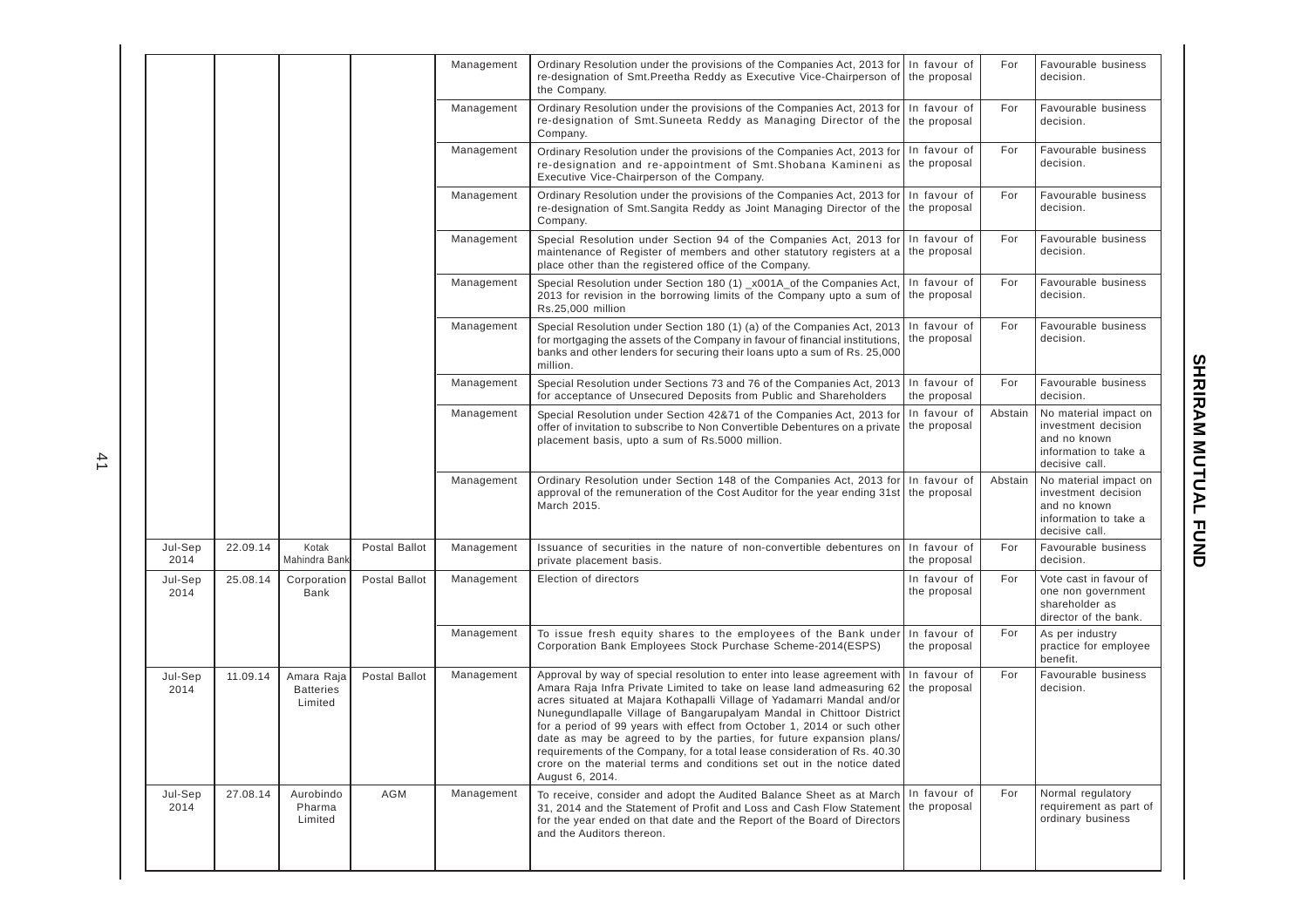|                 |          |                             |     | Management   | To confirm the first interim dividend of Rs 1.25 and the second interim In favour of<br>dividend of Rs 1.75 in aggregate Rs 3 per equity share of Rs 1 each as the proposal<br>dividend for the year 2013-14. |                              | For     | Normal regulatory<br>requirement as part of<br>ordinary business                                        |
|-----------------|----------|-----------------------------|-----|--------------|---------------------------------------------------------------------------------------------------------------------------------------------------------------------------------------------------------------|------------------------------|---------|---------------------------------------------------------------------------------------------------------|
|                 |          |                             |     | Management   | To appoint a Director in place of Mr. M. Madan Mohan Reddy who retires<br>by rotation and being eligible, seeks re-appointment.                                                                               | In favour of<br>the proposal | For     | Normal regulatory<br>requirement as part of<br>ordinary business                                        |
|                 |          |                             |     | Management   | To appoint a Director in place of Mr. K. Nithyananda Reddy who retires by<br>rotation and being eligible, seeks re-appointment.                                                                               | In favour of<br>the proposal | For     | Normal regulatory<br>requirement as part of<br>ordinary business                                        |
|                 |          |                             |     | Management   | Appointment of M/s S.R.Batliboi & Associates LLP., Chartered<br>Accountants, as Statutory Auditors of the Company and fixing their the proposal<br>remuneration                                               | In favour of                 | Abstain | No material impact on<br>investment decision<br>and no known<br>information to take a<br>decisive call. |
|                 |          |                             |     | Shareholders | Appointment of Mr. M. Sitarama Murty as an Independent Director.                                                                                                                                              | In favour of<br>the proposal | Abstain | No material impact on<br>investment decision<br>and no known<br>information to take a<br>decisive call. |
|                 |          |                             |     | Shareholders | Appointment of Dr. D. Rajagopala Reddy as an Independent Director.                                                                                                                                            | In favour of<br>the proposal | Abstain | No material impact on<br>investment decision<br>and no known<br>information to take a<br>decisive call. |
|                 |          |                             |     | Shareholders | Appointment of Mr. K. Ragunathan as an Independent Director.                                                                                                                                                  | In favour of<br>the proposal | Abstain | No material impact on<br>investment decision<br>and no known<br>information to take a<br>decisive call. |
|                 |          |                             |     | Management   | Approval of the remuneration of the Cost Auditors for the financial year<br>2014-15.                                                                                                                          | In favour of<br>the proposal | Abstain | No material impact on<br>investment decision<br>and no known<br>information to take a<br>decisive call. |
| Jul-Sep<br>2014 | 30.08.14 | <b>Bharat Forge</b><br>Ltd. | AGM | Management   | Adoption of Financial Statements for the year ended March 31, 2014 and<br>the reports of the Board of Directors and Auditors thereon                                                                          | In favour of<br>the proposal | For     | Normal regulatory<br>requirement as part of<br>ordinary business                                        |
|                 |          |                             |     | Management   | Confirm the payment of an interim dividend and declare a final dividend<br>on equity shares for the financial year 2013-14                                                                                    | In favour of<br>the proposal | For     | Normal regulatory<br>requirement as part of<br>ordinary business                                        |
|                 |          |                             |     | Management   | Appointment of Mr. S. K. Chaturvedi as a director, who retires by rotation<br>and being eligible, offer himself for re-appointment                                                                            | In favour of<br>the proposal | For     | Favourable business<br>decision.                                                                        |
|                 |          |                             |     | Management   | Appointment of Mr. B. P. Kalyani as a director, who retires by rotation and<br>being eligible, offers himself for re-appointment                                                                              | In favour of<br>the proposal | For     | Favourable business<br>decision.                                                                        |
|                 |          |                             |     | Management   | Appointment of M/s. S R B C & Co. LLP as auditors of the Company                                                                                                                                              | In favour of<br>the proposal | For     | Favourable business<br>decision.                                                                        |
|                 |          |                             |     | Shareholders | Appointment of Mr. S. M. Thakore as an Independent Director of the<br>Company                                                                                                                                 | In favour of<br>the proposal | Abstain | No material impact on<br>investment decision<br>and no known<br>information to take a<br>decisive call. |
|                 |          |                             |     | Shareholders | Appointment of Mr. P. G. Pawar as an Independent Director of the<br>Company                                                                                                                                   | In favour of<br>the proposal | Abstain | No material impact on<br>investment decision<br>and no known<br>information to take a<br>decisive call. |
|                 |          |                             |     |              |                                                                                                                                                                                                               |                              |         |                                                                                                         |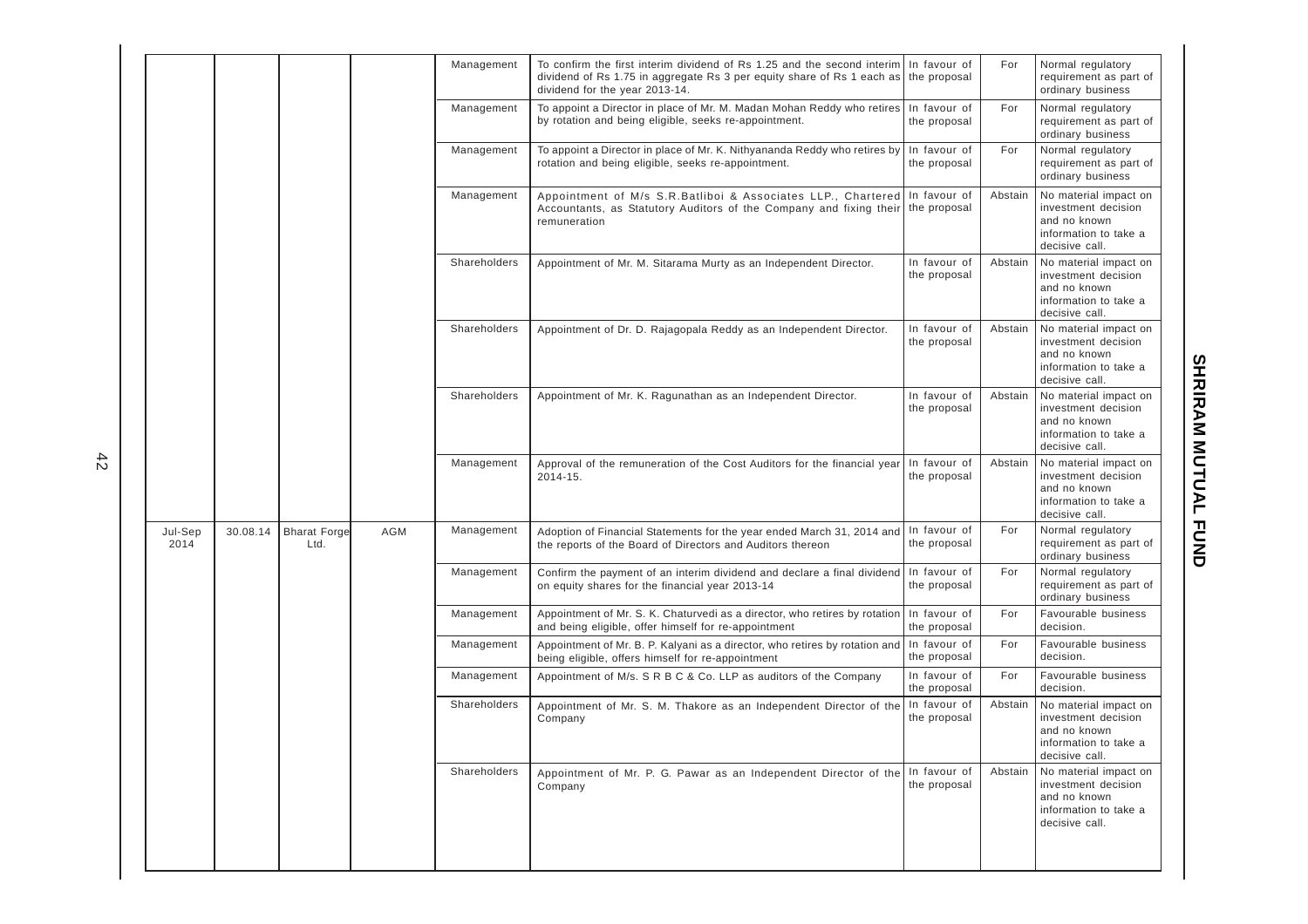|                 |          |                       |               | Shareholders | Appointment of Mrs. Lalita D. Gupte as an Independent Director of the In favour of<br>Company                                                                                                                                                                                                                                              | the proposal                 | Abstain | No material impact on<br>investment decision<br>and no known<br>information to take a<br>decisive call. |
|-----------------|----------|-----------------------|---------------|--------------|--------------------------------------------------------------------------------------------------------------------------------------------------------------------------------------------------------------------------------------------------------------------------------------------------------------------------------------------|------------------------------|---------|---------------------------------------------------------------------------------------------------------|
|                 |          |                       |               | Shareholders | Appointment of Mr. P. H. Ravikumar as an Independent Director of the<br>Company                                                                                                                                                                                                                                                            | In favour of<br>the proposal | Abstain | No material impact on<br>investment decision<br>and no known<br>information to take a<br>decisive call. |
|                 |          |                       |               | Shareholders | Appointment of Mr. Naresh Narad as an Independent Director of the In favour of<br>Company                                                                                                                                                                                                                                                  | the proposal                 | Abstain | No material impact on<br>investment decision<br>and no known<br>information to take a<br>decisive call. |
|                 |          |                       |               | Shareholders | Appointment of Dr. Tridibesh Mukherjee as an Independent Director of In favour of<br>the Company                                                                                                                                                                                                                                           | the proposal                 | Abstain | No material impact on<br>investment decision<br>and no known<br>information to take a<br>decisive call. |
|                 |          |                       |               | Shareholders | Appointment of Mr. Vimal Bhandari as an Independent Director of the<br>Company                                                                                                                                                                                                                                                             | In favour of<br>the proposal | Abstain | No material impact on<br>investment decision<br>and no known<br>information to take a<br>decisive call. |
|                 |          |                       |               | Management   | Re-appointment of Mr. Amit B. Kalyani as Executive Director of the In favour of<br>Company                                                                                                                                                                                                                                                 | the proposal                 | For     | Favourable business<br>decision.                                                                        |
|                 |          |                       |               | Management   | Authority to the Board to create charge on the movable and immovable<br>properties of the Company, both present and future, aggregating nominal<br>value of Rs. 30,000 million in respect of borrowings                                                                                                                                    | In favour of<br>the proposal | For     | Favourable business<br>decision.                                                                        |
|                 |          |                       |               | Management   | Authority to the Board to Borrow money up to Rs. 15,000 million over and In favour of<br>above the aggregate of the paid up share capital and free reserves of the the proposal<br>Company                                                                                                                                                 |                              | For     | Favourable business<br>decision.                                                                        |
|                 |          |                       |               | Management   | Payment of Commission to Non Whole time Directors of the Company                                                                                                                                                                                                                                                                           | In favour of<br>the proposal | Abstain | No material impact on<br>investment decision<br>and no known<br>information to take a<br>decisive call. |
|                 |          |                       |               | Management   | Approve the remuneration of Rs. 9,00,000 to the Cost Auditors - M/s.<br>Dhananjay V. Joshi & Associates for the Financial Year ending March 31,<br>2014                                                                                                                                                                                    | In favour of<br>the proposal | Abstain | No material impact on<br>investment decision<br>and no known<br>information to take a<br>decisive call. |
|                 |          |                       |               | Management   | Approval of Related Party Transactions with Kalyani Carpenter Special<br><b>Steels Limited</b>                                                                                                                                                                                                                                             | In favour of<br>the proposal | For     | Favourable business<br>decision.                                                                        |
|                 |          |                       |               | Management   | Approval of Related Party Transactions with Kalyani Steels Limited                                                                                                                                                                                                                                                                         | In favour of<br>the proposal | For     | Favourable business<br>decision.                                                                        |
|                 |          |                       |               | Management   | Approval of Related Party Transactions with Bharat Forge International<br>Limited                                                                                                                                                                                                                                                          | In favour of<br>the proposal | For     | Favourable business<br>decision.                                                                        |
| Jul-Sep<br>2014 | 02.09.14 | Maruti<br>Suzuki Ltd. | Postal Ballot | Management   | To receive, consider and adopt the financial statements of the Company In favour of<br>for the year ended 31st March 2014 including the audited Balance Sheet the proposal<br>as at 31st March 2014, the statement of Profit and Loss for the year<br>ended on that date and the reports of the Board of Directors and Auditors<br>thereon |                              | For     | Normal regulatory<br>requirement as part of<br>ordinary business                                        |
|                 |          |                       |               | Management   | To declare dividend on equity shares                                                                                                                                                                                                                                                                                                       | In favour of<br>the proposal | For     | Normal regulatory<br>requirement as part of<br>ordinary business                                        |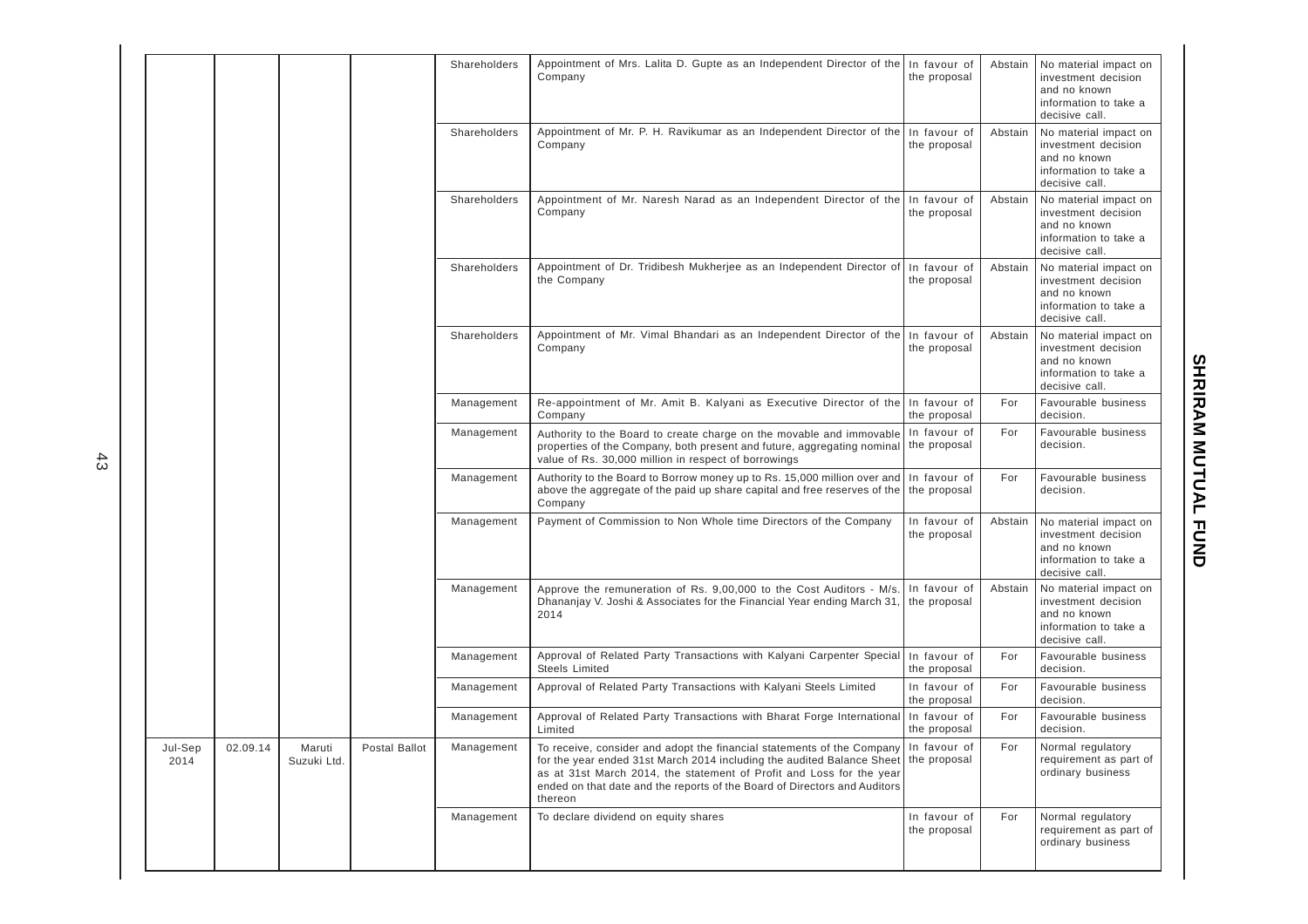|  |  | Managment    | To appoint a director in place of Mr. R.C. Bhargava (DIN: 00007620), who In favour of<br>retires by rotation and being eligible, offers himself for reappointment           | the proposal                 | For     | Favourable business<br>decision.                                                                        |
|--|--|--------------|-----------------------------------------------------------------------------------------------------------------------------------------------------------------------------|------------------------------|---------|---------------------------------------------------------------------------------------------------------|
|  |  | Managment    | To appoint a director in place of Mr. Kazuhiko Ayabe (DIN: 02917011)<br>who retires by rotation and being eligible, offers himself for re-appointment                       | In favour of<br>the proposal | For     | Favourable business<br>decision.                                                                        |
|  |  | Management   | Appointment of Statutory Auditors                                                                                                                                           | In favour of<br>the proposal | Abstain | No material impact on<br>investment decision<br>and no known<br>information to take a<br>decisive call. |
|  |  | Shareholders | Appointment of Mr. Toshiaki Hasuike as Director                                                                                                                             | In favour of<br>the proposal | For     | Favourable business<br>decision.                                                                        |
|  |  | Management   | Appointment of Mr. Masayuki Kamiya as Whole-time Director designated<br>as Director (Production)                                                                            | In favour of<br>the proposal | For     | Favourable business<br>decision.                                                                        |
|  |  | Management   | Appointment of Mr. Shigetoshi Torii as Whole-time Director designated<br>as Director (Production)                                                                           | In favour of<br>the proposal | For     | Favourable business<br>decision.                                                                        |
|  |  | Management   | Increase in remuneration of Mr. Toshiaki Hasuike, Joint Managing Director                                                                                                   | In favour of<br>the proposal | Abstain | No material impact on<br>investment decision<br>and no known<br>information to take a<br>decisive call. |
|  |  | Management   | Authority to the Board of Directors to increase the remuneration of Mr.<br>Kenichi Ayukawa, Managing Director and Chief Executive Officer from<br>time to time.             | In favour of<br>the proposal | Abstain | No material impact on<br>investment decision<br>and no known<br>information to take a<br>decisive call. |
|  |  | Management   | Authority to the Board of Directors to increase the remuneration of Mr.<br>Toshiaki Hasuike, Joint Managing Director from time to time                                      | In favour of<br>the proposal | Abstain | No material impact on<br>investment decision<br>and no known<br>information to take a<br>decisive call. |
|  |  | Management   | Authority to the Board of Directors to increase the remuneration of Mr.<br>Kazuhiko Ayabe, Director and Managing Executive (Supply Chain) from the proposal<br>time to time | In favour of                 | Abstain | No material impact on<br>investment decision<br>and no known<br>information to take a<br>decisive call. |
|  |  | Management   | Payment of commission to non-executive directors                                                                                                                            | In favour of<br>the proposal | Abstain | No material impact on<br>investment decision<br>and no known<br>information to take a<br>decisive call. |
|  |  | Shareholders | Appointment of Mr. Amal Ganguli as an Independent Director                                                                                                                  | In favour of<br>the proposal | Abstain | No material impact on<br>investment decision<br>and no known<br>information to take a<br>decisive call. |
|  |  | Shareholders | Appointment of Mr. D.S. Brar as an Independent Director                                                                                                                     | In favour of<br>the proposal | Abstain | No material impact on<br>investment decision<br>and no known<br>information to take a<br>decisive call. |
|  |  | Shareholders | Appointment of Mr. R.P. Singh as an Independent Director                                                                                                                    | In favour of<br>the proposal | Abstain | No material impact on<br>investment decision<br>and no known<br>information to take a<br>decisive call. |
|  |  | Shareholders | Appointment of Ms. Pallavi Shroff as an Independent Director                                                                                                                | In favour of<br>the proposal | Abstain | No material impact on<br>investment decision and<br>no known information to<br>take a decisive call.    |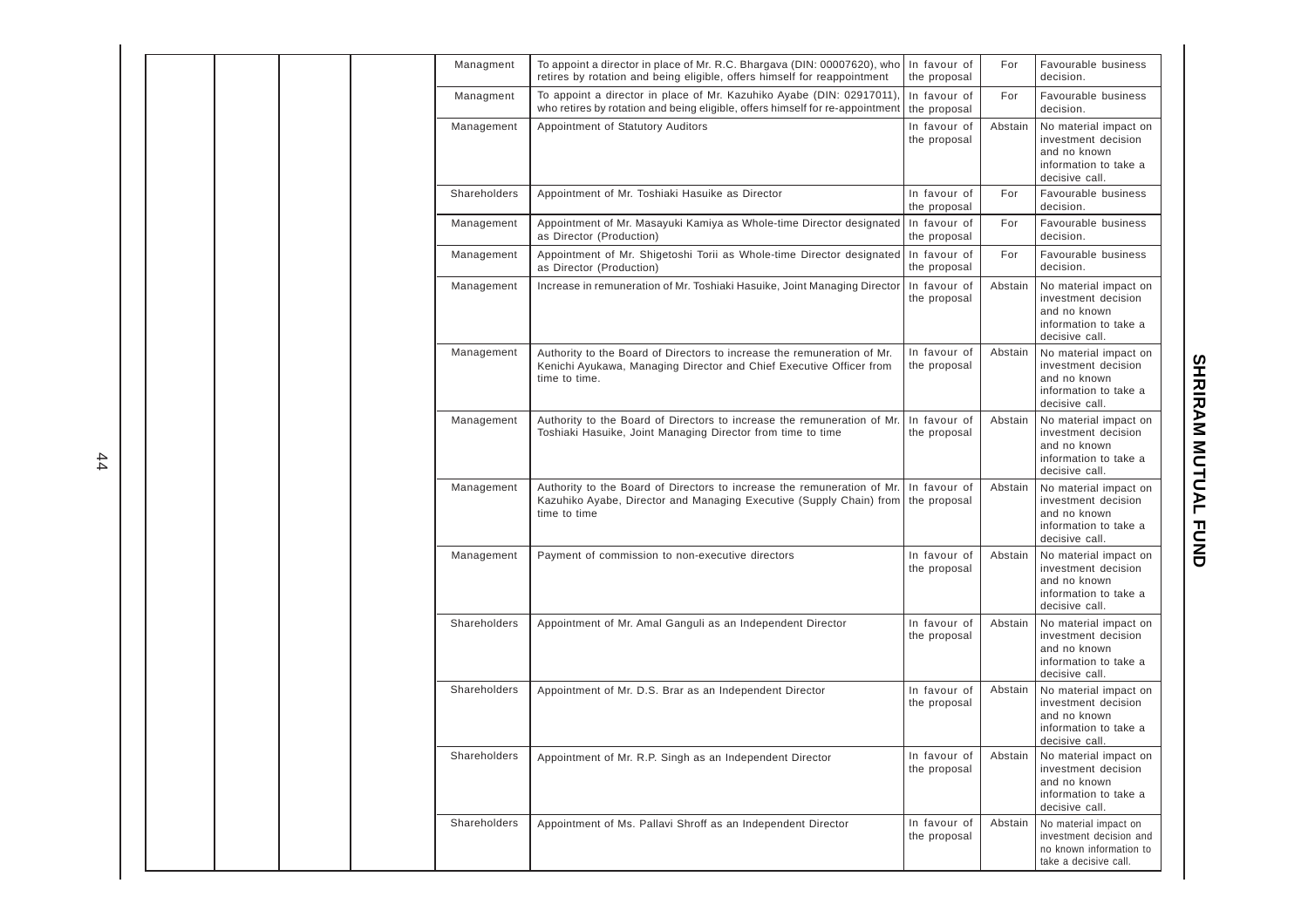| Jul-Sep<br>2014 | 02.09.14 | <b>ING Vysya</b><br>Bank Ltd. | Postal Ballot | Managment    | Consent for borrowing powers of the Board beyond the aggregate of paid In favour of<br>up capital and free reserves of the Bank pursuant to Section $180(1)(c)$ of the proposal<br>Companies Act, 2013. |                              | For     | Favourable business<br>decision.                                                                        |  |  |  |  |  |  |  |  |  |  |           |                                                                                 |                              |     |                                  |           |                                                                                                                                                    |                              |     |                                  |
|-----------------|----------|-------------------------------|---------------|--------------|---------------------------------------------------------------------------------------------------------------------------------------------------------------------------------------------------------|------------------------------|---------|---------------------------------------------------------------------------------------------------------|--|--|--|--|--|--|--|--|--|--|-----------|---------------------------------------------------------------------------------|------------------------------|-----|----------------------------------|-----------|----------------------------------------------------------------------------------------------------------------------------------------------------|------------------------------|-----|----------------------------------|
|                 |          |                               |               | Managment    | Issue of Securities through private placement.                                                                                                                                                          | In favour of<br>the proposal | For     | Favourable business<br>decision.                                                                        |  |  |  |  |  |  |  |  |  |  |           |                                                                                 |                              |     |                                  |           |                                                                                                                                                    |                              |     |                                  |
| Jul-Sep<br>2014 | 13.09.14 | <b>Balkrishna</b><br>Ind.     | AGM           | Managment    | Adoption of Audited Financial Statement for the year ended 31st March<br>2014 and the Audited Consolidated Financial Statement for the year ended<br>31st March, 2014.                                  | In favour of<br>the proposal | For     | Normal regulatory<br>requirement as part of<br>ordinary business                                        |  |  |  |  |  |  |  |  |  |  |           |                                                                                 |                              |     |                                  |           |                                                                                                                                                    |                              |     |                                  |
|                 |          |                               |               | Managment    | Declaration of Dividend                                                                                                                                                                                 | In favour of<br>the proposal | For     | Normal regulatory<br>requirement as part of<br>ordinary business                                        |  |  |  |  |  |  |  |  |  |  |           |                                                                                 |                              |     |                                  |           |                                                                                                                                                    |                              |     |                                  |
|                 |          |                               |               | Managment    | Re-appointment of Shri Vipul Shah, Director & Company Secretary retiring<br>by rotation and being eligible, offers himself for re-appointment.                                                          | In favour of<br>the proposal | For     | Favourable business<br>decision.                                                                        |  |  |  |  |  |  |  |  |  |  |           |                                                                                 |                              |     |                                  |           |                                                                                                                                                    |                              |     |                                  |
|                 |          |                               |               | Management   | Appointment of Statutory Auditors.                                                                                                                                                                      | In favour of<br>the proposal | Abstain | No material impact on<br>investment decision<br>and no known<br>information to take a<br>decisive call. |  |  |  |  |  |  |  |  |  |  |           |                                                                                 |                              |     |                                  |           |                                                                                                                                                    |                              |     |                                  |
|                 |          |                               |               | Management   | Appointment of Shri Sachin Nath Chaturvedi as Independent Director for<br>five consecutive years from 2nd August, 2014 to 1st August, 2019.                                                             | In favour of<br>the proposal | Abstain | No material impact on<br>investment decision<br>and no known<br>information to take a<br>decisive call. |  |  |  |  |  |  |  |  |  |  |           |                                                                                 |                              |     |                                  |           |                                                                                                                                                    |                              |     |                                  |
|                 |          |                               |               | Shareholders | Appointment of Shri Khurshed Doongaji as Independent Director for five<br>consecutive years from 2nd August, 2014 to 1st August, 2019.                                                                  | In favour of<br>the proposal | Abstain | No material impact on<br>investment decision<br>and no known<br>information to take a<br>decisive call. |  |  |  |  |  |  |  |  |  |  |           |                                                                                 |                              |     |                                  |           |                                                                                                                                                    |                              |     |                                  |
|                 |          |                               |               | Shareholders | Appointment of Shri Ashok Saraf as Independent Director for five<br>consecutive years from 2nd August, 2014 to 1st August, 2019.                                                                        | In favour of<br>the proposal | Abstain | No material impact on<br>investment decision<br>and no known<br>information to take a<br>decisive call. |  |  |  |  |  |  |  |  |  |  |           |                                                                                 |                              |     |                                  |           |                                                                                                                                                    |                              |     |                                  |
|                 |          |                               |               | Shareholders | Appointment of Shri Laxmidas Merchant as Independent Director for five<br>consecutive years from 2nd August, 2014 to 1st August, 2019.                                                                  | In favour of<br>the proposal | Abstain | No material impact on<br>investment decision<br>and no known<br>information to take a<br>decisive call. |  |  |  |  |  |  |  |  |  |  |           |                                                                                 |                              |     |                                  |           |                                                                                                                                                    |                              |     |                                  |
|                 |          |                               |               | Shareholders | Appointment of Shri Sanjay Asher as Independent Director for five<br>consecutive years from 2nd August, 2014 to 1st August, 2019.                                                                       | In favour of<br>the proposal | Abstain | No material impact on<br>investment decision<br>and no known<br>information to take a<br>decisive call. |  |  |  |  |  |  |  |  |  |  |           |                                                                                 |                              |     |                                  |           |                                                                                                                                                    |                              |     |                                  |
|                 |          |                               |               |              |                                                                                                                                                                                                         |                              |         |                                                                                                         |  |  |  |  |  |  |  |  |  |  |           |                                                                                 |                              |     |                                  | Managment | Reappointment of Shri Rajiv A Poddar as Joint Managing Director of the<br>Company, for a period of five years with effect from 22nd January, 2014. | In favour of<br>the proposal | For | Favourable business<br>decision. |
|                 |          |                               |               |              |                                                                                                                                                                                                         |                              |         |                                                                                                         |  |  |  |  |  |  |  |  |  |  | Managment | To authorize to borrow under Section $180(1)(c)$ of the Companies Act,<br>2013. | In favour of<br>the proposal | For | Favourable business<br>decision. |           |                                                                                                                                                    |                              |     |                                  |
|                 |          |                               |               | Managment    | To authorize to create mortgage/charge under Section 180(1)(a) of the<br>Companies Act, 2013.                                                                                                           | In favour of<br>the proposal | For     | Favourable business<br>decision.                                                                        |  |  |  |  |  |  |  |  |  |  |           |                                                                                 |                              |     |                                  |           |                                                                                                                                                    |                              |     |                                  |
| Jul-Sep<br>2014 | 11.09.14 | AIA<br>Engineering<br>Ltd.    | AGM           | Managment    | Adoption of Financial Statements for the year ended 31st March 2014                                                                                                                                     | In favour of<br>the proposal | For     | Normal regulatory<br>requirement as part of<br>ordinary business                                        |  |  |  |  |  |  |  |  |  |  |           |                                                                                 |                              |     |                                  |           |                                                                                                                                                    |                              |     |                                  |
|                 |          |                               |               | Managment    | Declaration of Dividend for the Financial Year 2013-14.                                                                                                                                                 | In favour of<br>the proposal | For     | Normal regulatory<br>requirement as part of<br>ordinary business                                        |  |  |  |  |  |  |  |  |  |  |           |                                                                                 |                              |     |                                  |           |                                                                                                                                                    |                              |     |                                  |
|                 |          |                               |               | Managment    | Re-appointment of Dr. S. Srikumar, Director retires by rotation.                                                                                                                                        | In favour of<br>the proposal | For     | Favourable business<br>decision.                                                                        |  |  |  |  |  |  |  |  |  |  |           |                                                                                 |                              |     |                                  |           |                                                                                                                                                    |                              |     |                                  |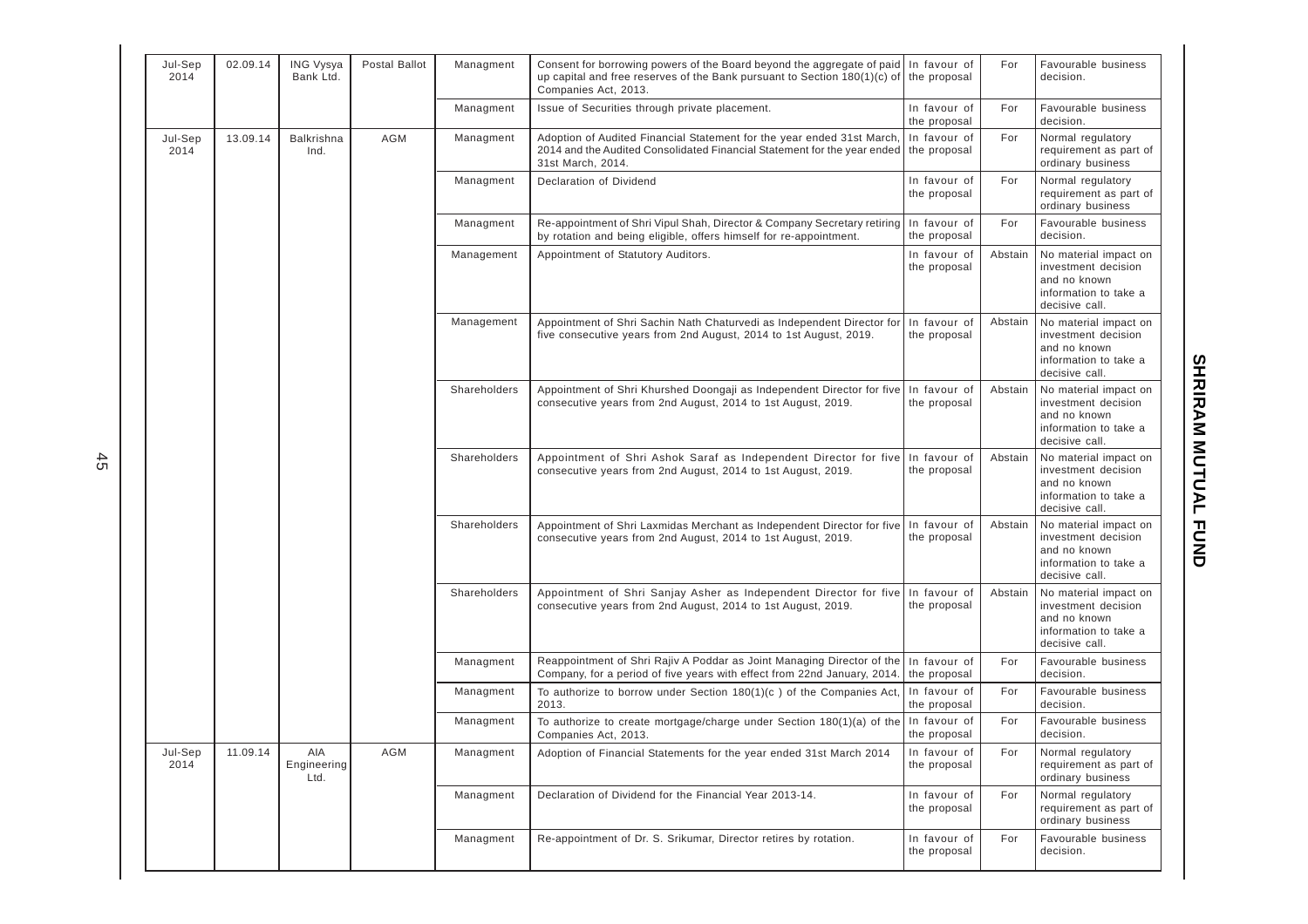|                 |          |                                      |     | Management   | Appointment of Statutory Auditors.                                                              | In favour of<br>the proposal | Abstain                                                                       | No material impact on<br>investment decision<br>and no known<br>information to take a<br>decisive call. |         |                                                                                                         |  |  |  |  |  |            |                                                                                                                        |                              |     |                                  |
|-----------------|----------|--------------------------------------|-----|--------------|-------------------------------------------------------------------------------------------------|------------------------------|-------------------------------------------------------------------------------|---------------------------------------------------------------------------------------------------------|---------|---------------------------------------------------------------------------------------------------------|--|--|--|--|--|------------|------------------------------------------------------------------------------------------------------------------------|------------------------------|-----|----------------------------------|
|                 |          |                                      |     | Shareholders | Appointment of Mr. Dileep C. Choksi as an Independent Director.                                 | In favour of<br>the proposal | Abstain                                                                       | No material impact on<br>investment decision<br>and no known<br>information to take a<br>decisive call. |         |                                                                                                         |  |  |  |  |  |            |                                                                                                                        |                              |     |                                  |
|                 |          |                                      |     | Shareholders | Appointment of Mr. Sanjay S. Majmudar as an Independent Director.                               | In favour of<br>the proposal | Abstain                                                                       | No material impact on<br>investment decision<br>and no known<br>information to take a<br>decisive call. |         |                                                                                                         |  |  |  |  |  |            |                                                                                                                        |                              |     |                                  |
|                 |          |                                      |     | Shareholders | Appointment of Mr. Rajendra S. Shah as an Independent Director.                                 | In favour of<br>the proposal | Abstain                                                                       | No material impact on<br>investment decision<br>and no known<br>information to take a<br>decisive call. |         |                                                                                                         |  |  |  |  |  |            |                                                                                                                        |                              |     |                                  |
|                 |          |                                      |     | Management   | Authority to Board of Directors to Borrow Funds.                                                | In favour of<br>the proposal | For                                                                           | Favourable business<br>decision.                                                                        |         |                                                                                                         |  |  |  |  |  |            |                                                                                                                        |                              |     |                                  |
|                 |          |                                      |     | Management   | Payment of Commission to Non-Whole-time Directors                                               | In favour of<br>the proposal | Abstain                                                                       | No material impact on<br>investment decision<br>and no known<br>information to take a<br>decisive call. |         |                                                                                                         |  |  |  |  |  |            |                                                                                                                        |                              |     |                                  |
|                 |          |                                      |     | Management   | Ratification of Remuneration to Cost Auditors.                                                  | In favour of<br>the proposal | Abstain                                                                       | No material impact on<br>investment decision<br>and no known<br>information to take a<br>decisive call. |         |                                                                                                         |  |  |  |  |  |            |                                                                                                                        |                              |     |                                  |
|                 |          |                                      |     | Management   | Approval of holding an Office or place of Profit by Powertec<br>Engineering Pvt. Ltd.           | In favour of<br>the proposal | Abstain                                                                       | No material impact on<br>investment decision<br>and no known<br>information to take a<br>decisive call. |         |                                                                                                         |  |  |  |  |  |            |                                                                                                                        |                              |     |                                  |
| Jul-Sep<br>2014 | 15.09.14 | Tamilnadu<br>Newsprint<br>and Papers | AGM | Management   | Adoption of Accounts for the financial year ended 31st March 2014.                              | In favour of<br>the proposal | Abstain                                                                       | Normal regulatory<br>requirement as part of<br>ordinary business                                        |         |                                                                                                         |  |  |  |  |  |            |                                                                                                                        |                              |     |                                  |
|                 |          | Limited                              |     | Management   | Declaration of Dividend for the financial year 2013-14                                          | In favour of<br>the proposal | Abstain                                                                       | Normal regulatory<br>requirement as part of<br>ordinary business                                        |         |                                                                                                         |  |  |  |  |  |            |                                                                                                                        |                              |     |                                  |
|                 |          |                                      |     |              |                                                                                                 |                              |                                                                               |                                                                                                         |         |                                                                                                         |  |  |  |  |  | Management | To appoint a director in the place of Thiru T Udhayachandran IAS(DIN<br>02357295) as Director who retires by rotation. | In favour of<br>the proposal | For | Favourable business<br>decision. |
|                 |          |                                      |     | Management   | Approval of Remuneration of M/s. Raman Associate, (Firm<br>Regn.No.002910S), Statutory Auditors | In favour of<br>the proposal | Abstain                                                                       | No material impact on<br>investment decision<br>and no known<br>information to take a<br>decisive call. |         |                                                                                                         |  |  |  |  |  |            |                                                                                                                        |                              |     |                                  |
|                 |          |                                      |     | Management   | Approval of remuneration to M/s. Raman and Associates (Firm<br>Regn.No.0050), Cost Auditors.    | In favour of<br>the proposal | Abstain                                                                       | No material impact on<br>investment decision<br>and no known<br>information to take a<br>decisive call. |         |                                                                                                         |  |  |  |  |  |            |                                                                                                                        |                              |     |                                  |
|                 |          |                                      |     |              |                                                                                                 | Shareholders                 | Appointment of Thiru V Narayanan (DIN 00081673 as an Independent<br>Director. | In favour of<br>the proposal                                                                            | Abstain | No material impact on<br>investment decision<br>and no known<br>information to take a<br>decisive call. |  |  |  |  |  |            |                                                                                                                        |                              |     |                                  |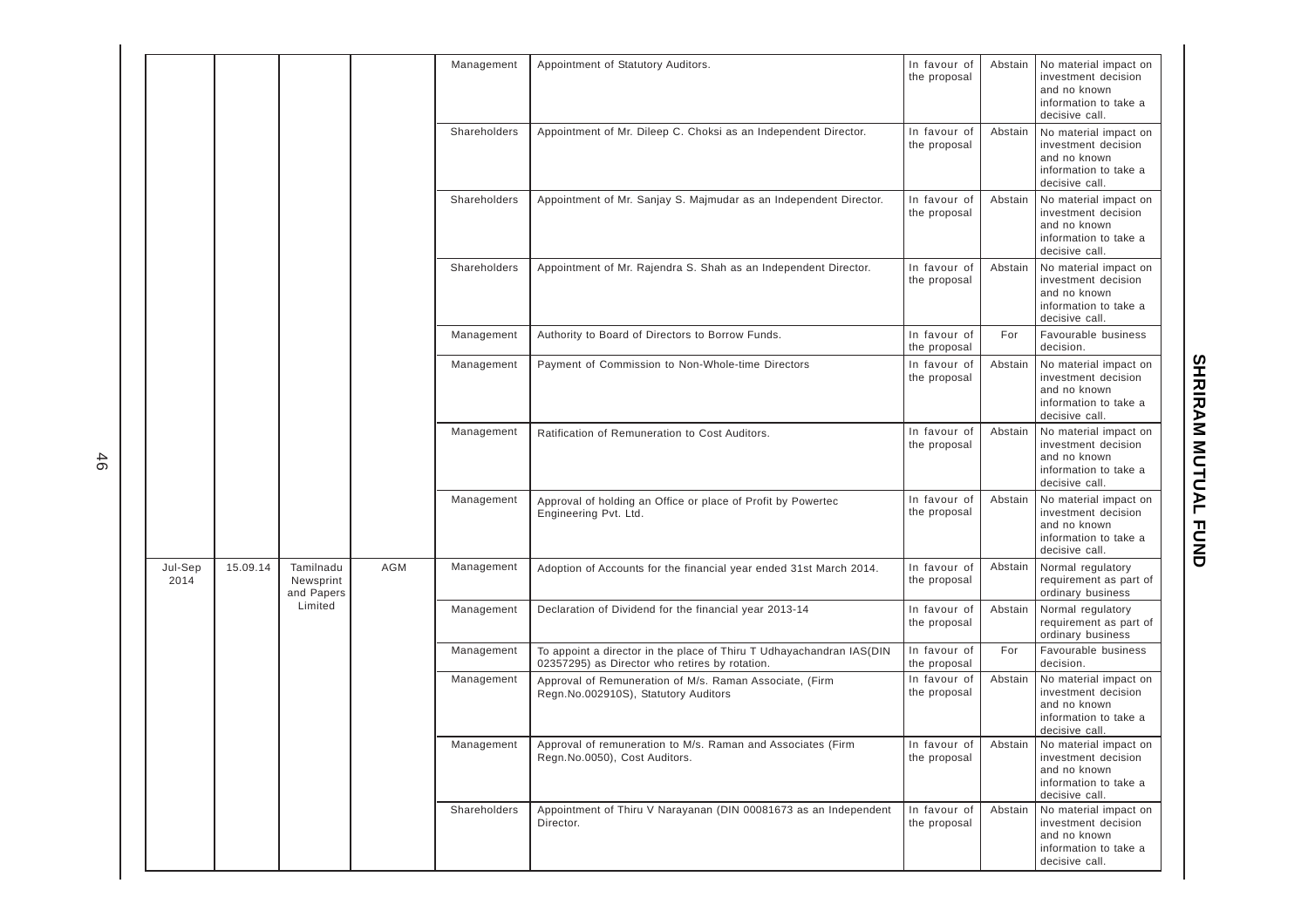|                 |          |                    |            | Shareholders | Appointment of Thiru N Kumaravelu (DIN 00147683) as an<br>Independent Director.                                                                               | In favour of<br>the proposal | Abstain | No material impact on<br>investment decision<br>and no known<br>information to take a<br>decisive call.           |  |  |  |            |                                                                                     |                              |     |                                  |
|-----------------|----------|--------------------|------------|--------------|---------------------------------------------------------------------------------------------------------------------------------------------------------------|------------------------------|---------|-------------------------------------------------------------------------------------------------------------------|--|--|--|------------|-------------------------------------------------------------------------------------|------------------------------|-----|----------------------------------|
|                 |          |                    |            | Shareholders | Appointment of Thiru M R Kumar (DIN 03628755) as an Independent<br>Director.                                                                                  | In favour of<br>the proposal | Abstain | No material impact on<br>investment decision<br>and no known<br>information to take a<br>decisive call.           |  |  |  |            |                                                                                     |                              |     |                                  |
|                 |          |                    |            | Shareholders | Appointment of Thiru V Nagappan (DIN 01271378) as an Independent<br>Director                                                                                  | In favour of<br>the proposal | Abstain | No material impact on<br>investment decision<br>and no known<br>information to take a<br>decisive call.           |  |  |  |            |                                                                                     |                              |     |                                  |
|                 |          |                    |            | Shareholders | Appointment of Smt. Sarada Jagan (DIN 06658674) as an Independent<br>Director.                                                                                | In favour of<br>the proposal | Abstain | No material impact on<br>investment decision<br>and no known<br>information to take a<br>decisive call.           |  |  |  |            |                                                                                     |                              |     |                                  |
|                 |          |                    |            | Shareholders | Appointment of Thiru Mahesan Kasirajan IAS (DIN 05102717) as Director                                                                                         | In favour of<br>the proposal | For     | Favourable business<br>decision.                                                                                  |  |  |  |            |                                                                                     |                              |     |                                  |
|                 |          |                    |            | Management   | Appointment of and remuneration to Thiru C V Sankar, IAS (DIN<br>00703204) as Chairman and Managing Director.                                                 | In favour of<br>the proposal | For     | Favourable business<br>decision.                                                                                  |  |  |  |            |                                                                                     |                              |     |                                  |
|                 |          |                    |            | Management   | Appointment of Thiru A Velliangiri, (DIN 00153169) as Deputy Managing<br>Director                                                                             | In favour of<br>the proposal | For     | Favourable business<br>decision.                                                                                  |  |  |  |            |                                                                                     |                              |     |                                  |
|                 |          |                    |            | Management   | Appointment of Thiru R.Mani, (DIN 06543489) as Director (Operations)                                                                                          | In favour of<br>the proposal | For     | Favourable business<br>decision.                                                                                  |  |  |  |            |                                                                                     |                              |     |                                  |
| Jul-Sep<br>2014 | 17.09.14 | Gail India<br>Ltd. | <b>AGM</b> | Management   | Adoption of Financial Statement and Report of the Board of Directors<br>and Auditors for the year ended 31st March, 2014.                                     | In favour of<br>the proposal | For     | Normal regulatory<br>requirement as part of<br>ordinary business                                                  |  |  |  |            |                                                                                     |                              |     |                                  |
|                 |          |                    |            | Management   | Approval of Final Dividend for the financial year ended 31st March, 2014<br>and to confirm the payment of Interim Dividend already paid in February,<br>2014. | In favour of<br>the proposal | For     | Normal regulatory<br>requirement as part of<br>ordinary business                                                  |  |  |  |            |                                                                                     |                              |     |                                  |
|                 |          |                    |            | Management   | Appoint a Director in place of Shri Prabhat Singh, who retires by rotation,<br>and being eligible, seeks re-appointment.                                      | In favour of<br>the proposal | For     | Favourable business<br>decision.                                                                                  |  |  |  |            |                                                                                     |                              |     |                                  |
|                 |          |                    |            | Management   | Appoint a Director in place of Shri P.K.Singh, who retires by rotation, and<br>being eligible, seeks re-appointment.                                          | In favour of<br>the proposal | For     | Favourable business<br>decision.                                                                                  |  |  |  |            |                                                                                     |                              |     |                                  |
|                 |          |                    |            | Management   | Authorization to the Board of Directors to fix the remuneration of the<br>Statutory Auditors.                                                                 | In favour of<br>the proposal | Abstain | No material impact on<br>investment decision and<br>no known information to<br>take a decisive call.              |  |  |  |            |                                                                                     |                              |     |                                  |
|                 |          |                    |            | Management   | Approval for framework agreement with Ratnagiri Gas and Power Private<br>Limited (RGPPL).                                                                     | In favour of<br>the proposal | Abstain | No material impact on<br>investment decision and<br>no known information to<br>take a decisive call.              |  |  |  |            |                                                                                     |                              |     |                                  |
|                 |          |                    |            |              |                                                                                                                                                               |                              |         |                                                                                                                   |  |  |  | Management | Appointment of Dr. Ashutosh Karnatak as a Director liable to retire by<br>rotation. | In favour of<br>the proposal | For | Favourable business<br>decision. |
|                 |          |                    |            | Management   | Approval for remuneration to be paid to the whole-time Directors.                                                                                             | In favour of<br>the proposal |         | Abstain   No material impact on<br>investment decision<br>and no known<br>information to take a<br>decisive call. |  |  |  |            |                                                                                     |                              |     |                                  |
|                 |          |                    |            | Management   | Authorization to the Board of Directors to fix the remuneration of the Cost<br>Auditors.                                                                      | In favour of<br>the proposal | Abstain | No material impact on<br>investment decision<br>and no known<br>information to take a<br>decisive call.           |  |  |  |            |                                                                                     |                              |     |                                  |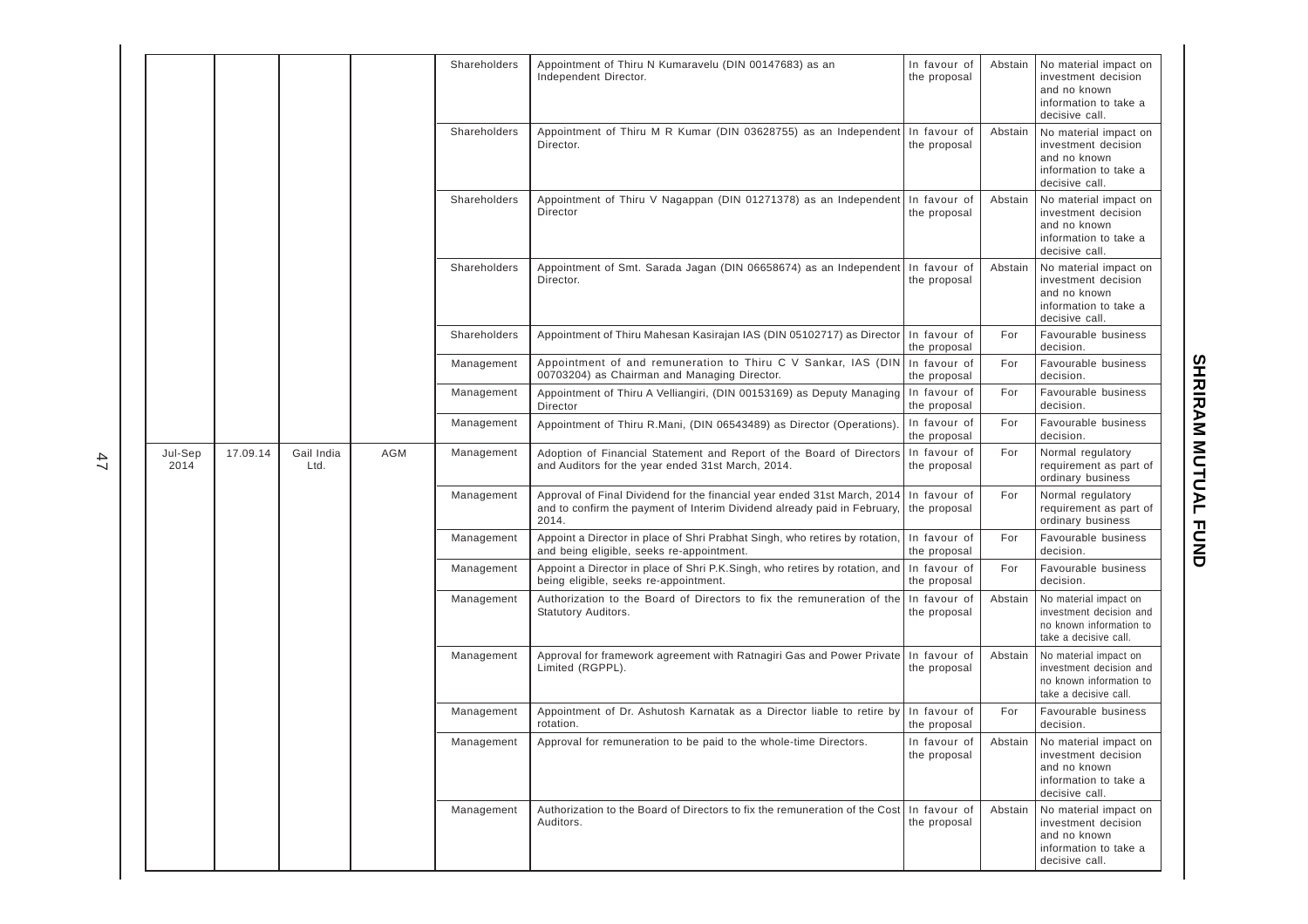|                 |          |                                           |               | Managment | Approval for private placement of securities.                                                                                                                                                                                                                                                                            | In favour of<br>the proposal                                                                                                                                    | For                          | Favourable business<br>decision.                                                                        |                                                                                                         |
|-----------------|----------|-------------------------------------------|---------------|-----------|--------------------------------------------------------------------------------------------------------------------------------------------------------------------------------------------------------------------------------------------------------------------------------------------------------------------------|-----------------------------------------------------------------------------------------------------------------------------------------------------------------|------------------------------|---------------------------------------------------------------------------------------------------------|---------------------------------------------------------------------------------------------------------|
| Jul-Sep<br>2014 | 16.09.14 | Oriental<br>Bank of                       | Postal Ballot | Managment | To raise capital of the Bank through any of the permitted modes for an<br>amount not exceeding 1500 crore.                                                                                                                                                                                                               | In favour of<br>the proposal                                                                                                                                    | For                          | Favourable business<br>decision.                                                                        |                                                                                                         |
|                 |          | Commerce                                  |               | Managment | To seek approval for partial modification of the special resolution passed<br>by the shareholders at the 20th Annual General Meeting of the Bank.                                                                                                                                                                        | In favour of<br>the proposal                                                                                                                                    | Abstain                      | No material impact on<br>investment decision<br>and no known<br>information to take a<br>decisive call. |                                                                                                         |
| Jul-Sep<br>2014 | 20.09.14 | Power Grid<br>Corporation                 | AGM           | Managment | To receive, consider and adopt the audited Balance Sheet as at 31st<br>March, 2014 and the Statement of Profit and Loss for the financial year<br>ended on that date together with Reports of the Board of Directors and<br>Auditors thereon.                                                                            | In favour of<br>the proposal                                                                                                                                    | For                          | Normal regulatory<br>requirement as part of<br>ordinary business                                        |                                                                                                         |
|                 |          |                                           |               | Managment | To note the payment of interim dividend and declare final dividend for the<br>Financial Year 2013-14.                                                                                                                                                                                                                    | In favour of<br>the proposal                                                                                                                                    | For                          | Normal regulatory<br>requirement as part of<br>ordinary business                                        |                                                                                                         |
|                 |          |                                           |               | Managment | To appoint a Director in place of Shri I. S. Jha (DIN 00015615), who retires<br>by rotation and being eligible, offers himself for reappointment.                                                                                                                                                                        | In favour of<br>the proposal                                                                                                                                    | For                          | Favourable business<br>decision.                                                                        |                                                                                                         |
|                 |          |                                           |               | Managment | To appoint a Director in place of Shri R. T. Agarwal (DIN 01937329), who<br>retires by rotation and being eligible, offers himself for reappointment.                                                                                                                                                                    | In favour of<br>the proposal                                                                                                                                    | For                          | Favourable business<br>decision.                                                                        |                                                                                                         |
|                 |          |                                           |               |           | Management                                                                                                                                                                                                                                                                                                               | To fix the remuneration of M/s S. K. Mehta & Co., M/s Chatterjee & Co.<br>and M/s Sagar & Associates, the Statutory Auditors for the Financial Year<br>2014-15. | In favour of<br>the proposal | Abstain                                                                                                 | No material impact on<br>investment decision<br>and no known<br>information to take a<br>decisive call. |
|                 |          |                                           |               | Managment | To appoint Dr. Pradeep Kumar (DIN: 05125269) as Director liable to retire In favour of<br>by rotation                                                                                                                                                                                                                    | the proposal                                                                                                                                                    | For                          | Favourable business<br>decision.                                                                        |                                                                                                         |
|                 |          |                                           |               | Managment | To appoint Smt. Jyoti Arora (DIN: 00353071) as Director liable to retire by<br>rotation                                                                                                                                                                                                                                  | In favour of<br>the proposal                                                                                                                                    | For                          | Favourable business<br>decision.                                                                        |                                                                                                         |
|                 |          |                                           |               | Managment | Ratification of remuneration of the Cost Auditors for the Financial Year<br>2014-15.                                                                                                                                                                                                                                     | In favour of<br>the proposal                                                                                                                                    | Abstain                      | No material impact on<br>investment decision<br>and no known<br>information to take a<br>decisive call. |                                                                                                         |
|                 |          |                                           |               | Managment | To include raising of Foreign Currency Bonds (FCB) during the Financial<br>Year 2014-15 within the limit of Rs. 13,500 crore for which approval of<br>shareholders was obtained through postal ballot vide notice dated<br>03.06.2014, the results of which were declared on 21st July, 2014.                            | In favour of<br>the proposal                                                                                                                                    | For                          | Favourable business<br>decision.                                                                        |                                                                                                         |
| Jul-Sep<br>2014 | 18.09.14 | <b>Bharat</b><br>Petroleum<br>Corporation |               | Managment | To receive, consider and adopt the Audited Financial Statement of Profit<br>& Loss Account for the year ended 31 st March, 2014, the Balance Sheet<br>as at that date and the Reports of the Board of Directors and the Statutory<br>Auditors and the Comments of the Comptroller & Auditor General of India<br>thereon. | In favour of<br>the proposal                                                                                                                                    | For                          | Normal regulatory<br>requirement as part of<br>ordinary business                                        |                                                                                                         |
|                 |          |                                           |               | Managment | To declare dividend.                                                                                                                                                                                                                                                                                                     | In favour of<br>the proposal                                                                                                                                    | For                          | Normal regulatory<br>requirement as part of<br>ordinary business                                        |                                                                                                         |
|                 |          |                                           |               | Managment | To appoint a Director in place of Shri S. P. Gathod, Director (Din:<br>05102526), who retires by rotation and being eligible, offers himself for<br>re-appointment.                                                                                                                                                      | In favour of<br>the proposal                                                                                                                                    | For                          | Favourable business<br>decision.                                                                        |                                                                                                         |
|                 |          |                                           |               | Managment | To fix the remuneration of the Statutory Auditors                                                                                                                                                                                                                                                                        | In favour of<br>the proposal                                                                                                                                    | Abstain                      | No material impact on<br>investment decision<br>and no known<br>information to take a<br>decisive call. |                                                                                                         |
|                 |          |                                           |               | Managment | Appointment of Shri P. H. Kurian as Director                                                                                                                                                                                                                                                                             | In favour of<br>the proposal                                                                                                                                    | For                          | Favourable business<br>decision.                                                                        |                                                                                                         |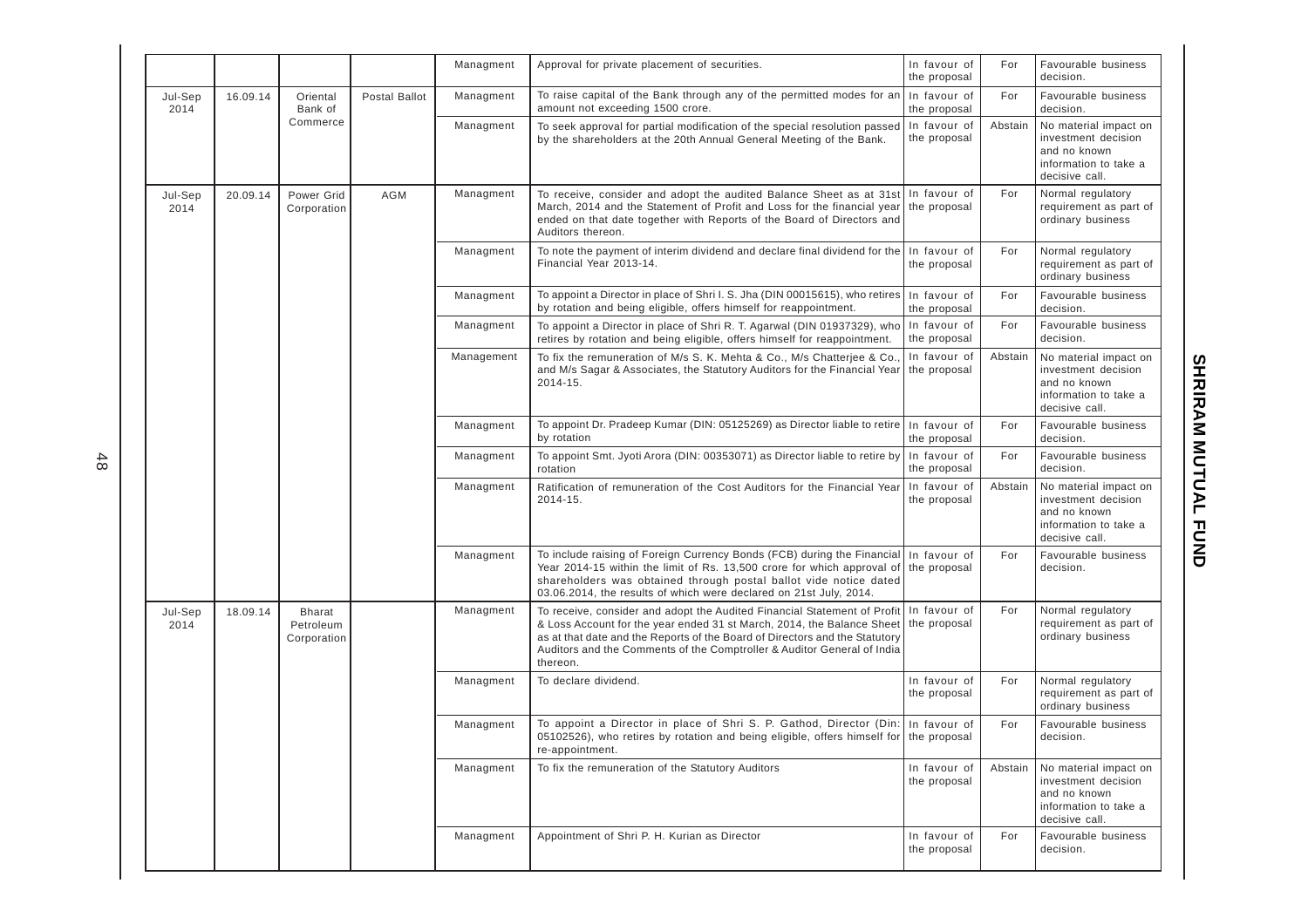|                 |          |                                                         |            | Managment    | Appointment of Shri P. Balasubramanian as Director-finance                                                                                                                                                                                                                                                                                                                                                                                                                                                                                                                                                                                                                                                                     | In favour of<br>the proposal                                                                                         | For                                                                                                                                                                                                                                                                                                                                                                                                                                                                                                                                                                                                              | Favourable business<br>decision.                                                                                                                                                                                                                                                                                                                                                                                                                                                                                                                                                                                                                                                                                                        |                                                                  |                                                                                                         |
|-----------------|----------|---------------------------------------------------------|------------|--------------|--------------------------------------------------------------------------------------------------------------------------------------------------------------------------------------------------------------------------------------------------------------------------------------------------------------------------------------------------------------------------------------------------------------------------------------------------------------------------------------------------------------------------------------------------------------------------------------------------------------------------------------------------------------------------------------------------------------------------------|----------------------------------------------------------------------------------------------------------------------|------------------------------------------------------------------------------------------------------------------------------------------------------------------------------------------------------------------------------------------------------------------------------------------------------------------------------------------------------------------------------------------------------------------------------------------------------------------------------------------------------------------------------------------------------------------------------------------------------------------|-----------------------------------------------------------------------------------------------------------------------------------------------------------------------------------------------------------------------------------------------------------------------------------------------------------------------------------------------------------------------------------------------------------------------------------------------------------------------------------------------------------------------------------------------------------------------------------------------------------------------------------------------------------------------------------------------------------------------------------------|------------------------------------------------------------------|---------------------------------------------------------------------------------------------------------|
|                 |          |                                                         |            | Shareholders | Appointment of Prof. Jayanth R. Varma as an Independent Director                                                                                                                                                                                                                                                                                                                                                                                                                                                                                                                                                                                                                                                               | In favour of<br>the proposal                                                                                         | Abstain                                                                                                                                                                                                                                                                                                                                                                                                                                                                                                                                                                                                          | No material impact on<br>investment decision<br>and no known<br>information to take a<br>decisive call.                                                                                                                                                                                                                                                                                                                                                                                                                                                                                                                                                                                                                                 |                                                                  |                                                                                                         |
|                 |          |                                                         |            | Shareholders | Appointment of Shri B. Chakrabarti as an Independent Director                                                                                                                                                                                                                                                                                                                                                                                                                                                                                                                                                                                                                                                                  | In favour of<br>the proposal                                                                                         | Abstain                                                                                                                                                                                                                                                                                                                                                                                                                                                                                                                                                                                                          | No material impact on<br>investment decision<br>and no known<br>information to take a<br>decisive call.                                                                                                                                                                                                                                                                                                                                                                                                                                                                                                                                                                                                                                 |                                                                  |                                                                                                         |
|                 |          |                                                         |            | Management   | Approval of the Remuneration of the Cost Auditors for the Financial Year<br>2014-15                                                                                                                                                                                                                                                                                                                                                                                                                                                                                                                                                                                                                                            | In favour of<br>the proposal                                                                                         | Abstain                                                                                                                                                                                                                                                                                                                                                                                                                                                                                                                                                                                                          | No material impact on<br>investment decision<br>and no known<br>information to take a<br>decisive call.                                                                                                                                                                                                                                                                                                                                                                                                                                                                                                                                                                                                                                 |                                                                  |                                                                                                         |
| Jul-Sep<br>2014 | 19.09.14 | Oil and<br><b>Natural Gas</b><br>Corporation<br>Limited | <b>AGM</b> | Management   | To receive, consider and adopt the Audited Financial Statement of the In favour of<br>Company for the Financial Year ended 31st March, 2014, together with<br>the Reports of the Directors and the Auditors' thereon and comments of<br>the Comptroller & Auditor General of India, in terms of Section 143(6) of<br>the Companies Act, 2013.                                                                                                                                                                                                                                                                                                                                                                                  | the proposal                                                                                                         | For                                                                                                                                                                                                                                                                                                                                                                                                                                                                                                                                                                                                              | Normal regulatory<br>requirement as part of<br>ordinary business                                                                                                                                                                                                                                                                                                                                                                                                                                                                                                                                                                                                                                                                        |                                                                  |                                                                                                         |
|                 |          |                                                         |            |              | Management                                                                                                                                                                                                                                                                                                                                                                                                                                                                                                                                                                                                                                                                                                                     | To confirm the payment of two interim dividends and declare final dividend<br>on equity shares for the year 2013-14. | In favour of<br>the proposal                                                                                                                                                                                                                                                                                                                                                                                                                                                                                                                                                                                     | For                                                                                                                                                                                                                                                                                                                                                                                                                                                                                                                                                                                                                                                                                                                                     | Normal regulatory<br>requirement as part of<br>ordinary business |                                                                                                         |
|                 |          |                                                         |            | Managment    | To appoint a Director in place of Shri A K Banerjee (DIN 05287459) who<br>retires by rotation and being eligible, offers himself for re-appointment.                                                                                                                                                                                                                                                                                                                                                                                                                                                                                                                                                                           | In favour of<br>the proposal                                                                                         | For                                                                                                                                                                                                                                                                                                                                                                                                                                                                                                                                                                                                              | Favourable business<br>decision.                                                                                                                                                                                                                                                                                                                                                                                                                                                                                                                                                                                                                                                                                                        |                                                                  |                                                                                                         |
|                 |          |                                                         |            |              |                                                                                                                                                                                                                                                                                                                                                                                                                                                                                                                                                                                                                                                                                                                                | Managment                                                                                                            | To authorise Board of Directors of the Company to fix the remuneration<br>of the Joint Statutory Auditors of the Company for the Financial Year 2014-<br>15, in terms of the provisions of section 139(5) read with section 142 of<br>the Companies Act, 2013 and to pass the following resolution, with or<br>without modification(s), as Ordinary Resolution: "RESOLVED THAT the<br>Board of Directors of the Company be and are hereby authorised to decide<br>and fix the remuneration of the Joint Statutory Auditors of the Company<br>for the Financial Year 2014-15, as may be deemed fit by the Board". | In favour of<br>the proposal                                                                                                                                                                                                                                                                                                                                                                                                                                                                                                                                                                                                                                                                                                            | Abstain                                                          | No material impact on<br>investment decision<br>and no known<br>information to take a<br>decisive call. |
|                 |          |                                                         |            |              |                                                                                                                                                                                                                                                                                                                                                                                                                                                                                                                                                                                                                                                                                                                                |                                                                                                                      | Shareholders                                                                                                                                                                                                                                                                                                                                                                                                                                                                                                                                                                                                     | To consider and if thought fit, to pass with or without modification(s), the   In favour of<br>following resolution as an Ordinary Resolution: "RESOLVED THAT Shri<br>Tapas Kumar Sengupta (DIN - 06802877) who was appointed as an<br>Additional Director and designated as Director (Offshore) under Section<br>161 of the Companies Act, 2013, effective 1st February, 2014 and holds<br>office upto the date of the 21stAnnual General meeting and the Company<br>having received a notice in writing, under Section 160 of the Companies<br>Act, 2013, from Shri T K Sengupta, proposing his candidature for the<br>office of director, be and is hereby appointed as a Director of the Company,<br>liable to retire by rotation." | the proposal                                                     | For                                                                                                     |
|                 |          |                                                         |            | Shareholders | To consider and if thought fit, to pass with or without modification(s), the<br>following resolution as an Ordinary Resolution: "RESOLVED THAT Shri<br>Dinesh Kumar Sarraf (DIN -00147870) who was appointed as an Additional<br>Director and designated as Chairman & Managing Director under Section<br>161 of the Companies Act, 2013, effective 1st March, 2014 and holds<br>office upto the date of the 21st Annual General meeting and the Company<br>having received a notice in writing, under Section 160 of the Companies<br>Act, 2013, from Shri D K Sarraf, proposing his candidature for the office<br>of director, be and is hereby appointed as a Director of the Company not<br>liable to retire by rotation." | In favour of<br>the proposal                                                                                         | For                                                                                                                                                                                                                                                                                                                                                                                                                                                                                                                                                                                                              | Favourable business<br>decision.                                                                                                                                                                                                                                                                                                                                                                                                                                                                                                                                                                                                                                                                                                        |                                                                  |                                                                                                         |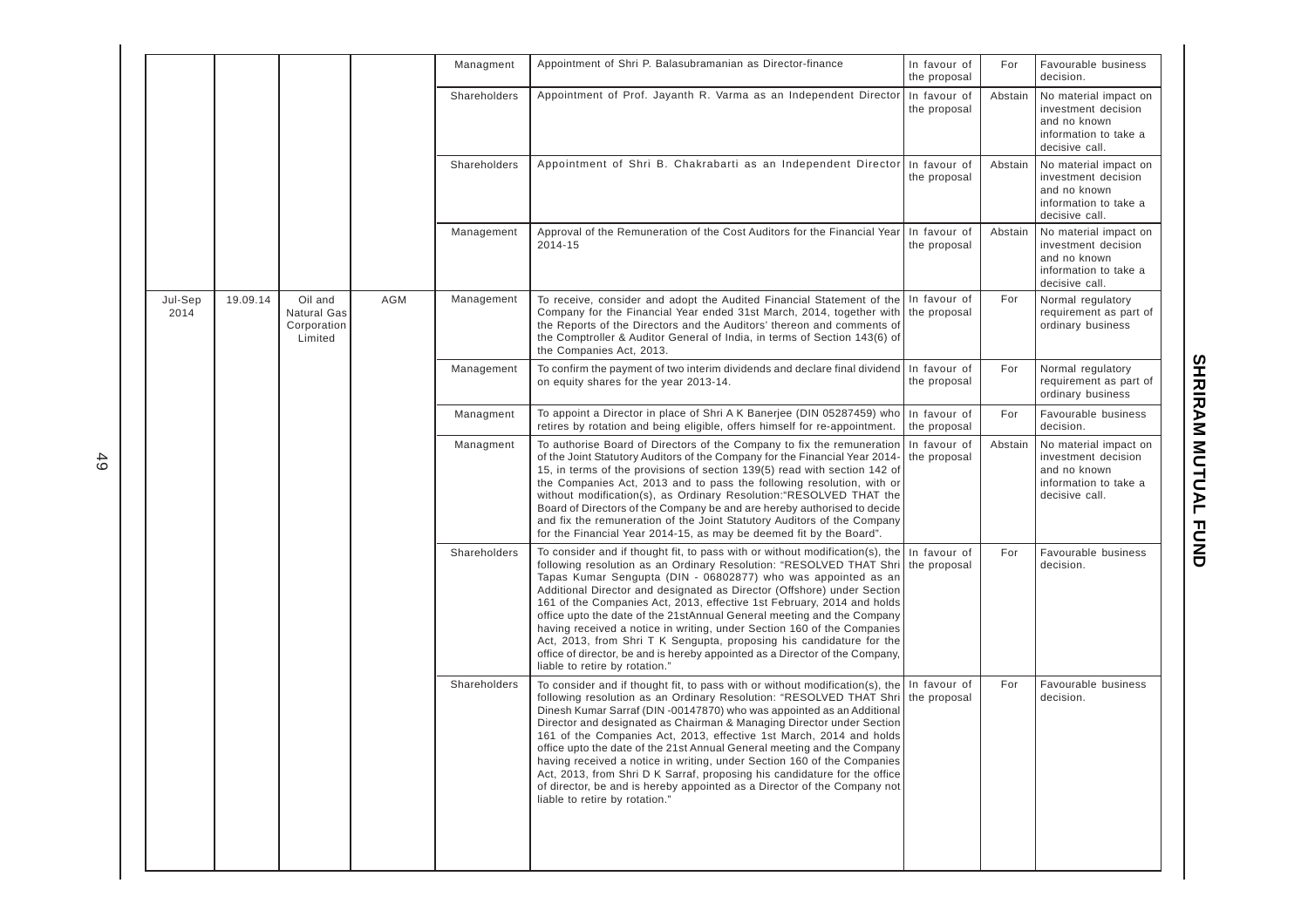|                 |          |                            |            | Shareholders | To consider and if thought fit, to pass with or without modification(s), the $\vert$ In favour of<br>following resolution as an Ordinary Resolution: "RESOLVED THAT Dr.<br>Subhash C. Khuntia (DIN -05344972) who was appointed as an Additional<br>Director (Govt Director) under Section 161 of the Companies Act, 2013,<br>effective 1st May, 2014 and holds office upto the date of the 21st Annual<br>General meeting and the Company having received a notice in writing,<br>under Section 160 of the Companies Act, 2013, from a member, proposing<br>his candidature for the office of director, be and is hereby appointed as a<br>Director of the Company, liable to retire by rotation."                                                                                                 | the proposal                 | For     | Favourable business<br>decision.                                                                        |
|-----------------|----------|----------------------------|------------|--------------|-----------------------------------------------------------------------------------------------------------------------------------------------------------------------------------------------------------------------------------------------------------------------------------------------------------------------------------------------------------------------------------------------------------------------------------------------------------------------------------------------------------------------------------------------------------------------------------------------------------------------------------------------------------------------------------------------------------------------------------------------------------------------------------------------------|------------------------------|---------|---------------------------------------------------------------------------------------------------------|
|                 |          |                            |            | Shareholders | To consider and if thought fit, to pass with or without modification(s), the In favour of<br>following resolution as an Ordinary Resolution: "RESOLVED THAT Shri the proposal<br>Ashok Varma (DIN -06909494) who was appointed as an Additional<br>Director and designated as Director (Onshore) under Section 161 of the<br>Companies Act, 2013, effective 19th June, 2014 and holds office upto<br>the date of the 21st Annual General meeting and the Company having<br>received a notice in writing, under Section 160 of the Companies Act,<br>2013, from Shri Ashok Varma proposing his candidature for the office of<br>director, be and is hereby appointed as a Director of the Company, liable<br>to retire by rotation."                                                                 |                              | For     | Favourable business<br>decision.                                                                        |
|                 |          |                            |            | Shareholders | To consider and if thought fit, to pass with or without modification(s), the   In favour of<br>following resolution as an Ordinary Resolution: "RESOLVED THAT Shri   the proposal<br>Desh Deepak Misra (DIN - 06926783) who was appointed as an Additional<br>Director and designated as Director (HR) under Section 161 of the<br>Companies Act, 2013, effective 1st August, 2014 and holds office upto<br>the date of the 21st Annual General meeting and the Company having<br>received a notice in writing, under Section 160 of the Companies Act,<br>2013, from Shri Desh Deepak Misra proposing his candidature for the<br>office of director, be and is hereby appointed as a Director of the Company,<br>liable to retire by rotation."                                                    |                              | For     | Favourable business<br>decision.                                                                        |
|                 |          |                            |            | Shareholders | To consider and if thought fit, to pass, with or without modifications, the<br>following resolution as an Ordinary Resolution: "RESOLVED THAT<br>pursuant to the provisions of Section 148 and other applicable provisions<br>of the Companies Act, 2013 and rule 14(a)(ii) of the Companies (Audit<br>and Auditors) Rules, 2014 (including any statutory modification(s) or re-<br>enactment thereof, for the time being in force), the aggregate<br>remuneration of Rs.19.50 lakhs plus applicable taxes and out of pocket<br>expenses payable to the six Joint Cost Auditors appointed by the Board<br>of Directors of the Company, to conduct the audit of the cost records of<br>the various units of the Company for the financial year ending March 31,<br>2015, be and is hereby ratified." | In favour of<br>the proposal | Abstain | No material impact on<br>investment decision<br>and no known<br>information to take a<br>decisive call. |
| Jul-Sep<br>2014 | 27.09.14 | Sun<br>Pharma-<br>ceutical | <b>AGM</b> | Management   | <b>ORDINARY BUSINESS: Adoption of Accounts</b>                                                                                                                                                                                                                                                                                                                                                                                                                                                                                                                                                                                                                                                                                                                                                      | In favour of<br>the proposal | For     | Normal regulatory<br>requirement as part of<br>ordinary business                                        |
|                 |          | Industries<br>Ltd.         |            | Management   | <b>ORDINARY BUSINESS: Declaration of dividend on Equity Shares</b>                                                                                                                                                                                                                                                                                                                                                                                                                                                                                                                                                                                                                                                                                                                                  | In favour of<br>the proposal | For     | Normal regulatory<br>requirement as part of<br>ordinary business                                        |
|                 |          |                            |            | Management   | ORDINARY BUSINESS: Re-appointment of Mr. Israel Makov, who retires<br>by rotation and being eligible offers himself for re-appointment.                                                                                                                                                                                                                                                                                                                                                                                                                                                                                                                                                                                                                                                             | In favour of<br>the proposal | For     | Favourable business<br>decision.                                                                        |
|                 |          |                            |            | Management   | <b>ORDINARY BUSINESS: Appointment of Statutory Auditors</b>                                                                                                                                                                                                                                                                                                                                                                                                                                                                                                                                                                                                                                                                                                                                         | In favour of<br>the proposal | Abstain | No material impact on<br>investment decision<br>and no known<br>information to take a<br>decisive call. |
|                 |          |                            |            | Shareholders | SPECIAL BUSINESS: Appointment of Ms. Rekha Sethi as an Independent<br>Director                                                                                                                                                                                                                                                                                                                                                                                                                                                                                                                                                                                                                                                                                                                      | In favour of<br>the proposal | Abstain | No material impact on<br>investment decision<br>and no known<br>information to take a<br>decisive call. |
|                 |          |                            |            |              |                                                                                                                                                                                                                                                                                                                                                                                                                                                                                                                                                                                                                                                                                                                                                                                                     |                              |         |                                                                                                         |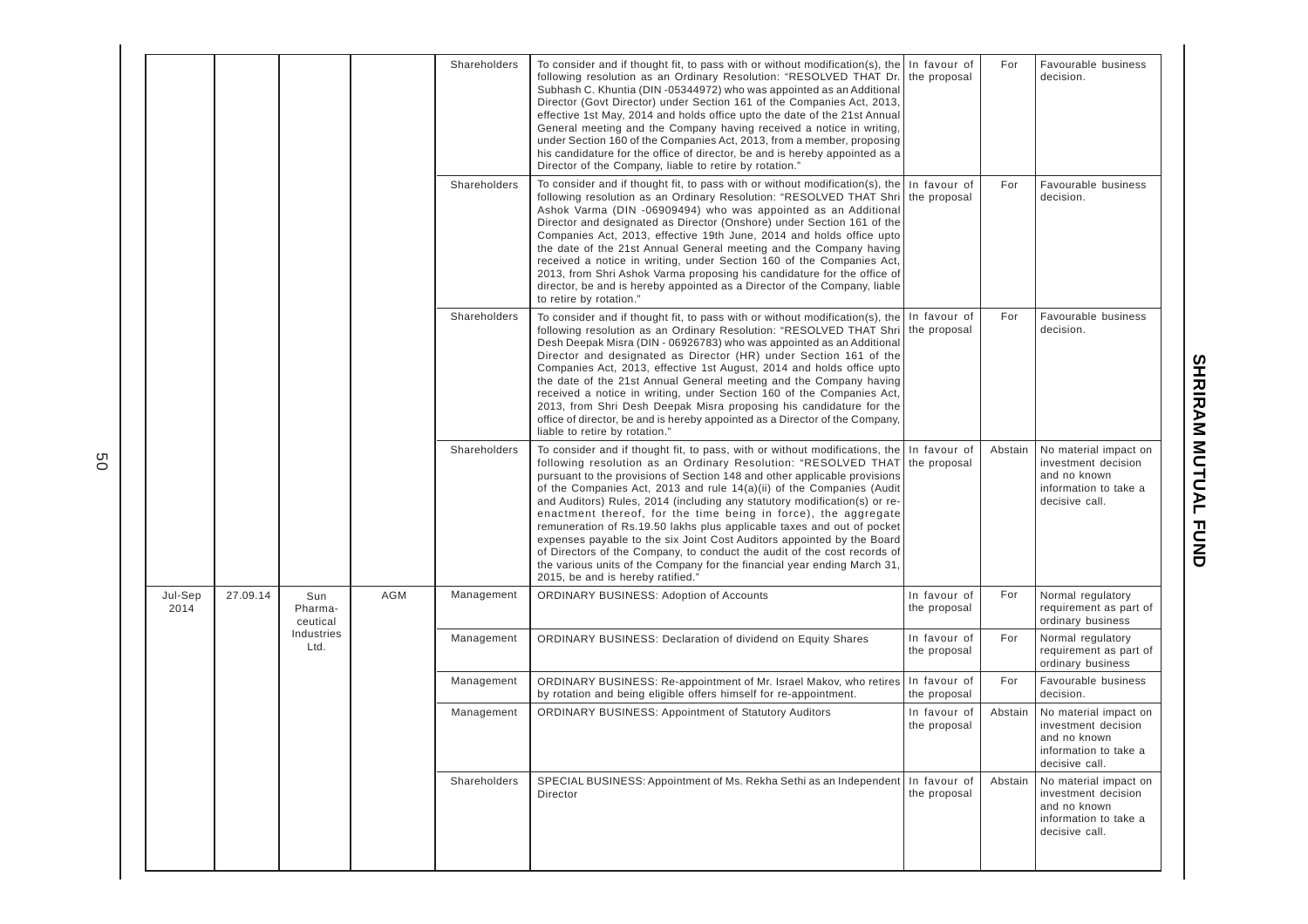|  | Shareholders | SPECIAL BUSINESS: Appointment of Mr. S. Mohanchand Dadha as an In favour of<br>Independent Director                                                                                                                                    | the proposal                 | Abstain | No material impact on<br>investment decision<br>and no known<br>information to take a<br>decisive call. |
|--|--------------|----------------------------------------------------------------------------------------------------------------------------------------------------------------------------------------------------------------------------------------|------------------------------|---------|---------------------------------------------------------------------------------------------------------|
|  | Shareholders | SPECIAL BUSINESS: Appointment of Mr. Ashwin Dani as an Independent   In favour of<br>Director                                                                                                                                          | the proposal                 | Abstain | No material impact on<br>investment decision<br>and no known<br>information to take a<br>decisive call. |
|  | Shareholders | SPECIAL BUSINESS: Appointment of Mr. Hasmukh Shah as an<br>Independent Director                                                                                                                                                        | In favour of<br>the proposal | Abstain | No material impact on<br>investment decision<br>and no known<br>information to take a<br>decisive call. |
|  | Shareholders | SPECIAL BUSINESS: Special Resolution under Section 186 of the<br>Companies Act, 2013 for providing loan(s) /guarantee(s)/ security(ies).                                                                                               | In favour of<br>the proposal | Abstain | No material impact on<br>investment decision<br>and no known<br>information to take a<br>decisive call. |
|  | Management   | SPECIAL BUSINESS: Special Resolution under Section 180(1)(c) and In favour of<br>$180(1)(a)$ of the Companies Act, 2013 for borrowing limits and creation of the proposal<br>charges/ mortgages / hypothecation.                       |                              | For     | Favourable business<br>decision.                                                                        |
|  | Management   | SPECIAL BUSINESS: Special Resolution under Section 41, 42, 62, 71<br>and other applicable provisions of the Companies Act, 2013 as an enabling<br>resolution to offer and allot Convertible Bonds, Debentures and/or<br>Securities etc | In favour of<br>the proposal | For     | Favourable business<br>decision.                                                                        |
|  | Management   | SPECIAL BUSINESS: Resolution under Section 181 of the Companies<br>Act, 2013 for making contribution to bona fide and charitable funds, etc;                                                                                           | In favour of<br>the proposal | For     | Favourable decision<br>towards CSR<br>Initiatives.                                                      |
|  | Management   | SPECIAL BUSINESS: Appointment and Remuneration of Cost Auditor.                                                                                                                                                                        | In favour of<br>the proposal | For     | Favourable decision<br>towards CSR<br>Initiatives.                                                      |
|  | Management   | SPECIAL BUSINESS: Special Resolution for consent/ratification for<br>payment of Remuneration to Mr. Dilip S. Shanghvi, Managing Director                                                                                               | In favour of<br>the proposal | Abstain | No material impact on<br>investment decision<br>and no known<br>information to take a<br>decisive call. |
|  | Management   | SPECIAL BUSINESS: Special Resolution for consent/ratification for<br>payment of Remuneration to Mr. Sudhir V. Valia, Wholetime Director                                                                                                | In favour of<br>the proposal | Abstain | No material impact on<br>investment decision<br>and no known<br>information to take a<br>decisive call. |
|  | Management   | SPECIAL BUSINESS: Special Resolution for consent/ratification for<br>payment of Remuneration to Mr. Sailesh T. Desai. Wholetime Director                                                                                               | In favour of<br>the proposal | Abstain | No material impact on<br>investment decision<br>and no known<br>information to take a<br>decisive call. |
|  | Management   | SPECIAL BUSINESS: Special Resolution for consent/ ratification of In favour of<br>Commission paid to Non Executive Directors of the Company.                                                                                           | the proposal                 | Abstain | No material impact on<br>investment decision<br>and no known<br>information to take a<br>decisive call. |
|  | Management   | SPECIAL BUSINESS: Special Resolution for approval of increase of In favour of<br>maximum limit of Commision to Non Executive Directors to 1% of the Net the proposal<br>Profits.                                                       |                              | Abstain | No material impact on<br>investment decision<br>and no known<br>information to take a<br>decisive call. |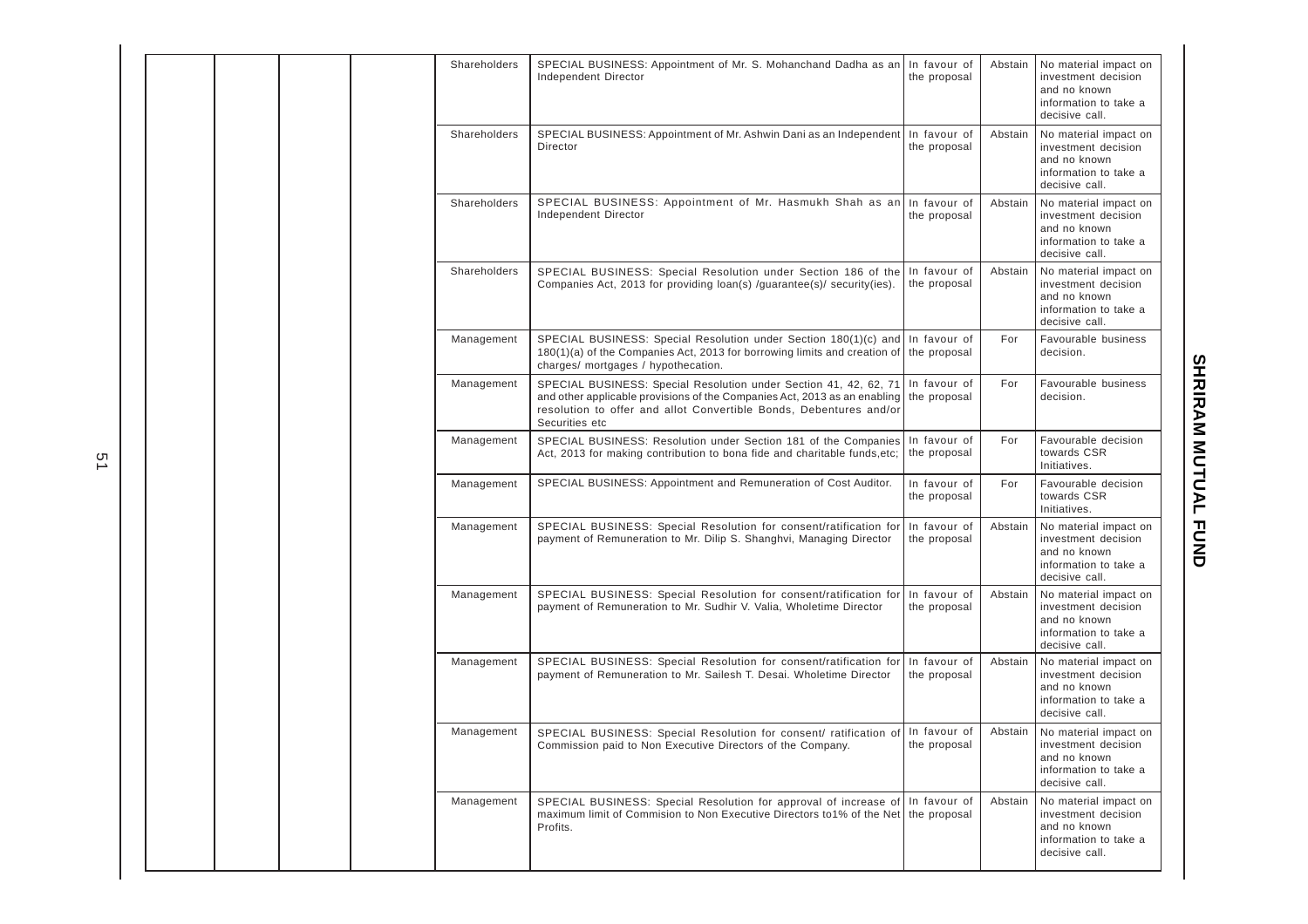|                 |                                               |     |            | Management                                                                                                                                                                                                                                                                                                                                                                                                                                                                                                                                                                                             | SPECIAL BUSINESS: Special Resolution under Section 188 of the In favour of<br>Companies Act 2013, for approval of remuneration Mr. Aalok Shanghvi,<br>who is relative of a Director.                                             | the proposal                                                                                      | Abstain                                                          | No material impact on<br>investment decision<br>and no known<br>information to take a<br>decisive call.                                                                                                                         |                                                                                                         |     |                                  |                                                        |                              |                                                         |                                                                                                      |                              |                                                                                                      |                                                                                                         |  |  |  |  |  |  |  |  |  |  |  |  |  |  |  |  |  |  |  |  |            |                                                                                                     |
|-----------------|-----------------------------------------------|-----|------------|--------------------------------------------------------------------------------------------------------------------------------------------------------------------------------------------------------------------------------------------------------------------------------------------------------------------------------------------------------------------------------------------------------------------------------------------------------------------------------------------------------------------------------------------------------------------------------------------------------|----------------------------------------------------------------------------------------------------------------------------------------------------------------------------------------------------------------------------------|---------------------------------------------------------------------------------------------------|------------------------------------------------------------------|---------------------------------------------------------------------------------------------------------------------------------------------------------------------------------------------------------------------------------|---------------------------------------------------------------------------------------------------------|-----|----------------------------------|--------------------------------------------------------|------------------------------|---------------------------------------------------------|------------------------------------------------------------------------------------------------------|------------------------------|------------------------------------------------------------------------------------------------------|---------------------------------------------------------------------------------------------------------|--|--|--|--|--|--|--|--|--|--|--|--|--|--|--|--|--|--|--|--|------------|-----------------------------------------------------------------------------------------------------|
| Jul-Sep<br>2014 | 27.09.14<br><b>NATCO</b><br>Pharma<br>Limited | AGM | Management | To receive, consider and adopt the Profit and Loss Account for the financial<br>year ended March 31, 2014 and the Balance Sheet as at March 31, 2014 the proposal<br>and the Report of the Directors and Auditors thereon.                                                                                                                                                                                                                                                                                                                                                                             | In favour of                                                                                                                                                                                                                     | For                                                                                               | Normal regulatory<br>requirement as part of<br>ordinary business |                                                                                                                                                                                                                                 |                                                                                                         |     |                                  |                                                        |                              |                                                         |                                                                                                      |                              |                                                                                                      |                                                                                                         |  |  |  |  |  |  |  |  |  |  |  |  |  |  |  |  |  |  |  |  |            |                                                                                                     |
|                 |                                               |     | Management | To confirm the already paid interim Dividend on equity shares for the In favour of<br>year 2013-2014 as final dividend. RESOLVED THAT the Interim Dividend<br>of Rs.5/- (rupees five) per share declared by the Board of Directors of the<br>Company as Interim Dividend at their meeting held on 13th February,<br>2014 on 3, 30, 73,074 Equity Shares of Rs.10/- each absolving a sum of<br>Rs.16, 53, 65,370 (Rupees Sixteen Crore Fifty Three Lakhs Sixty five<br>Thousand three Hundred and Seventy only) be and is hereby approved<br>as the Final Dividend for the year ended 31st March, 2014. | the proposal                                                                                                                                                                                                                     | For                                                                                               | Normal regulatory<br>requirement as part of<br>ordinary business |                                                                                                                                                                                                                                 |                                                                                                         |     |                                  |                                                        |                              |                                                         |                                                                                                      |                              |                                                                                                      |                                                                                                         |  |  |  |  |  |  |  |  |  |  |  |  |  |  |  |  |  |  |  |  |            |                                                                                                     |
|                 |                                               |     | Management | To appoint Director in place of Mr. Rajeev Nannapaneni. RESOLVED THAT<br>Mr. Rajeev Nannapaneni (DIN: 00183872) be and is hereby re-appointed<br>as a Director of the Company, who shall be liable for retirement by rotation.                                                                                                                                                                                                                                                                                                                                                                         | In favour of<br>the proposal                                                                                                                                                                                                     | For                                                                                               | Favourable business<br>decision.                                 |                                                                                                                                                                                                                                 |                                                                                                         |     |                                  |                                                        |                              |                                                         |                                                                                                      |                              |                                                                                                      |                                                                                                         |  |  |  |  |  |  |  |  |  |  |  |  |  |  |  |  |  |  |  |  |            |                                                                                                     |
|                 |                                               |     |            | Management                                                                                                                                                                                                                                                                                                                                                                                                                                                                                                                                                                                             | o appoint Director in place of Dr. P. Bhaskara Narayana RESOLVED THAT<br>Dr. P. Bhaskara Narayana (DIN: 00183367) be and is hereby re-appointed<br>as a Director of the Company, who shall be liable for retirement by rotation. | In favour of<br>the proposal                                                                      | For                                                              | Favourable business<br>decision.                                                                                                                                                                                                |                                                                                                         |     |                                  |                                                        |                              |                                                         |                                                                                                      |                              |                                                                                                      |                                                                                                         |  |  |  |  |  |  |  |  |  |  |  |  |  |  |  |  |  |  |  |  |            |                                                                                                     |
|                 |                                               |     |            |                                                                                                                                                                                                                                                                                                                                                                                                                                                                                                                                                                                                        |                                                                                                                                                                                                                                  |                                                                                                   | Management                                                       | To appoint Director in place of Dr. A.K.S. Bhujanga Rao RESOLVED THAT<br>Dr. A.K.S. Bhujanga Rao (DIN: 02742637) be and is hereby re-appointed<br>as a Director of the Company, who shall be liable for retirement by rotation. | In favour of<br>the proposal                                                                            | For | Favourable business<br>decision. |                                                        |                              |                                                         |                                                                                                      |                              |                                                                                                      |                                                                                                         |  |  |  |  |  |  |  |  |  |  |  |  |  |  |  |  |  |  |  |  |            |                                                                                                     |
|                 |                                               |     |            | Management                                                                                                                                                                                                                                                                                                                                                                                                                                                                                                                                                                                             | To appoint Auditors for the financial year 2014-2015 and fix their<br>remuneration.                                                                                                                                              | In favour of<br>the proposal                                                                      | Abstain                                                          | No material impact on<br>investment decision<br>and no known<br>information to take a<br>decisive call.                                                                                                                         |                                                                                                         |     |                                  |                                                        |                              |                                                         |                                                                                                      |                              |                                                                                                      |                                                                                                         |  |  |  |  |  |  |  |  |  |  |  |  |  |  |  |  |  |  |  |  |            |                                                                                                     |
|                 |                                               |     |            |                                                                                                                                                                                                                                                                                                                                                                                                                                                                                                                                                                                                        | Management                                                                                                                                                                                                                       | INCREASE OF REMUNERATION TO SHRI V.C.NANNAPANENI,<br>CHAIRMAN AND MANAGING DIRECTOR               | In favour of<br>the proposal                                     | Abstain                                                                                                                                                                                                                         | No material impact on<br>investment decision<br>and no known<br>information to take a<br>decisive call. |     |                                  |                                                        |                              |                                                         |                                                                                                      |                              |                                                                                                      |                                                                                                         |  |  |  |  |  |  |  |  |  |  |  |  |  |  |  |  |  |  |  |  |            |                                                                                                     |
|                 |                                               |     |            |                                                                                                                                                                                                                                                                                                                                                                                                                                                                                                                                                                                                        | Management                                                                                                                                                                                                                       | INCREASE OF REMUNERATION TO SHRI RAJEEV NANNAPANENI<br>VICE-CHAIRMAN AND CHIEF EXECUTIVE OFFICER. | In favour of<br>the proposal                                     | Abstain                                                                                                                                                                                                                         | No material impact on<br>investment decision<br>and no known<br>information to take a<br>decisive call. |     |                                  |                                                        |                              |                                                         |                                                                                                      |                              |                                                                                                      |                                                                                                         |  |  |  |  |  |  |  |  |  |  |  |  |  |  |  |  |  |  |  |  |            |                                                                                                     |
|                 |                                               |     |            |                                                                                                                                                                                                                                                                                                                                                                                                                                                                                                                                                                                                        |                                                                                                                                                                                                                                  |                                                                                                   |                                                                  |                                                                                                                                                                                                                                 |                                                                                                         |     |                                  |                                                        |                              | Management                                              | INCREASE OF REMUNERATION TO DR.P.BHASKARA NARAYANA,<br>DIRECTOR AND CHIEF FINANCIAL OFFICER          | In favour of<br>the proposal | Abstain                                                                                              | No material impact on<br>investment decision<br>and no known<br>information to take a<br>decisive call. |  |  |  |  |  |  |  |  |  |  |  |  |  |  |  |  |  |  |  |  |            |                                                                                                     |
|                 |                                               |     |            |                                                                                                                                                                                                                                                                                                                                                                                                                                                                                                                                                                                                        |                                                                                                                                                                                                                                  |                                                                                                   |                                                                  |                                                                                                                                                                                                                                 |                                                                                                         |     |                                  |                                                        |                              |                                                         |                                                                                                      |                              |                                                                                                      |                                                                                                         |  |  |  |  |  |  |  |  |  |  |  |  |  |  |  |  |  |  |  |  | Management | INCREASE OF REMUNERATION TO DR.A.K.S.BHUJANGA RAO<br>DIRECTOR AND PRESIDENT (R AND D AND TECHNICAL) |
|                 |                                               |     |            |                                                                                                                                                                                                                                                                                                                                                                                                                                                                                                                                                                                                        |                                                                                                                                                                                                                                  |                                                                                                   |                                                                  |                                                                                                                                                                                                                                 |                                                                                                         |     | Management                       | APPOINTMENT OF DR.B.S.BAJAJ AS AN INDEPENDENT DIRECTOR | In favour of<br>the proposal | Abstain                                                 | No material impact on<br>investment decision and<br>no known information to<br>take a decisive call. |                              |                                                                                                      |                                                                                                         |  |  |  |  |  |  |  |  |  |  |  |  |  |  |  |  |  |  |  |  |            |                                                                                                     |
|                 |                                               |     |            |                                                                                                                                                                                                                                                                                                                                                                                                                                                                                                                                                                                                        |                                                                                                                                                                                                                                  |                                                                                                   |                                                                  |                                                                                                                                                                                                                                 |                                                                                                         |     |                                  |                                                        | Management                   | APPOINTMENT OF MR.G.S.MURTHY AS AN INDEPENDENT DIRECTOR | In favour of<br>the proposal                                                                         | Abstain                      | No material impact on<br>investment decision and<br>no known information to<br>take a decisive call. |                                                                                                         |  |  |  |  |  |  |  |  |  |  |  |  |  |  |  |  |  |  |  |  |            |                                                                                                     |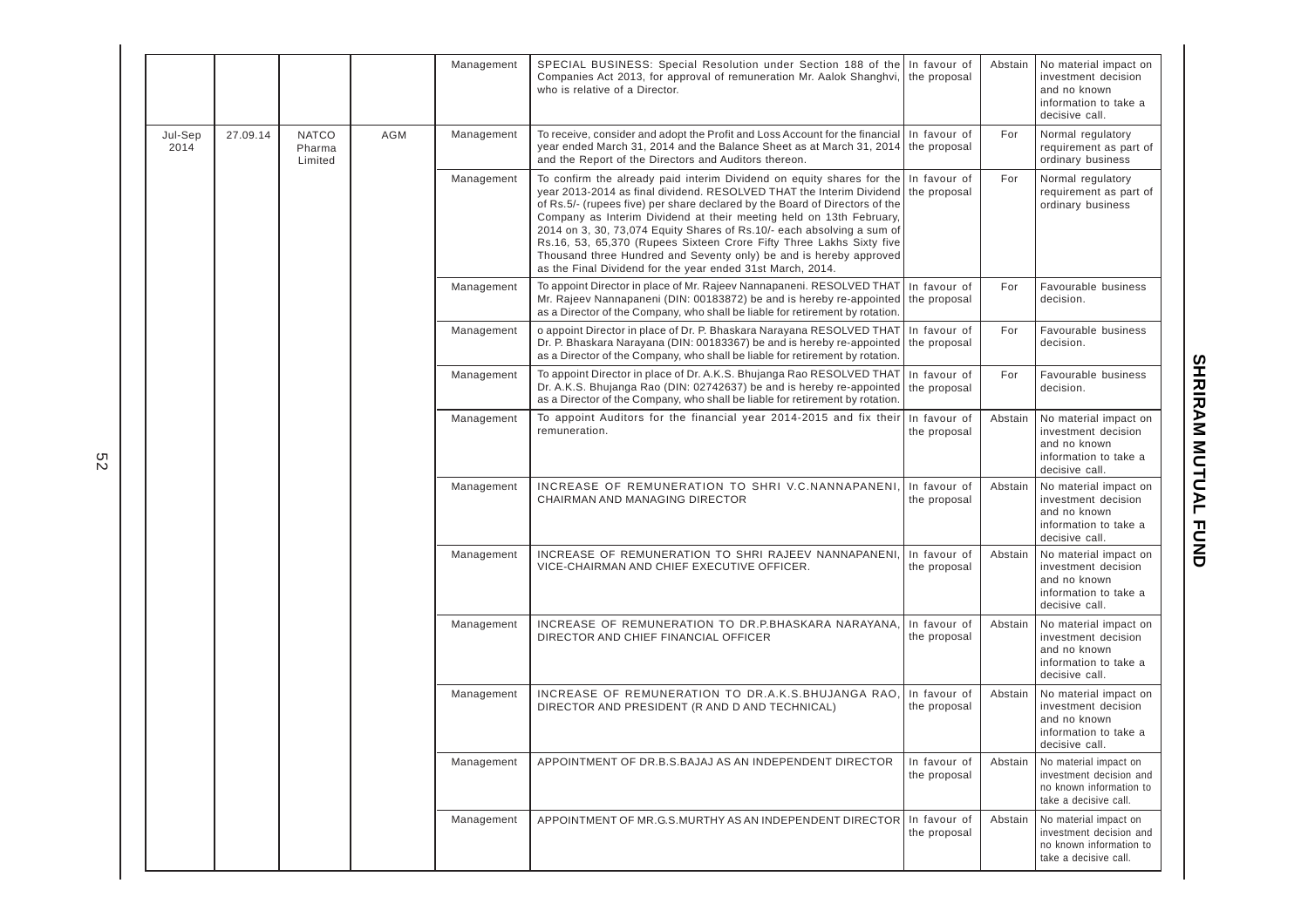|                 |          |                      |     | Shareholders | APPOINTMENT OF SHRI D.G.PRASAD AS AN INDEPENDENT In favour of<br><b>DIRECTOR</b>                                                                                                                                                                             | the proposal                 | Abstain | No material impact on<br>investment decision<br>and no known<br>information to take a<br>decisive call. |
|-----------------|----------|----------------------|-----|--------------|--------------------------------------------------------------------------------------------------------------------------------------------------------------------------------------------------------------------------------------------------------------|------------------------------|---------|---------------------------------------------------------------------------------------------------------|
|                 |          |                      |     | Shareholders | APPOINTMENT OF SHRI T.V.RAO AS AN INDEPENDENT DIRECTOR                                                                                                                                                                                                       | In favour of<br>the proposal | Abstain | No material impact on<br>investment decision<br>and no known<br>information to take a<br>decisive call. |
|                 |          |                      |     | Shareholders | APPOINTMENT OF DR. MRS. LEELA DIGUMARTI AS AN INDEPENDENT<br><b>DIRECTOR</b>                                                                                                                                                                                 | In favour of<br>the proposal | Abstain | No material impact on<br>investment decision<br>and no known<br>information to take a<br>decisive call. |
|                 |          |                      |     | Shareholders | APPOINTMENT OF MR. VIVEK CHHACHHI AS A DIRECTOR                                                                                                                                                                                                              | In favour of<br>the proposal | For     | Favourable business<br>decision.                                                                        |
|                 |          |                      |     | Management   | APPOINTMENT OF COST AUDITORS                                                                                                                                                                                                                                 | In favour of<br>the proposal | Abstain | No material impact on<br>investment decision<br>and no known<br>information to take a<br>decisive call. |
|                 |          |                      |     | Management   | ENHANCEMENT OF BORROWING POWERS                                                                                                                                                                                                                              | In favour of<br>the proposal | For     | Favourable business<br>decision.                                                                        |
|                 |          |                      |     | Management   | CREATION OF CHARGE ON THE ASSETS OF THE COMPANY                                                                                                                                                                                                              | In favour of<br>the proposal | For     | Favourable business<br>decision.                                                                        |
|                 |          |                      |     | Management   | TO ADOPT ARTICLES OF ASSOCIATION OF THE COMPANY<br>CONTAINING REGULATIONS IN CONFORMITY WITH THE COMPANIES<br>ACT, 2013 AND INVESTMENT AGREEMENT ENTERED WITH M/S. CX<br>SECURTIEIS LTD.                                                                     | In favour of<br>the proposal | For     | Favourable business<br>decision.                                                                        |
|                 |          |                      |     | Management   | <b>ISSUE OF EQUITY SHARES ON PREFRENTIAL BASIS</b>                                                                                                                                                                                                           | In favour of<br>the proposal | For     | Favourable business<br>decision.                                                                        |
| Jul-Sep<br>2014 | 27.09.14 | Oil India<br>Limited | AGM | Management   | To receive, consider and adopt the Audited Financial Statements of the<br>Company for the financial year ended March 31, 2014 together with<br>Reports of the Auditors, Directors and the comments of the Comptroller<br>& Auditor General of India thereon. | In favour of<br>the proposal | For     | Normal regulatory<br>requirement as part of<br>ordinary business                                        |
|                 |          |                      |     | Management   | To declare dividend on equity shares for the year 2013-14                                                                                                                                                                                                    | In favour of<br>the proposal | For     | Normal regulatory<br>requirement as part of<br>ordinary business                                        |
|                 |          |                      |     | Management   | To appoint a Director in place of Shri N.K.Bharali, who retires by rotation<br>and is eligible for reappointment.                                                                                                                                            | In favour of<br>the proposal | For     | Favourable business<br>decision.                                                                        |
|                 |          |                      |     | Management   | To appoint a Director in place of Shri S.Rath, who retires by rotation and<br>is eligible for reappointment.                                                                                                                                                 | In favour of<br>the proposal | For     | Favourable business<br>decision.                                                                        |
|                 |          |                      |     | Management   | To authorise Board to decide remuneration / fees of the Statutory Auditors<br>for the financial year 2014-15                                                                                                                                                 | In favour of<br>the proposal | Abstain | No material impact on<br>investment decision<br>and no known<br>information to take a<br>decisive call. |
|                 |          |                      |     | Shareholdes  | To appoint Smt R.S.Borah as Director (Finance) of the Company                                                                                                                                                                                                | In favour of<br>the proposal | For     | Favourable business<br>decision.                                                                        |
|                 |          |                      |     | Shareholdes  | To appoint Shri S.Panda as Government Nominee Director on the Board<br>of the Company                                                                                                                                                                        | In favour of<br>the proposal | For     | Favourable business<br>decision.                                                                        |
|                 |          |                      |     | Shareholdes  | To appoint Shri S.Mahapatra as Director (E&D) of the Company.                                                                                                                                                                                                | In favour of<br>the proposal | For     | Favourable business<br>decision.                                                                        |
|                 |          |                      |     |              |                                                                                                                                                                                                                                                              |                              |         |                                                                                                         |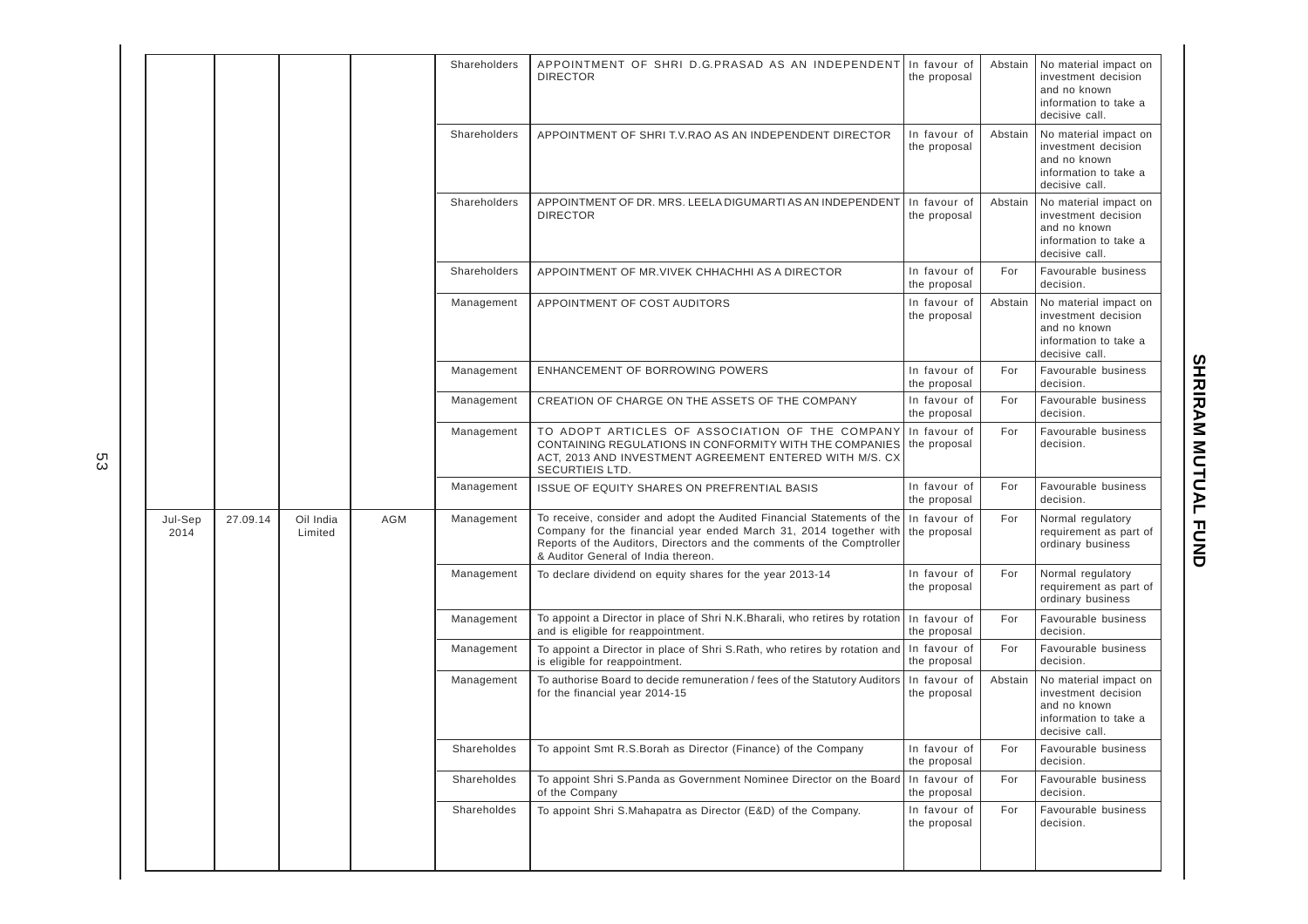|                 |          |                                         |     | Management                            | To ratify the remuneration of the Cost Auditors for the financial year ending<br>March 31, 2015.                                                              | In favour of<br>the proposal | Abstain    | No material impact on<br>investment decision<br>and no known<br>information to take a<br>decisive call. |                              |              |                                                                                                         |              |         |                                                                                                         |  |  |  |  |  |  |  |  |  |            |                                                                                                                                   |                              |         |                                                                                                         |
|-----------------|----------|-----------------------------------------|-----|---------------------------------------|---------------------------------------------------------------------------------------------------------------------------------------------------------------|------------------------------|------------|---------------------------------------------------------------------------------------------------------|------------------------------|--------------|---------------------------------------------------------------------------------------------------------|--------------|---------|---------------------------------------------------------------------------------------------------------|--|--|--|--|--|--|--|--|--|------------|-----------------------------------------------------------------------------------------------------------------------------------|------------------------------|---------|---------------------------------------------------------------------------------------------------------|
| Jul-Sep<br>2014 | 27.09.14 | <b>Bharat</b><br>Electronics<br>Limited | AGM | Management                            | Adoption of financial statements for the year ended March 31st 2014                                                                                           | In favour of<br>the proposal | For        | Normal regulatory<br>requirement as part of<br>ordinary business                                        |                              |              |                                                                                                         |              |         |                                                                                                         |  |  |  |  |  |  |  |  |  |            |                                                                                                                                   |                              |         |                                                                                                         |
|                 |          |                                         |     | Management<br>Declaration of Dividend |                                                                                                                                                               | In favour of<br>the proposal | For        | Normal regulatory<br>requirement as part of<br>ordinary business                                        |                              |              |                                                                                                         |              |         |                                                                                                         |  |  |  |  |  |  |  |  |  |            |                                                                                                                                   |                              |         |                                                                                                         |
|                 |          |                                         |     | Management                            | Re-appointment of Retiring Director, MR M L Shanmukh                                                                                                          | In favour of<br>the proposal | For        | Favourable business<br>decision.                                                                        |                              |              |                                                                                                         |              |         |                                                                                                         |  |  |  |  |  |  |  |  |  |            |                                                                                                                                   |                              |         |                                                                                                         |
|                 |          |                                         |     | Management                            | Re-appointment of Retiring Director, MR P C Jain                                                                                                              | In favour of<br>the proposal | For        | Favourable business<br>decision.                                                                        |                              |              |                                                                                                         |              |         |                                                                                                         |  |  |  |  |  |  |  |  |  |            |                                                                                                                                   |                              |         |                                                                                                         |
|                 |          |                                         |     | Management                            | Appointment of Lt Gen C A Krishnan, UYSM, AVSM as director                                                                                                    | In favour of<br>the proposal | For        | Favourable business<br>decision.                                                                        |                              |              |                                                                                                         |              |         |                                                                                                         |  |  |  |  |  |  |  |  |  |            |                                                                                                                                   |                              |         |                                                                                                         |
|                 |          |                                         |     | Management                            | Appointment of P R Acharya as Director (Finance)                                                                                                              | In favour of<br>the proposal | For        | Favourable business<br>decision.                                                                        |                              |              |                                                                                                         |              |         |                                                                                                         |  |  |  |  |  |  |  |  |  |            |                                                                                                                                   |                              |         |                                                                                                         |
|                 |          |                                         |     | Management                            | Appointment of MR Manmohan Handa as Director (Bangalore Complex)                                                                                              | In favour of<br>the proposal | For        | Favourable business<br>decision.                                                                        |                              |              |                                                                                                         |              |         |                                                                                                         |  |  |  |  |  |  |  |  |  |            |                                                                                                                                   |                              |         |                                                                                                         |
|                 |          |                                         |     | Management                            | Ratification of remuneration of Cost Auditors                                                                                                                 | In favour of<br>the proposal | Abstain    | No material impact on<br>investment decision<br>and no known<br>information to take a<br>decisive call. |                              |              |                                                                                                         |              |         |                                                                                                         |  |  |  |  |  |  |  |  |  |            |                                                                                                                                   |                              |         |                                                                                                         |
| Jul-Sep<br>2014 | 26.09.14 | <b>IDEA</b>                             | AGM | Management                            | To adopt Financial Statements for the financial year ended 31st March,<br>2014 together with the Directors_x001A_Report and Auditors_x001A_<br>Report thereon | In favour of<br>the proposal | For        | Normal regulatory<br>requirement as part of<br>ordinary business                                        |                              |              |                                                                                                         |              |         |                                                                                                         |  |  |  |  |  |  |  |  |  |            |                                                                                                                                   |                              |         |                                                                                                         |
|                 |          |                                         |     | Management                            | To declare Dividend on Equity Shares for the financial year ended 31st<br>March, 2014                                                                         | In favour of<br>the proposal | For        | Normal regulatory<br>requirement as part of<br>ordinary business                                        |                              |              |                                                                                                         |              |         |                                                                                                         |  |  |  |  |  |  |  |  |  |            |                                                                                                                                   |                              |         |                                                                                                         |
|                 |          |                                         |     | Management                            | To appoint Mr. Kumar Mangalam Birla, Director, who retires by rotation<br>and offers himself for re-appointment                                               | In favour of<br>the proposal | For        | Favourable business<br>decision.                                                                        |                              |              |                                                                                                         |              |         |                                                                                                         |  |  |  |  |  |  |  |  |  |            |                                                                                                                                   |                              |         |                                                                                                         |
|                 |          |                                         |     | Management                            | To appoint Mr. Sanjeev Aga, Director, who retires by rotation and offers<br>himself for re-appointment                                                        | In favour of<br>the proposal | For        | Favourable business<br>decision.                                                                        |                              |              |                                                                                                         |              |         |                                                                                                         |  |  |  |  |  |  |  |  |  |            |                                                                                                                                   |                              |         |                                                                                                         |
|                 |          |                                         |     |                                       |                                                                                                                                                               |                              | Management | To appoint M/s Deloitte Haskins & Sells as the Statutory Auditors for a<br>period of 3 years            | In favour of<br>the proposal | Abstain      | No material impact on<br>investment decision<br>and no known<br>information to take a<br>decisive call. |              |         |                                                                                                         |  |  |  |  |  |  |  |  |  |            |                                                                                                                                   |                              |         |                                                                                                         |
|                 |          |                                         |     |                                       |                                                                                                                                                               |                              |            |                                                                                                         |                              |              |                                                                                                         |              |         |                                                                                                         |  |  |  |  |  |  |  |  |  | Management | To approve and ratify remuneration to be paid to M/s Sanjay Gupta &<br>Associates as the Cost Auditors for financial year 2014-15 | In favour of<br>the proposal | Abstain | No material impact on<br>investment decision<br>and no known<br>information to take a<br>decisive call. |
|                 |          |                                         |     |                                       |                                                                                                                                                               |                              |            |                                                                                                         |                              | Shareholders | To appoint Mr. Gian Prakash Gupta as an Independent Director for a period In favour of<br>of 5 years    | the proposal | Abstain | No material impact on<br>investment decision<br>and no known<br>information to take a<br>decisive call. |  |  |  |  |  |  |  |  |  |            |                                                                                                                                   |                              |         |                                                                                                         |
|                 |          |                                         |     | Shareholders                          | To appoint Ms. Tarjani Vakil as an Independent Director for a period of 5 In favour of<br>years                                                               | the proposal                 | Abstain    | No material impact on<br>investment decision<br>and no known<br>information to take a<br>decisive call. |                              |              |                                                                                                         |              |         |                                                                                                         |  |  |  |  |  |  |  |  |  |            |                                                                                                                                   |                              |         |                                                                                                         |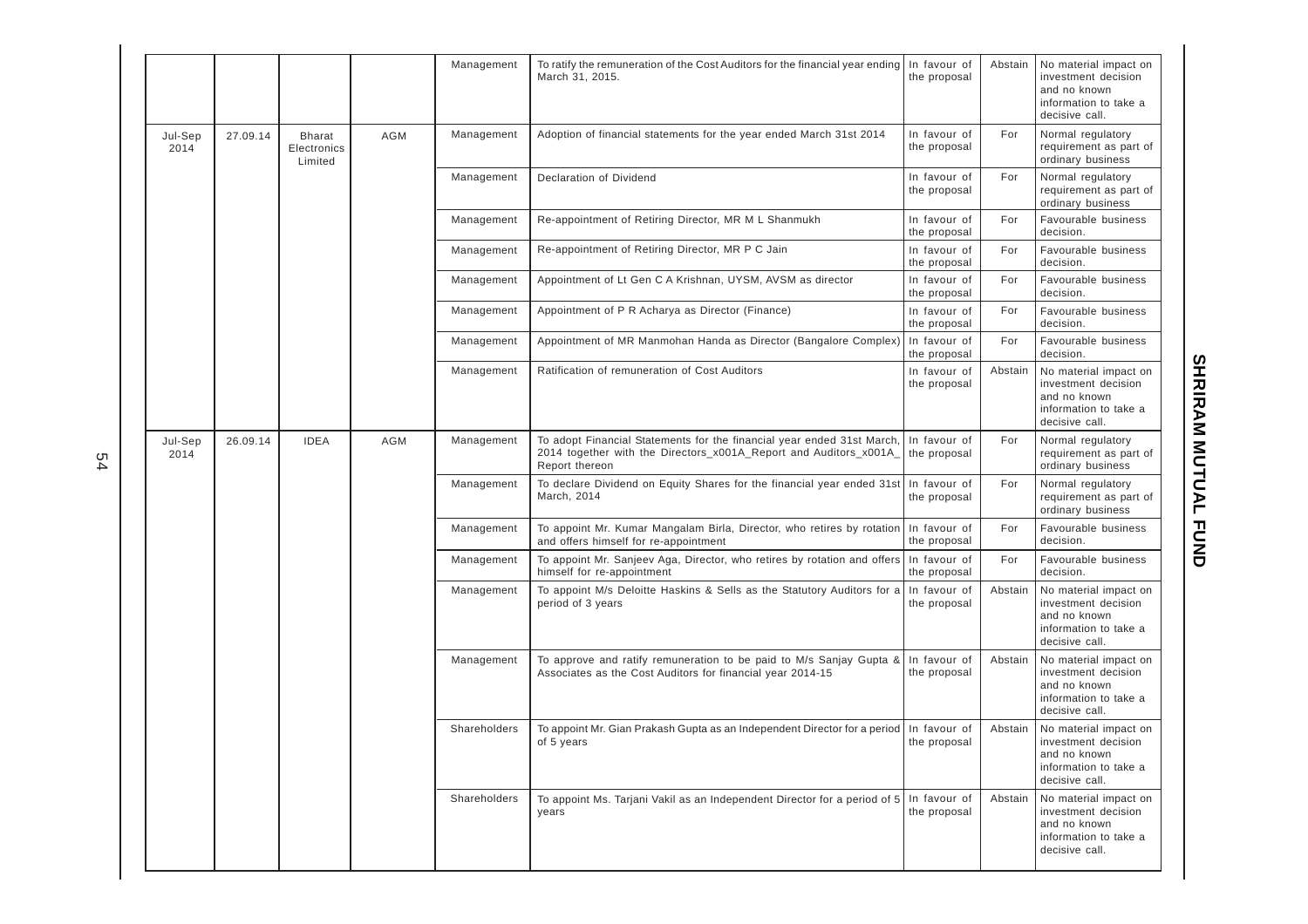|                 |          |                   |               | Shareholders | To appoint Mrs. Madhabi Puri Buch as an Independent Director for a period   In favour of<br>of 5 years                                                                                                                                                                                                                                                                                                                                                                                                                                                                                                                                                                                                                                                                                                                                                                                                                                                                                                                                                                                                                                                                                                                                                                                                                                                                                                                                                                                   | the proposal                 | Abstain | No material impact on<br>investment decision<br>and no known<br>information to take a<br>decisive call. |
|-----------------|----------|-------------------|---------------|--------------|------------------------------------------------------------------------------------------------------------------------------------------------------------------------------------------------------------------------------------------------------------------------------------------------------------------------------------------------------------------------------------------------------------------------------------------------------------------------------------------------------------------------------------------------------------------------------------------------------------------------------------------------------------------------------------------------------------------------------------------------------------------------------------------------------------------------------------------------------------------------------------------------------------------------------------------------------------------------------------------------------------------------------------------------------------------------------------------------------------------------------------------------------------------------------------------------------------------------------------------------------------------------------------------------------------------------------------------------------------------------------------------------------------------------------------------------------------------------------------------|------------------------------|---------|---------------------------------------------------------------------------------------------------------|
|                 |          |                   |               | Shareholders | To appoint Mr. Arun Thiagarajan as an Independent Director for a period<br>of 5 years                                                                                                                                                                                                                                                                                                                                                                                                                                                                                                                                                                                                                                                                                                                                                                                                                                                                                                                                                                                                                                                                                                                                                                                                                                                                                                                                                                                                    | In favour of<br>the proposal | Abstain | No material impact on<br>investment decision<br>and no known<br>information to take a<br>decisive call. |
|                 |          |                   |               | Shareholders | To appoint Mr. R.C. Bhargava as an Independent Director for a period of<br>5 years                                                                                                                                                                                                                                                                                                                                                                                                                                                                                                                                                                                                                                                                                                                                                                                                                                                                                                                                                                                                                                                                                                                                                                                                                                                                                                                                                                                                       | In favour of<br>the proposal | Abstain | No material impact on<br>investment decision<br>and no known<br>information to take a<br>decisive call. |
|                 |          |                   |               | Shareholders | To appoint Mr. Mohan Gyani as an Independent Director for a period of 5<br>years                                                                                                                                                                                                                                                                                                                                                                                                                                                                                                                                                                                                                                                                                                                                                                                                                                                                                                                                                                                                                                                                                                                                                                                                                                                                                                                                                                                                         | In favour of<br>the proposal | Abstain | No material impact on<br>investment decision<br>and no known<br>information to take a<br>decisive call. |
|                 |          |                   |               | Shareholders | To appoint Mr. P. Murari as an Independent Director for a period of 5<br>years                                                                                                                                                                                                                                                                                                                                                                                                                                                                                                                                                                                                                                                                                                                                                                                                                                                                                                                                                                                                                                                                                                                                                                                                                                                                                                                                                                                                           | In favour of<br>the proposal | Abstain | No material impact on<br>investment decision<br>and no known<br>information to take a<br>decisive call. |
|                 |          |                   |               | Management   | To adopt new Articles of Association of the Company                                                                                                                                                                                                                                                                                                                                                                                                                                                                                                                                                                                                                                                                                                                                                                                                                                                                                                                                                                                                                                                                                                                                                                                                                                                                                                                                                                                                                                      | In favour of<br>the proposal | For     | As per regulatory<br>requirement                                                                        |
|                 |          |                   |               | Management   | To approve Borrowing Powers of the Company upto an aggregate limit of<br>Rs. 25,000 Crores u/s 180(1)(c) of the Companies Act, 2013                                                                                                                                                                                                                                                                                                                                                                                                                                                                                                                                                                                                                                                                                                                                                                                                                                                                                                                                                                                                                                                                                                                                                                                                                                                                                                                                                      | In favour of<br>the proposal | For     | Favourable business<br>decision.                                                                        |
|                 |          |                   |               | Management   | To approve creation of security on the properties of the Company in favor<br>of Lenders, Agents and Trustees u/s 180(1)(a) of the Companies Act,<br>2013                                                                                                                                                                                                                                                                                                                                                                                                                                                                                                                                                                                                                                                                                                                                                                                                                                                                                                                                                                                                                                                                                                                                                                                                                                                                                                                                 | In favour of<br>the proposal | For     | Favourable business<br>decision.                                                                        |
|                 |          |                   |               | Management   | To approve payment of Commission to the Non-Executive Directors of<br>the Company upto Rs. 10 crore for FY 2013-14 and upto 1% for FY<br>2014-15 and for all subsequent years                                                                                                                                                                                                                                                                                                                                                                                                                                                                                                                                                                                                                                                                                                                                                                                                                                                                                                                                                                                                                                                                                                                                                                                                                                                                                                            | In favour of<br>the proposal | Abstain | No material impact on<br>investment decision<br>and no known<br>information to take a<br>decisive call. |
| Oct-Dec<br>2014 | 09.10.14 | Axis Bank<br>Ltd. | Postal Ballot | Management   | Issue of Long Term Bonds/Non-convertible debentures on a private<br>placement basis "RESOLVED THAT pursuant to provisions of Section 42<br>of the Companies Act, 2013, Companies (Prospectus and Allotment of<br>Securities) Rules, 2014, Securities and Exchange Board of India (Issue<br>and Listing of Debt Securities) Regulations, 2008 as amended from time<br>to time and other applicable provisions, if any, and the provisions of the<br>Memorandum and Articles of Association of the Bank and subject to such<br>other approval(s), consent(s), permission(s) and sanction(s) as may be<br>necessary from the concerned Statutory Authority(ies), including Reserve<br>Bank of India, the approval of the Members of the Bank be and is accorded<br>for borrowing/raising funds in Indian currency by issue of long term bonds/<br>Non-convertible debentures in domestic market, on a private placement<br>basis, in one or more tranches, as per the structure and within the limits<br>permitted by RBI, of an amount not exceeding Rs.6,000 crores."<br>"RESOLVED FURTHER THAT, the Board of Directors be and is hereby<br>authorised to do all such acts, deeds, things, matters, as may be<br>necessary and expedient for giving effect to the above resolution."<br>"RESOLVED FURTHER THAT, the Board of Directors be and is hereby<br>authorised to delegate all or any of its powers herein conferred to any<br>Committee or any one or more officers of the Bank." | In favour of<br>the proposal | For     | Favourable business<br>decision.                                                                        |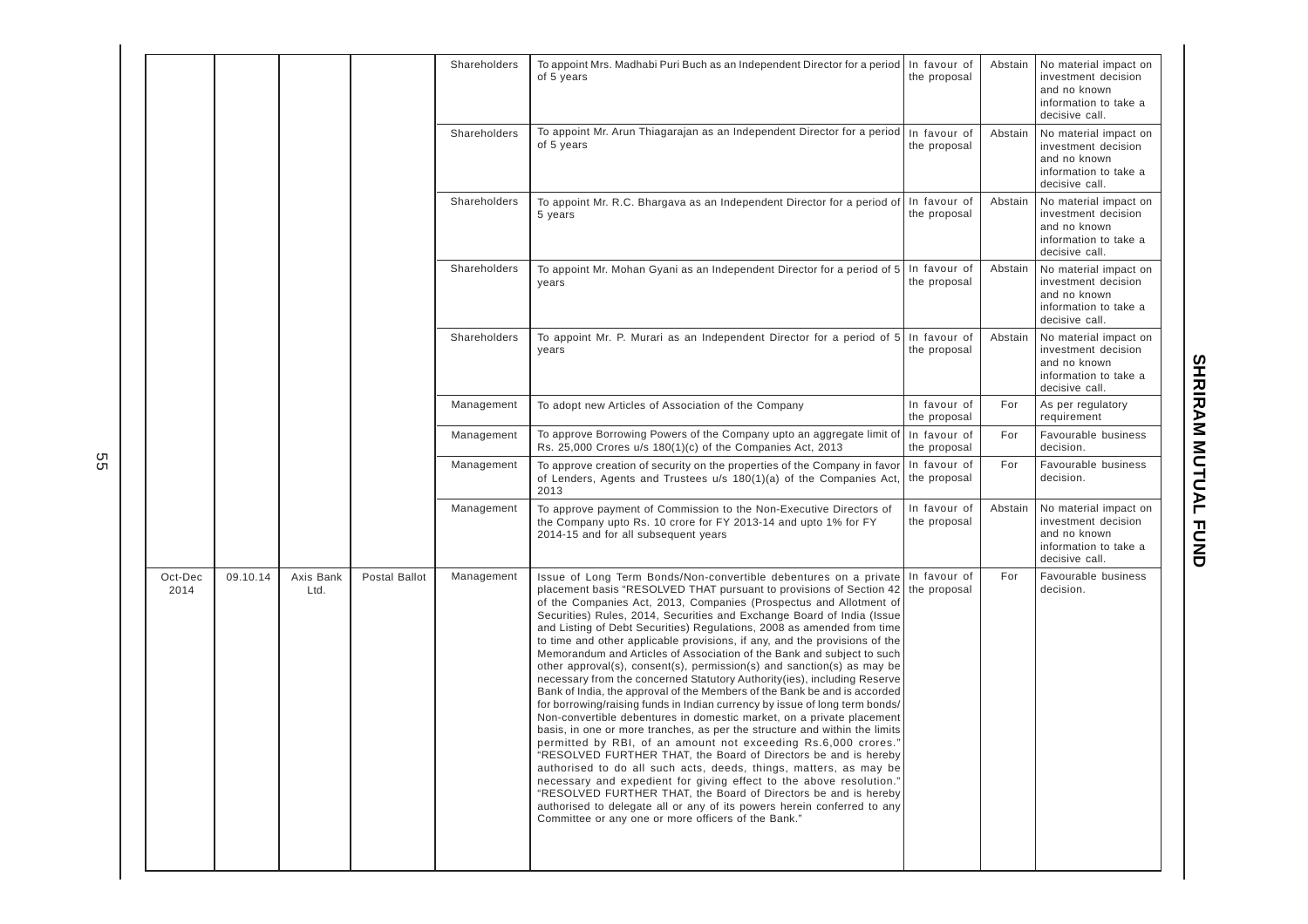| Oct-Dec<br>2014 | 18.10.14                               | Lupin<br>Limited | AGM        | Management                                                     | Approving the "Lupin Employees Stock Option Plan 2014"                                                                                                                 | In favour of<br>the proposal | Abstain                                                          | No material impact on<br>investment decision<br>and no known<br>information to take a<br>decisive call.        |                              |         |
|-----------------|----------------------------------------|------------------|------------|----------------------------------------------------------------|------------------------------------------------------------------------------------------------------------------------------------------------------------------------|------------------------------|------------------------------------------------------------------|----------------------------------------------------------------------------------------------------------------|------------------------------|---------|
|                 |                                        |                  |            | Management                                                     | Approving the "Lupin Subsidiary Companies Employees Stock Option Plan<br>2014"                                                                                         | In favour of<br>the proposal | Abstain                                                          | No material impact on<br>investment decision<br>and no known<br>information to take a<br>decisive call.        |                              |         |
| Oct-Dec<br>2014 | 10.11.14<br>Shree<br>Cement<br>Limited |                  | <b>AGM</b> | Management                                                     | Adoption of Audited financial statements of the Company for the financial<br>year ended 30th June, 14, the reports of the Board of Directors' and<br>Auditors thereon. | In favour of<br>the proposal | For                                                              | Normal regulatory<br>requirement as part of<br>ordinary business                                               |                              |         |
|                 |                                        |                  | Management | Confirmation of payment of Interim Dividends on equity shares. | In favour of<br>the proposal                                                                                                                                           | For                          | Normal regulatory<br>requirement as part of<br>ordinary business |                                                                                                                |                              |         |
|                 |                                        |                  |            | Management                                                     | Re-appointment of Shri B.G. Bangur, Director retiring by rotation.                                                                                                     | In favour of<br>the proposal | For                                                              | Favourable business<br>decision.                                                                               |                              |         |
|                 |                                        |                  |            | Management                                                     | Appointment of M/s. B. R. Maheswari & Company, Chartered Accountants,<br>New Delhi as Statutory Auditors of the Company.                                               | In favour of<br>the proposal | Abstain                                                          | No material impact on<br>investment decision<br>and no known<br>information to take a<br>decisive call.        |                              |         |
|                 |                                        |                  |            | Management                                                     | Approval of the remuneration of the M/s K.G. Goyal and Associates,<br>Cost Accountants as Cost Auditors of the Company for the financial<br>year 2014-15.              | In favour of<br>the proposal | Abstain                                                          | No material impact on<br>investment decision<br>and no known<br>information to take a<br>decisive call.        |                              |         |
|                 |                                        |                  |            | Shareholders                                                   | Appointment of Shri Ramakant Sharma as Director of the Company.                                                                                                        | In favour of<br>the proposal | For                                                              | Favourable business<br>decision.                                                                               |                              |         |
|                 |                                        |                  |            | Shareholders                                                   | Appointment of Shri R.L. Gaggar as Independent Director.                                                                                                               | In favour of<br>the proposal | Abstain                                                          | No material impact on<br>investment decision<br>and no known<br>information to take a<br>decisive call.        |                              |         |
|                 |                                        |                  |            | Shareholders                                                   | Appointment of Shri O. P. Setia as Independent Director.                                                                                                               | In favour of<br>the proposal | Abstain                                                          | No material impact on<br>investment decision<br>and no known<br>information to take a<br>decisive call.        |                              |         |
|                 |                                        |                  |            |                                                                |                                                                                                                                                                        |                              | Shareholders                                                     | Appointment of Shri Shreekant Sonany as Independent Director.                                                  | In favour of<br>the proposal | Abstain |
|                 |                                        |                  |            | Shareholders                                                   | Appointment of Dr. Y.K. Alagh as Independent Director.                                                                                                                 | In favour of<br>the proposal | Abstain                                                          | No material impact on<br>investment decision<br>and no known<br>information to take a<br>decisive call.        |                              |         |
|                 |                                        |                  |            | Shareholders                                                   | Appointment of Shri Nitin Desai as Independent Director.                                                                                                               | In favour of<br>the proposal |                                                                  | Abstain   No material impact on<br>investment decision and<br>no known information to<br>take a decisive call. |                              |         |
|                 |                                        |                  |            | Shareholders                                                   | Appointment of Dr. Leena Srivastava as Independent Director.                                                                                                           | In favour of<br>the proposal | Abstain                                                          | No material impact on<br>investment decision and<br>no known information to<br>take a decisive call.           |                              |         |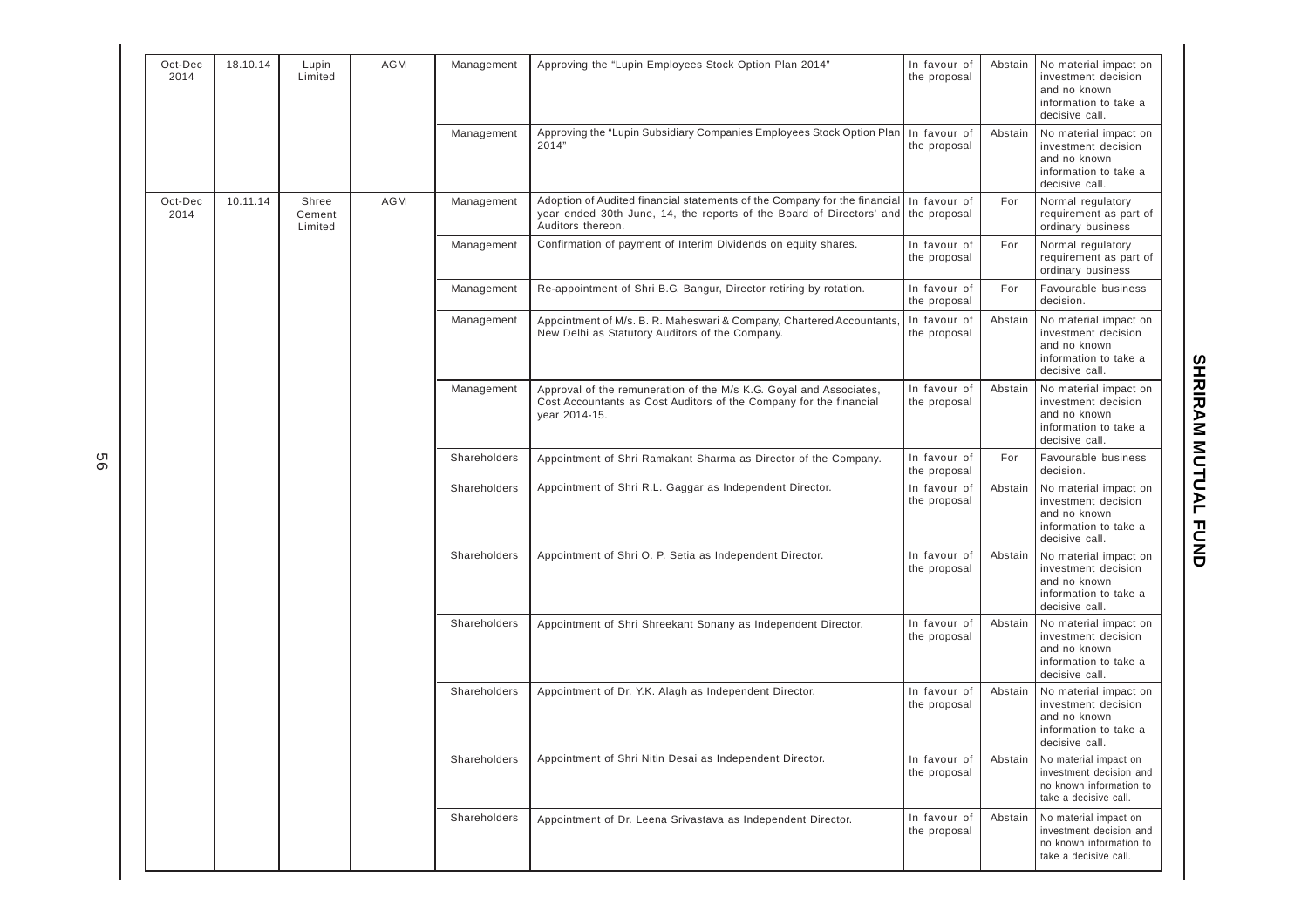|                 |          |                                              |               | Management   | Authorisation to Board of Directors for payment of remuneration under<br>pursuant to section 197 & 198 of the Companies Act, 2013 to Directors<br>other than Managing Director and Whole-time Directors.                                                   | In favour of<br>the proposal | Abstain | No material impact on<br>investment decision<br>and no known<br>information to take a<br>decisive call. |
|-----------------|----------|----------------------------------------------|---------------|--------------|------------------------------------------------------------------------------------------------------------------------------------------------------------------------------------------------------------------------------------------------------------|------------------------------|---------|---------------------------------------------------------------------------------------------------------|
|                 |          |                                              |               | Management   | Authorisation to Board of Directors for borrowing under section 180(1)(c)                                                                                                                                                                                  | In favour of<br>the proposal | For     | Favourable business<br>decision.                                                                        |
|                 |          |                                              |               | Management   | Authorisation to Board of Directors for creation of charges/ mortgages in<br>respect of borrowings under section 180(1)(a).                                                                                                                                | In favour of<br>the proposal | For     | Favourable business<br>decision.                                                                        |
|                 |          |                                              |               | Management   | Authorisation to Board of Directors for issue of Non-convertible<br>Debentures (NCDs) through Private Placement pursuant to Section 42 &<br>71 of the Companies Act, 2013 read with the Companies (Prospectus<br>and Allotment of Securities) Rules, 2014. | In favour of<br>the proposal | For     | Favourable business<br>decision.                                                                        |
| Oct-Dec<br>2014 | 17.11.14 | <b>ICICI Bank</b><br>Limited                 | Postal Ballot | Management   | Ordinary Resolution for sub division of 1 (one) equity share of Rs. 10/- each<br>into 5(five) equiy shares of Rs.2/- each                                                                                                                                  | In favour of<br>the proposal | For     | Favourable business<br>decision.                                                                        |
|                 |          |                                              |               | Management   | Ordinary Resolution for amendment to Clause V of the Memorandum of<br>Association of the Company                                                                                                                                                           | In favour of<br>the proposal | For     | Favourable business<br>decision.                                                                        |
|                 |          |                                              |               | Management   | Special Resolution for amendment to Clause 5(a) of the Articles of<br>Association of the Company                                                                                                                                                           | In favour of<br>the proposal | For     | Favourable business<br>decision.                                                                        |
| Oct-Dec<br>2014 | 21.11.14 | Infosys<br>Limited                           | Postal Ballot | Management   | Ordinary resolution to increase authorized share capital of the Company<br>to Rs. 600 crore divided into 120 crore equity shares of Rs. 5 each from<br>Rs. 300 crore divided into 60 crore equity shares of Rs. 5 each.                                    | In favour of<br>the proposal | For     | Favourable business<br>decision.                                                                        |
|                 |          |                                              |               | Management   | Special resolution to amend the Capital clause (Clause V) of the<br>Memorandum of Association.                                                                                                                                                             | In favour of<br>the proposal | For     | Favourable business<br>decision.                                                                        |
|                 |          |                                              |               | Management   | Special resolution to amend the Capital clause (Article 3) of the Articles<br>of Association.                                                                                                                                                              | In favour of<br>the proposal | For     | Favourable business<br>decision.                                                                        |
|                 |          |                                              |               | Management   | Special resolution to accord consent to the issue of bonus shares in the<br>ratio of one equity share for every one equity share held by the Member<br>through the capitalization of reserves / surplus                                                    | In favour of<br>the proposal | For     | Favourable business<br>decision.                                                                        |
| Oct-Dec<br>2014 | 04.12.14 | <b>HCL</b><br><b>Technologies</b><br>Limited | AGM           | Management   | Adoption of accounts.                                                                                                                                                                                                                                      | In favour of<br>the proposal | For     | Normal regulatory<br>requirement as part of<br>ordinary business                                        |
|                 |          |                                              |               | Management   | Retirement of Mr. Srikant Madhav Datar as Director and not to fill the<br>vacancy so caused.                                                                                                                                                               | In favour of<br>the proposal | Abstain | No material impact on<br>investment decision<br>and no known<br>information to take a<br>decisive call. |
|                 |          |                                              |               | Management   | Re-appointment of Mr. Shiv Nadar as Director.                                                                                                                                                                                                              | In favour of<br>the proposal | For     | Favourable business<br>decision.                                                                        |
|                 |          |                                              |               | Management   | Appointment of Statutory Auditors.                                                                                                                                                                                                                         | In favour of<br>the proposal | Abstain | No material impact on<br>investment decision<br>and no known<br>information to take a<br>decisive call. |
|                 |          |                                              |               | Shareholders | Appointment of Mr. Srinivasan Ramanathan as an Independent Director.                                                                                                                                                                                       | In favour of<br>the proposal | Abstain | No material impact on<br>investment decision<br>and no known<br>information to take a<br>decisive call. |
|                 |          |                                              |               | Shareholders | Appointment of Mr. Amal Ganguli as an Independent Director.                                                                                                                                                                                                | In favour of<br>the proposal | Abstain | No material impact on<br>investment decision<br>and no known<br>information to take a<br>decisive call. |
|                 |          |                                              |               |              |                                                                                                                                                                                                                                                            |                              |         |                                                                                                         |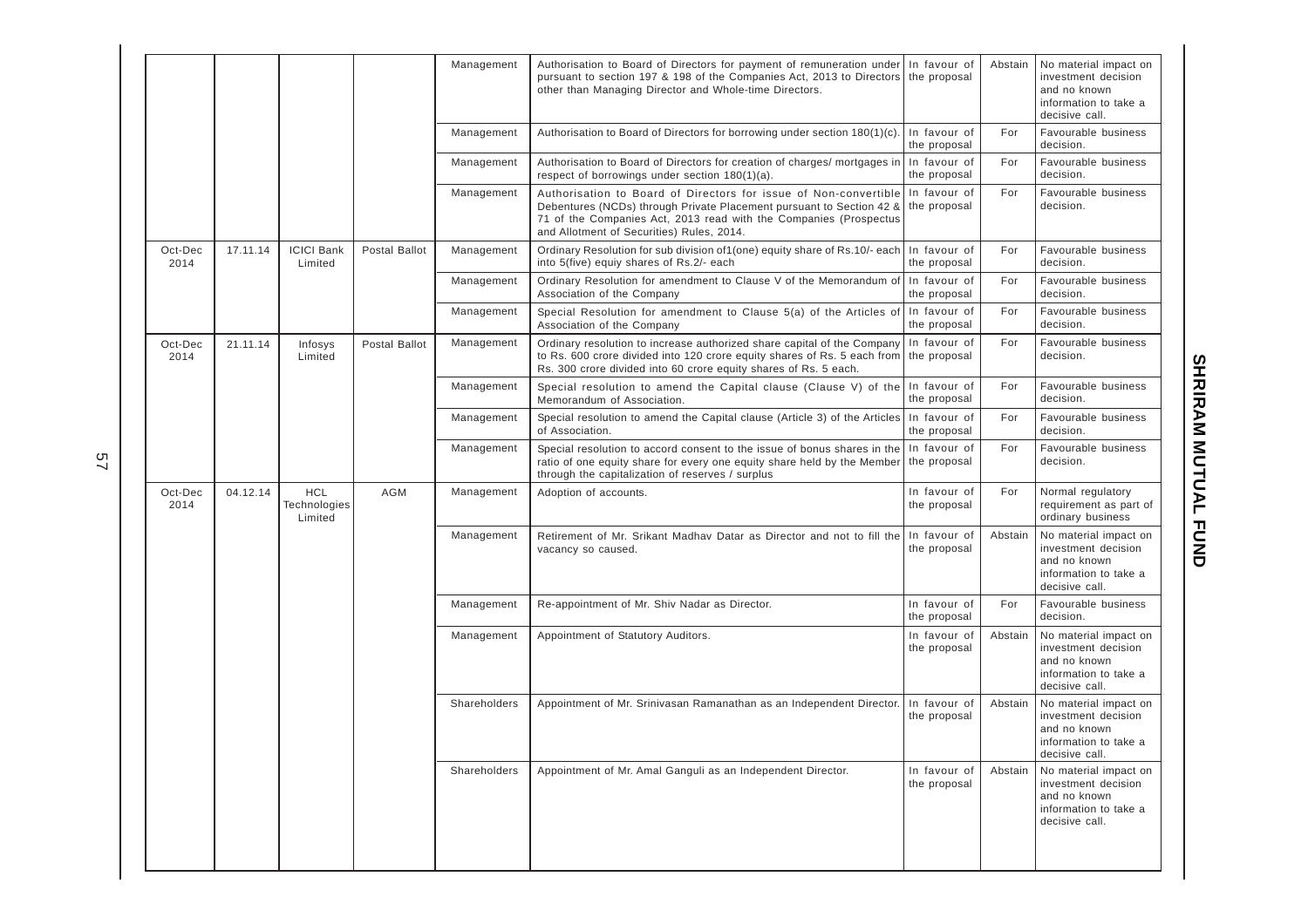|                 |          |                                |               | Shareholders | Appointment of Ms. Robin Ann Abrams as an Independent Director.                                                                                                                                                                                                                                                                                                                                                                       | In favour of<br>the proposal | Abstain | No material impact on<br>investment decision<br>and no known<br>information to take a<br>decisive call. |
|-----------------|----------|--------------------------------|---------------|--------------|---------------------------------------------------------------------------------------------------------------------------------------------------------------------------------------------------------------------------------------------------------------------------------------------------------------------------------------------------------------------------------------------------------------------------------------|------------------------------|---------|---------------------------------------------------------------------------------------------------------|
|                 |          |                                |               | Shareholders | Appointment of Mr. Keki Mistry as an Independent Director.                                                                                                                                                                                                                                                                                                                                                                            | In favour of<br>the proposal | Abstain | No material impact on<br>investment decision<br>and no known<br>information to take a<br>decisive call. |
|                 |          |                                |               | Shareholders | Appointment of Dr. Sosale Shankara Sastry as an Independent<br>Director.                                                                                                                                                                                                                                                                                                                                                              | In favour of<br>the proposal | Abstain | No material impact on<br>investment decision<br>and no known<br>information to take a<br>decisive call. |
|                 |          |                                |               | Shareholders | Appointment of Mr. Subramanian Madhavan as an Independent<br>Director.                                                                                                                                                                                                                                                                                                                                                                | In favour of<br>the proposal | Abstain | No material impact on<br>investment decision<br>and no known<br>information to take a<br>decisive call. |
|                 |          |                                |               | Management   | Payment of commission to Non-executive Directors.                                                                                                                                                                                                                                                                                                                                                                                     | In favour of<br>the proposal | Abstain | No material impact on<br>investment decision<br>and no known<br>information to take a<br>decisive call. |
|                 |          |                                |               | Management   | Continuation of Mr. Shiv Nadar as Managing Director of the Company<br>beyond the age of 70 years.                                                                                                                                                                                                                                                                                                                                     | In favour of<br>the proposal | For     | Favourable business<br>decision.                                                                        |
| Oct-Dec<br>2014 | 22.12.14 | <b>HDFC Bank</b><br>Limited    | Postal Ballot | Management   | Issue of Long Term Bonds/ Non Convertible Debentures on a Private<br>Placement basis.                                                                                                                                                                                                                                                                                                                                                 | In favour of<br>the proposal | For     | Favourable business<br>decision.                                                                        |
|                 |          |                                |               | Management   | Appointment of Mrs. Shyamala Gopinath as Part Time Non Executive<br>Chairperson.                                                                                                                                                                                                                                                                                                                                                      | In favour of<br>the proposal | For     | Favourable business<br>decision.                                                                        |
| Oct-Dec<br>2014 | 22.12.14 | AIA<br>Engineering             | Postal Ballot | Management   | SPECIAL RESOLUTION under Section 180 (1) (a) of the Companies Act<br>2013 authorizing the Board of Directors to Mortgage / Hypothecate / Create<br>Security and / or create any charge on immovable and / or movable<br>Properties of the Company to secure the Borrowings (including temporary<br>loans and Working Capital Facilities obtain by the Company from any of<br>its Scheduled Banks in the Ordinary Course of Business.) | In favour of<br>the proposal | For     | Favourable business<br>decision.                                                                        |
| Jan-Mar<br>2015 | 02.01.15 | Kotak<br>Mahindra<br>Bank Ltd. | <b>EGM</b>    | Management   | Re-appointment of Mr. C. Jayaram (DIN: 00012214) as Whole-time<br>Director of the Bank designated as Joint Managing Director for the period the proposal<br>from 1st January 2015 to 30th April 2016.                                                                                                                                                                                                                                 | In favour of                 | For     | Favourable business<br>decision.                                                                        |
|                 |          |                                |               | Shareholders | Appointment of Mr. Asim Ghosh (DIN: 00116139) as an Independent<br>Director not liable to retire by rotation, up to 8th May, 2016.                                                                                                                                                                                                                                                                                                    | In favour of<br>the proposal | Abstain | No material impact on<br>investment decision.                                                           |
|                 |          |                                |               | Shareholders | Appointment of Mr. Amit Desai (DIN: 00310510) as an Independent<br>Director not liable to retire by rotation, up to 17th March, 2019.                                                                                                                                                                                                                                                                                                 | In favour of<br>the proposal | Abstain | No material impact on<br>investment decision.                                                           |
|                 |          |                                |               | Shareholders | Appointment of Prof. S. Mahendra Dev (DIN: 06519869) as ar<br>Independent Director not liable to retire by rotation, up to 14th March.<br>2018.                                                                                                                                                                                                                                                                                       | In favour of<br>the proposal | Abstain | No material impact on<br>investment decision.                                                           |
|                 |          |                                |               | Shareholders | Appointment of Mr. Prakash Apte (DIN: 00196106) as an Independent<br>Director not liable to retire by rotation, up to 17th March, 2019.                                                                                                                                                                                                                                                                                               | In favour of<br>the proposal | Abstain | No material impact on<br>investment decision.                                                           |
|                 |          |                                |               | Shareholders | Appointment of Ms. Farida Khambata (DIN: 06954123) as an Independent In favour of<br>Director not liable to retire by rotation, up to 6th September, 2019.                                                                                                                                                                                                                                                                            | the proposal                 |         | Abstain   No material impact on<br>investment decision.                                                 |
|                 |          |                                |               | Management   | increasing the ceiling limit on total holdings of FIIs/ SEBI approved sub-<br>account of FIIs, FPIs, QFIs, NRIs & PIOs under the portfolio investment<br>scheme upto 42% of the paid-up equity share capital of the Bank.                                                                                                                                                                                                             | In favour of<br>the proposal | For     | Favourable business<br>decision.                                                                        |
|                 |          |                                |               | Management   | Increase in Authorized Share Capital of the Bank to Rs. 700 crore (Rupees)<br>Seven Hundred Crore Only)                                                                                                                                                                                                                                                                                                                               | In favour of<br>the proposal | For     | Favourable business<br>decision.                                                                        |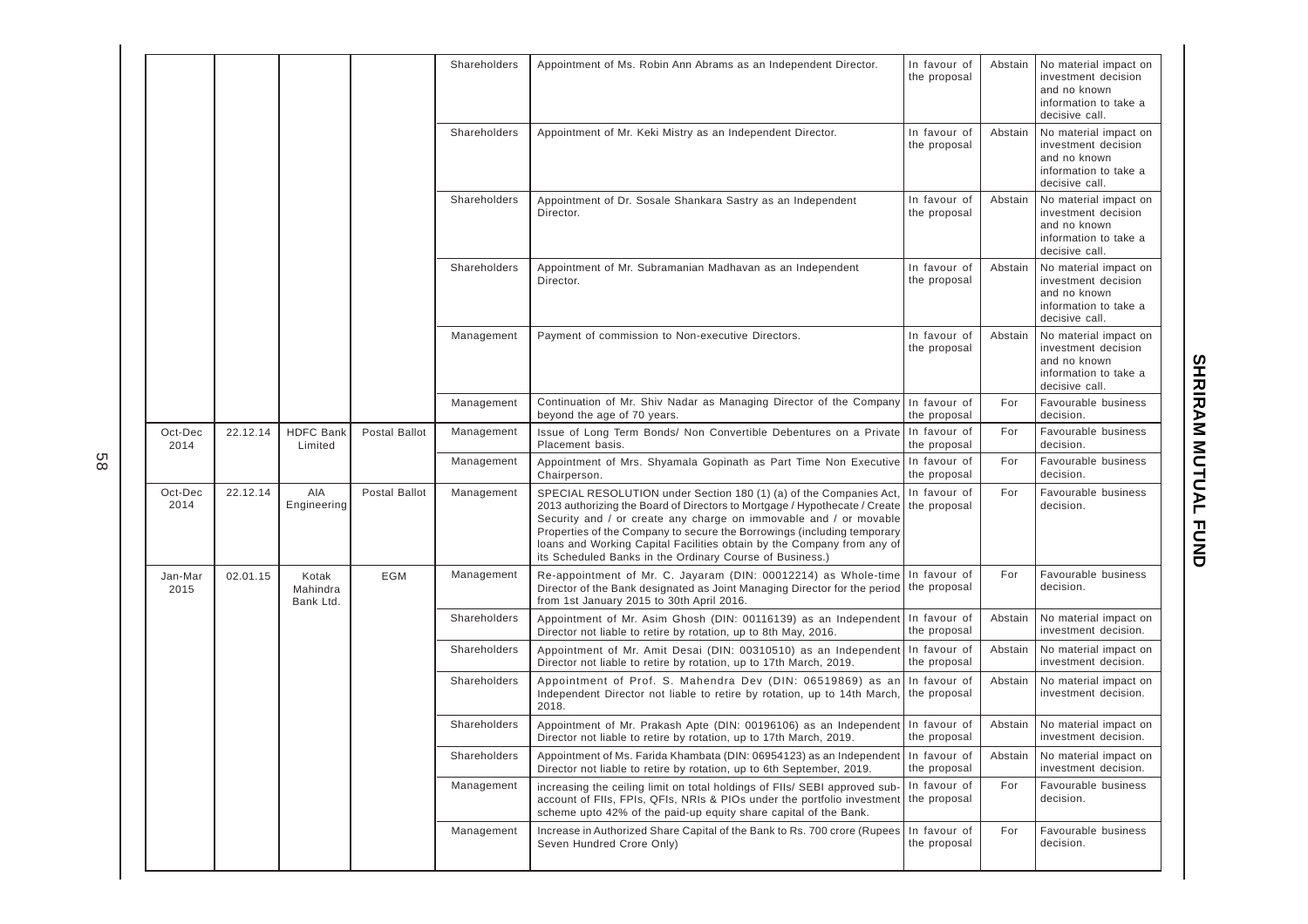|                 |          |                               |               | Management | Amendment to clause V of the Memorandum of Association relating to<br>the share capital of the Bank.                                                                                                                                                            | In favour of<br>the proposal | For     | Favourable business<br>decision.                                                                             |
|-----------------|----------|-------------------------------|---------------|------------|-----------------------------------------------------------------------------------------------------------------------------------------------------------------------------------------------------------------------------------------------------------------|------------------------------|---------|--------------------------------------------------------------------------------------------------------------|
| Jan-Mar<br>2015 | 07.01.15 | <b>ING Vysya</b><br>Bank Ltd. | EGM           | Management | Approval for Scheme of Amalgamation of ING Vysya Bank Limited<br>(Transferor Bank) with Kotak Mahindra Bank Limited (Transferee Bank)                                                                                                                           | In favour of<br>the proposal | For     | Favourable business<br>decision.                                                                             |
| Jan-Mar<br>2015 | 21.01.15 | Aurobinda<br>Pharma Ltd.      | EGM           | Management | <b>Issue of Securities</b>                                                                                                                                                                                                                                      | In favour of<br>the proposal | For     | Favourable business<br>decision.                                                                             |
| Jan-Mar<br>2015 | 19.01.15 | <b>Tata Motors</b><br>Ltd.    | Postal Ballot | Management | Approval and ratification for payment of Minimum Remuneration to Mi<br>Ravindra Pisharody, Executive Director (Commercial Vehicles) due to the proposal<br>inadequacy of profits for financial year ended March 31, 2014                                        | In favour of                 | Abstain | Abstain due to lack of<br>comprehensive and<br>adequate information<br>on the proposed<br>matter for voting. |
|                 |          |                               |               | Management | Approval and ratification for payment of Minimum Remuneration to Mr<br>Satish Borwankar, Executive Director (Quality) due to inadequacy of profits the proposal<br>for financial year ended March 31, 2014.                                                     | In favour of                 | Abstain | Abstain due to lack of<br>comprehensive and<br>adequate information<br>on the proposed<br>matter for voting. |
|                 |          |                               |               | Management | Approval and ratification for payment of Minimum Remuneration and death   In favour of<br>related benefits / compensation to (late) Mr Karl Slym, Managing Director<br>/ his legal heir due to inadequacy of profits for financial year ended March<br>31, 2014 | the proposal                 | Abstain | Abstain due to lack of<br>comprehensive and<br>adequate information<br>on the proposed<br>matter for voting. |
|                 |          |                               |               | Management | Approval for payment of Minimum Remuneration to Mr Ravindra In favour of<br>Pisharody, Executive Director (Commercial Vehicles) in case of<br>inadequacy of profits for FY 2014-15 and FY 2015-16.                                                              | the proposal                 | Abstain | Abstain due to lack of<br>comprehensive and<br>adequate information<br>on the proposed<br>matter for voting. |
|                 |          |                               |               | Management | Approval for payment of Minimum Remuneration to Mr Satish Borwankar,<br>Executive Director (Quality) in case of inadequacy of profits for FY 2014-<br>15 and FY 2015-16.                                                                                        | In favour of<br>the proposal | Abstain | Abstain due to lack of<br>comprehensive and<br>adequate information<br>on the proposed<br>matter for voting. |
| Jan-Mar<br>2015 | 05.02.15 | Apollo Tyres<br>Ltd.          | Postal Ballot | Management | Limits of Borrowing under section 180(1) (c) of the Companies Act 2013.                                                                                                                                                                                         | In favour of<br>the proposal | For     | Favourable business<br>decision.                                                                             |
|                 |          |                               |               | Management | Creation of Security under Section 180(1) (a) of the Companies Act, 2013<br>in connection with the borrowings of the Company.                                                                                                                                   | In favour of<br>the proposal | For     | Favourable business<br>decision.                                                                             |
| Jan-Mar<br>2015 | 27.02.15 | Infosys<br>Limited            | Postal Ballot | Management | Ordinary resolution to appoint Prof. Jeffrey S. Lehman as an Independent<br>Director.                                                                                                                                                                           | In favour of<br>the proposal | Abstain | No material impact on<br>investment decision.                                                                |
|                 |          |                               |               | Management | Ordinary resolution to appoint Prof. John W. Etchemendy as an<br>Independent Director.                                                                                                                                                                          | In favour of<br>the proposal | Abstain | No material impact on<br>investment decision.                                                                |
| Jan-Mar<br>2015 | 12.02.15 | MRF Ltd.                      | AGM           | Management | To adopt the Audited Balance Sheet as at 30th September 2014 and the<br>Statement of Profit & Loss for the year ended on that date and the Reports<br>of the Directors and Auditors thereon.                                                                    | In favour of<br>the proposal | For     | Normal regulatory<br>requirement as part of<br>ordinary business.                                            |
|                 |          |                               |               | Management | To declare a final dividend on equity shares.                                                                                                                                                                                                                   | In favour of<br>the proposal | For     | Normal regulatory<br>requirement as part of<br>ordinary business.                                            |
|                 |          |                               |               | Management | To appoint a Director in place of Mr. K M Mammen who retires by rotation<br>and being eligible, offers himself for re-appointment.                                                                                                                              | In favour of<br>the proposal | For     | Favourable business<br>decision.                                                                             |
|                 |          |                               |               | Management | To appoint Messrs. Sastri & Shah and M. M. Nissim and Co., as Statutory   In favour of<br>Auditors of the Company and authorise Board of Directors to fix their the proposal<br>remuneration.                                                                   |                              | For     | Normal regulatory<br>requirement as part of<br>ordinary business.                                            |
|                 |          |                               |               | Management | To re-appoint Mr. K M Mammen as Chairman and Managing Director of<br>the Company for a period of five years.                                                                                                                                                    | In favour of<br>the proposal | For     | Normal regulatory<br>requirement as part of<br>ordinary business.                                            |
|                 |          |                               |               | Management | To revise the remuneration of Mr. Arun Mammen, Managing Director of<br>the Company w.e.f. 01/04/2015                                                                                                                                                            | In favour of<br>the proposal | For     | Normal regulatory<br>requirement as part of<br>ordinary business.                                            |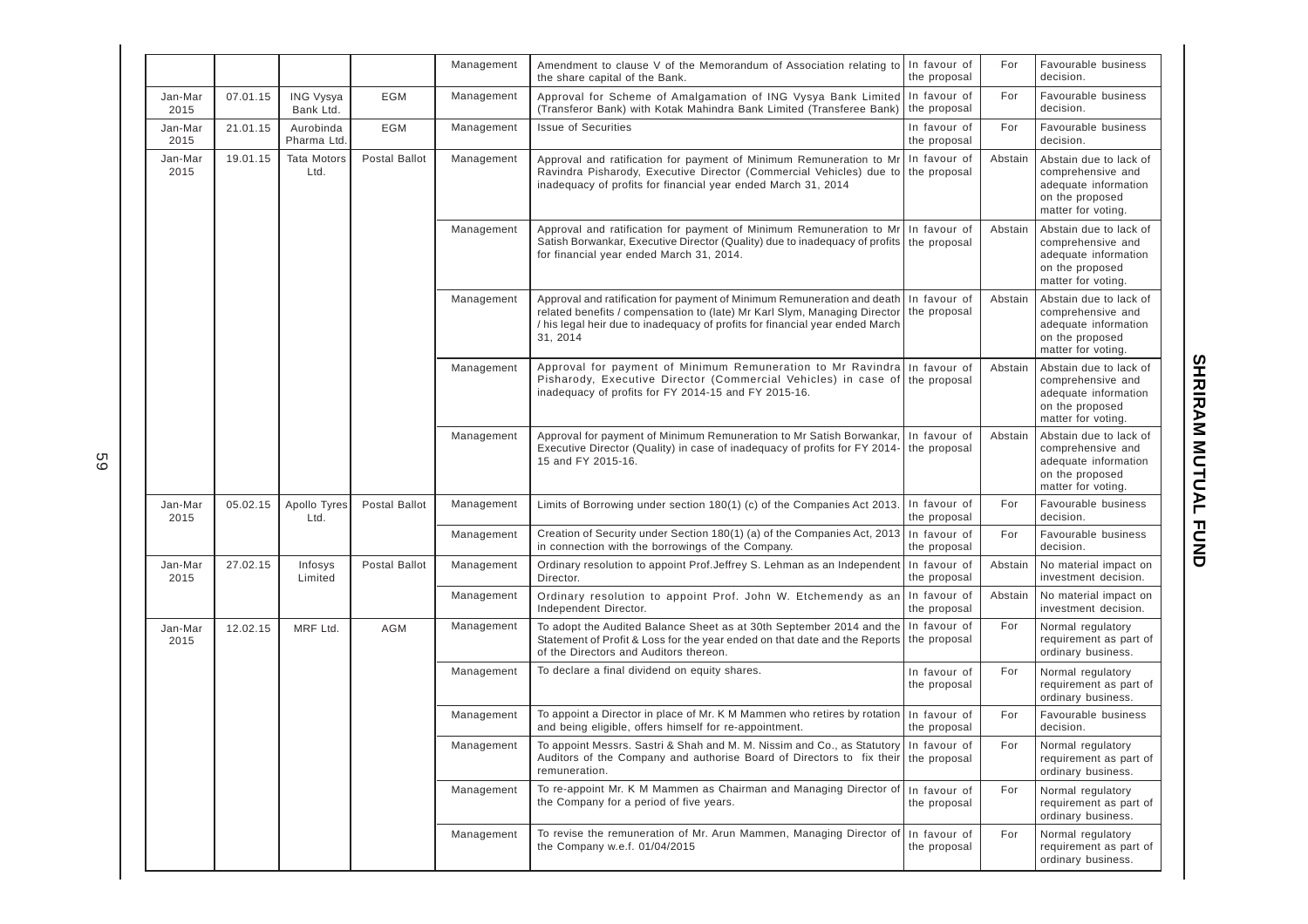|                 |          |                                    |                      | Management   | To re-appoint Mr. Rahul Mammen Mappillai as Whole-Time Director of<br>the Company, for a period of five years.                                                                                                                                                                                                                                                                                                                                                                       | In favour of<br>the proposal | For     | Favourable business<br>decision.                                                                   |
|-----------------|----------|------------------------------------|----------------------|--------------|--------------------------------------------------------------------------------------------------------------------------------------------------------------------------------------------------------------------------------------------------------------------------------------------------------------------------------------------------------------------------------------------------------------------------------------------------------------------------------------|------------------------------|---------|----------------------------------------------------------------------------------------------------|
|                 |          |                                    |                      | Management   | To increase the Borrowing Powers of the Company.                                                                                                                                                                                                                                                                                                                                                                                                                                     | In favour of<br>the proposal | For     | Favourable business<br>decision.                                                                   |
|                 |          |                                    |                      | Management   | To provide security in connection with the borrowings of the Company.                                                                                                                                                                                                                                                                                                                                                                                                                | In favour of<br>the proposal | For     | Favourable business<br>decision.                                                                   |
|                 |          |                                    |                      | Management   | To ratify the remuneration payable to Mr. C Govindan Kutty, Cost Audito<br>of the Company for the financial year commencing from 01/10/2014.                                                                                                                                                                                                                                                                                                                                         | In favour of<br>the proposal | For     | Normal regulatory<br>requirement as part of<br>ordinary business.                                  |
| Jan-Mar<br>2015 | 07.03.15 | Axis Bank<br>Ltd.                  | Postal Ballot        | Shareholders | Appointment of Shri V R Kaundinya as an Independent Director to hold<br>office for a term upto 11th October, 2017.                                                                                                                                                                                                                                                                                                                                                                   | In favour of<br>the proposal | Abstain | No material impact on<br>investment decision.                                                      |
|                 |          |                                    |                      | Shareholders | Appointment of Shri Prasad R Menon as an Independent Director to hold<br>office for a term upto 22nd January, 2016."                                                                                                                                                                                                                                                                                                                                                                 | In favour of<br>the proposal | Abstain | No material impact on<br>investment decision.                                                      |
|                 |          |                                    |                      | Shareholders | Appointment of Prof Samir K Barua as an Independent Director to hold<br>office for a term upto 31st March, 2019."                                                                                                                                                                                                                                                                                                                                                                    | In favour of<br>the proposal | Abstain | No material impact on<br>investment decision.                                                      |
|                 |          |                                    |                      | Shareholders | Appointment of Shri Som Mittal as an Independent Director to hold office<br>for a term upto 31st March, 2019."                                                                                                                                                                                                                                                                                                                                                                       | In favour of<br>the proposal | Abstain | No material impact on<br>investment decision.                                                      |
|                 |          |                                    |                      | Shareholders | Appointment of Smt Ireena Vittal as an Independent Director to hold<br>office for a term upto 31st March, 2019."                                                                                                                                                                                                                                                                                                                                                                     | In favour of<br>the proposal | Abstain | No material impact on<br>investment decision.                                                      |
|                 |          |                                    |                      | Shareholders | Appointment of Shri Rohit Bhagat as an Independent Director to hold<br>office for a term upto 31st March, 2019."                                                                                                                                                                                                                                                                                                                                                                     | In favour of<br>the proposal | Abstain | No material impact on<br>investment decision.                                                      |
|                 |          |                                    |                      | Management   | Issue of Long Term Bonds/Non-convertible debentures on a private<br>placement basis.                                                                                                                                                                                                                                                                                                                                                                                                 | In favour of<br>the proposal | For     | Favourable business<br>decision.                                                                   |
| Jan-Mar<br>2015 | 10.03.15 | Tech<br>Mahindra<br>Ltd.           | <b>Postal Ballot</b> | Management   | Special resolution for issue of bonus shares in the ratio of one equity<br>share for every one equity share held by the member by capitalisation of the proposal<br>free reserves                                                                                                                                                                                                                                                                                                    | In favour of                 | For     | Favourable corporate<br>action to reward<br>shareholders and<br>improve liquidity of the<br>shares |
|                 |          |                                    |                      | Management   | Ordinary resolution for sub-division of each equity share of the face value<br>of Rs. 10/- each into two (2) equity shares of the face value of Rs.5/-<br>each                                                                                                                                                                                                                                                                                                                       | In favour of<br>the proposal | For     | Favourable corporate<br>action to reward<br>shareholders and<br>improve liquidity of the<br>shares |
|                 |          |                                    |                      | Management   | Special resolution to amend the Capital clause Clause $V(a)$ of the In favour of<br>Memorandum of Association                                                                                                                                                                                                                                                                                                                                                                        | the proposal                 | For     | Normal course of<br>business.                                                                      |
|                 |          |                                    |                      | Management   | Special resolution to amend the Capital clause (Article 3) of the Articles<br>of Association                                                                                                                                                                                                                                                                                                                                                                                         | In favour of<br>the proposal | For     | Normal course of<br>business.                                                                      |
| Jan-Mar<br>2015 | 07.03.15 | <b>HCL</b><br>Technologies<br>Ltd. | Postal Ballot        | Management   | Special resolution to increase Authorized Share Capital of the Company<br>from Rs. 150,00,00,000 (Rupees One Hundred Fifty Crores only) divided the proposal<br>into 75,00,00,000 (Seventy Five Crores) equity shares of Rs. 2 each to<br>Rs. 300,00,00,000 (Rupees Three Hundred Crores only) divided into<br>150,00,00,000 (One Hundred Fifty Crores) equity shares of Rs. 2 each<br>and the consequent alteration in Clause V of the Memorandum of<br>Association of the Company. | In favour of                 | For     | Favourable business<br>decision.                                                                   |
|                 |          |                                    |                      | Management   | Ordinary resolution to issue bonus shares in the proportion of one equity $\vert$ In favour of<br>share for every one equity share held by the members through<br>capitalization of Securities Premium account.                                                                                                                                                                                                                                                                      | the proposal                 | For     | Favourable corporate<br>action to reward<br>shareholders and<br>improve liquidity of the<br>shares |
| Jan-Mar<br>2015 | 26.03.15 | Indusind<br>Bank Ltd.              | Postal Ballot        | Management   | Issue of Long Term Infrastructure Bonds / Non-Convertible Debentures<br>on Private Placement basis of an amount not exceeding Rs. 2,000 crores.                                                                                                                                                                                                                                                                                                                                      | In favour of<br>the proposal | For     | Favourable business<br>decision.                                                                   |
| Jan-Mar<br>2015 | 03.03.15 | <b>Tata Motors</b><br>Ltd.         | Postal Ballot        | Management   | Approval for issue of Ordinary and 'A' Ordinary Shares through a Right<br>Issue                                                                                                                                                                                                                                                                                                                                                                                                      | In favour of<br>the proposal | For     | Favourable business<br>decision.                                                                   |
| Jan-Mar<br>2015 | 28.03.15 | <b>IDFC Ltd.</b>                   | Postal Ballot        | Shareholders | Appointment of Mr. Surinder Singh Kohli (DIN 00169907) as an<br>Independent Director as an Ordinary Resolution.                                                                                                                                                                                                                                                                                                                                                                      | In favour of<br>the proposal | For     | Already associated<br>with vast experience                                                         |
|                 |          |                                    |                      |              |                                                                                                                                                                                                                                                                                                                                                                                                                                                                                      |                              |         |                                                                                                    |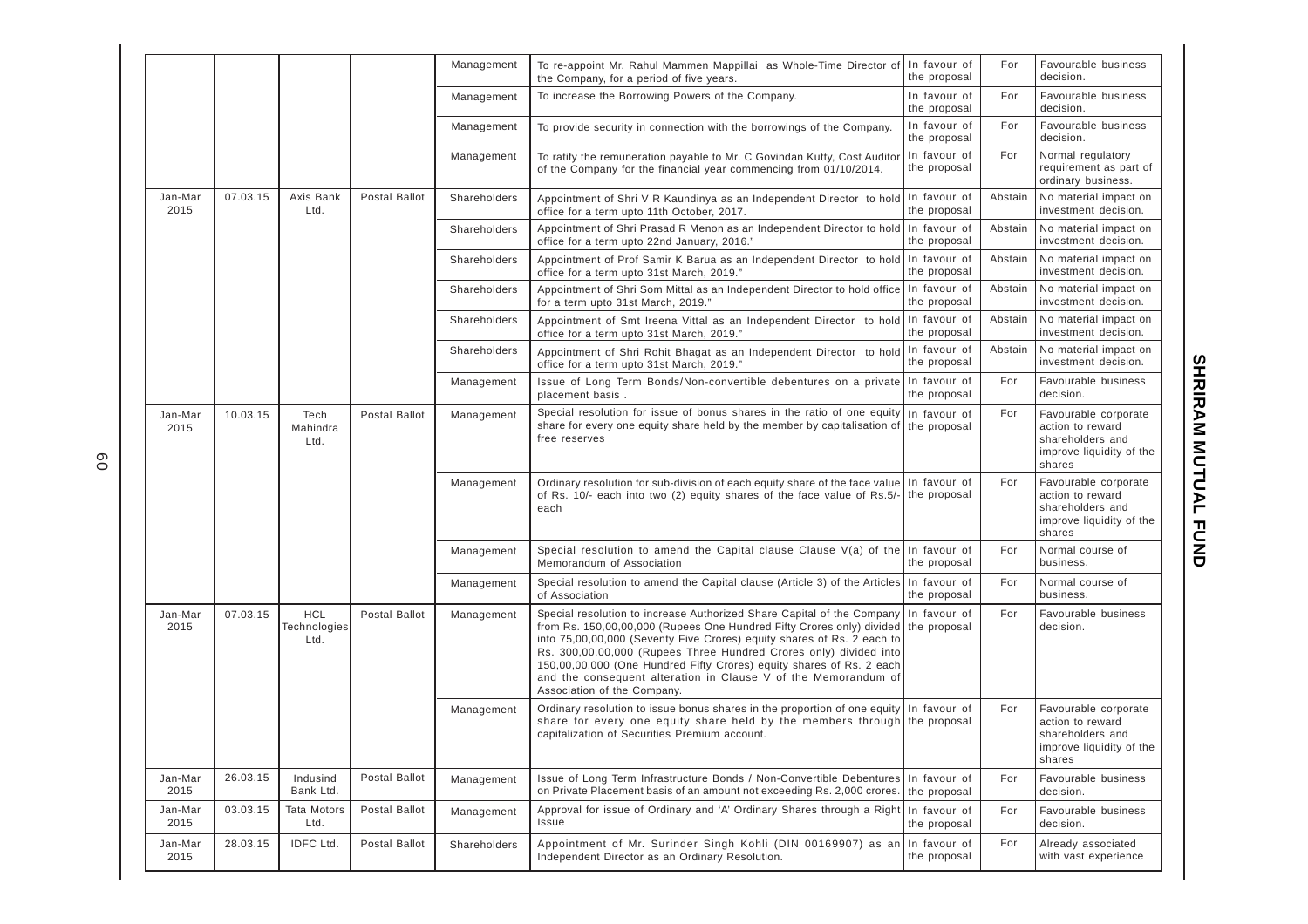|                 |          |                             |               | Shareholders | Appointment of Ms. Marianne Økland (DIN 03581266) as an Independent<br>Director as an Ordinary Resolution.                                                                                                                                                                                                                                                                                                                                                                                                                                                                                                    | In favour of<br>the proposal | For     | Already associated<br>with vast experience                        |
|-----------------|----------|-----------------------------|---------------|--------------|---------------------------------------------------------------------------------------------------------------------------------------------------------------------------------------------------------------------------------------------------------------------------------------------------------------------------------------------------------------------------------------------------------------------------------------------------------------------------------------------------------------------------------------------------------------------------------------------------------------|------------------------------|---------|-------------------------------------------------------------------|
|                 |          |                             |               | Shareholders | Appointment of Dr. Omkar Goswami (DIN 00004258) as an Independent<br>Director as an Ordinary Resolution.                                                                                                                                                                                                                                                                                                                                                                                                                                                                                                      | In favour of<br>the proposal | For     | Already associated<br>with vast experience                        |
|                 |          |                             |               | Management   | Amendment to the Articles of Association of the Company by inserting<br>clause relating to restriction on transfer of shares in certain circumstances<br>as a Special Resolution.                                                                                                                                                                                                                                                                                                                                                                                                                             | In favour of<br>the proposal | For     | Normal regulatory<br>requirement as part of<br>ordinary business  |
|                 |          |                             |               | Management   | Creation of charge / Hypothecation on the assets of the Company, in<br>respect of borrowings, under Section 180(1)(a) of the Companies Act,<br>2013 as a Special Resolution.                                                                                                                                                                                                                                                                                                                                                                                                                                  | In favour of<br>the proposal | For     | Favourable business<br>decision.                                  |
| Jan-Mar<br>2015 | 28.03.15 | Reliance<br>Industries      | Postal Ballot | Shareholders | Appointment of Shri Mansingh L. Bhakta as an Independent Director                                                                                                                                                                                                                                                                                                                                                                                                                                                                                                                                             | In favour of<br>the proposal | For     | Already associated<br>with vast experience                        |
|                 |          | Ltd.                        |               | Shareholders | Appointment of Dr. Dharam Vir Kapur as an Independent Director                                                                                                                                                                                                                                                                                                                                                                                                                                                                                                                                                | In favour of<br>the proposal | For     | Already associated<br>with vast experience                        |
|                 |          |                             |               | Shareholders | Appointment of Prof. Dipak C. Jain as an Independent Director                                                                                                                                                                                                                                                                                                                                                                                                                                                                                                                                                 | In favour of<br>the proposal | For     | Already associated<br>with vast experience                        |
|                 |          |                             |               | Shareholders | Appointment of Dr. Raghunath A. Mashelkar as an Independent Director                                                                                                                                                                                                                                                                                                                                                                                                                                                                                                                                          | In favour of<br>the proposal | For     | Already associated<br>with vast experience                        |
|                 |          |                             |               | Shareholders | Appointment of Shri Maheswar Sahu as an Independent Director                                                                                                                                                                                                                                                                                                                                                                                                                                                                                                                                                  | In favour of<br>the proposal | For     | Already associated<br>with vast experience                        |
|                 |          |                             |               | Management   | Alteration of Objects Clause of the Memorandum of Association                                                                                                                                                                                                                                                                                                                                                                                                                                                                                                                                                 | In favour of<br>the proposal | For     | Normal course of<br>business                                      |
|                 |          |                             |               | Management   | Re-appointment of Shri Hital R. Meswani as a Whole-time Director                                                                                                                                                                                                                                                                                                                                                                                                                                                                                                                                              | In favour of<br>the proposal | For     | Favourable business<br>decision.                                  |
| Jan-Mar<br>2015 | 07.03.15 | Bank of<br>India            | EGM           | Management   | To create, offer, issue and allot upto 2,26,45,502 (Two Crore Twenty Six<br>Lac, Forty Five thousand Five Hundred and Two) equity shares of Rs.<br>10/- each (Rupees Ten only) for cash at Rs. 283.50 per share including<br>premium of Rs. 273.50 per equity share at a price as determined in<br>accordance with Regulation 76 (4) of SEBI ICDR Regulations aggregating<br>upto Rs. 641,99,99,817 on preferential basis to: 1. Life Insurance<br>Corporation of India or schemes of LIC upto 2,00,00,000 Equity Shares<br>2. The New India Assurance Company Limited upto 26,45,502 Equity<br><b>Shares</b> | In favour of<br>the proposal | For     | Favourable business<br>decision.                                  |
| Jan-Mar<br>2015 | 13.03.15 | Eicher<br>Motors<br>Limited | AGM           | Management   | To receive, consider and adopt the Audited Financial Statements (including<br>consolidated financial statements) for the financial year ended on 31st<br>December 2014 together with the Auditors and Directors Report thereon.                                                                                                                                                                                                                                                                                                                                                                               | In favour of<br>the proposal | For     | Normal regulatory<br>requirement as part of<br>ordinary business. |
|                 |          |                             |               | Management   | To declare a dividend of Rs. 50 Per equity share.                                                                                                                                                                                                                                                                                                                                                                                                                                                                                                                                                             | In favour of<br>the proposal | For     | Normal regulatory<br>requirement as part of<br>ordinary business. |
|                 |          |                             |               | Management   | To appoint M/s Deloitte Haskins & Sells (Firm Registration Number<br>015125N), Chartered Accountants as Statutory Auditors of the Company<br>to hold office from the conclusion of the 33rd (Thirty Third) Annual General<br>Meeting until the conclusion of the 36th (Thirty Sixth) Annual General<br>Meeting of the Company and to fix their remuneration.                                                                                                                                                                                                                                                  | In favour of<br>the proposal | For     | Normal regulatory<br>requirement as part of<br>ordinary business. |
|                 |          |                             |               | Shareholders | To appoint Ms. Manvi Sinha (DIN 07038675) as an Independent Director<br>for five years, not liable to retire by rotation.                                                                                                                                                                                                                                                                                                                                                                                                                                                                                     | In favour of<br>the proposal | Abstain | No material impact on<br>investment decision.                     |
|                 |          |                             |               | Shareholders | To appoint Mr. Srinivasan Sandilya (DIN 00037542) as an Independent<br>Director for five years, not liable to retire by rotation.                                                                                                                                                                                                                                                                                                                                                                                                                                                                             | In favour of<br>the proposal | For     | Long term association<br>with company and<br>good credential      |
|                 |          |                             |               | Shareholders | To appoint Mr. Priya Brat (DIN 00041859) as an Independent Director for<br>five years, not liable to retire by rotation.                                                                                                                                                                                                                                                                                                                                                                                                                                                                                      | In favour of<br>the proposal | For     | Long term association<br>with company and<br>good credential      |
|                 |          |                             |               | Shareholders | To appoint Mr. M J Subbaiah (DIN 00044799) as an Independent Director<br>for five years, not liable to retire by rotation.                                                                                                                                                                                                                                                                                                                                                                                                                                                                                    | In favour of<br>the proposal | For     | Long term association<br>with company and<br>good credential      |
|                 |          |                             |               |              |                                                                                                                                                                                                                                                                                                                                                                                                                                                                                                                                                                                                               |                              |         |                                                                   |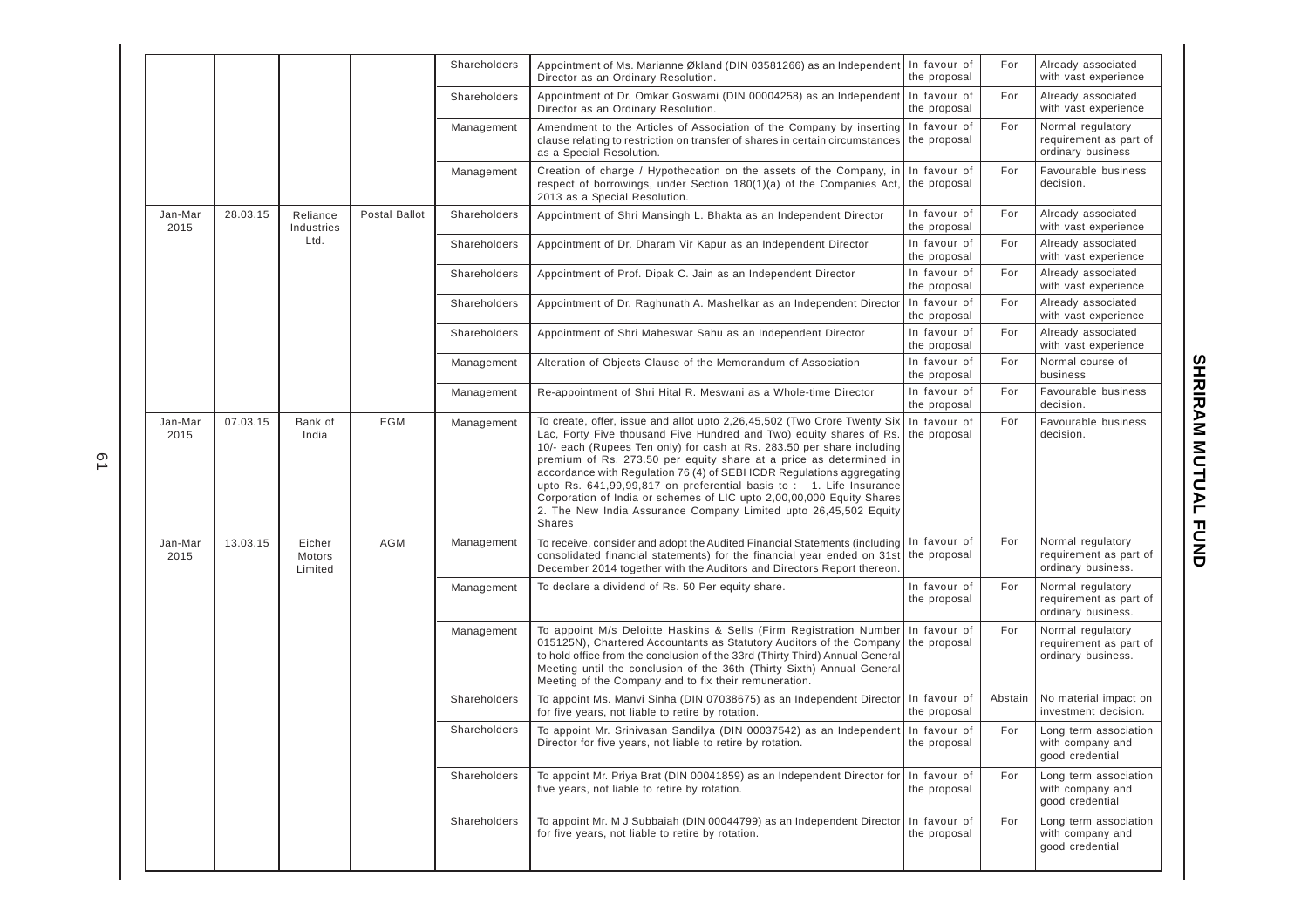|                 |          |                   |     | Shareholders | To appoint Mr. Prateek Jalan (DIN 02170139) as an Independent Director<br>for five years, not liable to retire by rotation.                                                                                                                                                                                                                                  | In favour of<br>the proposal | For | Long term association<br>with company and<br>good credential                                       |
|-----------------|----------|-------------------|-----|--------------|--------------------------------------------------------------------------------------------------------------------------------------------------------------------------------------------------------------------------------------------------------------------------------------------------------------------------------------------------------------|------------------------------|-----|----------------------------------------------------------------------------------------------------|
|                 |          |                   |     | Management   | To approve payment of remuneration by way of commission to Directors   In favour of<br>(Other than Managing Director(s) and Whole Time Director(s)) of the the proposal<br>Company not exceeding 1% of the net profits in every financial year for<br>five years.                                                                                            |                              | For | Inline with normal<br>market practice and<br>past resolution of the<br>company in this<br>regards. |
|                 |          |                   |     | Management   | To consider and approve change in terms of appointment and In favour of<br>remuneration of Mr. Siddhartha Lal-Managing Director (DIN 00037645). The proposal                                                                                                                                                                                                 |                              | For | Favourable business<br>decision.                                                                   |
|                 |          |                   |     | Management   | To increase limit of investment by FIIs in the Company to 49% of In favour of<br>Company's total capital.                                                                                                                                                                                                                                                    | the proposal                 | For | Favourable business<br>decision.                                                                   |
| Jan-Mar<br>2015 | 26.03.15 | Bank of<br>Baroda | EGM | Management   | Approval for creating, offering, issuing & allotting $6,44,20,471$ equity In favour of<br>shares of Rs. 2/- each fully paid up, at an issue price of Rs.195.59 per the proposal<br>share with a premium of Rs.193.59 per share aggregating Rs.1260/ Crore<br>approx to Govt. of India (President of India) on Preferential Basis as a<br>Special Resolution. |                              | For | Favourable business<br>decision.                                                                   |

|           |  | Summary of Votes cast during the F.Y. 2014-2015 |              |     |                           |           |  |
|-----------|--|-------------------------------------------------|--------------|-----|---------------------------|-----------|--|
|           |  |                                                 | Total No. of |     | Break-up of Vote decision |           |  |
| F.Y.      |  | Quarter                                         | resolutions  | For | Against                   | Abstained |  |
| 2014-2015 |  | Apr 14 - Jun 14                                 | 102          |     |                           | 102       |  |
|           |  | Jul 14 - Sep 14                                 | 559          | 257 |                           | 302       |  |
|           |  | Oct 14 - Dec 14                                 | 41           | 21  |                           | 20        |  |
|           |  | Jan 15 - Mar 15                                 | 70           | 50  |                           | 20        |  |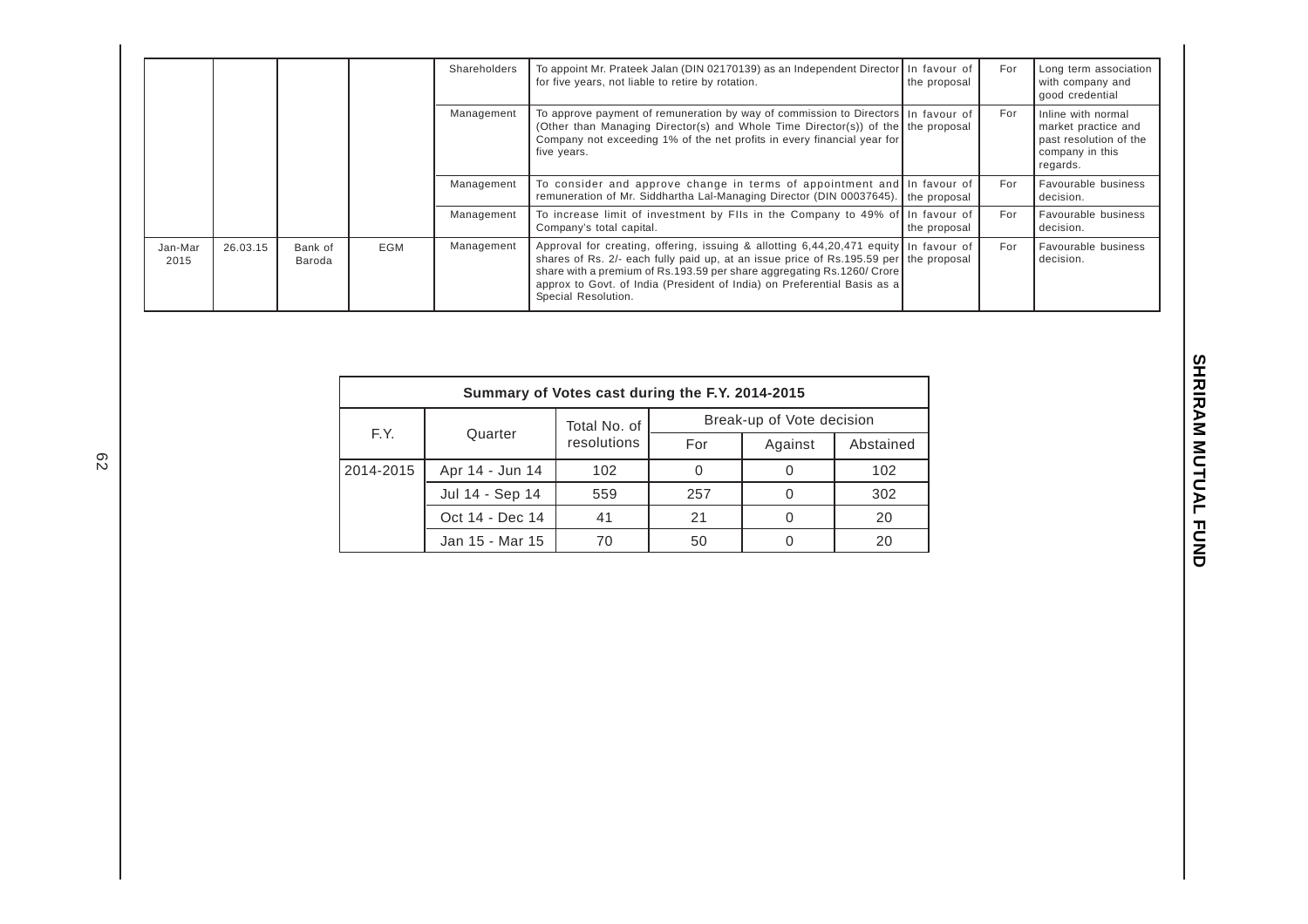#### **Annexure II**

## **Redressal of complaints received against Shriram Mutual Fund for the period : 01-04-2014 to 31-03-2015 Total Number of folio as on 31-03-2015 : 4639**

|                         |                                                                                | No. of                                               | No. of<br>Com-                        | Action on (a) and (b) |               |                |                           |                         |                   |                 |                 |                    |
|-------------------------|--------------------------------------------------------------------------------|------------------------------------------------------|---------------------------------------|-----------------------|---------------|----------------|---------------------------|-------------------------|-------------------|-----------------|-----------------|--------------------|
| Compl-                  |                                                                                | com-<br>plaints                                      |                                       | Resolved              |               |                |                           | Pending                 |                   |                 |                 |                    |
| aint<br>Code            | Type of Complaint #                                                            | pending<br>at the<br>beginning<br>of the year<br>(a) | received<br>during the<br>year<br>(b) | Within<br>30 days     | 30-60<br>days | 60-180<br>days | <b>Beyond</b><br>180 days | Non<br>Action-<br>able* | $0 - 3$<br>months | $3-6$<br>months | $6-9$<br>months | $9 - 12$<br>months |
| $\mathsf{I}$ A          | Non receipt of Dividend<br>on Units                                            |                                                      |                                       |                       |               |                |                           |                         |                   |                 |                 |                    |
| $\mathsf{I}$ B          | Interest on delayed<br>payment of Dividend                                     |                                                      |                                       |                       |               |                |                           |                         |                   |                 |                 |                    |
| $\mathsf{I} \mathsf{C}$ | Non receipt of<br><b>Redemption Proceeds</b>                                   |                                                      |                                       |                       |               |                |                           |                         |                   |                 |                 |                    |
| $\mathsf{I}$            | Interest on delayed<br>payment of Redemption                                   |                                                      |                                       |                       |               |                |                           |                         |                   |                 |                 |                    |
| II A                    | Non receipt of Statement<br>of Account/Unit Certificate                        |                                                      | 6                                     | 6                     |               |                |                           |                         |                   |                 |                 |                    |
| II B                    | Discrepancy in Statement<br>of Account \$\$                                    |                                                      |                                       |                       |               |                |                           |                         |                   |                 |                 |                    |
| II C                    | Data corrections in<br>Investor details \$\$                                   |                                                      |                                       |                       |               |                |                           |                         |                   |                 |                 |                    |
| $II$ D                  | Non receipt of Annual<br>Report/Abridged Summary                               |                                                      |                                       |                       |               |                |                           |                         |                   |                 |                 |                    |
| <b>III</b> A            | Wrong switch between<br><b>Schemes</b>                                         |                                                      |                                       |                       |               |                |                           |                         |                   |                 |                 |                    |
| III B                   | Unauthorized switch<br>between Schemes                                         |                                                      |                                       |                       |               |                |                           |                         |                   |                 |                 |                    |
| III <sub>C</sub>        | Deviation from Scheme<br>attributes                                            |                                                      |                                       |                       |               |                |                           |                         |                   |                 |                 |                    |
| III D                   | Wrong or excess<br>charges/load                                                |                                                      |                                       |                       |               |                |                           |                         |                   |                 |                 |                    |
| III E                   | Non updation of changes<br>viz. address, PAN, bank<br>details, nomination, etc |                                                      | 1                                     | 1                     |               |                |                           |                         |                   |                 |                 |                    |
| IV                      | Others                                                                         |                                                      | 1                                     | 1                     |               |                |                           |                         |                   |                 |                 |                    |
|                         | <b>TOTAL</b>                                                                   | $\mathbf 0$                                          | 8                                     | 8                     | $\Omega$      | $\Omega$       | 0                         | $\Omega$                | 0                 | $\mathbf 0$     | $\mathbf 0$     | $\overline{0}$     |

# including against its authorized persons/ distributors/ employees. etc.

63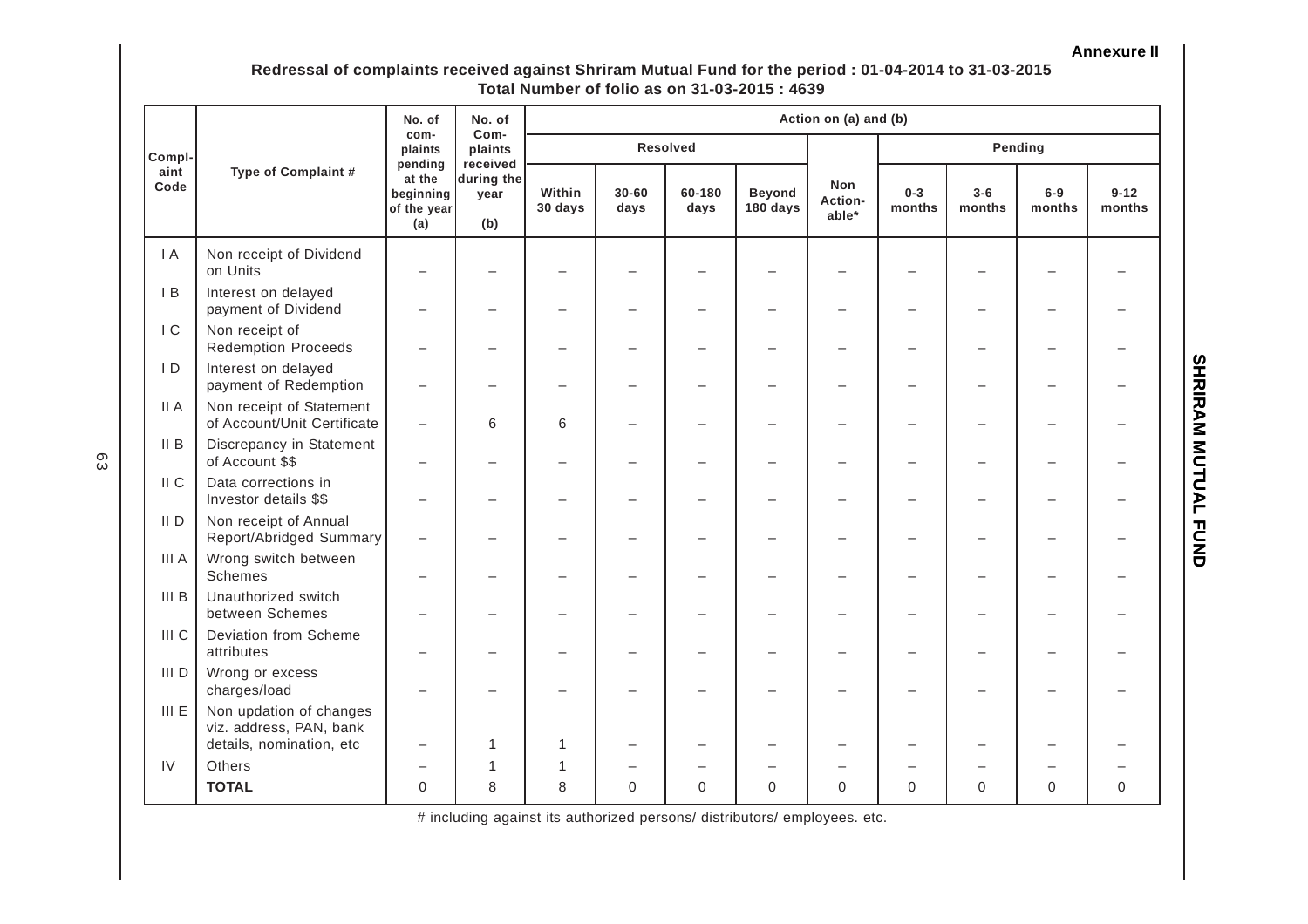## **INDEPENDENT AUDITORS' REPORT**

To, THE BOARD OF TRUSTEES **SHRIRAM MUTUAL FUND**

## **Report on the Financial Statements**

We have audited the accompanying financial statements of **SHRIRAM MUTUAL FUND – SHRIRAM EQUITY AND DEBT OPPORTUNITIES FUND** ("the Scheme"), which comprise the Balance Sheet as at March 31, 2015, and the Revenue Account for the year ended March 31 2015, and a summary of significant accounting policies and other explanatory information.

## **Management's Responsibility for the Financial Statements**

Management is responsible for the preparation of these financial statements that give a true and fair view of the financial position and financial performance of the Schemes in accordance with accounting principles generally accepted in India, including the accounting policies and standards specified in the Ninth Schedule to the Securities and Exchange Board of India (Mutual Funds) Regulations, 1996 ('the SEBI Regulations"). This responsibility includes the design, implementation and maintenance of internal control relevant to the preparation and presentation of the financial statements that give a true and fair view and are free from material misstatement, whether due to fraud or error.

## **Auditor's Responsibility**

Our responsibility is to express an opinion on these financial statements based on our audit. We conducted our audit in accordance with the Standards on Auditing issued by the Institute of Chartered Accountants of India. Those Standards require that we comply with ethical requirements and plan and perform the audit to obtain reasonable assurance about whether the financial statements are free from material misstatement.

An audit involves performing procedures to obtain audit evidence about the amounts and disclosures in the financial statements. The procedures selected depend on the auditor's judgment, including the assessment of the risks of material misstatement of the financial statements, whether due to fraud or error. In making those risk assessments, the auditor considers internal control relevant to the Scheme's preparation and fair presentation of the financial statements in order to design audit procedures that are appropriate in the circumstances. An audit also includes evaluating the appropriateness of accounting policies used and the reasonableness of the accounting estimates made by management, as well as evaluating the overall presentation of the financial statements.

We believe that the audit evidence we have obtained is sufficient and appropriate to provide a basis for our audit opinion.

## **Opinion**

In our opinion and to the best of our information and according to the explanations given to us, the financial statements give the information required by the SEBI Regulations in the manner so required and give a true and fair view in conformity with the accounting principles generally accepted in India :

- a) In case of Balance Sheet, of the state of affairs of the Schemes as at March 31, 2015.
- b) In case of Revenue Account, of the Surplus of the Scheme for the year ended March 31, 2015.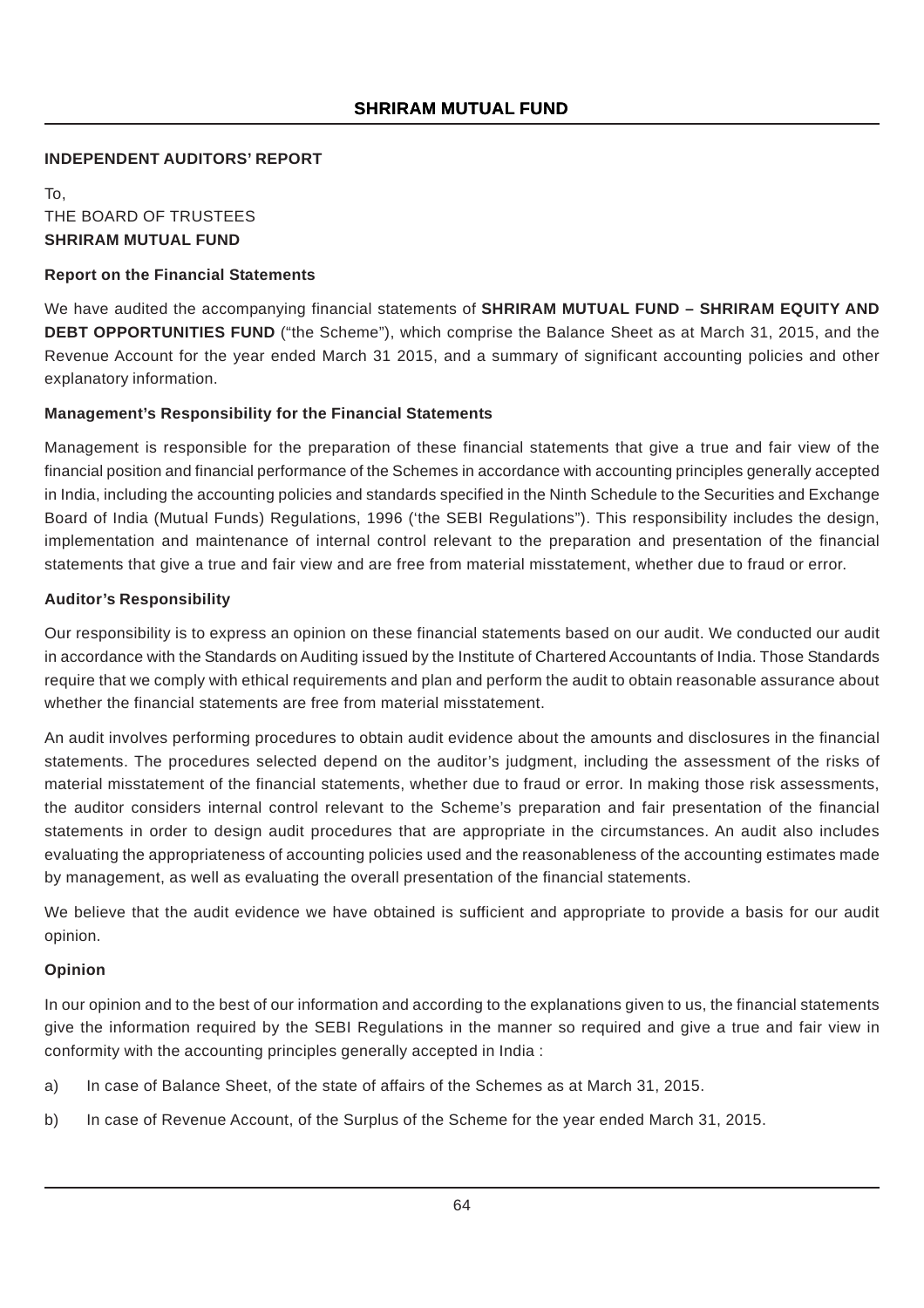# **Report on Other Legal and Regulatory Requirements**

- 1. We have obtained all the information and explanations, which to the best of our knowledge and belief were necessary for the purposes of our audit.
- 2. The balance sheet and revenue account dealt with by this report are in agreement with the books of account.
- 3. In our opinion, the balance sheet and revenue account dealt with by this report have been prepared in conformity with the accounting policies and standards specified in the Ninth Schedule to the SEBI Regulations.
- 4. In our opinion and on the basis of information and explanations given to us, the methods used to value non traded securities as at March 31, 2015 are in accordance with the SEBI Regulations and other guidelines issued by the Securities and Exchange Board of India, as applicable, and approved by the Board of Trustees, and fair and reasonable.

For **Chokshi & Chokshi LLP** Chartered Accountants (FRN - 101872W/W100045)

**Nilesh Joshi** Place : Mumbai **Partner** Date : 29th April, 2015 (Membership No. 114749)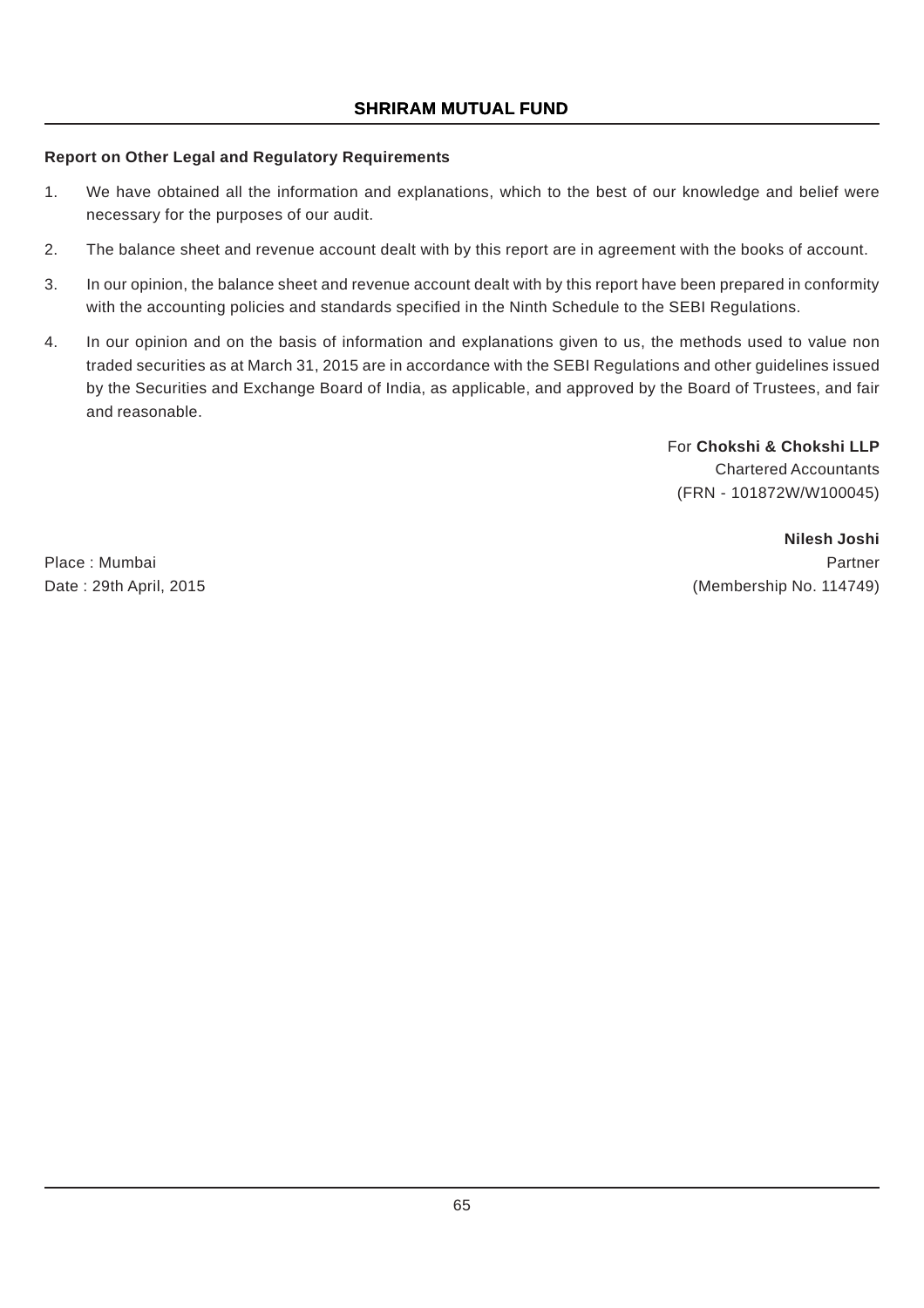# **SHRIRAM EQUITY AND DEBT OPPORTUNITIES FUND BALANCE SHEET AS AT 31 MARCH 2015**

|                             |          | SHRIRAM EQUITY AND DEBT<br>OPPORTUNITIES FUND |              |
|-----------------------------|----------|-----------------------------------------------|--------------|
|                             |          | 31.03.2015                                    | 31.03.2014   |
|                             | Schedule |                                               |              |
| <b>SOURCES OF FUNDS</b>     |          |                                               |              |
| Unit capital                | 3        | 255, 297, 225                                 | 234,356,278  |
| Reserves and surplus        | 4        | 78,678,658                                    | 13, 187, 355 |
| <b>Current liabilities</b>  | 5        | 1,027,947                                     | 2,072,181    |
|                             |          | 335,003,830                                   | 249,615,814  |
| <b>APPLICATION OF FUNDS</b> |          |                                               |              |
| Investments                 | 6        | 331,317,608                                   | 232,299,716  |
| Other current assets        | 7        | 3,686,222                                     | 5,616,098    |
| Deposits                    |          |                                               | 11,700,000   |
|                             |          | 335,003,830                                   | 249,615,814  |

The accompanying schedules are an integral part of this balance sheet. As per our report of even date.

| For Chokshi & Chokshi LLP<br><b>Chartered Accountants</b><br>(Firm Regn No. 101872W/W100045) | For and on behalf of<br><b>Board of Trustees</b> | For and on behalf of<br><b>Shriram Asset Management</b><br>Co. Limited |                                                      |
|----------------------------------------------------------------------------------------------|--------------------------------------------------|------------------------------------------------------------------------|------------------------------------------------------|
| <b>NILESH JOSHI</b><br>Partner<br>(Membership No. 114749)                                    | <b>S. KRISHNAMURTHY</b><br>Chairman              | <b>PRABHAKAR D. KARANDIKAR</b><br>Chairman                             |                                                      |
| Place: Chennai<br>Date: April 29, 2015                                                       | <b>V. N. SHIVA SHANKAR</b><br>Trustee            | <b>AKHILESH KUMAR SINGH</b><br><b>Managing Director</b>                | <b>PARTHA RAY</b><br><b>Chief Investment Officer</b> |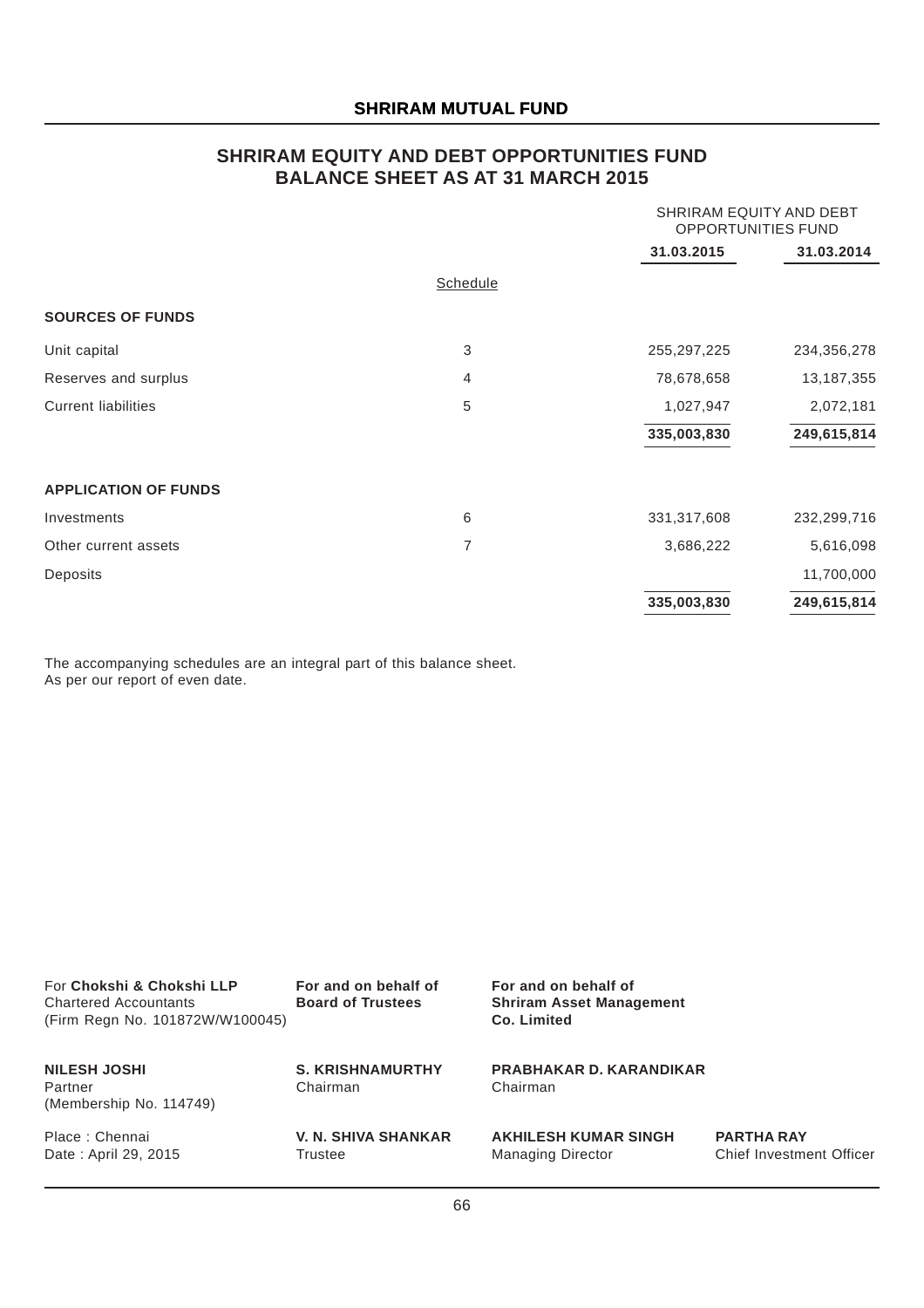# **SHRIRAM EQUITY AND DEBT OPPORTUNITIES FUND REVENUE ACCOUNT FOR THE YEAR ENDED 31 MARCH 2015**

|                                                                                                                            |                                                  |                                                                        | SHRIRAM EQUITY AND DEBT<br>OPPORTUNITIES FUND |                   |
|----------------------------------------------------------------------------------------------------------------------------|--------------------------------------------------|------------------------------------------------------------------------|-----------------------------------------------|-------------------|
|                                                                                                                            |                                                  |                                                                        | 31.03.2015                                    | 31.03.2014        |
|                                                                                                                            | Schedule                                         |                                                                        |                                               |                   |
| <b>INCOME</b>                                                                                                              |                                                  |                                                                        |                                               |                   |
| Dividend                                                                                                                   |                                                  |                                                                        | 2,506,588                                     | 237,823           |
| Interest                                                                                                                   | 8                                                |                                                                        | 5,158,431                                     | 1,805,380         |
| Profit on sale/redemption of investments, net                                                                              |                                                  |                                                                        | 25,498,123                                    | 5,702,159         |
| Load income                                                                                                                |                                                  |                                                                        | 166,239                                       | 82,060            |
| Other income                                                                                                               |                                                  |                                                                        | 2,138                                         | 1,686             |
| Gain / (Loss) on Derivatives trade, net                                                                                    |                                                  |                                                                        | 277,195                                       |                   |
|                                                                                                                            | <b>Total</b>                                     |                                                                        | 33,608,714                                    | 7,829,108         |
| <b>EXPENSES AND LOSSES</b>                                                                                                 |                                                  |                                                                        |                                               |                   |
| Loss on sale / redemption of investments, net                                                                              |                                                  |                                                                        |                                               |                   |
| Management fee                                                                                                             | 9                                                |                                                                        | 3,934,811                                     | 1,052,033         |
| Custodian service charges                                                                                                  |                                                  |                                                                        | 53,875                                        | 11,487            |
| Registrar service charges                                                                                                  |                                                  |                                                                        | 633,852                                       | 251,459           |
| Commission to distributors                                                                                                 |                                                  |                                                                        | 1,859,970                                     | 199,403           |
| Publicity expenses                                                                                                         |                                                  |                                                                        | 218,661                                       | 30,985            |
| Audit fee                                                                                                                  |                                                  |                                                                        | 190,243                                       | 67,416            |
| Investor Education and Protection Fund Expense                                                                             |                                                  |                                                                        | 58,629                                        | 16,097            |
| Other operating expenses                                                                                                   |                                                  |                                                                        | 150,313                                       | 150,536           |
| Change in provision for net unrealised loss in value of investments<br>Less: Expenses reimbursed / to be reimbursed by AMC |                                                  |                                                                        |                                               |                   |
|                                                                                                                            | <b>Total</b>                                     |                                                                        | 7,100,354                                     | 1,779,416         |
| Surplus / (Deficit) for the year                                                                                           |                                                  |                                                                        |                                               | 6,049,692         |
| Equalisation (Debit) / Credit                                                                                              |                                                  |                                                                        | 26,508,360<br>2,013,939                       | 61,166            |
| Equalisation Debit / (Credit)                                                                                              |                                                  |                                                                        |                                               |                   |
| Transfer from retained surplus                                                                                             |                                                  |                                                                        |                                               |                   |
| Income distribution on capital account                                                                                     |                                                  |                                                                        | (2, 167, 661)                                 | (439,092)         |
|                                                                                                                            |                                                  |                                                                        |                                               |                   |
| Surplus / (Deficit) transferred to the balance sheet                                                                       |                                                  |                                                                        | 26,354,638                                    | 5,671,767         |
| The accompanying schedules are an integral part of this revenue account.<br>As per our report of even date.                |                                                  |                                                                        |                                               |                   |
| For Chokshi & Chokshi LLP<br><b>Chartered Accountants</b><br>(Firm Regn No. 101872W/W100045)                               | For and on behalf of<br><b>Board of Trustees</b> | For and on behalf of<br><b>Shriram Asset Management</b><br>Co. Limited |                                               |                   |
| <b>NILESH JOSHI</b><br>Partner<br>(Membership No. 114749)                                                                  | <b>S. KRISHNAMURTHY</b><br>Chairman              | PRABHAKAR D. KARANDIKAR<br>Chairman                                    |                                               |                   |
| Place: Chennai                                                                                                             | <b>V. N. SHIVA SHANKAR</b>                       | <b>AKHILESH KUMAR SINGH</b>                                            |                                               | <b>PARTHA RAY</b> |

Date : April 28, 2014 Trustee Trustee Managing Director Chief Investment Officer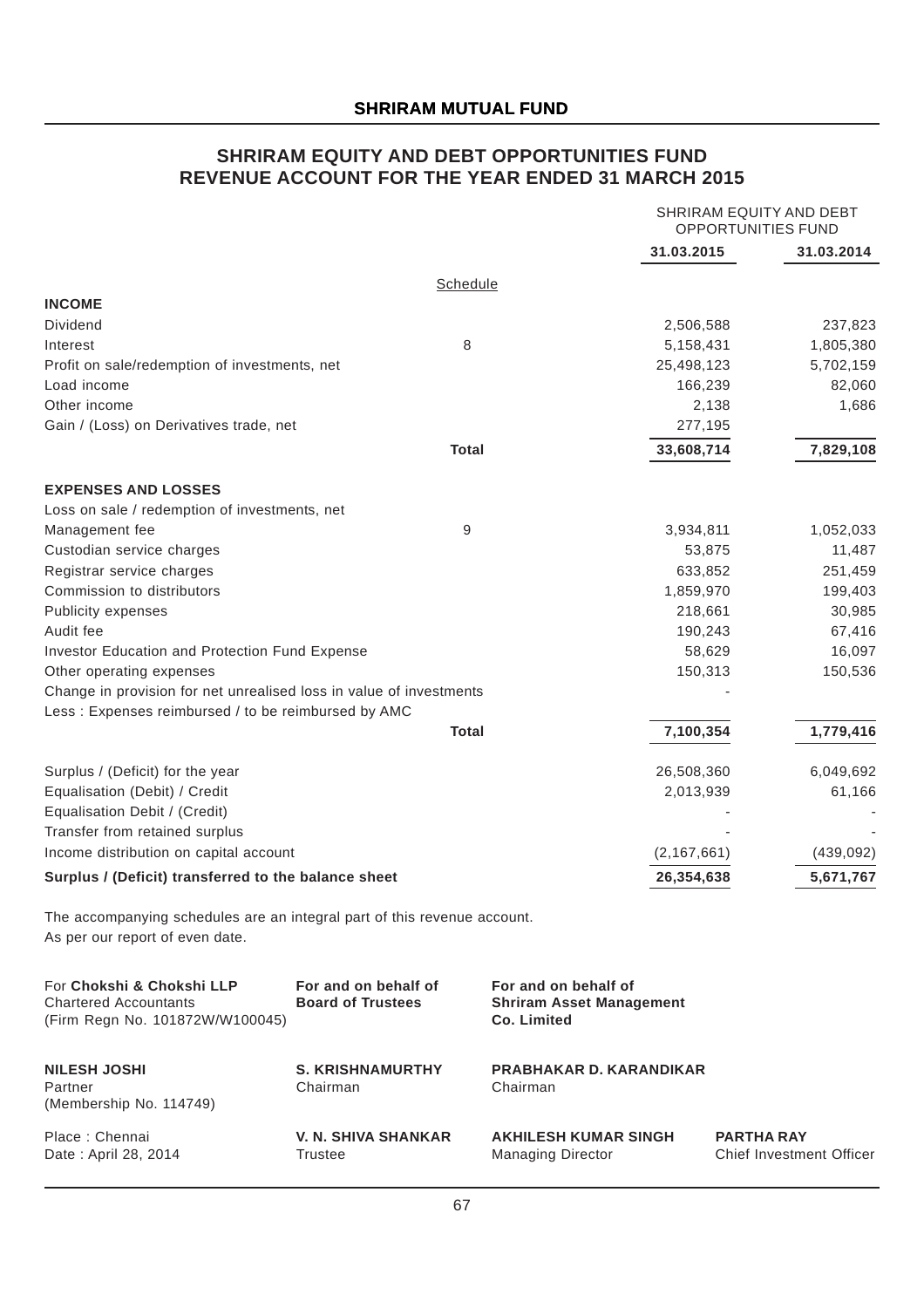## **SCHEDULES TO THE FINANCIAL STATEMENTS FOR THE YEAR ENDED 31 MARCH 2015**

#### **1. BACKGROUND**

Shriram Credit Company Limited is the sponsor of Shriram Mutual Fund ('The Fund').

In accordance with SEBI (Mutual Funds) Regulations, 1996 ('the SEBI Regulations'), the Board of Trustees has appointed Shriram Asset Management Company Ltd. ('the AMC') to manage the Fund's affairs and operate its schemes.

| <b>Scheme Name</b>                                                                 | <b>Type of Scheme</b>        | Investment objective of the Scheme                                                                                                                                                                                                                                                                                                     | NFO Open<br><b>NFO Close</b> | <b>Options</b>                                                             |
|------------------------------------------------------------------------------------|------------------------------|----------------------------------------------------------------------------------------------------------------------------------------------------------------------------------------------------------------------------------------------------------------------------------------------------------------------------------------|------------------------------|----------------------------------------------------------------------------|
| Shriram Equity and   An Open Ended<br>Debt Opportunities   Equity Oriented<br>Fund | I Asset Allocation<br>Scheme | The investment objective of the scheme would be to generate long term<br>capital appreciation and current Income with reduce volatility by investing  <br>in judicious mix of a diversified portfolio of Equity and Equity related 22nd Nov. 2013 Direct Plan: Growth, Dividend<br>instruments, and debt and money market instruments. | to                           | 8th Nov. 2013   Regular Plan: Growth, Divi-<br>dend and Bonus<br>and Bonus |

In pursuant to SEBI Circular No. CIR/IMD/DF/21/2012 dated 13 September 2012, the Direct plan under the Scheme have been introduced with effect from 01 January 2013, with Growth and Dividend option.

#### **2. SUMMARY OF SIGNIFICANT ACCOUNTING POLICIES**

The financial statements are prepared on the accrual basis of accounting, under the historical cost convention, as modified for investments, which are 'markedto-market'. The significant accounting policies, which are in accordance with the SEBI Regulations and have been approved by the Board of Directors of the AMC and the Trustee, are stated below.

#### **(a) Determination of net asset value**

- The net asset value of the units of the Scheme is determined separately for the units issued under the options.
- For reporting the net asset values within the portfolio, the Scheme's daily income earned, including realised profit or loss and unrealised gain or loss in the value of investments, and expenses accrued, are allocated to the related plans in proportion to their respective daily net assets arrived at by multiplying day end outstanding units to previous day's closing net asset value.

#### **(b) Unit capital**

- Unit capital represents the net outstanding units at the balance sheet date, thereby reflecting all transactions relating to the period ended on that date.
- Upon issue and redemption of units, the net premium or discount to the face value of units is adjusted against the unit premium reserve of each option, after an appropriate portion of the issue proceeds and redemption payouts is credited/debited to the equalisation account, a mandatory requirement for open ended mutual fund schemes.

#### **(c) Investments**

Accounting for investment transactions

- Purchase and sale of investments are recorded on the date of the transaction, at cost and sale price respectively, after considering brokerage, commission, CCIL charges and fees payable or receivable, if any.
- Right entitlements are recognised as investments on the ex-rights date.
- Bonus entitlements are recognised as investments on the ex-bonus date.

#### **Valuation of investments**

- All investments are valued based on the principles of fair valuation and have been valued in good faith in a true and fair manner
- The investments in domestic equity shares which have traded during a period of thirty days (prior to the balance sheet date) are stated at the closing prices on the balance sheet date or the last trading day before the balance sheet date, as may be applicable, on The National Stock Exchange of India Limited (principal stock exchange). When on a particular valuation day, a security has not been traded on the principal stock exchange, the value at which it is traded on The Bombay Stock Exchange Limited is used.
- Investments in fixed income & money market securities (other than central government securities) are valued as follows :

#### **TRADED (QUOTED)**

All quoted debt investments other than thinly traded, are considered at prices derived from the weighted average yield to maturity of the traded securities as at the valuation date as obtained from a public platform (FIMMDA / NSE WDM / BSE WDM) using traded volume thresholds or based on yield to maturity derived from trades done by schemes managed by SAMC (Own Trades). Quoted debt & money market instruments (other than Government Securities) which are not traded on any stock exchange on the valuation day are considered as non-traded securities.

### **NON TRADED**

#### **- INVESTMENT GRADE**

All non-government debt securities and money market (not covered under TRADED security) up to 60 days to maturity, are valued on the basis of amortized cost based on purchase price or last traded market price, which includes discount / premium accrued on a straight line basis over the period to maturity as long as the valuation is within a ±0.10% band of the price derived as per the reference yields provided by the Rating Agency (ICRA). In case the amortized value is outside the above band, the YTM of the security is adjusted to bring the price within the ±0.10% band.Other non-government debt & money market securities of investment grade (not covered under TRADED security) beyond 60 days to maturity, are valued by taking the prices released by ICRA, applying fair valuation principles Laid down by SEBI.

#### **- NON INVESTMENT GRADE**

- Invesment in Mutual Fund units are valued at their respective NAV as applicable for the day.

- The net unrealized appreciation / depreciation in the value of investment is determined separately for each category of investments. The unrealized loss, if any, between two balance sheet dates is recognized in the revenue account and net unrealized gain, if any, is adjusted in unrealized appreciation reserve.

#### **(d) Revenue recognition**

- Dividend income is recognised on the ex-dividend date.
- Interest income is recognised on an accrual basis.
- Profit or loss on sale/redemption of investments is determined on the basis of the weighted average cost method.

#### **(e) Equalisation account**

When units are issued or redeemed, the distributable surplus (excluding unit premium reserve, but including balance of distributable surplus at the beginning of the year) as on the date of the transaction is determined. Based on the number of units outstanding on the transaction date, the distributable surplus (excluding unit premium reserve, but including balance of distributable surplus at the beginning of the year) associated with each unit is computed. The per unit amount so determined is credited / debited to the equalisation account on issue / redemption of each unit respectively.

#### **(f) Load**

Exit load collected on redemption proceeds is credited to the scheme as income.

#### **(g) Cash and cash equivalent**

- Cash and cash equivalent includes balance with banks in current accounts, deposits placed with scheduled banks (with an original maturity of upto three months) and collateralised lending (including reverse purchase transactions).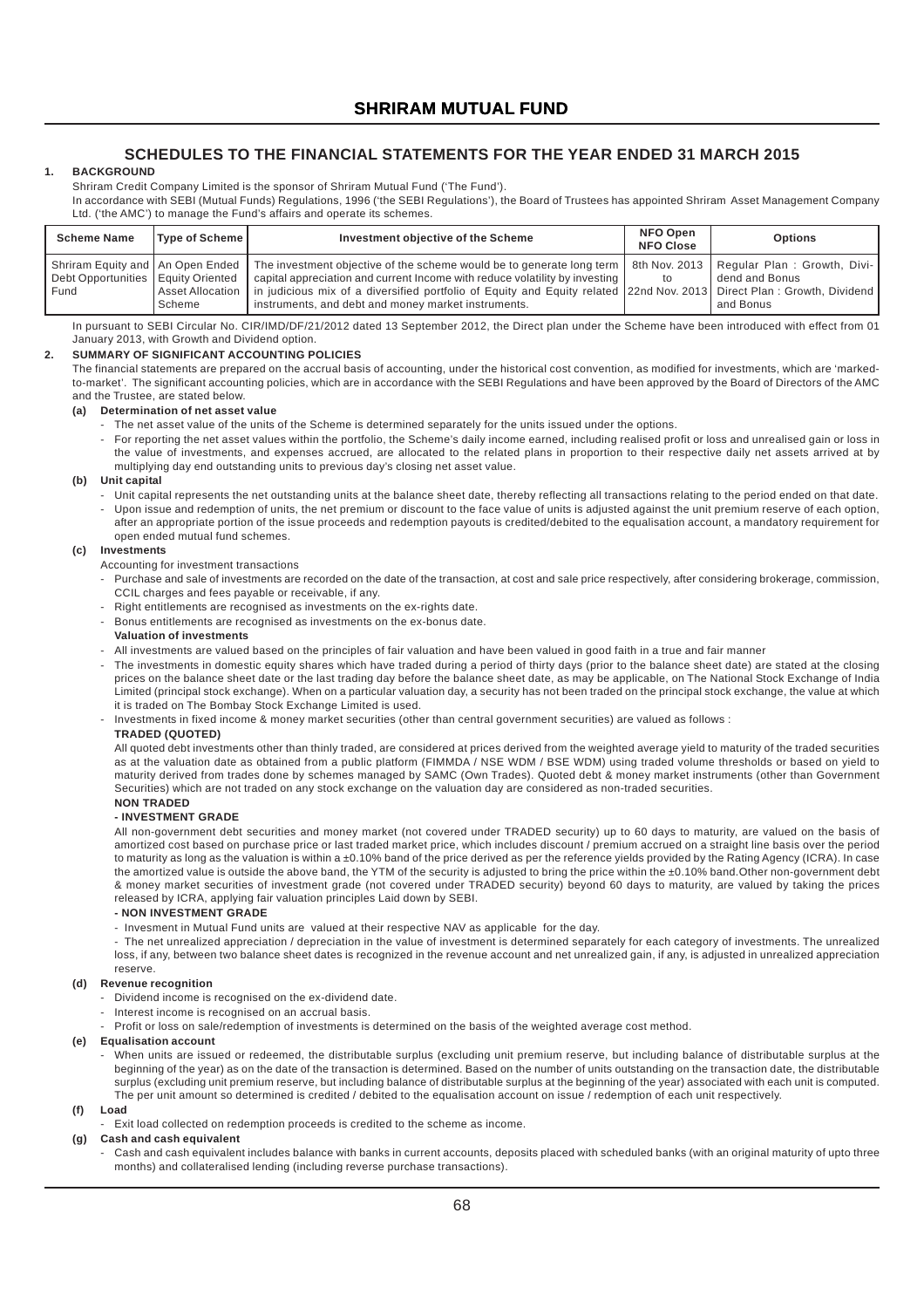# **SCHEDULES TO THE FINANCIAL STATEMENTS FOR THE YEAR ENDED MARCH 31, 2015**

 $3.$ 

| Unit Capital                                           | SHRIRAM EQUITY AND DEBT OPPORTUNITIES FUND |                |                       |                |  |  |  |
|--------------------------------------------------------|--------------------------------------------|----------------|-----------------------|----------------|--|--|--|
|                                                        |                                            | 31 March, 2015 |                       | 31 March, 2014 |  |  |  |
|                                                        | Quantity                                   | Amount (₹)     | Quantity              | Amount (₹)     |  |  |  |
| <b>Growth Option</b><br>Outstanding, beginning of year | 15,817,435.717                             | 158, 147, 357  |                       |                |  |  |  |
| Issued                                                 |                                            |                |                       |                |  |  |  |
| -new fund offer                                        |                                            |                | 16,370,330.000        | 163,703,300    |  |  |  |
| -during the year                                       | 3,407,989.377                              | 34,079,894     | 330,822.139           | 3,308,221      |  |  |  |
| Redeemed during the year                               | 1,859,121.993                              | 18,591,220     | 883,716.422           | 8,837,164      |  |  |  |
| Outstanding, end of year                               | 17,366,303.101                             | 173,663,031    | 15,817,435.717        | 158, 174, 357  |  |  |  |
| <b>Dividend Option</b>                                 |                                            |                |                       |                |  |  |  |
| Outstanding, beginning of year<br>Issued               | 1,754,414.651                              | 17,544,146     |                       |                |  |  |  |
| -new fund offer                                        |                                            |                | 1,682,790.000         | 16,827,900     |  |  |  |
| -during the year                                       | 521,454.009                                | 5,214,540      | 93,810.902            | 938,109        |  |  |  |
| Redeemed during the year                               | 82,076.334                                 | 820,763        | 22,186.251            | 221,863        |  |  |  |
| Outstanding, end of year                               | 2,193,792.326                              | 21,937,923     | 1,754,414.651         | 17,544,146     |  |  |  |
| Direct Plan - Growth option                            |                                            |                |                       |                |  |  |  |
| Outstanding, beginning of year<br>Issued               | 5,847,741.104                              | 58,477,411     |                       |                |  |  |  |
| -new fund offer                                        |                                            |                | 5,597,500.000         | 55,975,000     |  |  |  |
| -during the year                                       | 113,592.738                                | 1,135,927      | 252,341.104           | 2,523,411      |  |  |  |
| Redeemed during the year                               | 20,503.156                                 | 205,032        | 2,100.000             | 21,000         |  |  |  |
| Outstanding, end of year                               | 5,940,830.586                              | 59,408,306     | 5,847,741.104         | 58,477,411     |  |  |  |
| Direct Plan - Dividend option                          |                                            |                |                       |                |  |  |  |
| Outstanding, beginning of year                         | 16,036.358                                 | 160,364        |                       |                |  |  |  |
| Issued<br>-new fund offer                              |                                            |                |                       | 160,000        |  |  |  |
| -during the year                                       | 12,760.153                                 | 127,601        | 16,000.000<br>632.250 | 6,323          |  |  |  |
| Redeemed during the year                               |                                            |                | 595.892               | 5,959          |  |  |  |
| Outstanding, end of year                               | 28,796.511                                 | 287,965        | 16,036.358            | 160,364        |  |  |  |
|                                                        |                                            |                |                       |                |  |  |  |
| Total<br>Outstanding, beginning of year                | 23,435,628                                 | 234,356,278    |                       |                |  |  |  |
| Issued                                                 |                                            |                |                       |                |  |  |  |
| -new fund offer                                        |                                            |                | 23,666,620.000        | 236,666,200    |  |  |  |
| -during the year                                       | 4,055,796.27                               | 40,557,962.18  | 677,606.395           | 6,776,064      |  |  |  |
| Redeemed during the year                               | 1,961,701.48                               | 19,617,014.83  | 908,598.565           | 9,085,986      |  |  |  |
| Outstanding, end of year                               | 25,529,722.524                             | 255,297,225    | 23,435,627.830        | 234,356,278    |  |  |  |

\*\*Note: Details of large holdings (over 25% of the NAV of the Scheme) :

| Name of the Scheme                         | March 31, 2015   | March 31, 2014               |           |
|--------------------------------------------|------------------|------------------------------|-----------|
|                                            | No. of Investors | % Holding   No. of Investors | % Holding |
| SHRIRAM EQUITY AND DEBT OPPORTUNITIES FUND | Nil              | Nil                          |           |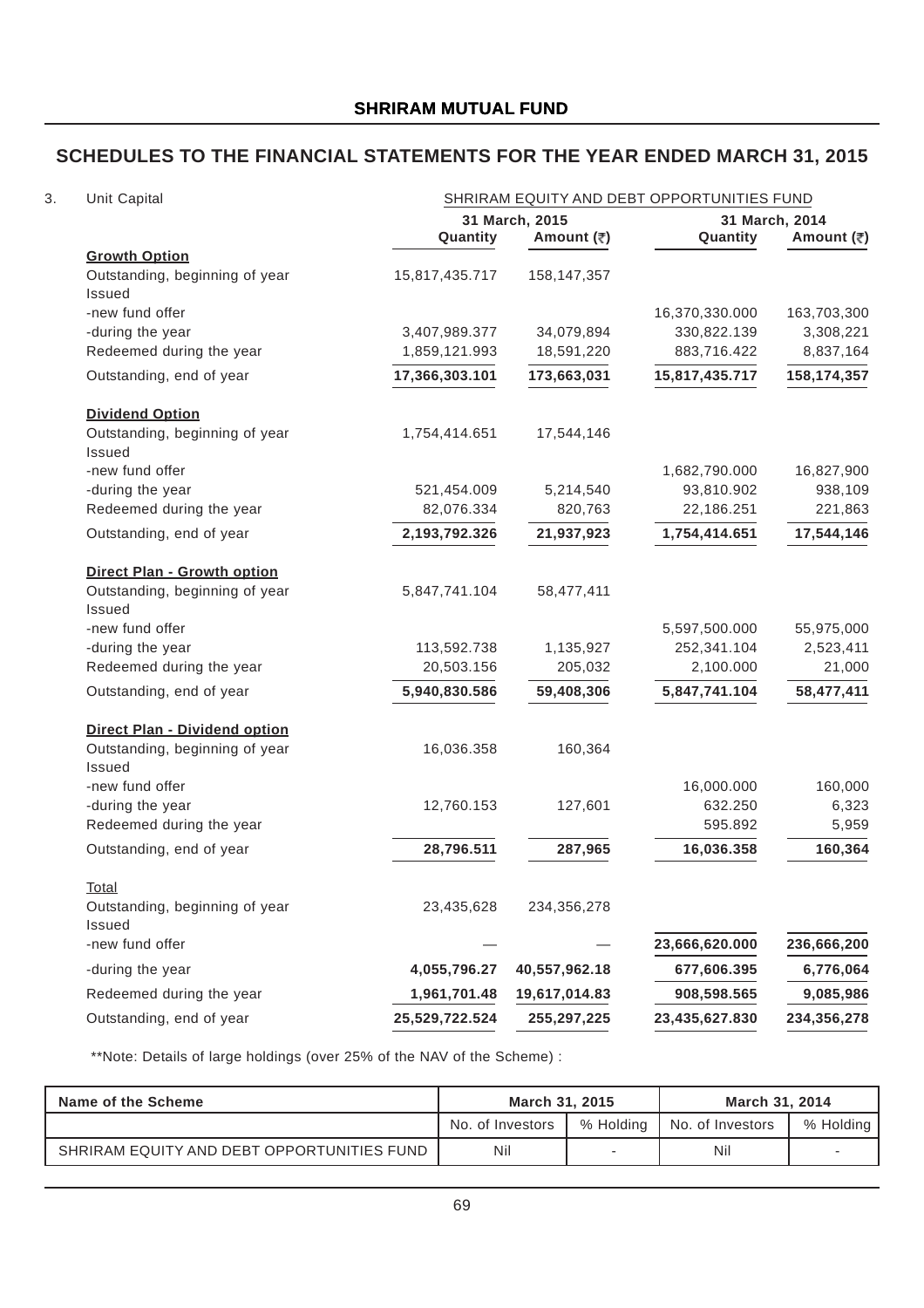# **SCHEDULES TO THE FINANCIAL STATEMENTS FOR THE YEAR ENDED MARCH 31, 2015**

|    |                                                                             | SHRIRAM EQUITY AND DEBT<br>OPPORTUNITIES FUND |                     |
|----|-----------------------------------------------------------------------------|-----------------------------------------------|---------------------|
|    |                                                                             | 31.03.2015                                    | 31.03.2014          |
| 4. | <b>RESERVES AND SURPLUS</b>                                                 |                                               |                     |
|    | Unit premium reserve                                                        |                                               |                     |
|    | Balance, beginning of year                                                  | 9,963                                         |                     |
|    | Net premium on issue / redemption of units                                  | 3,390,514                                     | 71,129              |
|    | Transferred to/(from) equalisation account                                  |                                               | 61,166              |
|    | Transferd to retained surplus on plan closure                               |                                               |                     |
|    | Balance, end of year/period                                                 | 3,400,477                                     | 9,963               |
|    | <b>Unrealised appreciation reserve</b>                                      |                                               |                     |
|    | Balance, beginning of year/period                                           | 7,505,625                                     |                     |
|    | Unrealised appreciation in value of investments                             | 35,736,187                                    | 7,505,625           |
|    | Balance, end of year/period                                                 | 43,251,775                                    | 7,505,625           |
|    | <b>Retained surplus</b>                                                     |                                               |                     |
|    | Balance, beginning of year/period                                           | 5,671,767                                     |                     |
|    | Transfer to revenue account                                                 |                                               |                     |
|    | Surplus transferred from revenue account                                    | 26,354,638                                    | 5,671,767           |
|    | Transferd from unit premium reserve on plan closure                         |                                               |                     |
|    | Balance, end of year/period                                                 | 32,026,405                                    | 5,671,767           |
|    | <b>Total reserves and surplus</b>                                           | 78,678,657                                    | 13, 187, 355        |
|    | The share of the options in the reserves and surplus is as follows :        |                                               |                     |
|    | Growth option                                                               | 55,344,491                                    | 9,128,729           |
|    | Dividend option                                                             | 3,803,412                                     | 568,720             |
|    | Direct Plan - Growth option                                                 | 19,478,865                                    | 3,484,478           |
|    | Direct Plan - Dividend option                                               | 51,889                                        | 5,428               |
|    |                                                                             | 78,678,657                                    | 13,187,355          |
| 5. | <b>CURRENT LIABILITIES</b>                                                  |                                               |                     |
|    | Amount due to AMC for management fee                                        | 391,883                                       | 270,103             |
|    | - Others                                                                    |                                               | 9,600               |
|    | Sundry creditors for units redeemed by investors<br>- Lateral Shift Payable |                                               |                     |
|    | - Others                                                                    | 270,412                                       | 194,922             |
|    | Contract for purchase of investments                                        |                                               | 7,424               |
|    | Dividend payable on units                                                   | 10,501                                        |                     |
|    | Interscheme payable                                                         |                                               |                     |
|    | Units pending allotment                                                     |                                               |                     |
|    | Commission payable to distributors                                          | 55,235                                        | 126,431             |
|    | Registar fee payable                                                        | 100,000                                       | 76,790              |
|    | Custodian fees payable                                                      | 5,962                                         | 2,973               |
|    | Pending Purchase Contract on Investment<br>Other current liabilities        | 193,954                                       | 1,305,856<br>78,082 |
|    |                                                                             |                                               |                     |
|    |                                                                             | 1,027,947                                     | 2,072,181           |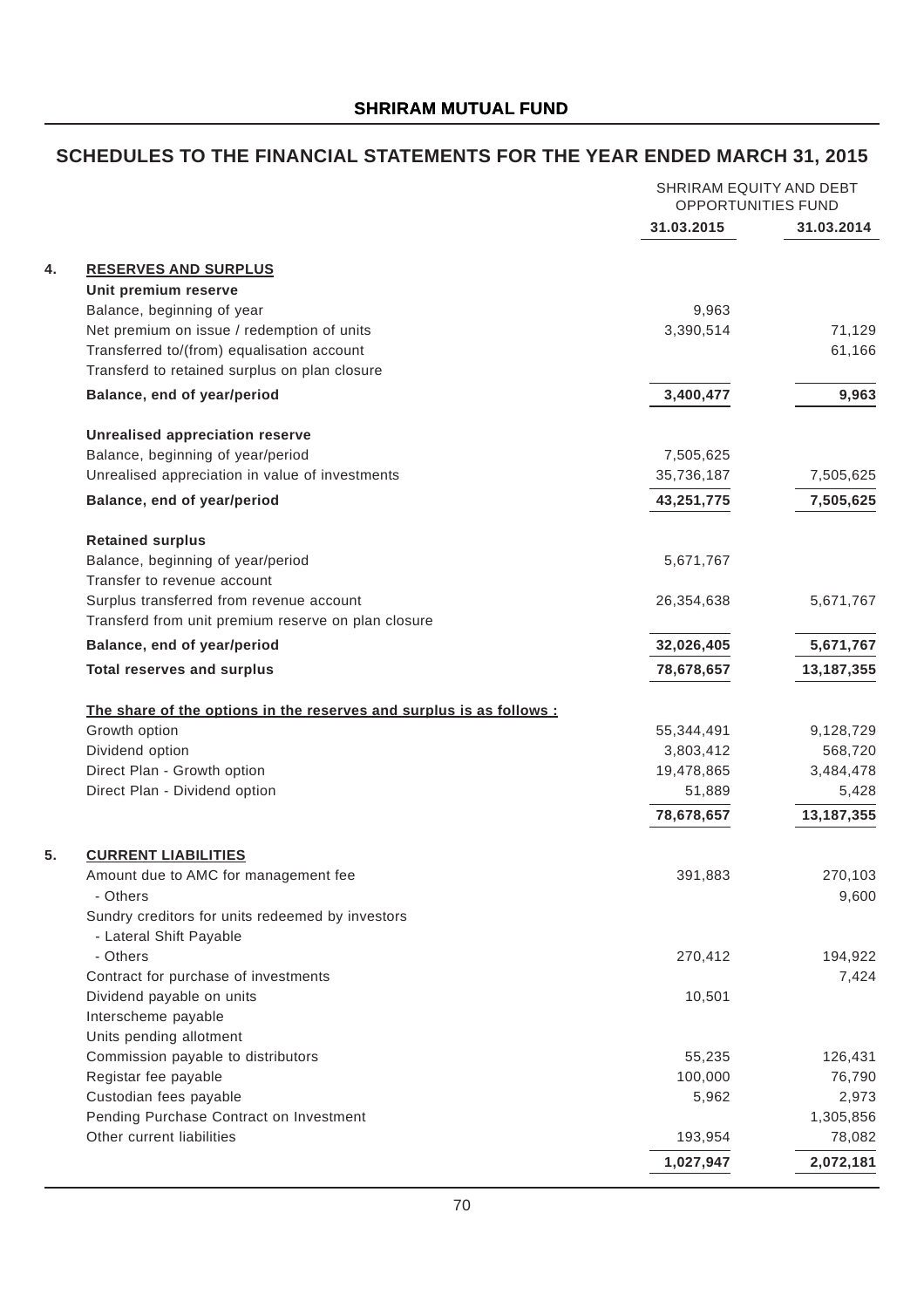# **SCHEDULES TO THE FINANCIAL STATEMENTS FOR THE YEAR ENDED MARCH 31, 2015**

|                                              |             | SHRIRAM EQUITY AND DEBT<br><b>OPPORTUNITIES FUND</b> |  |
|----------------------------------------------|-------------|------------------------------------------------------|--|
|                                              | 31.03.2015  | 31.03.2014                                           |  |
| 6.<br><b>INVESTMENTS</b>                     |             |                                                      |  |
| Equity shares                                | 271,159,655 | 169,383,460                                          |  |
| Listed debentures and bonds                  | 9,166,493   | 2,007,682                                            |  |
| Certificates of Deposits / Commercial Papers | 49,685,551  | 49,260,650                                           |  |
| <b>Fixed Deposits</b>                        |             | 11,700,000                                           |  |
| <b>Mutual Fund Units</b>                     | 1,305,909   | 11,647,924                                           |  |
|                                              | 331,317,608 | 243,999,716                                          |  |

**(i)** All the investments are held in the name of the Scheme, as per clause 7 of Seventh Schedule under Regulation 44(1) of SEBI (Mutual Funds) Regulations, 1996.

**(ii)** Aggregate appreciation and depreciation in the value of investments are as follows :

| <b>Equity shares - Domestic</b><br>appreciation<br>٠<br>depreciation<br>٠ | 42,890,075           | 7,157,519 |
|---------------------------------------------------------------------------|----------------------|-----------|
| Listed debentures and bonds<br>appreciation<br>٠<br>depreciation<br>٠     | 177,143              | 182       |
| <b>Mutual Fund</b><br>appreciation<br>٠<br>depreciation<br>٠              | 107,145              | 347,924   |
| <b>Commercial Papers</b><br>appreciation<br>٠<br>depreciation<br>٠        | 77,412<br>43,251,775 | 7,505,625 |

#### **(iii)** The aggregate value of investments acquired and sold/redeemed during the year and these amounts as a percentage of average daily net assets are as follows :

|                                                                           | SHRIRAM EQUITY AND DEBT<br><b>OPPORTUNITIES FUND</b> |                           |
|---------------------------------------------------------------------------|------------------------------------------------------|---------------------------|
|                                                                           | 01.04.2014 to<br>31.03.2015                          | 08.11.13 to<br>31.03.2014 |
| Purchases (excluding collateralised lending and fixed deposits)           |                                                      |                           |
| amount                                                                    | 335,006,430                                          | 363,215,031               |
| as a percentage of average daily net assets<br>$\overline{\phantom{a}}$   | 114.26%                                              | 152.05%                   |
| Sales / Redemptions (excluding collateralised lending and fixed deposits) |                                                      |                           |
| amount                                                                    | 302,466,095                                          | 144,778,205               |
| as a percentage of average daily net assets<br>$\overline{\phantom{a}}$   | 103.17%                                              | 60.61%                    |
|                                                                           |                                                      |                           |

- **(iv)** There is no investments by a company in excess of 5% of the net assets of a scheme and investment made by the scheme or by any other scheme for the current year in that company and the market value as at 31st March 2015 as per the disclosure requirement under Regulation 25(11) or the SEBI Regulations are disclosed in Annexure I to the financial statements.
- **(v)** Outstanding investments in the Sponsor company and its group companies as at the balance sheet date is Nil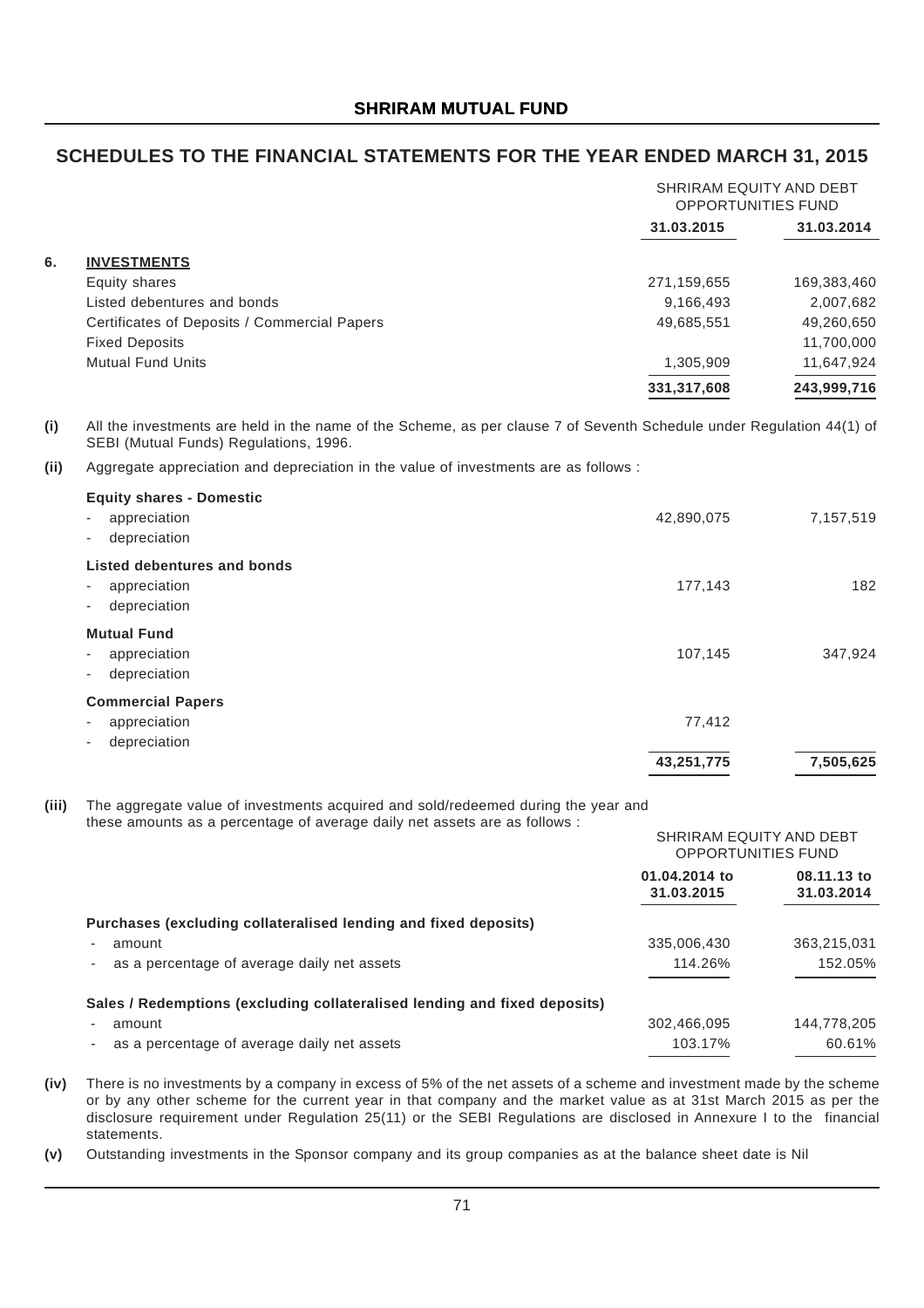**(vi)** Disclosure in accordance with SEBI Circular No. CIR/IMD/DF/11/2010 dated August 18, 2010 :

a) Hedging position through futures

| As on      | <b>Underlying</b>                                                            | Long/Short | <b>Future Price</b><br>when<br><b>Purchased</b> | <b>Current Price</b><br>of the<br>contract | Margin<br>Maintained<br>in Lacs |
|------------|------------------------------------------------------------------------------|------------|-------------------------------------------------|--------------------------------------------|---------------------------------|
| 31.03.2014 | NIL.                                                                         | NIL        | <b>NIL</b>                                      | NIL                                        | NIL                             |
| 31.03.2015 | APOLLO TYRES LTD APRIL 2015 FUT                                              | Short      | 162.04                                          | 169.70                                     | 3.87                            |
| 31.03.2015 | THE FEDERAL BANK LIMITED APRIL2015 FUT                                       | Short      | 132.30                                          | 132.60                                     | 2.49                            |
| 31.03.2015 | RELIANCE INDUSTRIES LTD APRIL 2015 FUT                                       | Short      | 835.43                                          | 831.40                                     | 9.41                            |
| 31.03.2015 | TATA STEEL LTD APRIL 2015 FUT                                                | Short      | 328.27                                          | 319.20                                     | 5.23                            |
|            | Tetal evening due to future (hedelian positionales of 10/ and of pot possion |            |                                                 |                                            |                                 |

Total exposure due to futures(hedging positions)as a 4% age of net assets

The following hedging transactions through futures have been squared off/expired:

| <b>For The Period</b>                                                | 01-04-2014 to 31-03-2015 | 08-11-2013 to 31-03-2014 |
|----------------------------------------------------------------------|--------------------------|--------------------------|
| Total Number of contracts where futures were bought                  | 12                       | NIL.                     |
| Total Number of contracts where futures were sold                    | 12                       | NIL.                     |
| Gross Notional Value of contracts where futures were bought (in Rs.) | 2.818.500                | <b>NIL</b>               |
| Gross Notional Value of contracts where futures were sold (in Rs.)   | 3,081,850                | <b>NIL</b>               |
| Net Profit/Loss value on all contracts combined (in Rs.)             | 263.350                  | <b>NIL</b>               |

### b. Other than hedging positions through Futures:

| As on          | <b>Underlying</b>                            | <b>Long/Short</b> | when<br><b>Purchased</b> | <b>Future Price Current Price</b><br>of the<br>contract | Margin<br><b>Maintained</b><br>in Lacs |
|----------------|----------------------------------------------|-------------------|--------------------------|---------------------------------------------------------|----------------------------------------|
| 31.03.2014 NIL |                                              | NIL               | NIL                      | <b>NIL</b>                                              | NIL.                                   |
| 31.03.2015 NIL |                                              | <b>NIL</b>        | NIL                      | NIL                                                     | NIL.                                   |
| _ _ _          | $\cdots$<br>.<br>$\sim$ $\sim$ $\sim$ $\sim$ |                   |                          |                                                         |                                        |

Total exposure due to futures(non hedging positions)as a 0.00 %age of net assets

The following Other than hedging transactions through futures have been squared off/expired:

| <b>For The Period</b>                                                | 01-04-2014 to 31-03-2015 | 08-11-2013 to 31-03-2014 |
|----------------------------------------------------------------------|--------------------------|--------------------------|
| Total Number of contracts where futures were bought                  | <b>NIL</b>               | <b>NIL</b>               |
| Total Number of contracts where futures were sold                    | <b>NIL</b>               | <b>NIL</b>               |
| Gross Notional Value of contracts where futures were bought (in Rs.) | <b>NIL</b>               | <b>NIL</b>               |
| Gross Notional Value of contracts where futures were sold (in Rs.)   | <b>NIL</b>               | <b>NIL</b>               |
| Net Profit/Loss value on all contracts combined (in Rs.)             | <b>NIL</b>               | <b>NIL</b>               |

- c. Hedging positions through Option as on 31st March 2015 : Nil
- d. Other than hedging positions through Option as on 31st March 2015 : Nil
- e. Hedging positions through SWAP as on 31st March 2015 : Nil
- **vii)** Deposit with scheduled banks includes deposits aggregating to Nil (Previous Year: nil) held in the name of the stock exchanges/clearing members towards margin money.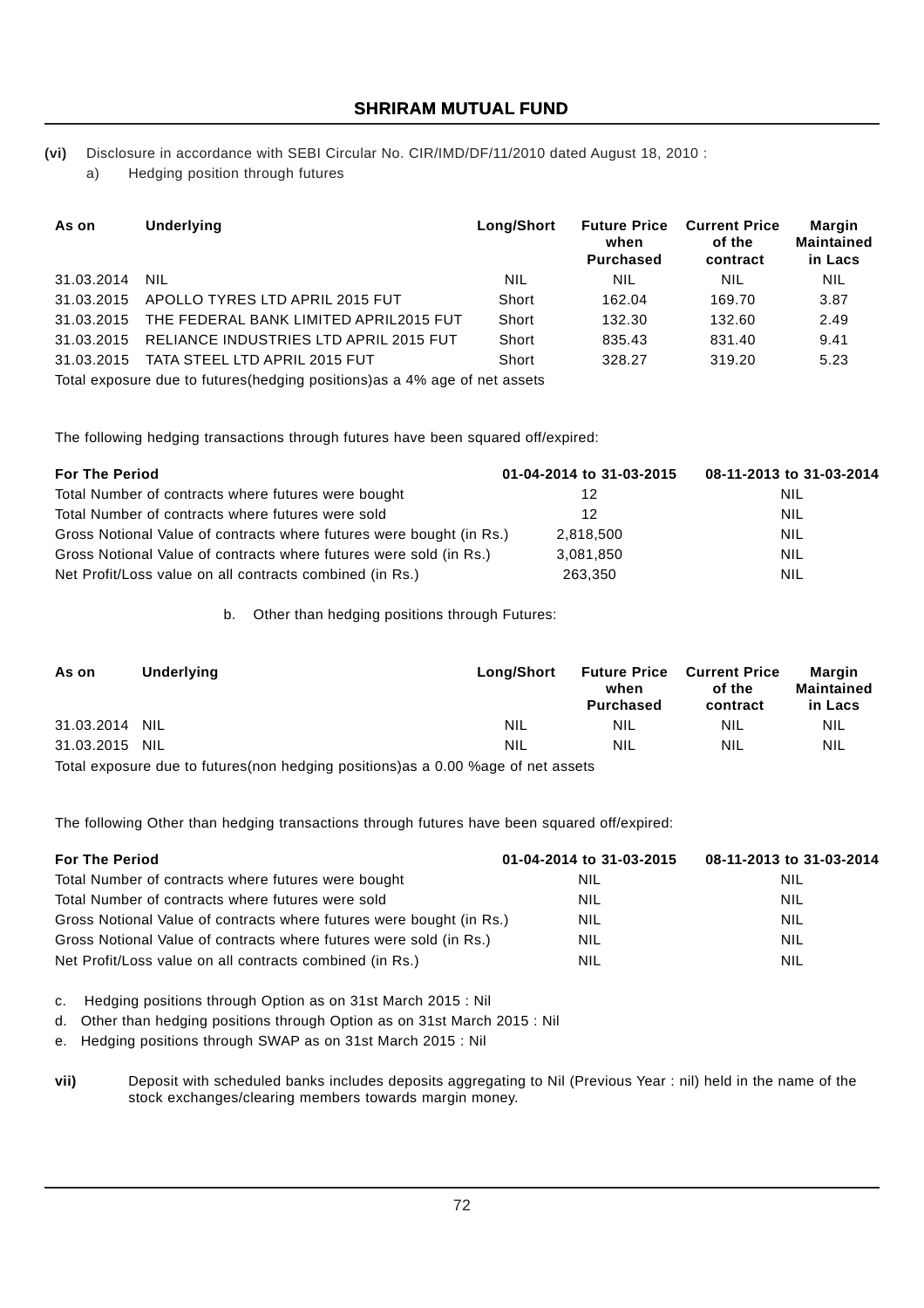## **SCHEDULES TO THE FINANCIAL STATEMENTS FOR THE YEAR ENDED MARCH 31, 2015**

|    |                                              | SHRIRAM EQUITY AND DEBT<br>OPPORTUNITIES FUND |                             |  |
|----|----------------------------------------------|-----------------------------------------------|-----------------------------|--|
|    |                                              | 31.03.2015                                    | 31.03.2014                  |  |
| 7. | <b>OTHER CURRENT ASSETS</b>                  |                                               |                             |  |
|    | Balances with banks in current accounts      | 442,787                                       | 4,647,853                   |  |
|    | Sundry debtors for units issued to investors |                                               |                             |  |
|    | - Lateral shift receivable                   |                                               |                             |  |
|    | - Others                                     | 72,375                                        | 99,400                      |  |
|    | Contracts for sale of investments            |                                               |                             |  |
|    | Margin deposit for F & O Trades              | 2,889,250                                     |                             |  |
|    | Interscheme receivable                       |                                               |                             |  |
|    | Outstanding and accrued income               | 273,204                                       | 868,845                     |  |
|    | Amount due from AMC                          |                                               |                             |  |
|    | Collateralised lending                       |                                               |                             |  |
|    | Other current assets                         | 8,606                                         |                             |  |
|    |                                              | 3,686,222                                     | 5,616,098                   |  |
|    |                                              | SHRIRAM EQUITY AND DEBT<br>OPPORTUNITIES FUND |                             |  |
|    |                                              | 01.04.2014 to<br>31.03.2015                   | 08.11.2013 to<br>31.03.2014 |  |
| 8. | <b>INTEREST</b>                              |                                               |                             |  |
|    | Debentures and bonds                         | 1,629,786                                     | 2,135                       |  |
|    | <b>Fixed Deposits</b>                        | 487,198                                       | 382,051                     |  |
|    | <b>Certificate of Deposits</b>               | 820,907                                       | 1,421,194                   |  |
|    | <b>Commercial Papers</b>                     | 2,220,540                                     |                             |  |
|    | Others                                       |                                               |                             |  |
|    |                                              | 5,158,431                                     | 1,805,380                   |  |

### **9. MANAGEMENT AND TRUSTEESHIP FEE**

The Scheme pays fees for investment management services (excluding service tax) under an agreement with the AMC, which provides for computation of such fee as a percentage of the Scheme's average daily net assets, after excluding the net asset value of the investments by the AMC in the scheme and net asset value of investment made in other schemes, if any.

| $\mathbf{u}$ .                            | SHRIRAM EQUITY AND DEBT<br>OPPORTUNITIES FUND |                             |  |  |
|-------------------------------------------|-----------------------------------------------|-----------------------------|--|--|
|                                           | 01.04.2014 to<br>31.03.2015                   | 08.11.2013 to<br>31.03.2014 |  |  |
| Management fee at annualised average rate | 1.34%                                         | 1.16%                       |  |  |

The Trusteeship feesfor the period ending 31st March 2015 for the scheme of Shriram Mutual Fund were borne by AMC.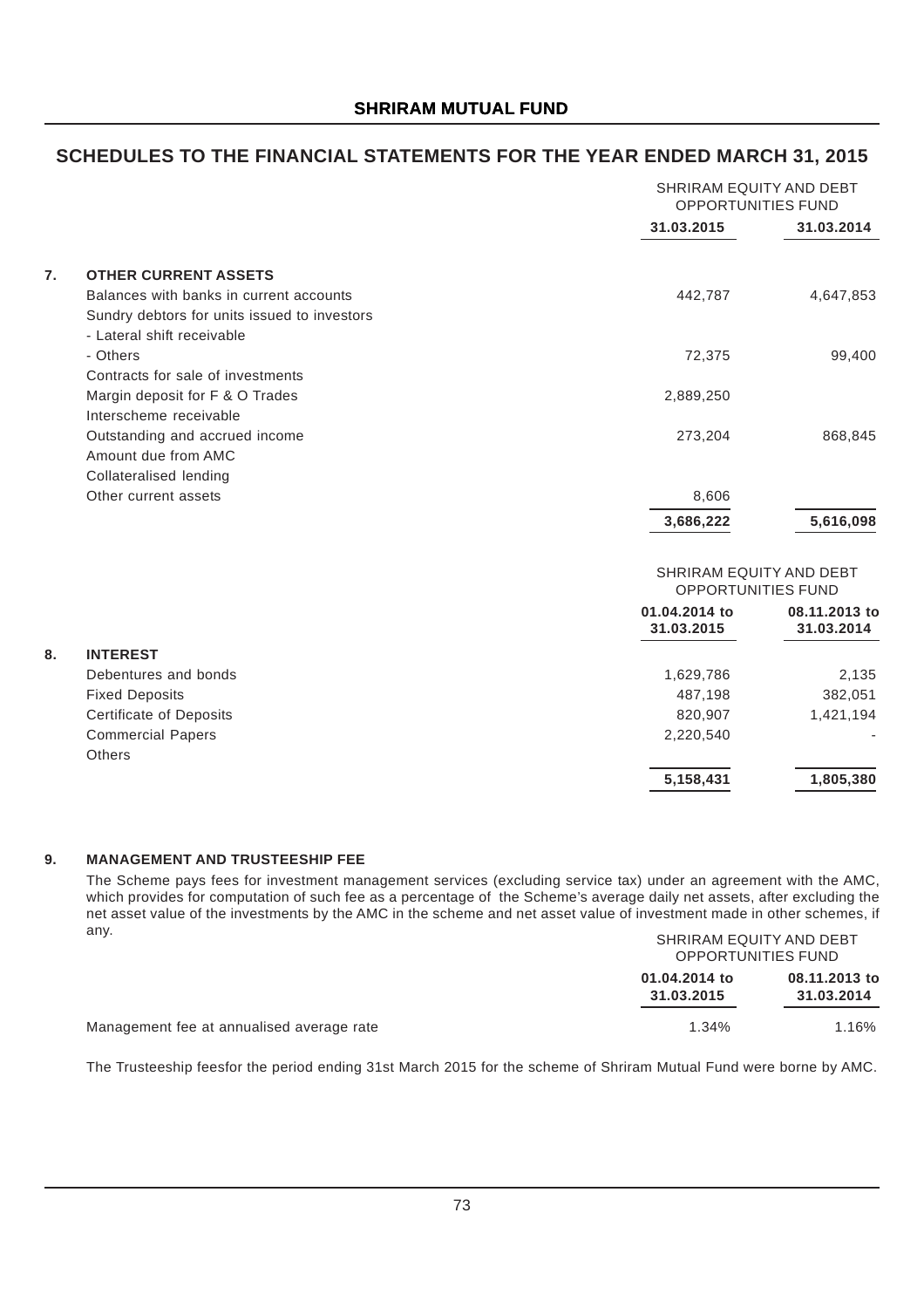## **SCHEDULES TO THE FINANCIAL STATEMENTS FOR THE YEAR ENDED MARCH 31, 2015**

### **10. INCOME AND EXPENDITURE**

The total income and expenditure and these amounts as a percentage of the scheme's average daily net assets on an annualised basis are provided below : SHRIRAM EQUITY AND DEBT

|                                                                                                                                                                                               |                             | SHRIRAM EQUITY AND DEBT<br><b>OPPORTUNITIES FUND</b> |  |  |
|-----------------------------------------------------------------------------------------------------------------------------------------------------------------------------------------------|-----------------------------|------------------------------------------------------|--|--|
|                                                                                                                                                                                               | 01.04.2014 to<br>31.03.2015 | 08.11.2013 to<br>31.03.2014                          |  |  |
| <b>Income</b>                                                                                                                                                                                 |                             |                                                      |  |  |
| amount                                                                                                                                                                                        | 33,608,714                  | 7,829,108                                            |  |  |
| as a percentage of average daily net assets                                                                                                                                                   | 11.46%                      | 9.73%                                                |  |  |
| <b>Expenditure</b> (excluding provision for net unrealised loss in value of investments, realised<br>loss on sale of investments, realised loss on inter-scheme transfer/sale of investments) |                             |                                                      |  |  |
| amount                                                                                                                                                                                        | 7,100,354                   | 1,779,416                                            |  |  |
| as a percentage of average daily net assets                                                                                                                                                   | 2.42%                       | 2.21%                                                |  |  |
| 11.<br>UNHEDGED FOREIGN CURRENCY EXPOSURE                                                                                                                                                     | SHRIRAM EQUITY AND DEBT     |                                                      |  |  |

|                                                                              | <b>OPPORTUNITIES FUND</b> |            |  |
|------------------------------------------------------------------------------|---------------------------|------------|--|
|                                                                              | 31.03.2015                | 31.03.2014 |  |
| Foreign currency exposure that has not been hedged by derivative instruments | Nil                       | Nil        |  |

#### **12. TRANSACTIONS COVERED BY REGULATION 25(8) OF THE SEBI REGULATION WITH THE SPONSOR OR ASSOCIATE OF THE SPONSOR**

(As identified by the management and relied upon by the auditors)

**Brokerage paid to associates/related parties/group companies of Sponsor/AMC**

| Name of Associate/related parties/<br>group companies of Sponsor/AMC                                 | Nature of<br>Association | Period covered*                   | Value of transaction (in Rs.<br>Cr. & % of total value of<br>transaction of the fund) |        | Brokerage (Rs Cr & % of<br>total brokerage<br>paid by the fund)   |        |
|------------------------------------------------------------------------------------------------------|--------------------------|-----------------------------------|---------------------------------------------------------------------------------------|--------|-------------------------------------------------------------------|--------|
| Shriram Insight Share Brokers Limited                                                                | Associate Broker         | $01 - 04 - 2014$ to<br>31-03-2015 | 1.63                                                                                  | 2.21%  | 0.002                                                             | 3.82%  |
| Shriram Insight Share Brokers Limited                                                                | Associate Broker         | 08-11-2013 to<br>31-03-2014       | 1.13                                                                                  | 3.79%  | #                                                                 | 3.91%  |
| # Less than $0.005$<br>Commission paid to associates /related parties/group companies of Sponsor/AMC |                          |                                   |                                                                                       |        |                                                                   |        |
| Name of Associate/related parties/<br>group companies of Sponsor/AMC                                 | Nature of<br>Association | Period covered*                   | Business given (Rs. Cr. &<br>% of total business<br>received by the fund)             |        | Commission (Rs Cr & %<br>of total Commission<br>paid by the fund) |        |
| Shriram Fortune Solutions Ltd                                                                        | Distribution of Scheme   | 01-04-2014 to<br>31-03-2015       | 0.23                                                                                  | 4.62%  | 0.005                                                             | 2.70%  |
| Shriram Fortune Solutions Ltd                                                                        | Distribution of Scheme   | 8-11-2013 to<br>31-03-2014        | 0.42                                                                                  | 1.72%  | 0.01                                                              | 2.34%  |
| Shriram Insight Share Brokers Ltd                                                                    | Distribution of Scheme   | 01-04-2014 to<br>31-03-2015       | 3.70                                                                                  | 74.30% | 0.164                                                             | 88.65% |
| Shriram Insight Share Brokers Ltd                                                                    | Distribution of Scheme   | 8-11-2013 to<br>31-03-2014        | 17.92                                                                                 | 73.56% | 0.25                                                              | 97.27% |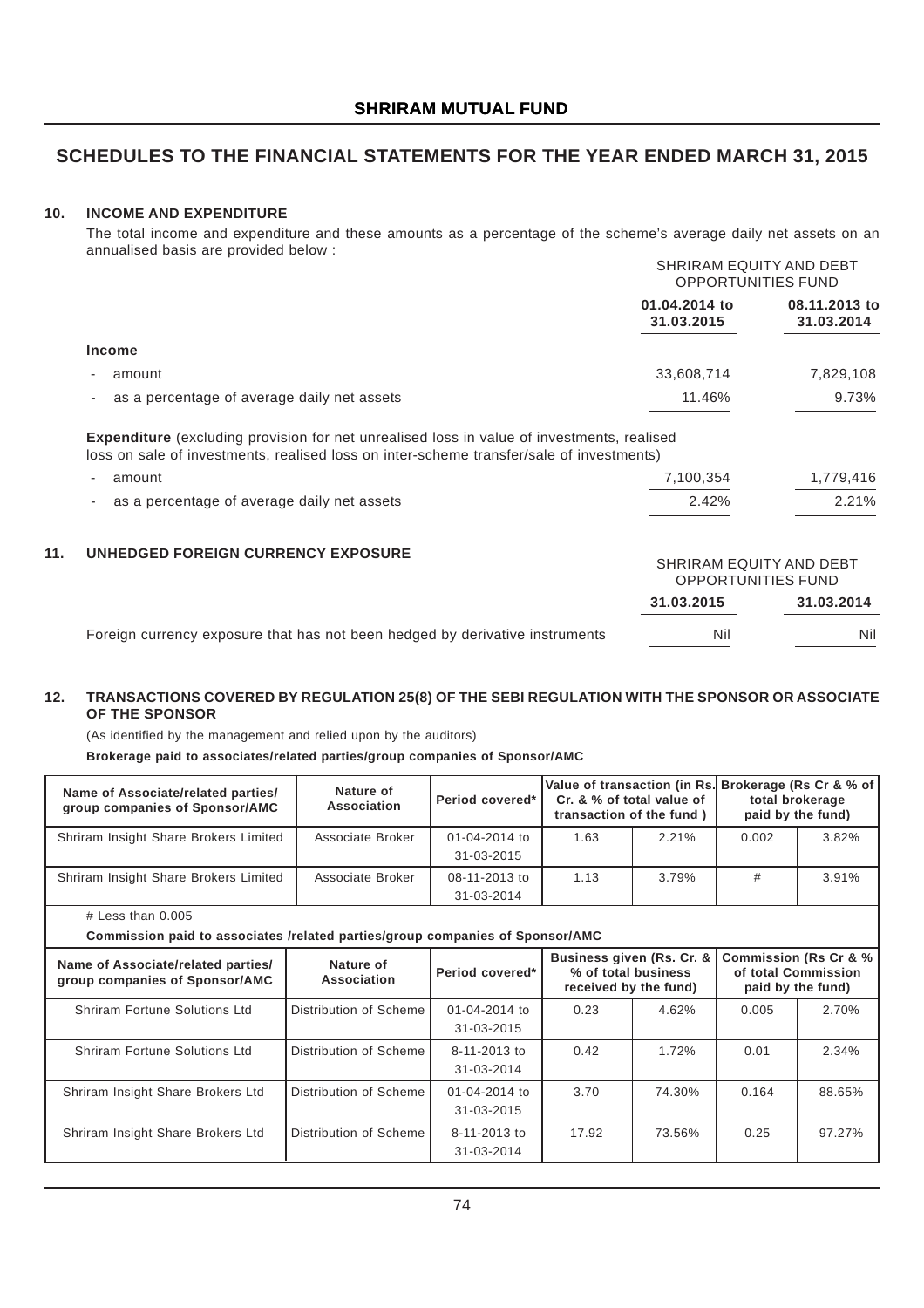## **SCHEDULES TO THE FINANCIAL STATEMENTS FOR THE YEAR ENDED MARCH 31, 2015**

### **13. NET ASSET VALUE**

| Options         | SHRIRAM EQUITY AND DEBT<br><b>OPPORTUNITIES FUND</b> |                |  |  |
|-----------------|------------------------------------------------------|----------------|--|--|
|                 | 31 March, 2015                                       | 31 March, 2014 |  |  |
| Growth option   | 13.1869                                              | 10.5771        |  |  |
| Dividend option | 11.7337                                              | 10.3242        |  |  |
| Direct Dividend | 11.8019                                              | 10.3385        |  |  |
| Direct Growth   | 13.2788                                              | 10.5959        |  |  |

The net asset value of the Scheme's unit is determined separately for units issued under the options after including the respective unit capital and reserves and surplus.

The net asset value disclosed above represents the computed NAV as on March 31, 2015, and not the last declared NAV.

## **14. CONTINGENT LIABILITIES :** Nil

#### **15. PRIOR PERIOD COMPARATIVES**

Figures for the previous years have been regrouped / reclassified, wherever necessary to confirm to current years presentations.

**16. SUPPLEMENTARY INVESTMENT PORTFOLIO INFORMATION AND INDUSTRYWISE CLASSIFICATION (REFER ANNEXURE II)**

| For Chokshi & Chokshi LLP<br><b>Chartered Accountants</b><br>(FRN - 101872W/W100045) | For and on behalf of<br><b>Board of Trustees</b> | For and on behalf of<br><b>Shriram Asset Management</b><br>Co. Limited |                                               |  |  |
|--------------------------------------------------------------------------------------|--------------------------------------------------|------------------------------------------------------------------------|-----------------------------------------------|--|--|
| Nilesh Joshi<br>Partner<br>(Membership No. 114749)                                   | <b>S. KRISHNAMURTHY</b><br>Chairman              | <b>PRABHAKAR D. KARANDIKAR</b><br>Chairman                             |                                               |  |  |
| Place: Chennai<br>Date: April 29, 2015                                               | V. N. SHIVA SHANKAR<br>Trustee                   | <b>AKHILESH KUMAR SINGH</b><br><b>Managing Director</b>                | <b>PARTHA RAY</b><br>Chief Investment Officer |  |  |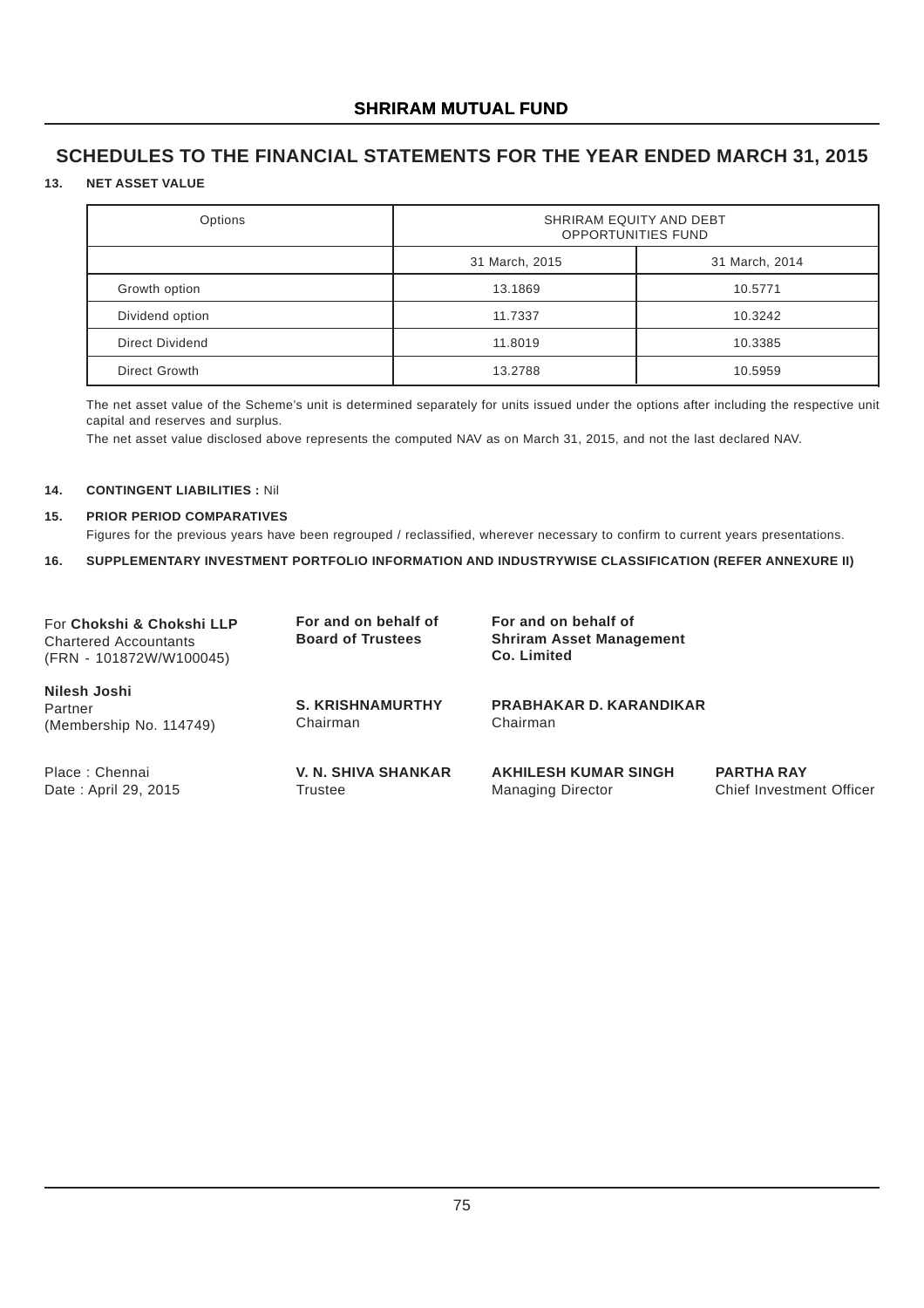## **SHRIRAM ASSET MUTUAL FUND**

**Annexure I**

There is no Disclosure under Regulation 25(11) of SEBI (Mutual Fund) Regulations, 1996

NIL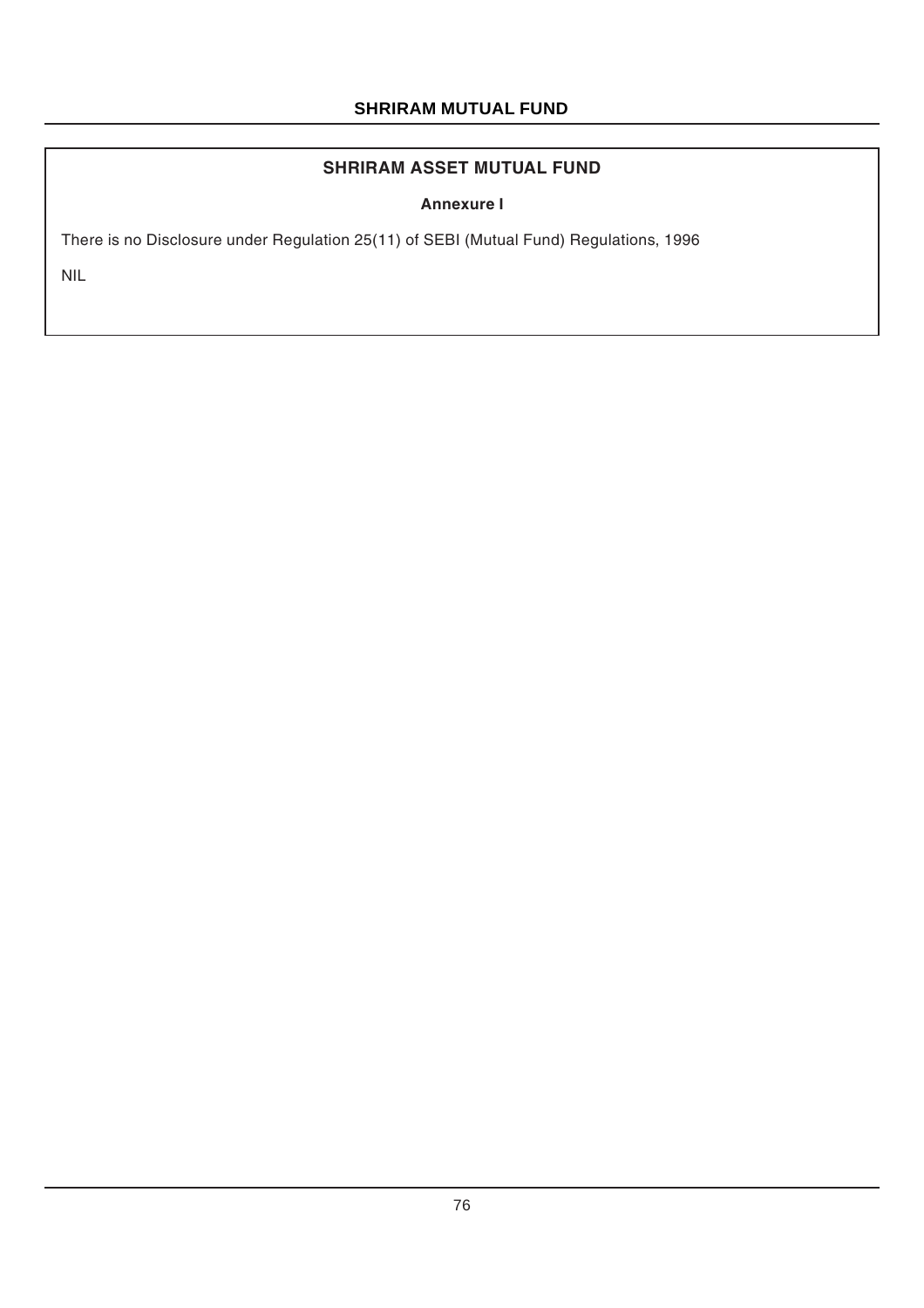## **SHRIRAM EQUITY AND DEBT OPPORTUNITIES FUND**

**ANNEXURE - II**

#### **SUPPLEMENTARY INVESTMENT PORTFOLIO INFORMATION AND INDUSTRYWISE CLASSIFICATION**

Details of investment portfolio and industrywise classification of the Scheme's investments in each category of investments at 31 March 2015 are presented below. The industry and company exposures are stated as a percentage of the Scheme's net assets as at 31 March 2015, as well as the aggregate investments in each investment category.

| <b>Industry and Company Particulars #</b>          | Quantity  | <b>Amount</b><br>(Rupees<br>in Lakh) | Percentage to<br><b>Net Assets</b> | Percentage to<br>Investment<br>category (%) |
|----------------------------------------------------|-----------|--------------------------------------|------------------------------------|---------------------------------------------|
| <b>Equity and Equity Related Instruments</b><br>1. |           |                                      |                                    |                                             |
| (a) Listed/awaiting Listing on Stock Exchange      |           |                                      |                                    |                                             |
| <b>AUTO</b>                                        |           | 25,298,513.05                        | 7.58                               | 9.34%                                       |
| <b>MARUTI SUZUKI INDIA LTD</b>                     | 2,440.00  | 9,021,534.00                         | 2.70                               | 3.33%                                       |
| <b>TATA MOTORS LTD</b>                             | 9,489.00  | 5,220,847.80                         | 1.56                               | 1.93%                                       |
| EICHER MOTORS LTD                                  | 300.00    | 4,772,445.00                         | 1.43                               | 1.76%                                       |
| <b>MAHINDRA &amp; MAHINDRA LTD</b>                 | 2,010.00  | 2,387,478.00                         | 0.72                               | 0.88%                                       |
| HERO MOTOCORP LTD (EX-HERO HONDA MOTORS LTD)       | 571.00    | 1,507,325.80                         | 0.45                               | 0.56%                                       |
| <b>BAJAJ AUTO LTD</b>                              | 692.00    | 1,395,487.20                         | 0.42                               | 0.51%                                       |
| TVS MOTOR COMPANY LTD                              | 3,765.00  | 993,395.25                           | 0.30                               | 0.37%                                       |
| <b>AUTO ANCILLARIES</b>                            |           | 6,771,687.45                         | 2.03                               | 2.50%                                       |
| AMAR RAJA BATTERIES LIMITED                        | 3,819.00  | 3,181,417.95                         | 0.95                               | 1.17%                                       |
| APOLLO TYRES LTD                                   | 15,581.00 | 2,621,503.25                         | 0.79                               | 0.97%                                       |
| <b>MRF LIMITED</b>                                 | 25.00     | 968,766.25                           | 0.29                               | 0.36%                                       |
| <b>BANKS</b>                                       |           | 69,898,363.40                        | 20.93                              | 25.79%                                      |
| AXIS BANK LIMITED (EARLIER UTI BANK LTD)           | 24,640.00 | 13,803,328.00                        | 4.13                               | 5.09%                                       |
| <b>HDFC BANK LTD</b>                               | 12,187.00 | 12,463,644.90                        | 3.73                               | 4.60%                                       |
| <b>ICICI BANK LTD</b>                              | 38,856.00 | 12,259,068.00                        | 3.67                               | 4.52%                                       |
| STATE BANK OF INDIA                                | 25,210.00 | 6,732,330.50                         | 2.02                               | 2.48%                                       |
| THE FEDERAL BANK LIMITED                           | 47,392.00 | 6,258,113.60                         | 1.87                               | 2.31%                                       |
| <b>INDUSIND BANK LIMITED</b>                       | 6,514.00  | 5,771,404.00                         | 1.73                               | 2.13%                                       |
| <b>BANK OF BARODA</b>                              | 33,625.00 | 5,497,687.50                         | 1.65                               | 2.03%                                       |
| ING VYSYA BANK LTD                                 | 5,293.00  | 4,951,866.15                         | 1.48                               | 1.83%                                       |
| KOTAK MAHINDRA BANK LTD                            | 1,631.00  | 2,141,910.75                         | 0.64                               | 0.79%                                       |
| JAMMU AND KASHMIR BANK LTD                         | 200.00    | 19,010.00                            | 0.01                               | 0.01%                                       |
| <b>CEMENT</b>                                      |           | 6,268,488.30                         | 1.87                               | 2.31%                                       |
| ULTRATECH CEMENT LTD                               | 1,233.00  | 3,548,450.70                         | 1.06                               | 1.31%                                       |
| SHREE CEMENTS LTD                                  | 252.00    | 2,720,037.60                         | 0.81                               | 1.00%                                       |
| <b>CONSTRUCTION PROJECT</b>                        |           | 8,130,505.20                         | 2.43<br>2.43                       | 3.00%                                       |
| LARSEN AND TOUBRO LIMITED                          | 4,728.00  | 8,130,505.20                         |                                    | 3.00%                                       |
| <b>CONSUMER DURABLES</b><br><b>BATA INDIA LTD</b>  | 1,945.00  | 2,121,703.25                         | 0.64<br>0.64                       | 0.78%<br>0.78%                              |
| <b>CONSUMER NON DURABLES</b>                       |           | 2,121,703.25<br>12,199,828.25        | 3.65                               | 4.51%                                       |
| <b>ITC LTD</b>                                     | 14,296.00 | 4,658,351.60                         | 1.39                               | 1.72%                                       |
| <b>BRITANNIA INDUSTRIES LTD</b>                    | 2,055.00  | 4,435,820.25                         | 1.33                               | 1.64%                                       |
| <b>ASIAN PAINTS LTD</b>                            | 3,828.00  | 3,105,656.40                         | 0.93                               | 1.15%                                       |
| <b>FERROUS METALS</b>                              |           | 4,187,435.00                         | 1.25                               | 1.54%                                       |
| TATA STEEL LTD                                     | 13,220.00 | 4,187,435.00                         | 1.25                               | 1.54%                                       |
| <b>FINANCE</b>                                     |           | 29,097,409.10                        | 8.72                               | 10.73%                                      |
| HOUSING DEVELOPMENT FINANCE CORPORATION LTD        | 10,598.00 | 13,943,788.60                        | 4.18                               | 5.14%                                       |
| LIC HOUSING FINANCE LTD                            | 20,120.00 | 8,804,512.00                         | 2.64                               | 3.25%                                       |
| IDFC LTD (EX-INFRASTR.DEVELOPMENT FINANCE CO.LTD)  | 38,030.00 | 6,349,108.50                         | 1.90                               | 2.34%                                       |
| <b>GAS</b>                                         |           | 1,737,731.80                         | 0.52                               | 0.64%                                       |
| GAIL (INDIA) LTD (EX GAS AUTHORITY OF INDIA LTD)   | 4,481.00  | 1,737,731.80                         | 0.52                               | 0.64%                                       |
| <b>HEALTHCARE SERVICES</b>                         |           | 5,119,438.80                         | 1.53                               | 1.89%                                       |
| APOLLO HOSPITALS ENTERPRISE LTD                    | 3,739.00  | 5,119,438.80                         | 1.53                               | 1.89%                                       |
|                                                    |           |                                      |                                    |                                             |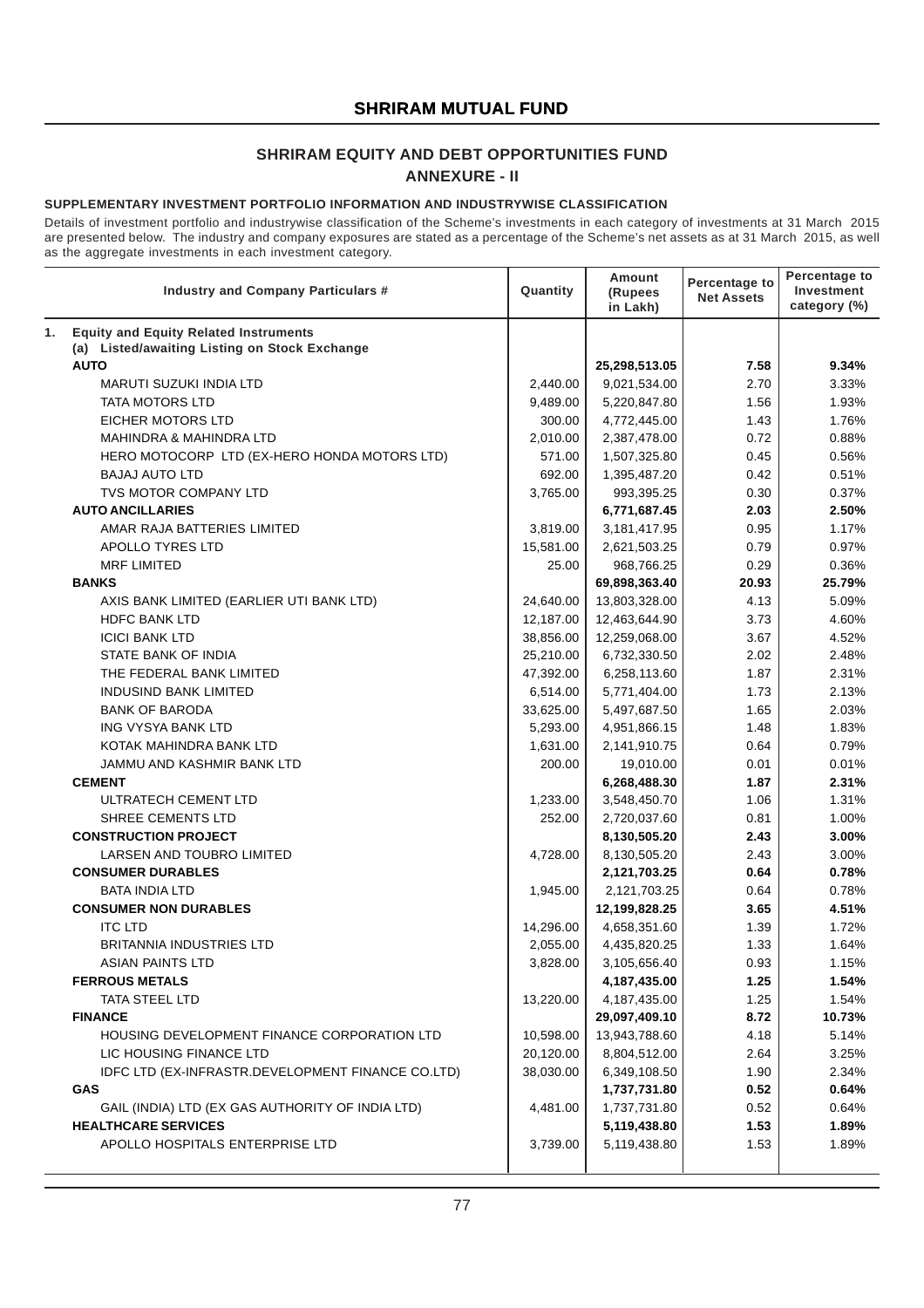|                 | <b>Industry and Company Particulars #</b>                                                           | Quantity   | Amount<br>(Rupees              | Percentage to     | Percentage to<br><b>Investment</b> |
|-----------------|-----------------------------------------------------------------------------------------------------|------------|--------------------------------|-------------------|------------------------------------|
|                 |                                                                                                     |            | in Lakh)                       | <b>Net Assets</b> | category (%)                       |
|                 |                                                                                                     |            |                                |                   |                                    |
|                 | <b>INDUSTRIAL CAPITAL GOODS</b>                                                                     |            | 7,806,781.35                   | 2.34              | 2.88%                              |
|                 | <b>BHARAT ELECTRONICS LTD</b>                                                                       | 1,576.00   | 5,280,388.00                   | 1.58              | 1.95%                              |
|                 | AIA ENGINEERING LTD                                                                                 | 2,017.00   | 2,526,393.35                   | 0.76              | 0.93%                              |
|                 | <b>INDUSTRIAL PRODUCTS</b>                                                                          |            | 3,031,241.90                   | 0.91              | 1.12%                              |
|                 | <b>BHARAT FORGE LTD</b>                                                                             | 2,374.00   | 3,031,241.90                   | 0.91              | 1.12%                              |
|                 | <b>OIL</b>                                                                                          |            | 5,075,466.30                   | 1.52              | 1.87%                              |
|                 | OIL INDIA LTD.                                                                                      | 6,526.00   | 2,969,003.70                   | 0.89              | 1.09%                              |
|                 | OIL & NATURAL GAS CORP LTD                                                                          | 6,876.00   | 2,106,462.60                   | 0.63              | 0.78%                              |
|                 | <b>PAPER</b>                                                                                        |            | 373,151.70                     | 0.11              | 0.14%                              |
|                 | TAMIL NADU NEWSPRINT & PAPERS LTD                                                                   | 2,958.00   | 373,151.70                     | 0.11              | 0.14%                              |
|                 | <b>PESTICIDES</b>                                                                                   |            | 1,972,431.15                   | 0.59              | 0.73%                              |
|                 | UPL LIMITED (EX UNITED PHOSPHOROUS LIMITED)                                                         | 4,461.00   | 1,972,431.15                   | 0.59              | 0.73%                              |
|                 | <b>PETROLEUM PRODUCTS</b>                                                                           |            | 11,510,057.60                  | 3.45              | 4.24%                              |
|                 | <b>RELIANCE INDUSTRIES LTD</b>                                                                      | 7,464.00   | 6,165,264.00                   | 1.85              | 2.27%                              |
|                 | BHARAT PETROLEUM CORPORATION LTD                                                                    | 6,592.00   | 5,344,793.60                   | 1.60              | 1.97%                              |
|                 | <b>PHARMACEUTICALS</b>                                                                              |            | 28,300,245.80                  | 8.47              | 10.44%                             |
|                 | DR.REDDY LABORATORIES LTD                                                                           | 3,842.00   | 13,403,777.50                  | 4.01              | 4.94%                              |
|                 | AUROBINDO PHARMA LTD                                                                                | 4,832.00   | 5,902,771.20                   | 1.77              | 2.18%                              |
|                 | SUN PHARMACEUTICALS INDUSTRIES LTD                                                                  | 3,249.00   | 3,326,651.10                   | 1.00              | 1.23%                              |
|                 | LUPIN LTD (EX LUPIN LABORATORIES LTD)                                                               | 1,654.00   | 3,321,893.60                   | 0.99              | 1.23%                              |
|                 | NATCO PHARMA LTD                                                                                    | 1,112.00   | 2,345,152.40                   | 0.70              | 0.86%                              |
|                 | <b>POWER</b>                                                                                        |            | 2,487,987.25                   | 0.74              | 0.92%                              |
|                 | POWER GRID CORPORATION OF INDIA LTD.                                                                | 17,129.00  | 2,487,987.25                   | 0.74              | 0.92%                              |
|                 | <b>SOFTWARE</b>                                                                                     |            | 39,084,636.05                  | 11.70             | 14.41%                             |
|                 | <b>HCL TECHNOLOGIES LTD.</b>                                                                        | 12,112.00  | 11,874,604.80                  | 3.56              | 4.38%                              |
|                 | TATA CONSULTANCY SERVICES LTD                                                                       | 4,420.00   | 11,288,459.00                  | 3.38              | 4.16%                              |
|                 | <b>INFOSYS LIMITED</b>                                                                              | 4,564.00   | 10,124,549.40                  | 3.03              | 3.73%                              |
|                 | <b>TECH MAHINDRA LTD</b>                                                                            | 7,392.00   | 4,654,742.40                   | 1.39              | 1.72%                              |
|                 | MIND TREE LTD- (EX MIND TREE CONSULTING LTD)                                                        | 485.00     | 632,270.25                     | 0.19              | 0.23%                              |
|                 | PERSISTENT SYSTEMS LTD.                                                                             | 714.00     | 510,010.20                     | 0.15              | 0.19%                              |
|                 | <b>TEXTILE PRODUCTS</b>                                                                             |            | 686,552.50                     | 0.21              | 0.25%                              |
|                 | PAGE INDUSTRIES LIMITED                                                                             | 50.00      | 686,552.50                     | 0.21              | 0.25%                              |
|                 | <b>EQUITY TOTAL</b>                                                                                 |            | 271,159,655.20                 | 81.19             | 100.00%                            |
|                 | (b) Unlisted                                                                                        | <b>NIL</b> | NIL                            |                   |                                    |
|                 | Total $(a)+(b)$                                                                                     |            | 271,159,655.20                 | 81.19             |                                    |
| (2)             | <b>Debt Instruments</b>                                                                             |            |                                |                   |                                    |
|                 | (a) Listed awaiting Listing on stock Exchange                                                       |            |                                |                   |                                    |
|                 | 9.39% LIC HOUSING FINANCE LTD - MAT DATE 02122015                                                   | 7          | 7,018,761.17                   | 2.10              | 77%                                |
|                 | 9.74% TATA SONS LTD - M13012024                                                                     | 2          | 2,147,731.91                   | 0.64              | 23%                                |
|                 | (b) Privately placed/Unlisted                                                                       |            | NIL                            | <b>NIL</b>        |                                    |
|                 | Total $(a)+(b)$                                                                                     | 9          | 9,166,493.08                   | 2.74              | 100%                               |
|                 | <b>Securitised Debt</b><br>(C)                                                                      |            |                                |                   |                                    |
|                 | <b>Debt Total</b>                                                                                   |            | 9,166,493.08                   | 2.74              | 100%                               |
| 3)              | <b>Money Market Instruments</b>                                                                     |            |                                |                   |                                    |
|                 | Housing Development Finance Corporation Ltd 364d CP 04MY15<br><b>Money Market Instruments Total</b> | 100.00     | 49,685,551.71<br>49,685,551.71 | 14.88<br>14.88    | 100%<br>100%                       |
| 4)              | <b>Other- Current Assets</b>                                                                        |            |                                |                   |                                    |
|                 | UTI - Treasury Advantage Fund - Institutional Plan - Direct Plan - Growth                           | 470.01     | 893,626.76                     | 0.27              | 68.43%                             |
|                 | HDFC Liquid Fund - Direct Plan - Growth Option - 8058                                               |            | 412,282.17                     | 0.12              | 31.57%                             |
|                 | <b>Total Investments</b>                                                                            | 14,937.87  | 1,305,908.93                   | 0.39              | 100%                               |
|                 | <b>Grand Total</b>                                                                                  |            |                                |                   |                                    |
| <b>DEPOSITS</b> |                                                                                                     |            |                                |                   |                                    |
|                 | <b>Cash and Other Assets</b>                                                                        |            | 2,658,273.64                   | 0.80              |                                    |
|                 | <b>TOTAL ASSETS</b>                                                                                 |            | 333,975,882.56                 | 100.00            |                                    |
|                 |                                                                                                     |            |                                |                   |                                    |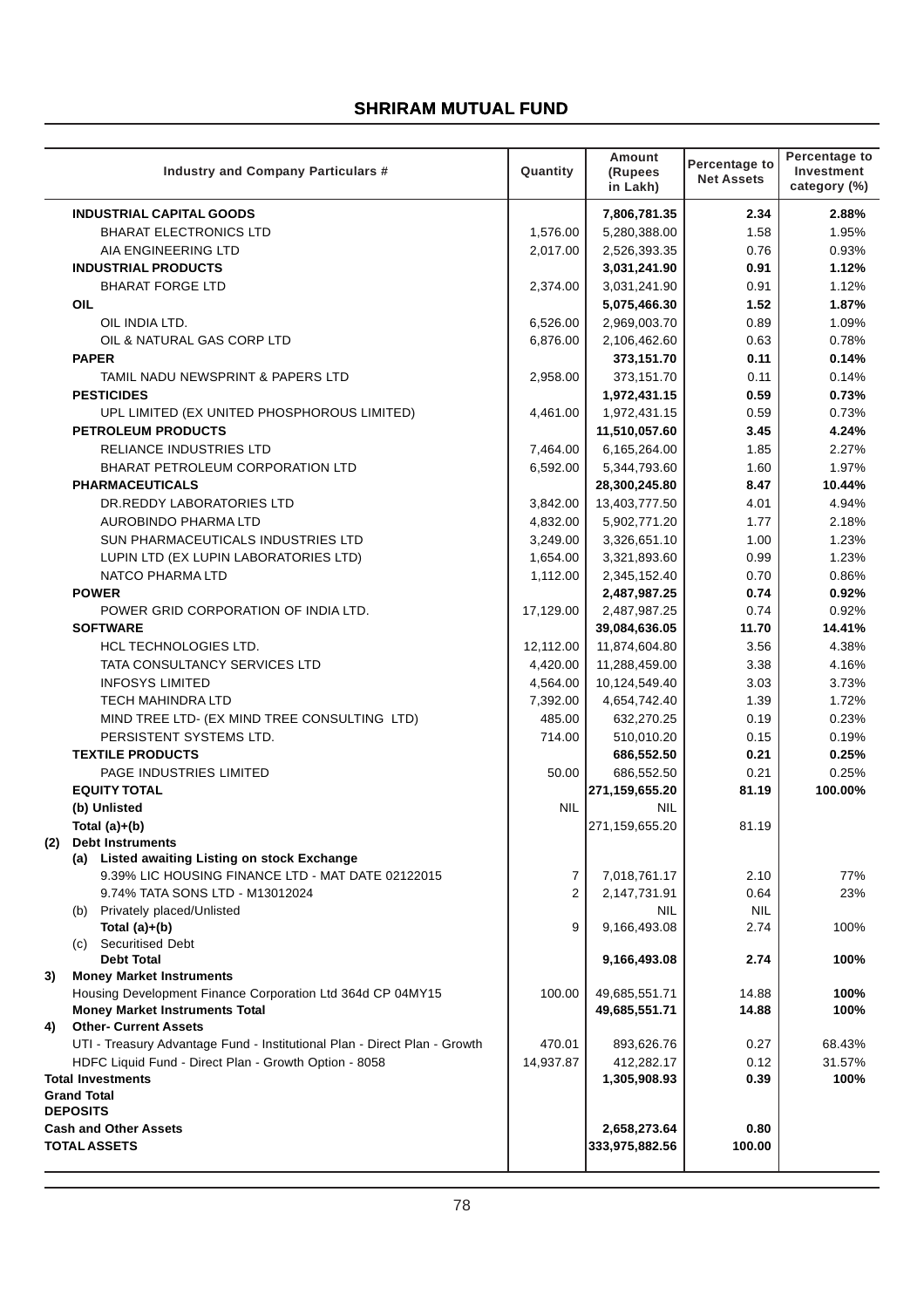## **INDEPENDENT AUDITORS' REPORT**

To, THE BOARD OF TRUSTEES **SHRIRAM MUTUAL FUND**

### **Report on the Memorandum of Accounts**

We have audited the accompanying memorandum of accounts pertaining to transaction for the period 01 October 2014 to 31 March 2015, of Shriram Mutual Fund – Tax Guardian - 95, Shriram Mutual Fund – Tax Guardian - 96, Shriram Mutual Fund – Tax Guardian - 97, Shriram Mutual Fund – Risk Guardian - 96 and Shriram Mutual Fund – Interval Fund 97 ("the Schemes"), giving state of affairs as at 31 March 2015 and other explanatory information.

### **Management's Responsibility for the Memorandum of Accounts**

Management is responsible for the preparation of this memorandum of accounts that give a true and fair view of the financial position and financial performance of the Schemes in accordance with accounting principles generally accepted in India. This responsibility includes the design, implementation and maintenance of internal control relevant to the preparation and presentation of the memorandum of accounts that give a true and fair view and are free from material misstatement, whether due to fraud or error.

### **Auditor's Responsibility**

Our responsibility is to express an opinion on this memorandum of accounts based on our audit. We conducted our audit in accordance with the Standards on Auditing issued by the Institute of Chartered Accountants of India. Those Standards require that we comply with ethical requirements and plan and perform the audit to obtain reasonable assurance about whether the financial statements are free from material misstatement.

An audit involves performing procedures to obtain audit evidence about the amounts and disclosures in the memorandum of accounts. The procedures selected depend on the auditor's judgment, including the assessment of the risks of material misstatement of the memorandum of accounts, whether due to fraud or error. In making those risk assessments, the auditor considers internal control relevant to the Scheme's preparation and fair presentation of the memorandum of accounts in order to design audit procedures that are appropriate in the circumstances. An audit also includes evaluating the appropriateness of accounting policies used and the reasonableness of the accounting estimates made by management, as well as evaluating the overall presentation of the memorandum of accounts.

We believe that the audit evidence we have obtained is sufficient and appropriate to provide a basis for our audit opinion.

### **Opinion**

In our opinion and to the best of our information and according to the explanations given to us, the memorandum of accounts as at 31 March 2015, give the information required and give a true and fair view in conformity with the accounting principles generally accepted in India.

### **Report on other Legal and Regulatory Requirements**

- 1. We have obtained all the information and explanations, which to the best of our knowledge and belief were necessary for the purposes of our audit.
- 2. The memorandum of accounts dealt with by this report are in agreement with the books of account.

For **Chokshi & Chokshi LLP** Chartered Accountants (FRN - 101872W/W100045)

**Nilesh Joshi** Place : Mumbai Partner Date : 29th April, 2015 (Membership No. 114749)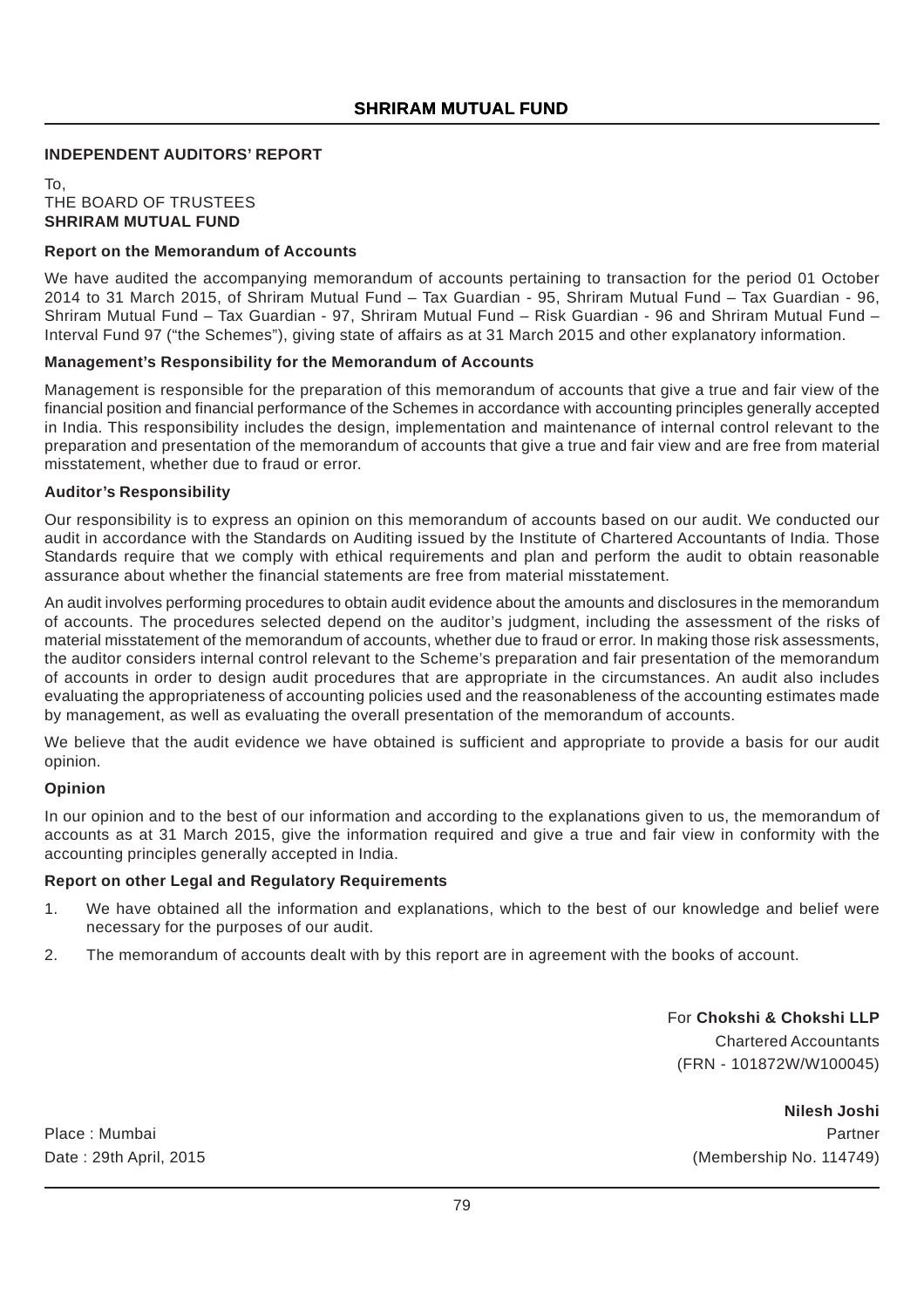## **RISK GUARDIAN-95 MEMORANDUM OF ACCOUNTS AS AT 31ST MARCH, 2015 (SCHEME WOUND UP WITH EFFECT FROM 07.07.2000)**

|                                         | <b>SCHEDULE</b> | <b>AS AT</b><br>31.03.2015<br>AMOUNT (₹) | <b>AS AT</b><br>07.07.2000<br>AMOUNT (₹) |
|-----------------------------------------|-----------------|------------------------------------------|------------------------------------------|
| <b>SOURCES</b>                          |                 |                                          |                                          |
| UNITS TO BE REDEEMED                    | A               | 24,087                                   | 115,760,299                              |
| <b>OTHER PAYABLES</b>                   | B               | 68,933                                   | 3,862,595                                |
|                                         | <b>TOTAL</b>    | 93,020                                   | 119,622,894                              |
| <b>UTILISATION</b>                      |                 |                                          |                                          |
| <b>BANK BALANCE IN CURRENT ACCOUNTS</b> |                 | 79,880                                   | 745,355                                  |
| DEPOSIT WITH SCHEDULED BANKS            |                 |                                          | 17,550,000                               |
| OTHER RECEIVABLES                       | C               | 13,140                                   | 101,327,539                              |
|                                         | TOTAL           | 93,020                                   | 119,622,894                              |

SCHEDULES REFERRED TO ABOVE FORM AN INTEGRAL PART OF THE MEMORANDUM OF ACCOUNTS

AS PER OUR REPORT OF EVEN DATE **FOR SHRIRAM MUTUAL FUND** FOR **CHOKSHI AND CHOKSHI LLP** CHARTERED ACCOUNTANTS **S. KRISHNAMURTHY** (FRN : 101872W/W100045) TRUSTEE

PLACE : CHENNAI DATED : APRIL 29, 2015

PARTNER (Membership No. - 114749) **AKHILESH KUMAR SINGH** PLACE : MUMBAI MANAGING DIRECTOR DATED : APRIL 29, 2015 PLACE : MUMBAI

### **NILESH JOSHI FOR SHRIRAM ASSET MANAGEMENT CO.LTD.**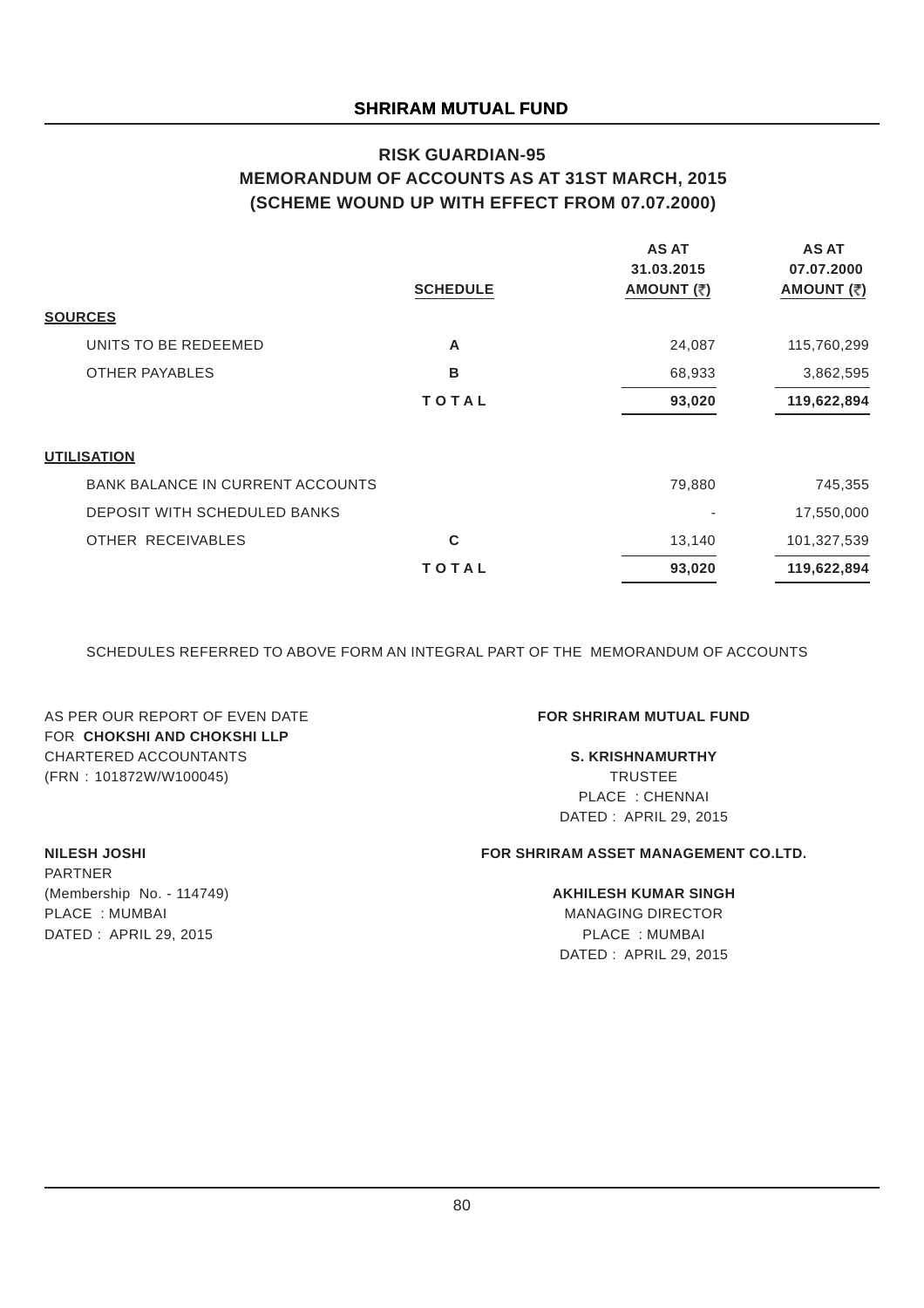## **RISK GUARDIAN-95 SCHEDULES TO MEMORANDUM OF ACCOUNTS AS ON 31.03.2015**

|                                                                                        | <b>SCHEDULE</b> |        | <b>AS AT</b><br>31.03.2015<br>AMOUNT (₹) | <b>AS AT</b><br>07.07.2000<br>AMOUNT (₹) |
|----------------------------------------------------------------------------------------|-----------------|--------|------------------------------------------|------------------------------------------|
| <b>SOURCES</b>                                                                         | A               |        |                                          |                                          |
| <b>UNITS TO BE REDEEMED</b>                                                            |                 |        |                                          |                                          |
| Money payable on 3,700 units at the<br>final redemption value of Rs.6.51 per unit.     |                 |        |                                          |                                          |
|                                                                                        | <b>TOTAL</b>    |        | 24,087                                   | 115,760,299                              |
| <b>OTHER PAYABLES</b>                                                                  | в               |        |                                          |                                          |
| <b>Sundry Creditors</b>                                                                |                 | 15,354 |                                          | 249,920                                  |
| Redemption Chq/D D Cancelled                                                           |                 | 3,255  |                                          | 45,755                                   |
| <b>Unclaimed Dividend</b>                                                              |                 | 538    |                                          | 295,973                                  |
| Unclaimed Interest -31.03.2001                                                         |                 | 4,430  |                                          |                                          |
| Unclaimed Interest -31.03.2002                                                         |                 | 6,510  |                                          |                                          |
| <b>Tax Deducted At Source</b>                                                          |                 | 500    |                                          | 15,006                                   |
| Payble to sponsors against<br>redeemption effected by them<br>by their various offices |                 |        |                                          | 2,550,941                                |
| Due To Inter Scheme                                                                    |                 |        |                                          |                                          |
|                                                                                        |                 |        | 30,587                                   | 3, 157, 595                              |
| <b>Outstanding Expenses (Net)</b>                                                      |                 |        | 38,346                                   | 705,000                                  |
|                                                                                        | TOTAL           |        | 68,933                                   | 3,862,595                                |
| <b>OTHER RECEIVABLES</b>                                                               | $\mathbf C$     |        |                                          |                                          |
| <b>Contracts for sale of investment</b>                                                |                 |        |                                          |                                          |
| Associate Companies                                                                    |                 |        |                                          | 101,008,628                              |
| Others                                                                                 |                 |        |                                          | 258,406                                  |
|                                                                                        |                 |        |                                          | 101,267,034                              |
| Other receivable                                                                       |                 |        | 13,140                                   | 60,505                                   |
|                                                                                        | TOTAL           |        | 13,140                                   | 101,327,539                              |
|                                                                                        |                 |        | <b>AS OF</b>                             | <b>AS OF</b>                             |
|                                                                                        |                 |        | 31.03.2015                               | 07.07.2000                               |
|                                                                                        | <b>GROUPING</b> |        |                                          |                                          |
| <b>OTHER PAYABLES</b><br><b>SUNDRY CREDITORS</b>                                       | $\, {\bf B}$    |        |                                          |                                          |
| <b>BHAI SHANKER KANGA</b>                                                              |                 |        |                                          | 195,331                                  |
| H N MOTIWALA & CO.                                                                     |                 |        |                                          | 16,025                                   |
| <b>CHOKSHI &amp; CHOKSHI</b>                                                           |                 |        | 15,354                                   |                                          |
| <b>ILFS</b>                                                                            |                 |        |                                          | 25,504                                   |
| R & D CONSULTANTS                                                                      |                 |        |                                          | 13,060                                   |
|                                                                                        | <b>TOTAL</b>    |        | 15,354                                   | 249,920                                  |
|                                                                                        |                 |        |                                          |                                          |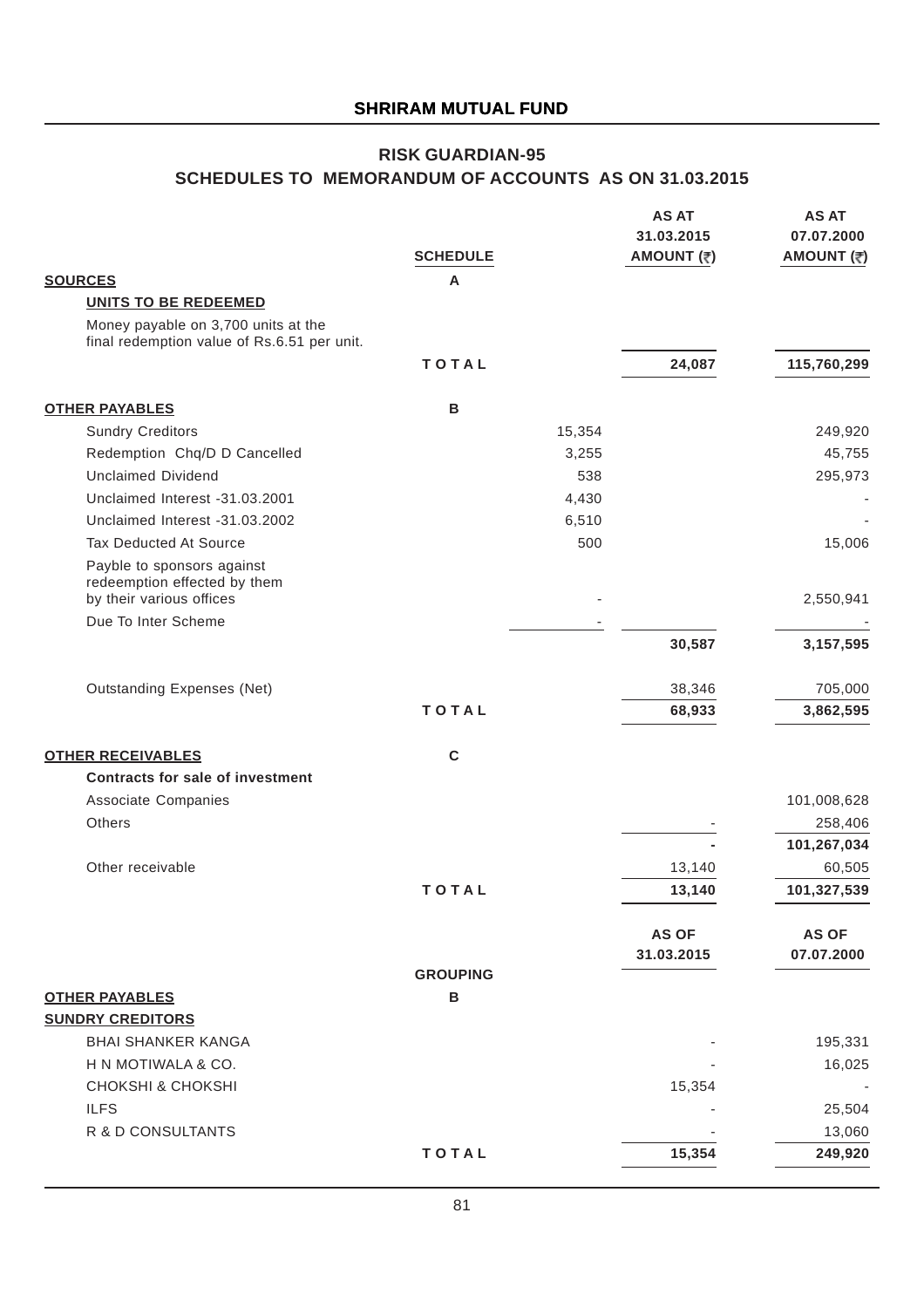|                                                                                                  |              | <b>AS OF</b><br>31.03.2015 (₹) | <b>AS OF</b><br>07.07.2000 (₹) |
|--------------------------------------------------------------------------------------------------|--------------|--------------------------------|--------------------------------|
| <b>BALANCE WITH BANKS IN CURRENT ACCOUNT</b>                                                     |              |                                |                                |
| ABU DHABI COMMERCIAL                                                                             |              |                                | 10,000                         |
| CENTRAL BANK OF INDIA                                                                            |              | 79,880                         | 478,680                        |
| CENTRAL BANK OF INDIA N.P.                                                                       |              |                                | 98,267                         |
| INDUS IND BANK LTD.                                                                              |              |                                | 10,680                         |
| RESERVE BANK OF INDIA                                                                            |              |                                | 100,000                        |
| THE LAKSHMI VILAS BANK LTD.                                                                      |              |                                | 12,131                         |
| UNION BANK OF INDIA                                                                              |              |                                | 5,479                          |
| UNION BANK OF INDIA                                                                              |              |                                | 30,118                         |
| <b>CITI BANK</b>                                                                                 |              |                                |                                |
|                                                                                                  | TOTAL        | 79,880                         | 745,355                        |
| <b>DEPOSIT WITH BANK</b>                                                                         |              |                                |                                |
| With ABN Amro Bank                                                                               |              |                                | 5,000,000                      |
| With Abudhabi Bank                                                                               |              |                                | 5,000,000                      |
| With Bank of Baharin & Kuwait                                                                    |              |                                | 5,000,000                      |
| With Central Bank of India                                                                       |              |                                | 2,550,000                      |
| With Citi Bank                                                                                   |              |                                |                                |
|                                                                                                  | TOTAL        |                                | 17,550,000                     |
| <b>OTHER RECEIVABLES</b><br><b>CONTRACT FOR SALE OF INVESTMENT</b><br><b>Associate Companies</b> | $\mathbf c$  |                                |                                |
| PRUDENTIAL INVESTMENT                                                                            |              |                                | 87,737,598                     |
| SHRIRAM ASSET MANGEMENT                                                                          |              |                                | 13,271,029                     |
|                                                                                                  | <b>TOTAL</b> |                                | 101,008,627                    |
| <b>CONTRACT FOR SALE OF INVESTMENT</b>                                                           |              |                                |                                |
| <b>Others</b>                                                                                    |              |                                |                                |
| <b>KEYNOTE CAPITALS LTD</b>                                                                      |              |                                | 258,406                        |
|                                                                                                  | <b>TOTAL</b> |                                | 258,406                        |
| <b>DUE FROM INTER SCHEME</b>                                                                     |              |                                |                                |
| <b>SRMF INTERVAL FUND</b>                                                                        |              |                                |                                |
|                                                                                                  | TOTAL        |                                |                                |
|                                                                                                  |              | <b>AS OF</b>                   | <b>AS OF</b>                   |
|                                                                                                  |              | 31.03.2015 (₹)                 | 30.04.2001 (₹)                 |
| <b>OTHER RECEIVABLE</b><br>SHRIRAM AMC LTD                                                       |              | 12,640                         |                                |
| <b>TDS RECEIVABLE</b>                                                                            |              | 500                            |                                |
|                                                                                                  | <b>TOTAL</b> | 13,140                         |                                |
|                                                                                                  |              |                                |                                |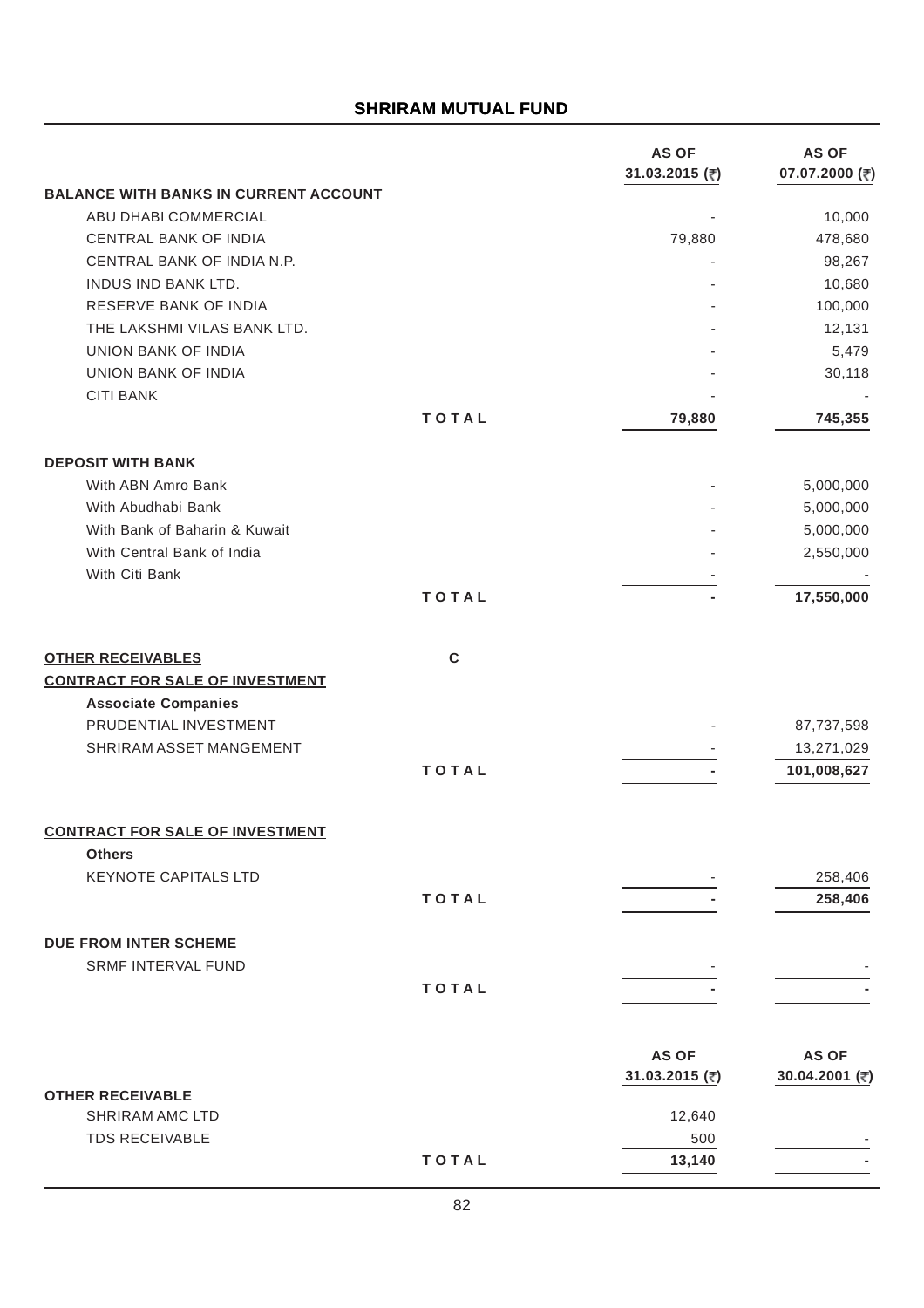## **RISK GUARDIAN 95**

## **S C H E D U L E - D**

### **NOTES TO MEMORANDUM OF ACCOUNTS FOR THE PERIOD FROM 8th JULY, 2000 TO 31ST MARCH 2015**

#### **1) ORGANISATION :**

The Shriram Mutual Fund - Risk Guardian 95 (the "Scheme") was launched on 26th October,1995, as Growth Oriented close ended Scheme for a period of Four years.The scheme was therefore wound up by the Trustees of Shriram Mutual Fund effective 7th July, 2000.

**2)** After making appropriate provision for meeting the expenses connected with winding up, the redemption value at the time of winding up was worked out at Rs.6.51 per unit.

#### **3) Movement in Units :**

|                                    | Nos.       | <b>Rupees</b> |
|------------------------------------|------------|---------------|
| Balance as of 07.07.2000           | 17.781.920 | 115,760,299   |
| Less: Redemption during the period | 17.778.220 | 115,736,212   |
| Closing Balance on 31.03.2015      | 3.700      | 24.087        |

**4)** Figures as on the date of Winding up i.e as of 7th July,2000 are given for comparision. The figures have been regrouped or rearranged wherever considered necessary.

#### **FOR SHRIRAM MUTUAL FUND**

CHARTERED ACCOUNTANTS **S. KRISHNAMURTHY** (FRN : 101872W/W100045) TRUSTEE PLACE : CHENNAI DATED : APRIL 29, 2015

PARTNER (Membership No. - 114749) **AKHILESH KUMAR SINGH** PLACE : MUMBAI MANAGING DIRECTOR DATED : APRIL 29, 2015 PLACE : MUMBAI

FOR **CHOKSHI AND CHOKSHI LLP**

## **NILESH JOSHI FOR SHRIRAM ASSET MANAGEMENT CO.LTD.**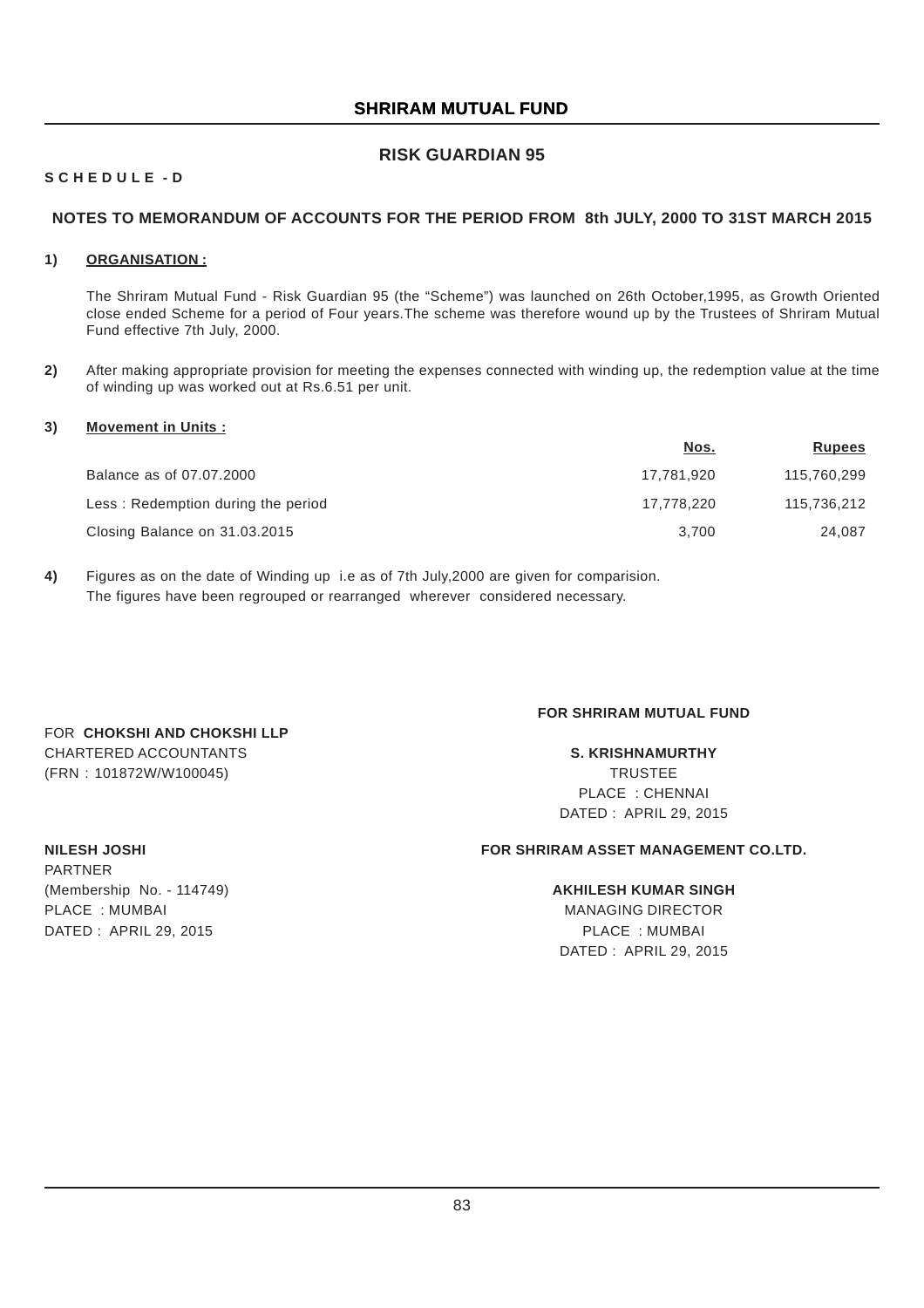## **TAX GUARDIAN-95 MEMORANDUM OF ACCOUNTS AS AT 31ST MARCH, 2015 (SCHEME WOUND UP WITH EFFECT FROM 30.04.2001)**

|                                         |                 | <b>AS AT</b><br>31.03.2015 | <b>AS AT</b><br>30.04.2001 |
|-----------------------------------------|-----------------|----------------------------|----------------------------|
|                                         | <b>SCHEDULE</b> | AMOUNT (₹)                 | AMOUNT (₹)                 |
| <b>SOURCES</b>                          |                 |                            |                            |
| UNITS TO BE REDEEMED                    | A               | 186,749                    | 22,619,635                 |
| <b>OTHER PAYABLES</b>                   | B               | 134,466                    | 7,839,274                  |
|                                         | <b>TOTAL</b>    | 321,215                    | 30,458,909                 |
| <b>UTILISATION</b>                      |                 |                            |                            |
| <b>BANK BALANCE IN CURRENT ACCOUNTS</b> |                 | 107,811                    | 73,191                     |
| <b>BANK BALANCE IN FIXED DEPOSIT</b>    |                 | 200,000                    |                            |
| OTHER RECEIVABLES                       | C               | 13,404                     | 30,385,718                 |
|                                         | <b>TOTAL</b>    | 321,215                    | 30,458,909                 |

SCHEDULES REFERRED TO ABOVE FORM AN INTEGRAL PART OF THE MEMORANDUM OF ACCOUNTS

AS PER OUR REPORT OF EVEN DATE **FOR SHRIRAM MUTUAL FUND** FOR **CHOKSHI AND CHOKSHI LLP** CHARTERED ACCOUNTANTS **S. KRISHNAMURTHY** (FRN : 101872W/W100045) TRUSTEE

PLACE : CHENNAI DATED : APRIL 29, 2015

## **NILESH JOSHI FOR SHRIRAM ASSET MANAGEMENT CO.LTD.**

#### (Membership No. - 114749) **AKHILESH KUMAR SINGH**

DATED : APRIL 29, 2015

# PARTNER PLACE : MUMBAI MANAGING DIRECTOR DATED : APRIL 29, 2015 PLACE : MUMBAI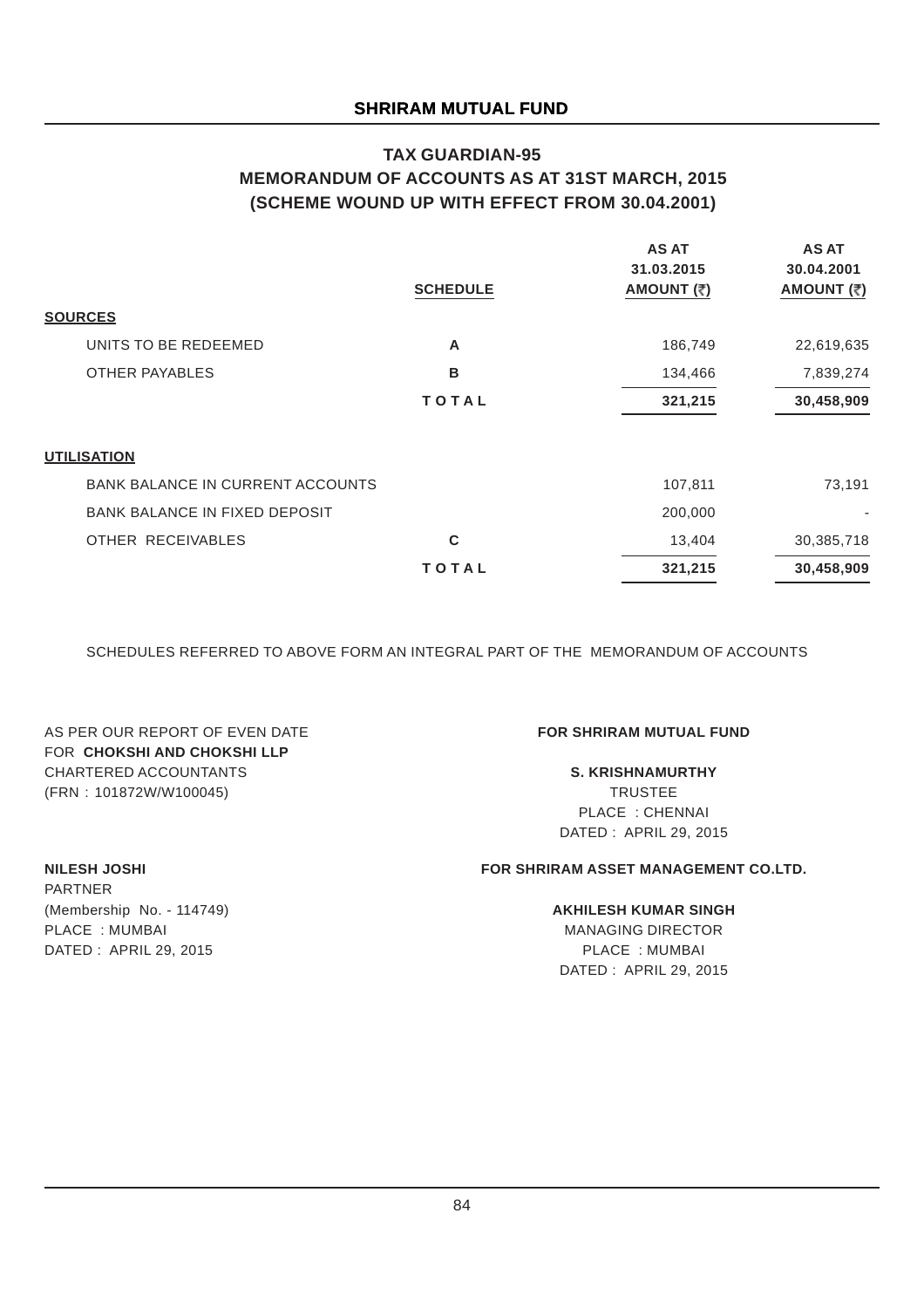## **TAX GUARDIAN-95 SCHEDULES TO MEMORANDUM OF ACCOUNTS AS ON 31.03.2015**

|                                                                                        | <b>SCHEDULE</b> |        | <b>AS AT</b><br>31.03.2015<br>AMOUNT (₹) | <b>AS AT</b><br>30.04.2001<br>AMOUNT (₹) |
|----------------------------------------------------------------------------------------|-----------------|--------|------------------------------------------|------------------------------------------|
| <b>UNITS TO BE REDEEMED</b><br>Money payable on 41,500 units at the                    |                 |        |                                          |                                          |
| final redemption value of Rs.4.50 per unit.                                            |                 |        |                                          |                                          |
|                                                                                        | TOTAL           |        | 186,749                                  | 22,619,635                               |
| <b>OTHER PAYABLES</b>                                                                  | $\, {\bf B}$    |        |                                          |                                          |
| <b>Sundry Creditors</b>                                                                |                 | 36,543 |                                          | 216,028                                  |
| Redemption D D Cancelled                                                               |                 | 15,795 |                                          | 127,827                                  |
| Tax Deducted At Source                                                                 |                 | 500    |                                          | 6,258                                    |
| Payble to sponsors against<br>redeemption effected by them<br>by their various offices |                 |        |                                          | 3,930,851                                |
| Due To Inter Scheme                                                                    |                 |        |                                          | 284,532                                  |
| <b>Other Liabilities</b>                                                               |                 |        |                                          | 1,748,778                                |
|                                                                                        |                 |        | 52,838                                   | 6,314,274                                |
| <b>Outstanding Expenses (Net)</b>                                                      |                 |        | 81,628                                   | 1,525,000                                |
|                                                                                        | <b>TOTAL</b>    |        | 134,466                                  | 7,839,274                                |
|                                                                                        |                 |        |                                          |                                          |
| <b>OTHER RECEIVABLES</b>                                                               | $\mathbf c$     |        |                                          |                                          |
| <b>Contracts for sale of investment</b>                                                |                 |        |                                          |                                          |
| Associate Companies<br>Others                                                          |                 |        |                                          | 30,232,563                               |
|                                                                                        |                 |        |                                          | 70,524                                   |
| Due from Inter scheme                                                                  |                 |        |                                          | 30,303,087<br>82,631                     |
| Other receivable                                                                       |                 |        | 13,404                                   |                                          |
|                                                                                        | <b>TOTAL</b>    |        | 13,404                                   | 30,385,718                               |
|                                                                                        |                 |        |                                          |                                          |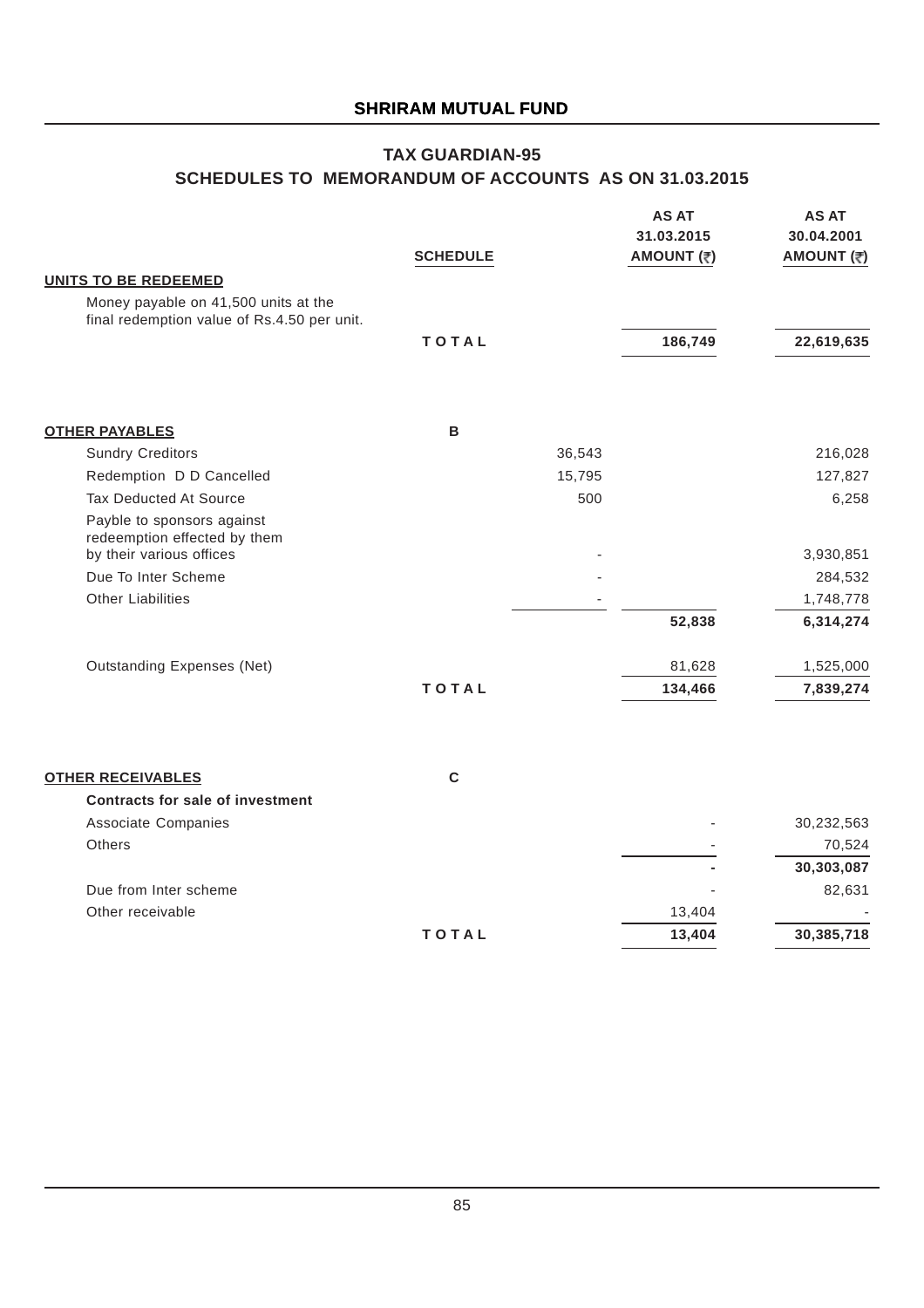|                                  |                 | <b>AS OF</b><br>31.03.2015 (₹) | <b>AS OF</b><br>30.04.2001 (₹) |
|----------------------------------|-----------------|--------------------------------|--------------------------------|
|                                  | <b>GROUPING</b> |                                |                                |
| <b>OTHER PAYABLES</b>            | B               |                                |                                |
| <b>SUNDRY CREDITORS</b>          |                 |                                |                                |
| <b>AJAY KHANDHAR</b>             |                 |                                | 7,200                          |
| H.N.MOTIWALLA & CO.              |                 |                                | 19,836                         |
| <b>CHOKSHI &amp; CHOKSHI</b>     |                 | 15,354                         |                                |
| INTEGRATED ADVISORY SERVICES     |                 | 21,190                         | 112,270                        |
| PURVA SHAREGISTRY                |                 |                                |                                |
| STOCK HOLDING CORP.OF INDIA LTD. |                 |                                | (6,651)                        |
| <b>MAKKAL KURAL</b>              |                 |                                | 2,673                          |
| <b>MEHTA AND MEHTA</b>           |                 |                                | 2,832                          |
| SHANKERLAL JAIN                  |                 |                                | 47,200                         |
| <b>DELUX PRINTERS</b>            |                 |                                | 340                            |
| <b>SUBHI GRAPHICS</b>            |                 |                                | 30,328                         |
|                                  | <b>TOTAL</b>    | 36,544                         | 216,028                        |
| <b>DUE TO INTER SCHEME</b>       |                 |                                |                                |
| <b>SRMF TAX GUARDIAN 96</b>      |                 |                                | 133,101                        |
| <b>SRMF TAX GUARDIAN 97</b>      |                 |                                | 151,431                        |
|                                  | TOTAL           |                                | 284,532                        |
|                                  |                 |                                |                                |
| <b>Other Liablities</b>          |                 |                                |                                |
| SHRIRAM ASSET MANAGEMENT CO      |                 |                                | 690,064                        |
| <b>Prudential Investment</b>     |                 |                                | 1,058,714                      |
|                                  | <b>TOTAL</b>    |                                | 1,748,778                      |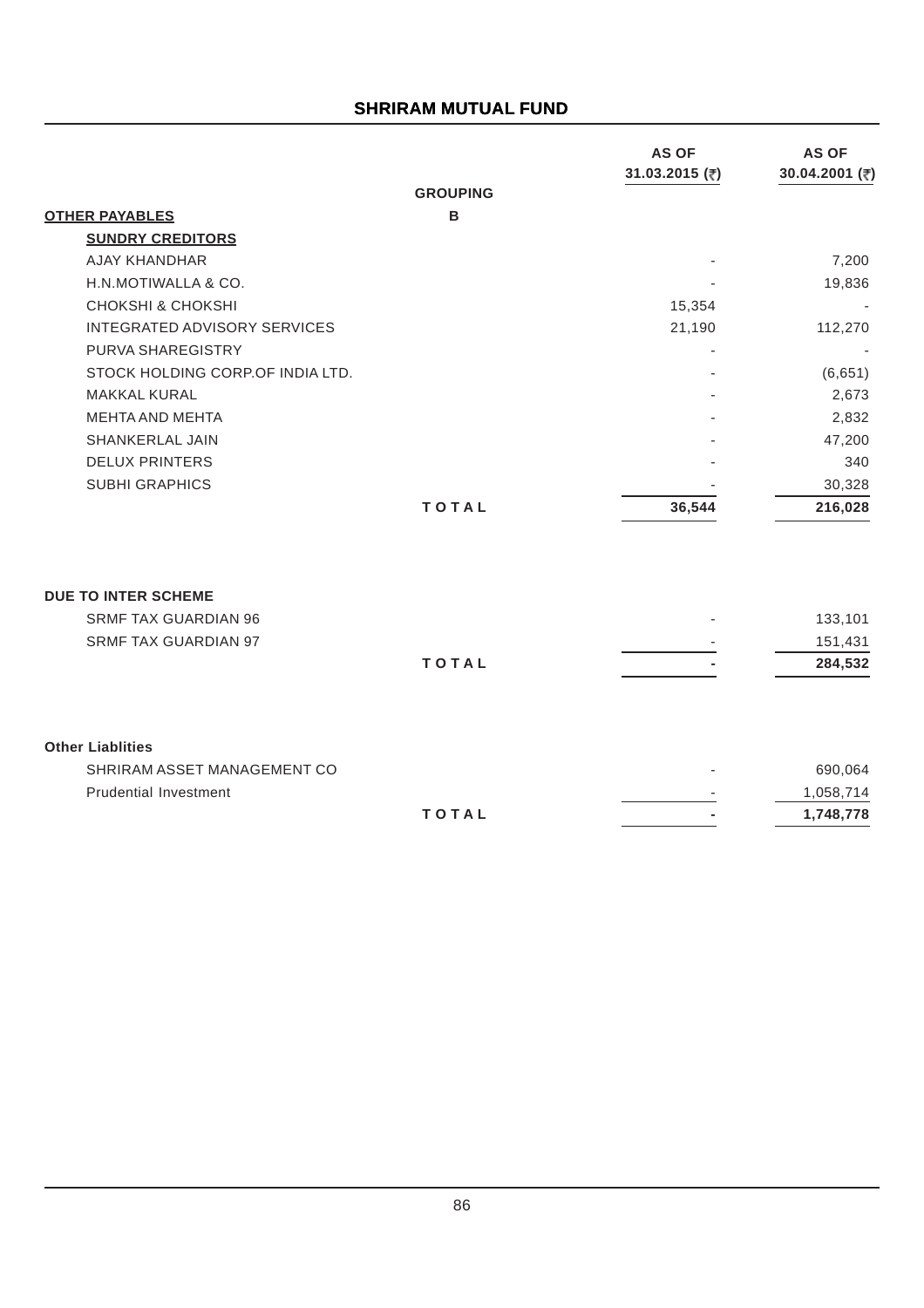|                                                                    |              | <b>AS OF</b><br>31.03.2015 (₹) | <b>AS OF</b><br>30.04.2001 (₹) |
|--------------------------------------------------------------------|--------------|--------------------------------|--------------------------------|
| <b>BALANCE WITH BANKS IN CURRENT ACCOUNT</b>                       |              |                                |                                |
| CENTRAL BANK OF INDIA - BELAPUR                                    |              | 107,811                        | 43,332                         |
| <b>TIMES BANK</b>                                                  |              |                                | 4,550                          |
| CITI BANK FORT                                                     |              |                                |                                |
| THE LAKSHMI VILAS BANK LTD.                                        |              |                                | 25,309                         |
|                                                                    | <b>TOTAL</b> | 107,811                        | 73,191                         |
| <b>DEPOSIT WITH BANK</b>                                           |              |                                |                                |
| With Central Bank of India                                         |              | 200,000                        |                                |
|                                                                    | TOTAL        | 200,000                        |                                |
|                                                                    |              |                                |                                |
| <b>OTHER RECEIVABLES</b><br><b>CONTRACT FOR SALE OF INVESTMENT</b> | $\mathbf c$  |                                |                                |
| <b>Associate Companies</b>                                         |              |                                |                                |
| SHRIRAM ASSET MANAGEMENT CO LTD                                    |              |                                | 2,152,500                      |
| SHRIRAM CONSUMER DURABLE LEASING                                   |              |                                | 14,011,533                     |
| SHRIRAM GLOBAL FINANCE                                             |              |                                | 5,244,861                      |
| SHRIRAM DOMESTIC FINANCE                                           |              |                                | 8,823,669                      |
|                                                                    | <b>TOTAL</b> |                                | 30,232,563                     |
| <b>CONTRACT FOR SALE OF INVESTMENT</b>                             |              |                                |                                |
| <b>Others</b>                                                      |              |                                |                                |
| <b>ASIT C MEHTA</b>                                                |              |                                | 68,432                         |
| <b>KEYNOTE CAPITALS LTD</b>                                        | <b>TOTAL</b> |                                | 2,092                          |
|                                                                    |              |                                | 70,524                         |
| <b>DUE FROM INTER SCHEME</b><br><b>INTERVAL FUND 97</b>            |              |                                | 78,515                         |
| <b>SRMF RISK GUARDIAN 95</b>                                       |              |                                | 4,116                          |
|                                                                    | <b>TOTAL</b> |                                | 82,631                         |
| <b>OTHER RECEIVABLE</b>                                            |              |                                |                                |
| SHRIRAM ASSET MANAGEMENT CO                                        |              | 12,640                         |                                |
| RECEIVABLE FROM IT DEPT.                                           |              | 264                            |                                |
| TDS RECEIVABLE                                                     |              | 500                            |                                |
|                                                                    |              | 13,404                         |                                |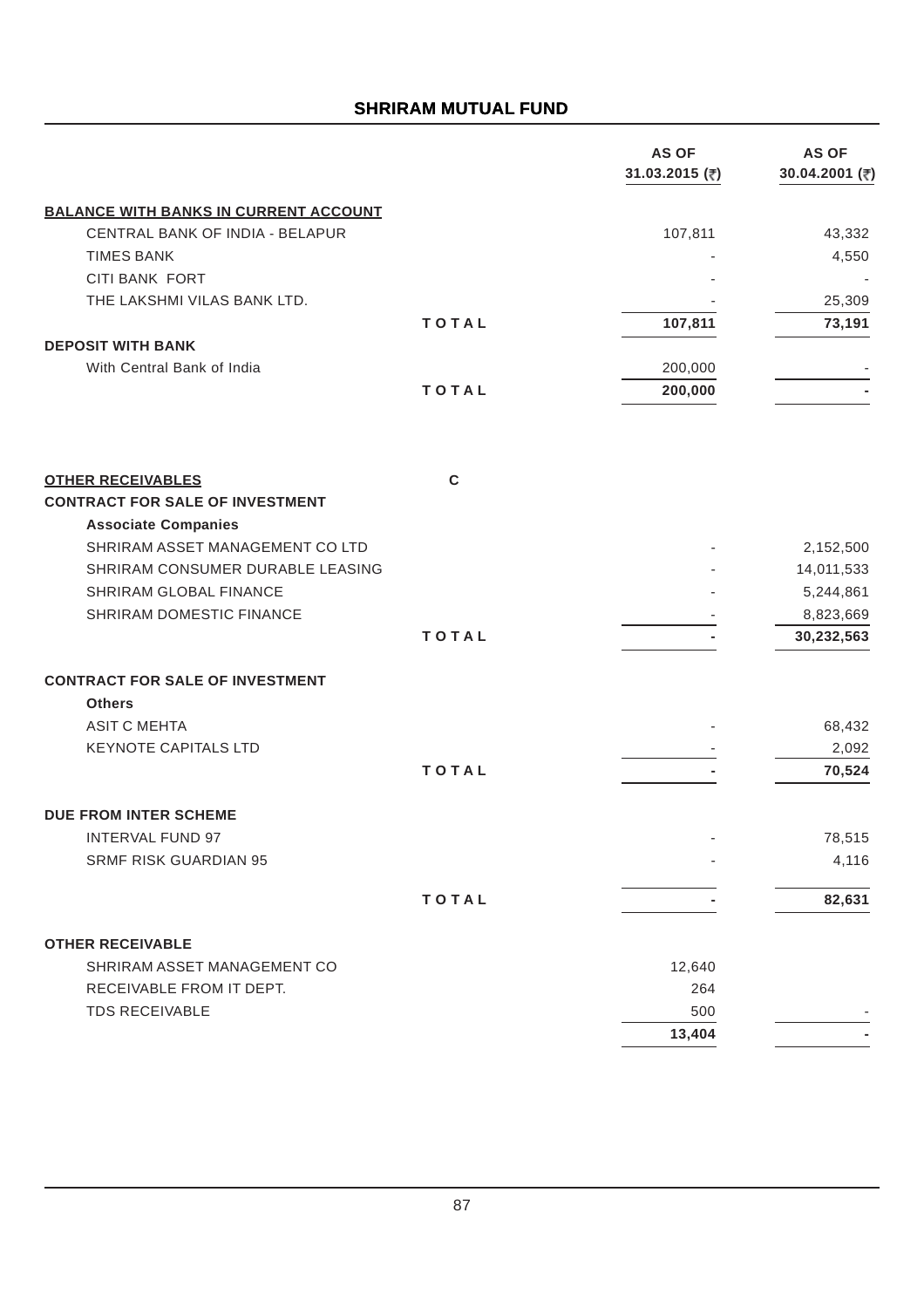## **TAX GUARDIAN 95**

## **S C H E D U L E - D**

### **NOTES TO MEMORANDUM OF ACCOUNTS FOR THE PERIOD FROM 1st MAY, 2001 TO 31ST MARCH 2015**

#### **1) ORGANISATION :**

The Shriram Mutual Fund - Tax Guardian 95 (the "Scheme") was launched on 27th December, 1994, as close ended Tax Saving Scheme for a period of Ten years commencing from 1st April, 1995 and ending on 31st March, 2005. The Scheme provided for Tax benefits under Section 88 of the Income- Tax Act, 1961 for initial investments upto Rs. 10,000/-. Considering the trend in the volume of repurchases undertaken by the Fund, the Trustees of the Shriram Mutual Fund decided to wind up the scheme prematurely. Accordingly, the scheme was wound up effective 30th April,2001.

**2)** After making appropriate provision for meeting the expenses connected with winding up, the redemption value at the time of winding up was worked out at Rs.4.50 per unit.

#### **3) Movement in Units :**

| <u>Nos.</u> | <b>Rupees</b> |
|-------------|---------------|
| 5.025.980   | 22,619,635    |
| 4.984.480   | 22,432,886    |
| 41.500      | 186.749       |
|             |               |

**4)** Figures as on the date of Winding up i.e as of 30th April, 2001 are given for comparision. The figures have been regrouped or rearranged wherever considered necessary.

#### **FOR SHRIRAM MUTUAL FUND**

## CHARTERED ACCOUNTANTS **S. KRISHNAMURTHY** (FRN : 101872W/W100045) TRUSTEE PLACE : CHENNAI DATED : APRIL 29, 2015

PARTNER (Membership No. - 114749) **AKHILESH KUMAR SINGH** PLACE : MUMBAI MANAGING DIRECTOR DATED : APRIL 29, 2015 PLACE : MUMBAI

FOR **CHOKSHI AND CHOKSHI LLP**

## **NILESH JOSHI FOR SHRIRAM ASSET MANAGEMENT CO.LTD.**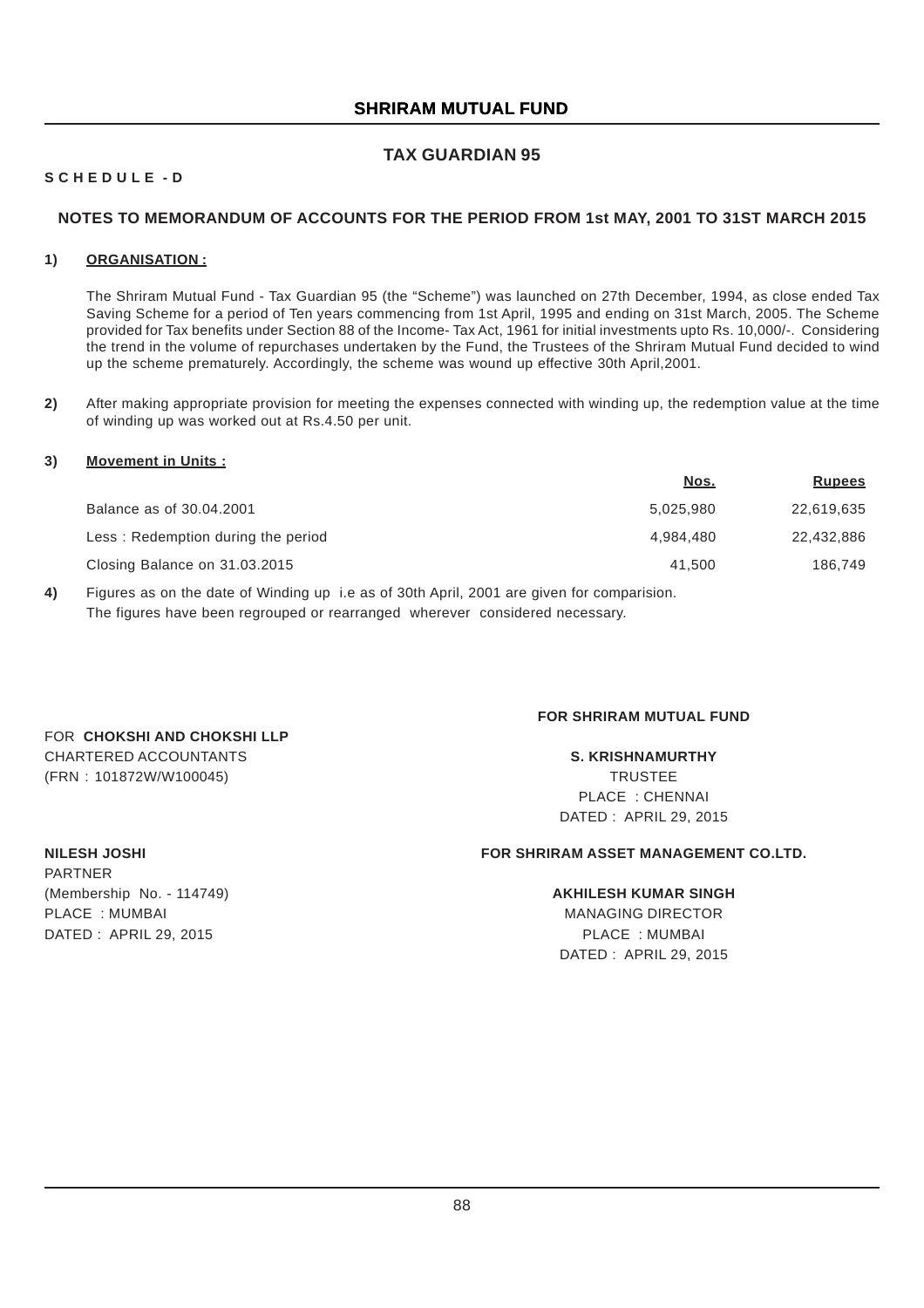## **TAX GUARDIAN-96 MEMORANDUM OF ACCOUNTS AS AT 31ST MARCH, 2015 (SCHEME WOUND UP WITH EFFECT FROM 30.04.2001)**

|                                         |                 | <b>AS AT</b><br>31.03.2015 | <b>AS AT</b><br>30.04.2001 |
|-----------------------------------------|-----------------|----------------------------|----------------------------|
|                                         | <b>SCHEDULE</b> | AMOUNT (₹)                 | AMOUNT (₹)                 |
| <b>SOURCES</b>                          |                 |                            |                            |
| UNITS TO BE REDEEMED                    | A               | 134,131                    | 15,618,829                 |
| <b>OTHER PAYABLES</b>                   | в               | 54,032                     | 9,056,509                  |
|                                         | <b>TOTAL</b>    | 188,163                    | 24,675,338                 |
| <b>UTILISATION</b>                      |                 |                            |                            |
| <b>BANK BALANCE IN CURRENT ACCOUNTS</b> |                 | 74,890                     | 177,646                    |
| <b>BANK BALANCE IN FIXED DEPOSIT</b>    |                 | 100,000                    |                            |
| OTHER RECEIVABLES                       | C               | 13,273                     | 24,497,692                 |
|                                         | TOTAL           | 188,163                    | 24,675,338                 |

SCHEDULES REFERRED TO ABOVE FORM AN INTEGRAL PART OF THE MEMORANDUM OF ACCOUNTS

AS PER OUR REPORT OF EVEN DATE **FOR SHRIRAM MUTUAL FUND** FOR **CHOKSHI AND CHOKSHI LLP** CHARTERED ACCOUNTANTS **S. KRISHNAMURTHY** (FRN : 101872W/W100045) TRUSTEE

PLACE : CHENNAI DATED : APRIL 29, 2015

### **NILESH JOSHI FOR SHRIRAM ASSET MANAGEMENT CO.LTD.**

#### (Membership No. - 114749) **AKHILESH KUMAR SINGH**

DATED : APRIL 29, 2015 **PLACE** : MUMBAI DATED : APRIL 29, 2015

PARTNER PLACE : MUMBAI MANAGING DIRECTOR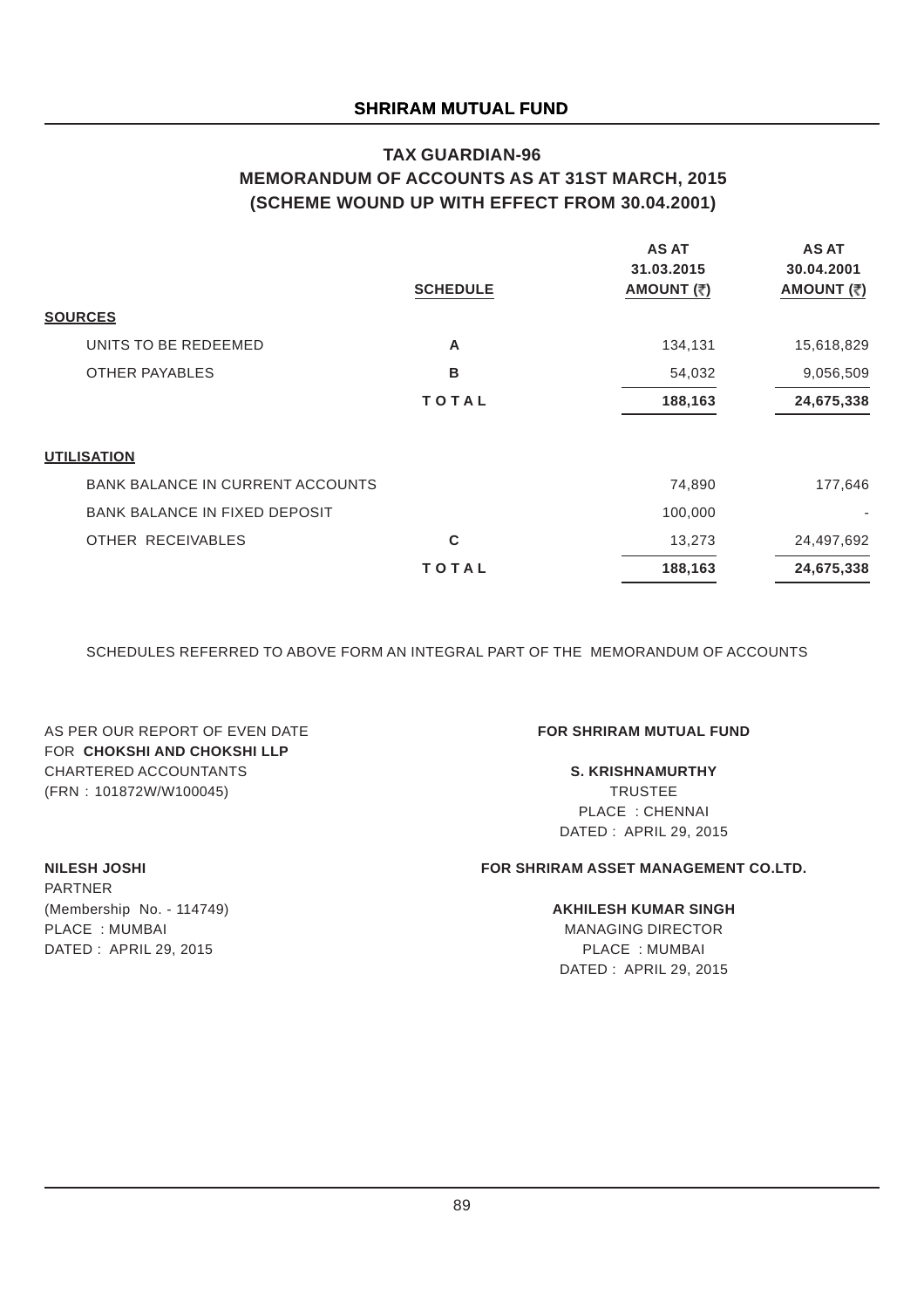## **TAX GUARDIAN-96 SCHEDULES TO MEMORANDUM OF ACCOUNTS AS ON 31.03.2015**

|                                                                                     |                 |        | <b>AS AT</b><br>31.03.2015 | <b>AS AT</b><br>30.04.2001 |
|-------------------------------------------------------------------------------------|-----------------|--------|----------------------------|----------------------------|
|                                                                                     | <b>SCHEDULE</b> |        | AMOUNT (₹)                 | AMOUNT (₹)                 |
| <b>SOURCES</b>                                                                      | A               |        |                            |                            |
| <b>UNITS TO BE REDEEMED</b>                                                         |                 |        |                            |                            |
| Money payable on 25,500 units at the<br>final redemption value of Rs.5.26 per unit. |                 |        |                            |                            |
|                                                                                     | <b>TOTAL</b>    |        | 134,131                    | 15,618,829                 |
| <b>OTHER PAYABLES</b>                                                               | B               |        |                            |                            |
| <b>Sundry Creditors</b>                                                             |                 | 15,354 |                            | 63,835                     |
| Redemption D D Cancelled                                                            |                 | 21,620 |                            | 33,348                     |
| <b>Tax Deducted At Source</b>                                                       |                 | 500    |                            | 1,094                      |
| Payble to sponsors against<br>redeemption effected by them                          |                 |        |                            |                            |
| by their various offices                                                            |                 |        |                            | 7,328,874                  |
| Due To Inter Scheme                                                                 |                 |        |                            | 78,241                     |
| <b>Other Liabilities</b>                                                            |                 |        |                            | 691,117                    |
|                                                                                     |                 |        | 37,474                     | 8,196,509                  |
| <b>Outstanding Expenses (Net)</b>                                                   |                 |        | 16,558                     | 860,000                    |
|                                                                                     | TOTAL           |        | 54,032                     | 9,056,509                  |
| <b>OTHER RECEIVABLES</b>                                                            | $\mathbf C$     |        |                            |                            |
| <b>Contracts for sale of investment</b>                                             |                 |        |                            |                            |
| Associate Companies                                                                 |                 |        |                            | 24,120,940                 |
| Others                                                                              |                 |        |                            | 243,650                    |
|                                                                                     |                 |        |                            | 24,364,590                 |
| Due from Inter scheme                                                               |                 |        |                            | 133,102                    |
| Other receivable                                                                    |                 |        | 13,273                     |                            |
|                                                                                     | <b>TOTAL</b>    |        | 13,273                     | 24,497,692                 |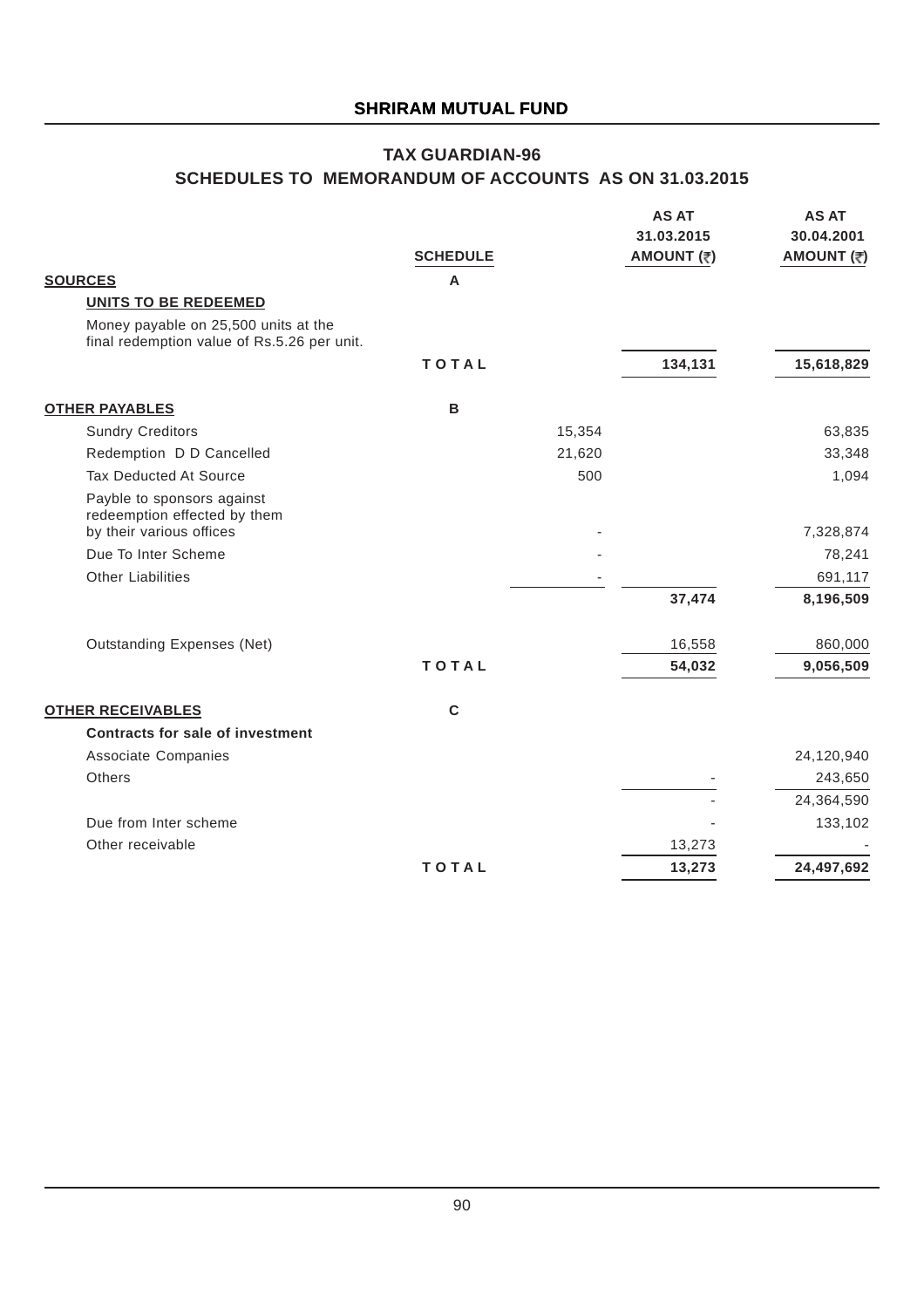|                                   | <b>GROUPING</b> | <b>AS OF</b><br>31.03.2015 (₹) | <b>AS OF</b><br>30.04.2001 (₹) |
|-----------------------------------|-----------------|--------------------------------|--------------------------------|
| <b>OTHER PAYABLES</b>             | B               |                                |                                |
| <b>SUNDRY CREDITORS</b>           |                 |                                |                                |
| H N MOTIWALA & CO.                |                 |                                | 19,836                         |
| <b>CHOKSHI &amp; CHOKSHI</b>      |                 | 15,354                         |                                |
| R & D CONSULTANTS                 |                 |                                | 50,714                         |
| STOCK HOLDING CORP. OF INDIA LTD. |                 |                                | (6, 715)                       |
|                                   | TOTAL           | 15,354                         | 63,835                         |
| <b>DUE TO INTER SCHEME</b>        |                 |                                |                                |
| <b>SRMF RISK GUARDIAN 95</b>      |                 |                                |                                |
| <b>SRMF TAX GUARDIAN 97</b>       |                 |                                | 78,241                         |
|                                   | <b>TOTAL</b>    |                                | 78,241                         |
| <b>OTHER LIABILITIES</b>          |                 |                                |                                |
| SHRIRAM ASSET MANAGEMENT CO.      |                 |                                | 691,117                        |
|                                   | TOTAL           |                                | 691,117                        |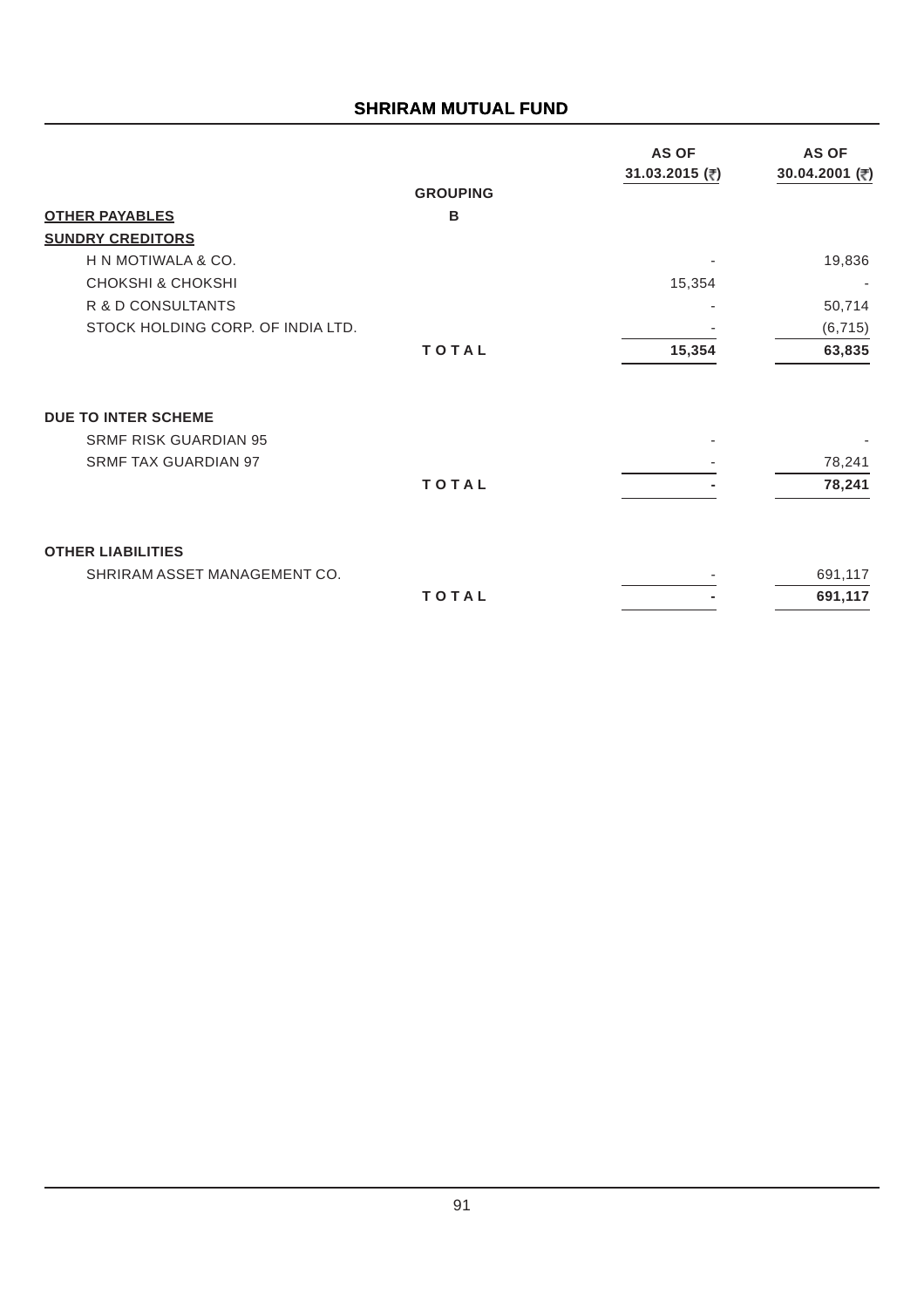|                                                                    |              | <b>AS OF</b><br>31.03.2015 (₹) | <b>AS OF</b><br>30.04.2001 (₹) |
|--------------------------------------------------------------------|--------------|--------------------------------|--------------------------------|
| <b>BALANCE WITH BANKS IN CURRENT ACCOUNT</b>                       |              |                                |                                |
| CENTRAL BANK OF INDIA - BELAPUR                                    |              | 74,890                         | 161,993                        |
| CENTRAL BANK OF INDIA - NP                                         |              |                                | 9,845                          |
| <b>CITI BANK FORT</b>                                              |              |                                |                                |
| THE LAKSHMI VILAS BANK LTD.                                        |              |                                | 5,808                          |
|                                                                    | <b>TOTAL</b> | 74,890                         | 177,646                        |
| <b>DEPOSIT WITH BANK</b>                                           |              |                                |                                |
| With Central Bank of India                                         |              | 100,000                        |                                |
|                                                                    | <b>TOTAL</b> | 100,000                        |                                |
|                                                                    |              |                                |                                |
| <b>OTHER RECEIVABLES</b><br><b>CONTRACT FOR SALE OF INVESTMENT</b> | $\mathbf c$  |                                |                                |
| <b>Associate Companies</b>                                         |              |                                |                                |
| SHRIRAM ASSET MANAGEMENT CO LTD                                    |              |                                | 12,995                         |
| SHRIRAM CONSUMER DURABLE LEASING                                   |              |                                | 2,183,607                      |
| SHRIRAM GLOBAL FINANCE                                             |              |                                | 7,190,996                      |
| SHRIRAM DOMESTIC FINANCE                                           |              |                                | 12,885,545                     |
| PRUDENTIAL INVESTMENT                                              |              |                                | 1,847,797                      |
|                                                                    | <b>TOTAL</b> |                                | 24,120,940                     |
| <b>CONTRACT FOR SALE OF INVESTMENT</b>                             |              |                                |                                |
| <b>Others</b>                                                      |              |                                |                                |
| <b>ALPIC SECURITIES</b>                                            |              |                                | 121,450                        |
| <b>ASIT C MEHTA</b>                                                |              |                                | 122,200                        |
|                                                                    | <b>TOTAL</b> |                                | 243,650                        |
| <b>DUE FROM INTER SCHEME</b>                                       |              |                                |                                |
| <b>SRMF RISK GUARDIAN 95</b>                                       |              |                                |                                |
| <b>SRMF TAX GUARDIAN 95</b>                                        |              |                                | 133,102                        |
|                                                                    | <b>TOTAL</b> |                                | 133,102                        |
|                                                                    |              |                                |                                |
| <b>OTHER RECEIVABLE</b>                                            |              |                                |                                |
| SHRIRAM ASSET MANAGEMENT CO                                        |              | 12,641                         |                                |
| RECEIVABLE FROM IT DEPT<br><b>TDS RECEIVABLE</b>                   |              | 132<br>500                     |                                |
|                                                                    | <b>TOTAL</b> | 13,273                         |                                |
|                                                                    |              |                                |                                |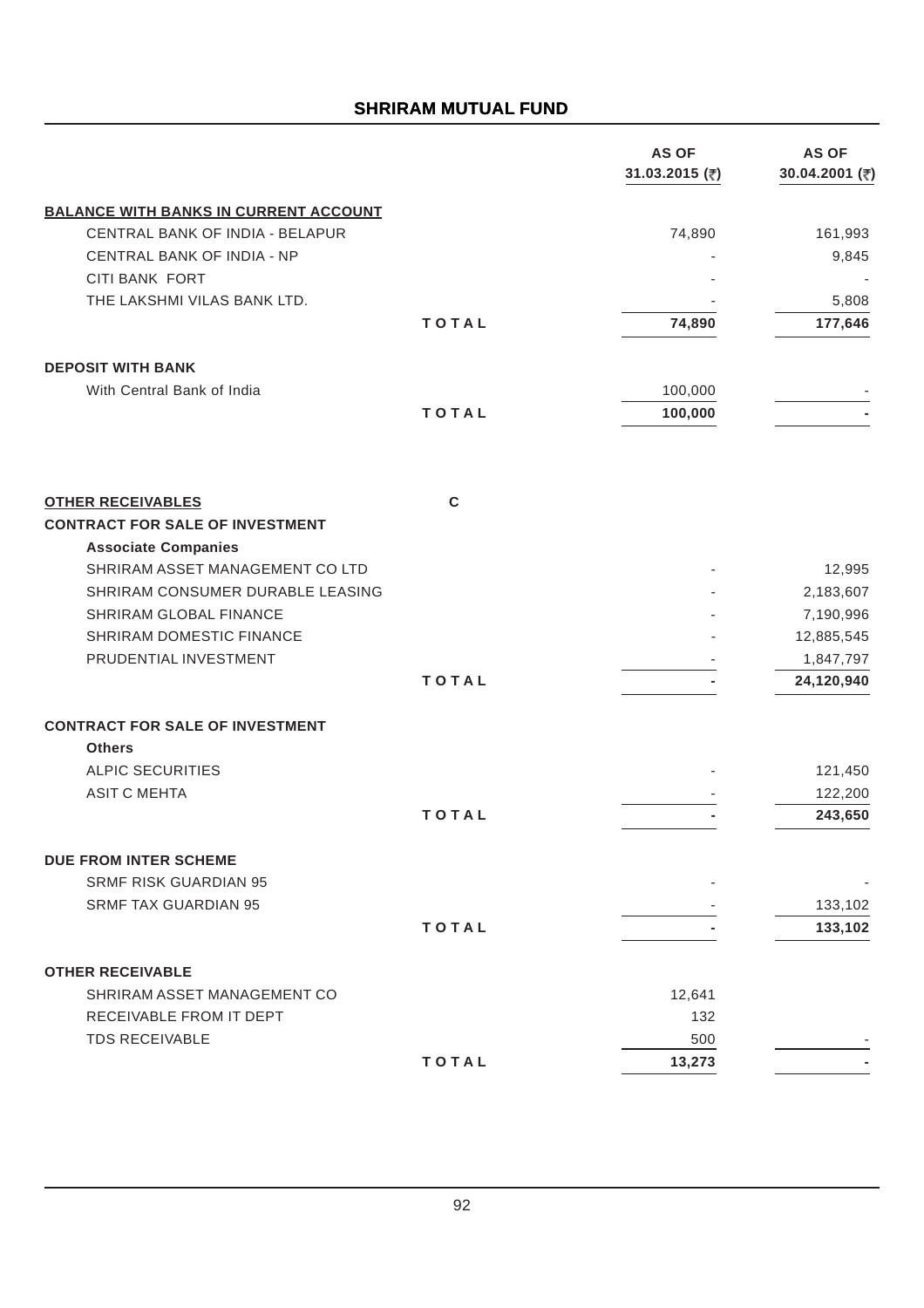## **TAX GUARDIAN 96**

## **S C H E D U L E - D**

### **NOTES TO MEMORANDUM OF ACCOUNTS FOR THE PERIOD FROM 1ST MAY, 2001 TO 31ST MARCH 2015**

#### **1) ORGANISATION :**

The Shriram Mutual Fund - Tax Guardian 96 (the "Scheme") was launched on 1st December, 1995, as close ended Tax Saving Scheme for a period of Ten years commencing from 1st April, 1996 and ending on 31st March, 2006. The Scheme provided for Tax benefits under Section 88 of the Income Tax Act, 1961 for initial investments upto Rs. 10,000/-. Considering the trend in the volume of repurchases undertaken by the Fund, the Trustees of the Shriram Mutual Fund decided to wind up the scheme prematurely. Accordingly, the scheme was wound up effective 30th April, 2001.

**2)** After making appropriate provision for meeting the expenses connected with winding up, the redemption value at the time of winding up was worked out at Rs.5.26 per unit.

#### **3) Movement in Units :**

|                                    | <u>Nos.</u> | <b>Rupees</b> |
|------------------------------------|-------------|---------------|
| Balance as of 30.04.2001           | 2.971.495   | 15,618,829    |
| Less: Redemption during the period | 2.945.995   | 15,482,698    |
| Closing Balance on 31.03.2015      | 25.500      | 134.131       |
|                                    |             |               |

**4)** Figures as on the date of Winding up i.e. as of 30th April, 2001 are given for comparision. The figures have been regrouped or rearranged wherever considered necessary.

#### **FOR SHRIRAM MUTUAL FUND**

## CHARTERED ACCOUNTANTS **S. KRISHNAMURTHY** (FRN : 101872W/W100045) TRUSTEE PLACE : CHENNAI DATED : APRIL 29, 2015

PARTNER (Membership No. - 114749) **AKHILESH KUMAR SINGH** PLACE : MUMBAI MANAGING DIRECTOR DATED : APRIL 29, 2015 PLACE : MUMBAI

FOR **CHOKSHI AND CHOKSHI LLP**

## **NILESH JOSHI FOR SHRIRAM ASSET MANAGEMENT CO.LTD.**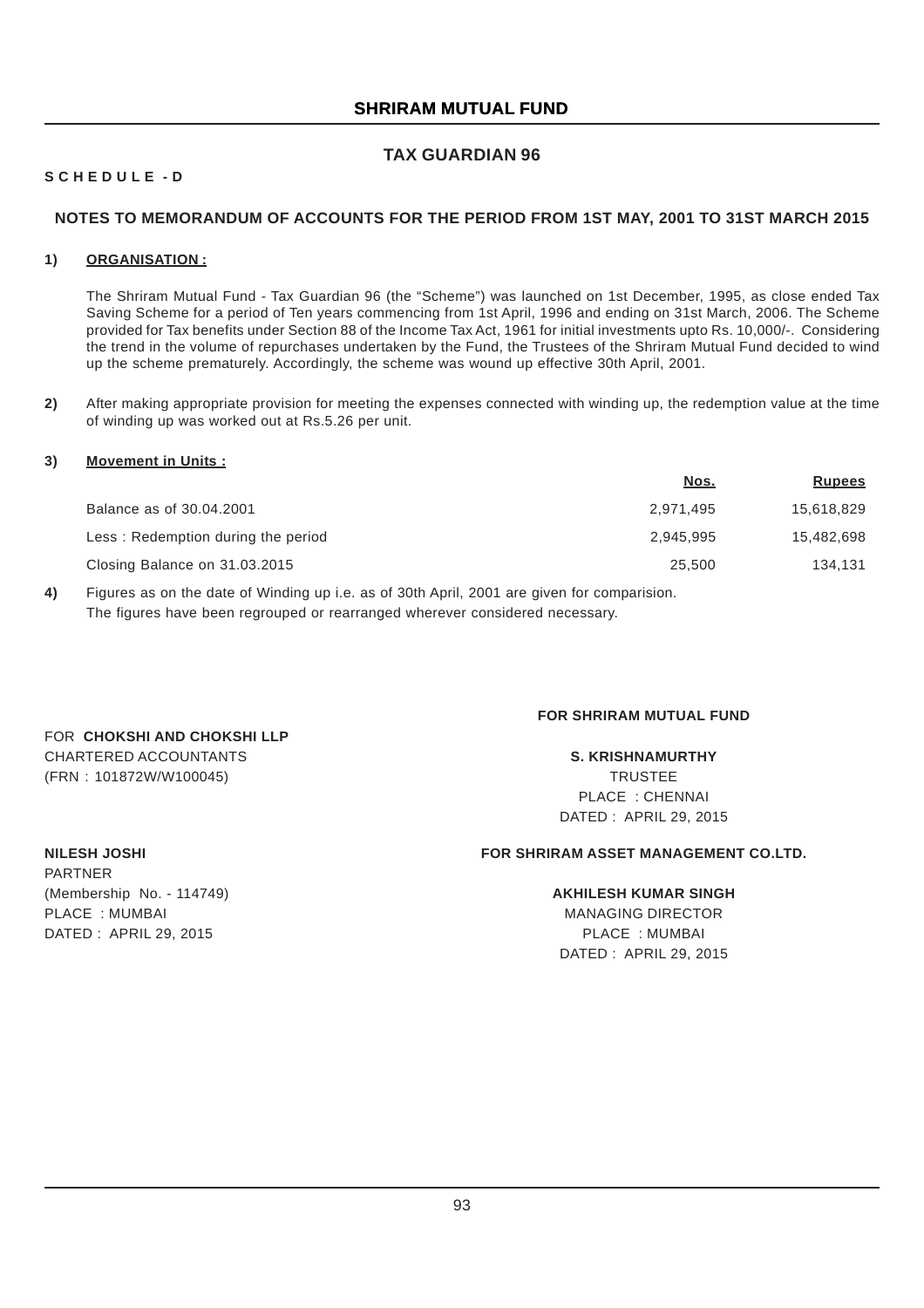## **TAX GUARDIAN-97 MEMORANDUM OF ACCOUNTS AS AT 31ST MARCH, 2015 (SCHEME WOUND UP WITH EFFECT FROM 30.04.2001)**

|                                         | <b>SCHEDULE</b> | <b>AS AT</b><br>31.03.2015<br>AMOUNT (₹) | <b>AS AT</b><br>30.04.2001<br>AMOUNT (₹) |
|-----------------------------------------|-----------------|------------------------------------------|------------------------------------------|
| <b>SOURCES</b>                          |                 |                                          |                                          |
| UNITS TO BE REDEEMED                    | A               | 18,781                                   | 4,200,524                                |
| <b>OTHER PAYABLES</b>                   | B               | 57,617                                   | 1,178,363                                |
|                                         | <b>TOTAL</b>    | 76,398                                   | 5,378,887                                |
| <b>UTILISATION</b>                      |                 |                                          |                                          |
| <b>BANK BALANCE IN CURRENT ACCOUNTS</b> |                 | 23,204                                   | 229,467                                  |
| <b>BANK BALANCE IN FIXED DEPOSIT</b>    |                 | 40,000                                   |                                          |
| OTHER RECEIVABLES                       | C               | 13,194                                   | 5,149,420                                |
|                                         | TOTAL           | 76,398                                   | 5,378,887                                |

SCHEDULES REFERRED TO ABOVE FORM AN INTEGRAL PART OF THE MEMORANDUM OF ACCOUNTS

AS PER OUR REPORT OF EVEN DATE **FOR SHRIRAM MUTUAL FUND** FOR **CHOKSHI AND CHOKSHI LLP** CHARTERED ACCOUNTANTS **S. KRISHNAMURTHY** (FRN : 101872W/W100045) TRUSTEE

PLACE : CHENNAI DATED : APRIL 29, 2015

PARTNER (Membership No. - 114749) **AKHILESH KUMAR SINGH** PLACE : MUMBAI MANAGING DIRECTOR DATED : APRIL 29, 2015 PLACE : MUMBAI

## **NILESH JOSHI FOR SHRIRAM ASSET MANAGEMENT CO.LTD.**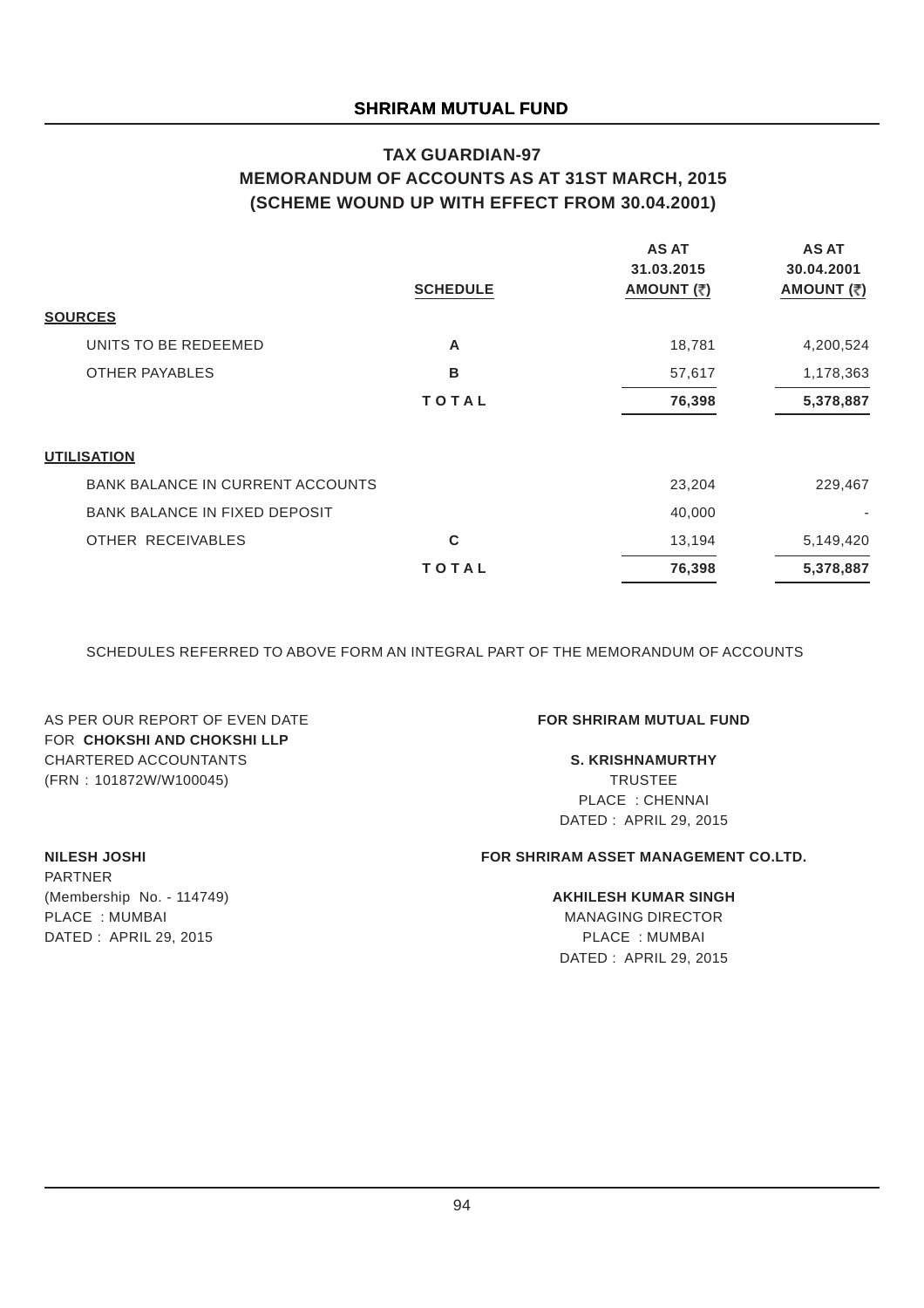# **TAX GUARDIAN-97**

## **SCHEDULES TO MEMORANDUM OF ACCOUNTS AS ON 31.03.2015**

|                                                                                    | <b>SCHEDULE</b>           |        | <b>AS AT</b><br>31.03.2015<br>AMOUNT (₹) | <b>AS AT</b><br>30.04.2001<br>AMOUNT (₹) |
|------------------------------------------------------------------------------------|---------------------------|--------|------------------------------------------|------------------------------------------|
| <b>SOURCES</b>                                                                     | $\boldsymbol{\mathsf{A}}$ |        |                                          |                                          |
| <b>UNITS TO BE REDEEMED</b>                                                        |                           |        |                                          |                                          |
| Money payable on 3,000 units at the<br>final redemption value of Rs.6.26 per unit. |                           | 18,781 |                                          |                                          |
|                                                                                    | TOTAL                     |        | 18,781                                   | 4,200,524                                |
| <b>OTHER PAYABLES</b>                                                              | В                         |        |                                          |                                          |
| <b>Sundry Creditors</b>                                                            |                           | 20,651 |                                          | 68,263                                   |
| Redemption D D Cancelled                                                           |                           | 7,386  |                                          |                                          |
| Tax Deducted At Source                                                             |                           | 500    |                                          | 262                                      |
| Payble to sponsors against<br>redeemption effected by them                         |                           |        |                                          |                                          |
| by their various offices                                                           |                           |        |                                          | 599,838                                  |
|                                                                                    |                           |        | 28,537                                   | 668,363                                  |
| <b>Outstanding Expenses (Net)</b>                                                  |                           |        | 29,080                                   | 510,000                                  |
|                                                                                    | <b>TOTAL</b>              |        | 57,617                                   | 1,178,363                                |
| <b>OTHER RECEIVABLES</b>                                                           | $\mathbf C$               |        |                                          |                                          |
| Contracts for sale of investment                                                   |                           |        |                                          |                                          |
| Associate Companies                                                                |                           |        |                                          | 4,063,223                                |
| Others                                                                             |                           |        |                                          | 485,822                                  |
|                                                                                    |                           |        |                                          | 4,549,045                                |
| Due from Inter scheme                                                              |                           |        |                                          | 292,219                                  |
| Other receivable                                                                   |                           |        | 13,194                                   | 308,156                                  |
|                                                                                    | <b>TOTAL</b>              |        | 13,194                                   | 5,149,420                                |
|                                                                                    |                           |        |                                          |                                          |
|                                                                                    |                           |        | <b>AS OF</b>                             | <b>AS OF</b>                             |
|                                                                                    |                           |        | 31.03.2014 (₹)                           | 30.04.2001 (₹)                           |
|                                                                                    | <b>GROUPING</b>           |        |                                          |                                          |
| <b>OTHER PAYABLES</b>                                                              | $\, {\bf B}$              |        |                                          |                                          |
| <b>SUNDRY CREDITORS</b>                                                            |                           |        |                                          |                                          |
| H N MOTIWALIA & CO.                                                                |                           |        |                                          | 39,678                                   |
| <b>CHOKSHI &amp; CHOKSHI</b>                                                       |                           |        | 15,354                                   |                                          |

INTEGRATED ADVISORY SERVICES 6.297 28,969 PURVA SHAREGISTRY And the state of the state of the state of the state of the state of the state of the state of the state of the state of the state of the state of the state of the state of the state of the state of the s STOCK HOLDING CORP. OF INDIA LTD. (384) T O T A L 20,651 68,263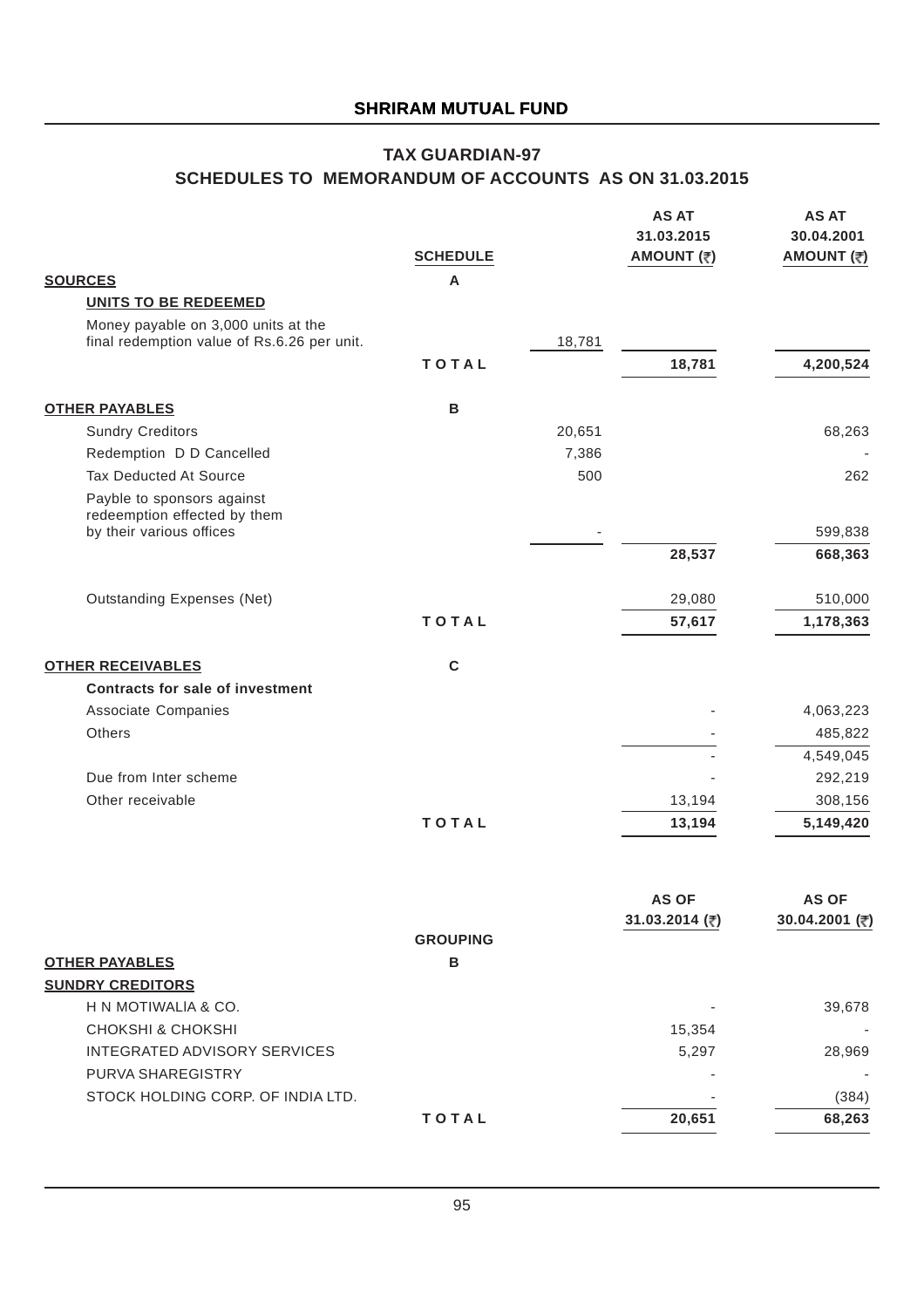|                                                                                                  |              | <b>AS OF</b><br>31.03.2015 (₹) | <b>AS OF</b><br>30.04.2001 (₹) |
|--------------------------------------------------------------------------------------------------|--------------|--------------------------------|--------------------------------|
| <b>BALANCE WITH BANKS IN CURRENT ACCOUNT</b>                                                     |              |                                |                                |
| <b>CENTRAL BANK OF INDIA</b>                                                                     |              | 23,204                         | 220,313                        |
| <b>CITI BANK</b>                                                                                 |              |                                | 9,154                          |
|                                                                                                  | TOTAL        | 23,204                         | 229,467                        |
| <b>DEPOSIT WITH BANK</b>                                                                         |              |                                |                                |
| With Central Bank of India                                                                       |              | 40,000                         |                                |
|                                                                                                  | <b>TOTAL</b> | 40,000                         |                                |
|                                                                                                  |              |                                |                                |
| <b>OTHER RECEIVABLES</b><br><b>CONTRACT FOR SALE OF INVESTMENT</b><br><b>Associate Companies</b> | $\mathbf C$  |                                |                                |
| SHRIRAM CONSUMER DURABLE LEASING                                                                 |              |                                | 1,305,680                      |
| SHRIRAM GLOBAL FINANCE                                                                           |              |                                | 838,265                        |
| SHRIRAM DOMESTIC FINANCE                                                                         |              |                                | 1,082,643                      |
| PRUDENTIAL INVESTMENT                                                                            |              |                                | 836,635                        |
|                                                                                                  | TOTAL        |                                | 4,063,223                      |
| <b>CONTRACT FOR SALE OF INVESTMENT</b>                                                           |              |                                |                                |
| <b>Others</b>                                                                                    |              |                                |                                |
| <b>ALPIC SECURITIES</b>                                                                          |              |                                | 121,450                        |
| <b>ASIT C MEHTA</b>                                                                              |              |                                | 122,072                        |
| KEYNOTE CAPITAL LTD.                                                                             |              |                                | 242,300                        |
|                                                                                                  | <b>TOTAL</b> |                                | 485,822                        |
| DUE FROM INTER SCHEME                                                                            |              |                                |                                |
| SRMF INTERVAL FUND 97                                                                            |              |                                | 62,547                         |
| <b>SRMF TAX GUARDIAN 95</b>                                                                      |              |                                | 151,431                        |
| <b>SRMF TAX GUARDIAN 96</b>                                                                      | <b>TOTAL</b> |                                | 78,241                         |
|                                                                                                  |              |                                | 292,219                        |
| <b>OTHER RECEIVABLE</b><br>SHRIRAM ASSET MANAGEMENT CO                                           |              | 12,641                         | 308,156                        |
| RECEIVABLE FROM IT DEPT                                                                          |              | 53                             |                                |
| TDS RECEIVABLE                                                                                   |              | 500                            |                                |
|                                                                                                  | TOTAL        | 13,194                         | 308,156                        |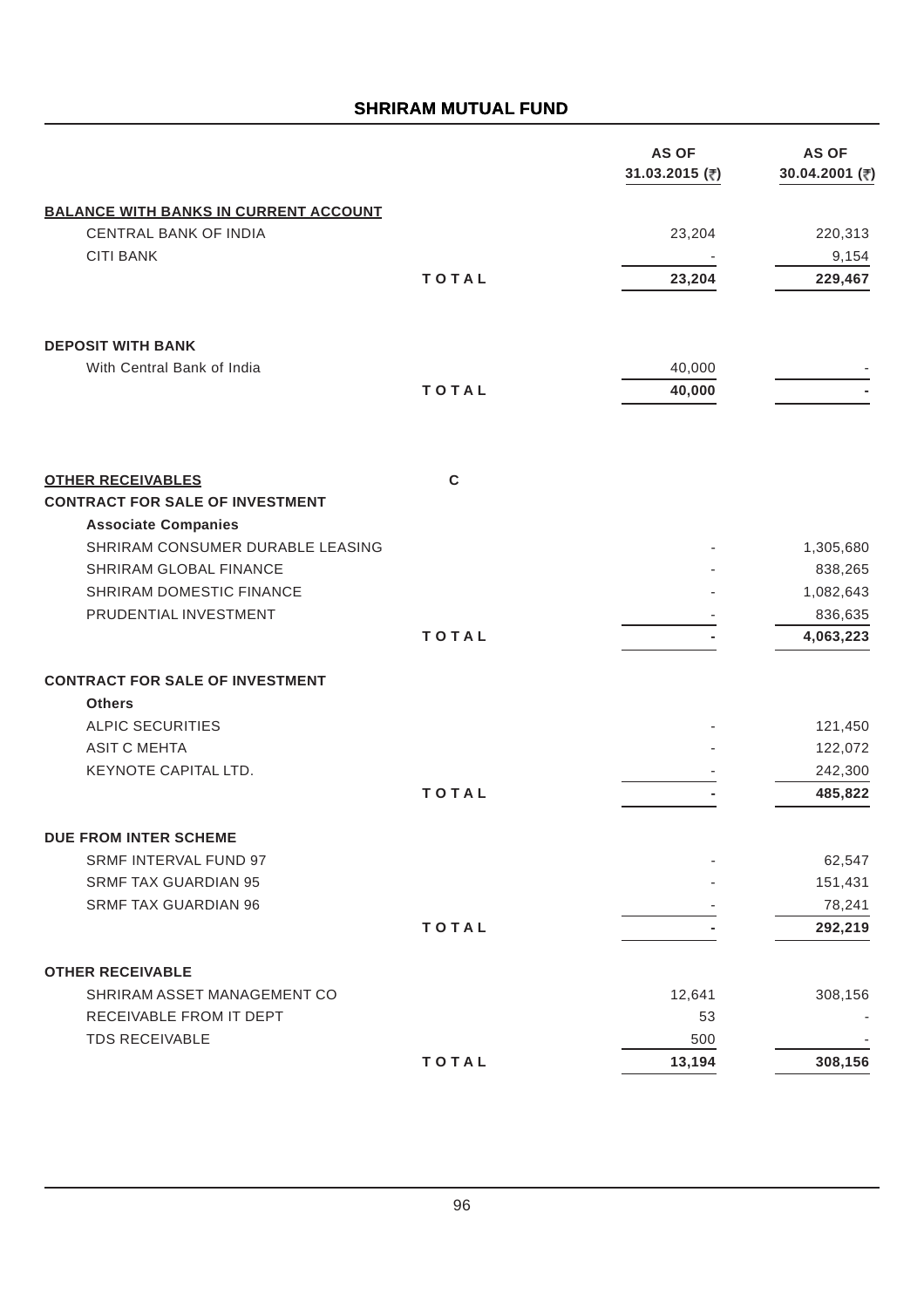## **TAX GUARDIAN 97**

## **S C H E D U L E - D**

### **NOTES TO MEMORANDUM OF ACCOUNTS FOR THE PERIOD FROM 1ST MAY, 2001 TO 31ST MARCH 2015**

### **1) ORGANISATION :**

The Shriram Mutual Fund - Tax Guardian 97 (the "Scheme") was launched on 14th October, 1996, as close ended Tax Saving Scheme for a period of Ten years commencing from 1st April, 1997 and ending on 31st March, 2007. The Scheme provided for Tax benefits under Section 88 of the Income Tax Act, 1961 for initial investments upto Rs. 10,000/-. Considering the trend in the volume of repurchases undertaken by the Fund, the Trustees of the Shriram Mutual Fund decided to wind up the scheme prematurely. Accordingly, the scheme was wound up effective 30th April, 2001.

**2)** After making appropriate provision for meeting the expenses connected with winding up, the redemption value at the time of winding up was worked out at Rs.6.26 per unit.

#### **3) Movement in Units :**

|                                    | <u>Nos.</u> | <u>Rupees</u> |
|------------------------------------|-------------|---------------|
| Balance as of 30.04.2001           | 670.840     | 4,200,524     |
| Less: Redemption during the period | 667.840     | 4,181,743     |
| Closing Balance on 31.03.2015      | 3.000       | 18,781        |
|                                    |             |               |

**4)** Figures as on the date of Winding up i.e. as of 30th April, 2001 are given for comparision. The figures have been regrouped or rearranged wherever considered necessary.

#### **FOR SHRIRAM MUTUAL FUND**

## CHARTERED ACCOUNTANTS **S. KRISHNAMURTHY** (FRN : 101872W/W100045) TRUSTEE PLACE : CHENNAI DATED : APRIL 29, 2015

PARTNER (Membership No. - 114749) **AKHILESH KUMAR SINGH** PLACE : MUMBAI MANAGING DIRECTOR DATED : APRIL 29. 2015 2008 2008 2014 20:30 20:40 20:40 20:40 20:40 20:40 20:40 20:40 20:40 20:40 20:40 20:40

FOR **CHOKSHI AND CHOKSHI LLP**

## **NILESH JOSHI FOR SHRIRAM ASSET MANAGEMENT CO.LTD.**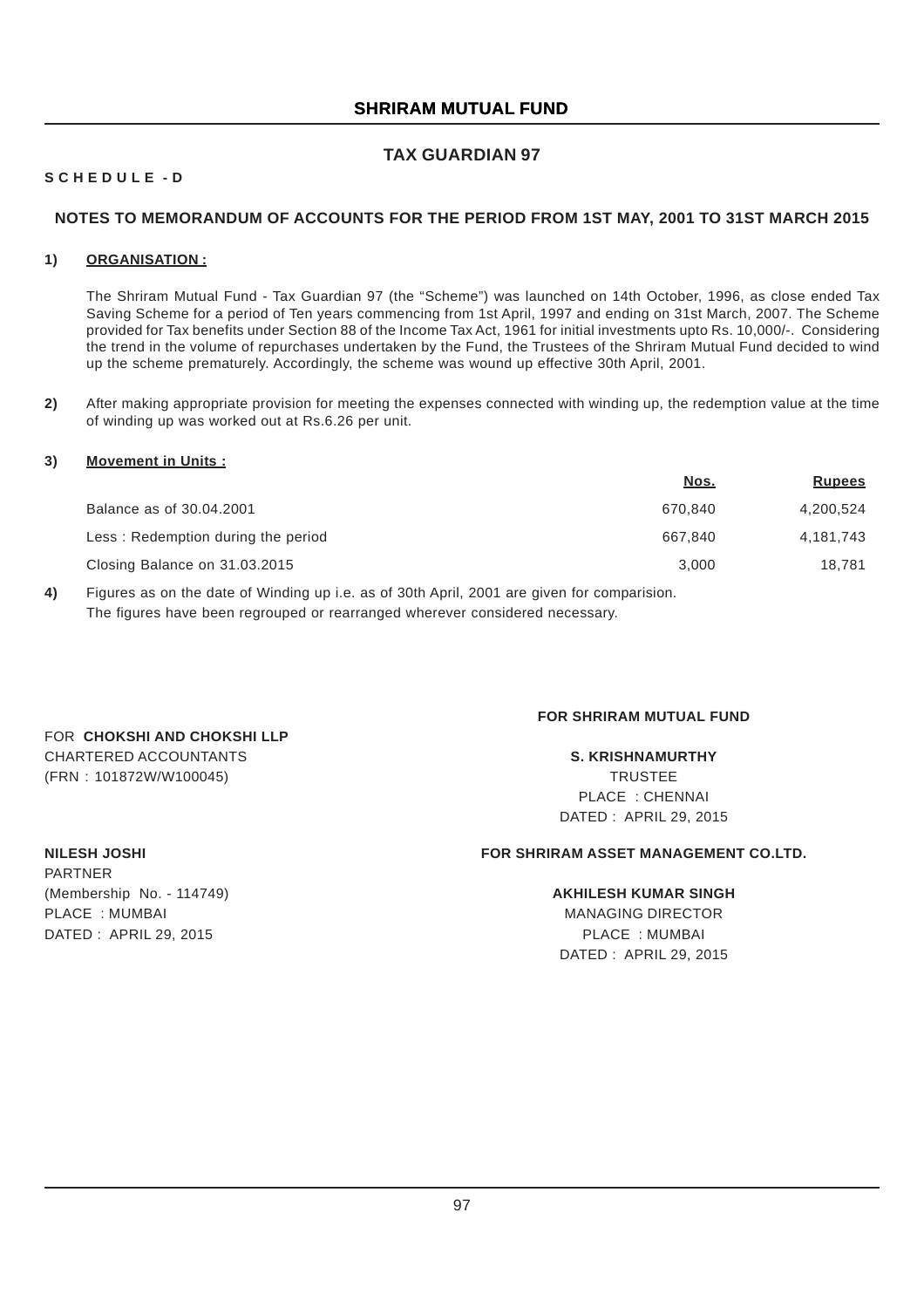## **INTERVAL FUND-97 MEMORANDUM OF ACCOUNTS AS AT 31ST MARCH, 2015 (SCHEME WOUND UP WITH EFFECT FROM 01.12.2001)**

|                                         | <b>SCHEDULE</b> | <b>AS AT</b><br>31.03.2015<br>AMOUNT (₹) | <b>AS AT</b><br>01.12.2001<br>AMOUNT (₹) |
|-----------------------------------------|-----------------|------------------------------------------|------------------------------------------|
| <b>SOURCES</b>                          |                 |                                          |                                          |
| UNITS TO BE REDEEMED                    | A               | 17,346                                   | 451,074                                  |
| <b>OTHER PAYABLES</b>                   | B               | 19,804                                   | 3,951,894                                |
|                                         | <b>TOTAL</b>    | 37,150                                   | 4,402,968                                |
| <b>UTILISATION</b>                      |                 |                                          |                                          |
| <b>BANK BALANCE IN CURRENT ACCOUNTS</b> |                 | 24,009                                   | 13,729                                   |
| <b>BANK BALANCE IN FIXED DEPOSIT</b>    |                 | ٠                                        |                                          |
| OTHER RECEIVABLES                       | C               | 13,141                                   | 4,389,239                                |
|                                         | TOTAL           | 37,150                                   | 4,402,968                                |

SCHEDULES REFERRED TO ABOVE FORM AN INTEGRAL PART OF THE MEMORANDUM OF ACCOUNTS

AS PER OUR REPORT OF EVEN DATE **FOR SHRIRAM MUTUAL FUND** FOR **CHOKSHI AND CHOKSHI LLP** CHARTERED ACCOUNTANTS **S. KRISHNAMURTHY** (FRN : 101872W/W100045) TRUSTEE

PLACE : CHENNAI DATED : APRIL 29, 2015

PARTNER (Membership No. - 114749) **AKHILESH KUMAR SINGH** PLACE : MUMBAI MANAGING DIRECTOR DATED : APRIL 29, 2015 PLACE : MUMBAI

## **NILESH JOSHI FOR SHRIRAM ASSET MANAGEMENT CO.LTD.**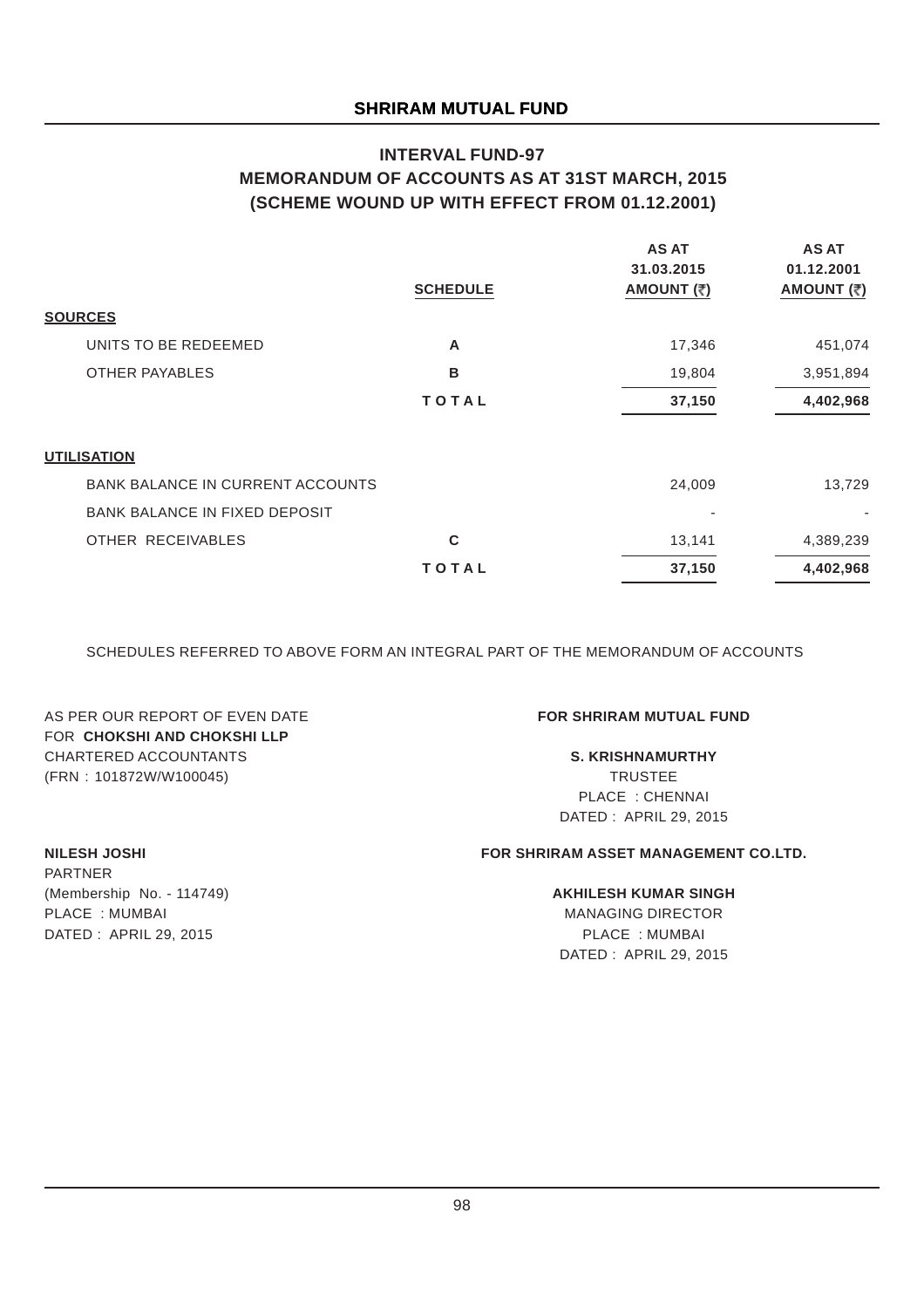## **INTERVAL FUND-97 SCHEDULES TO MEMORANDUM OF ACCOUNTS AS ON 31.03.2015**

|                                                                                     | <b>SCHEDULE</b> |        | <b>AS AT</b><br>31.03.2015<br>AMOUNT (₹) | <b>AS AT</b><br>01.12.2001<br>AMOUNT (₹) |
|-------------------------------------------------------------------------------------|-----------------|--------|------------------------------------------|------------------------------------------|
| <b>SOURCES</b>                                                                      | A               |        |                                          |                                          |
| <b>UNITS TO BE REDEEMED</b>                                                         |                 |        |                                          |                                          |
| Money payable on 1,400 units at the<br>final redemption value of Rs.12.39 per unit. |                 |        |                                          |                                          |
|                                                                                     | <b>TOTAL</b>    |        | 17,346                                   | 451,074                                  |
| <b>OTHER PAYABLES</b>                                                               | B               |        |                                          |                                          |
| <b>Sundry Creditors</b>                                                             |                 | 15,354 |                                          | 129,002                                  |
| <b>Tax Deducted At Source</b>                                                       |                 | 500    |                                          | 759                                      |
| Payble to sponsors against<br>redeemption                                           |                 |        |                                          | 3,762,705                                |
| Due to Inter Scheme                                                                 |                 |        |                                          | 19,428                                   |
| <b>Other Liabilities</b>                                                            |                 |        |                                          |                                          |
|                                                                                     |                 |        | 15,854                                   | 3,911,894                                |
| <b>Outstanding Expenses (Net)</b>                                                   |                 |        | 3,950                                    | 40,000                                   |
|                                                                                     | <b>TOTAL</b>    |        | 19,804                                   | 3,951,894                                |
| <b>OTHER RECEIVABLES</b>                                                            | $\mathbf c$     |        |                                          |                                          |
| <b>Contracts for sale of investment</b>                                             |                 |        |                                          |                                          |
| Associate Companies                                                                 |                 |        |                                          | 3,982,049                                |
| Others                                                                              |                 |        |                                          | 239,376                                  |
|                                                                                     |                 |        |                                          | 4,221,425                                |
| Other receivable                                                                    |                 |        | 13,141                                   | 167,814                                  |
|                                                                                     | <b>TOTAL</b>    |        | 13,141                                   | 4,389,239                                |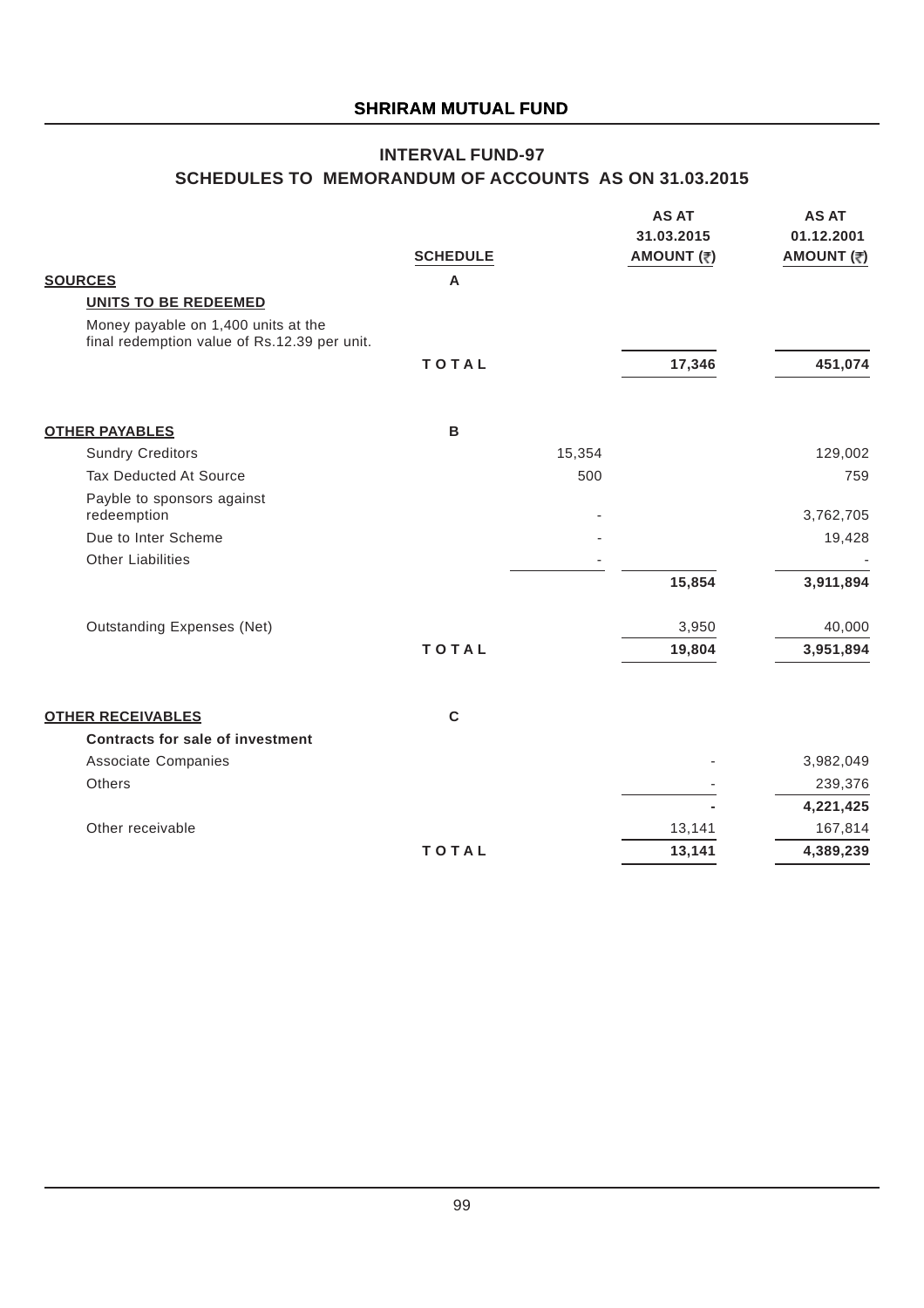|                              |                 | <b>AS OF</b><br>31.03.2015 (₹) | <b>AS OF</b><br>01.12.2001 (₹) |
|------------------------------|-----------------|--------------------------------|--------------------------------|
|                              | <b>GROUPING</b> |                                |                                |
| <b>OTHER PAYABLES</b>        | B               |                                |                                |
| <b>SUNDRY CREDITORS</b>      |                 |                                |                                |
| H N MOTIWALA & CO.           |                 |                                | 66,248                         |
| <b>CHOKSHI &amp; CHOKSHI</b> |                 | 15,354                         | ٠                              |
| R & D CONSULTANT             |                 | ٠                              | 11,692                         |
| <b>ILFS</b>                  |                 | ۰                              | 3,511                          |
| <b>SURBHI GRAPHICS</b>       |                 | ٠                              | 43,276                         |
| <b>MAKKAL KURAL</b>          |                 | ٠                              | 2,672                          |
| <b>TRINITY MIRROR</b>        |                 |                                | 1,603                          |
|                              | <b>TOTAL</b>    | 15,354                         | 129,002                        |
| <b>DUE TO INTER SCHEME</b>   |                 |                                |                                |
| <b>SRMF TAX GUARDIAN 95</b>  |                 |                                | 2,753                          |
| <b>SRMF TAX GUARDIAN 96</b>  |                 |                                | 16,675                         |
|                              | <b>TOTAL</b>    |                                | 19,428                         |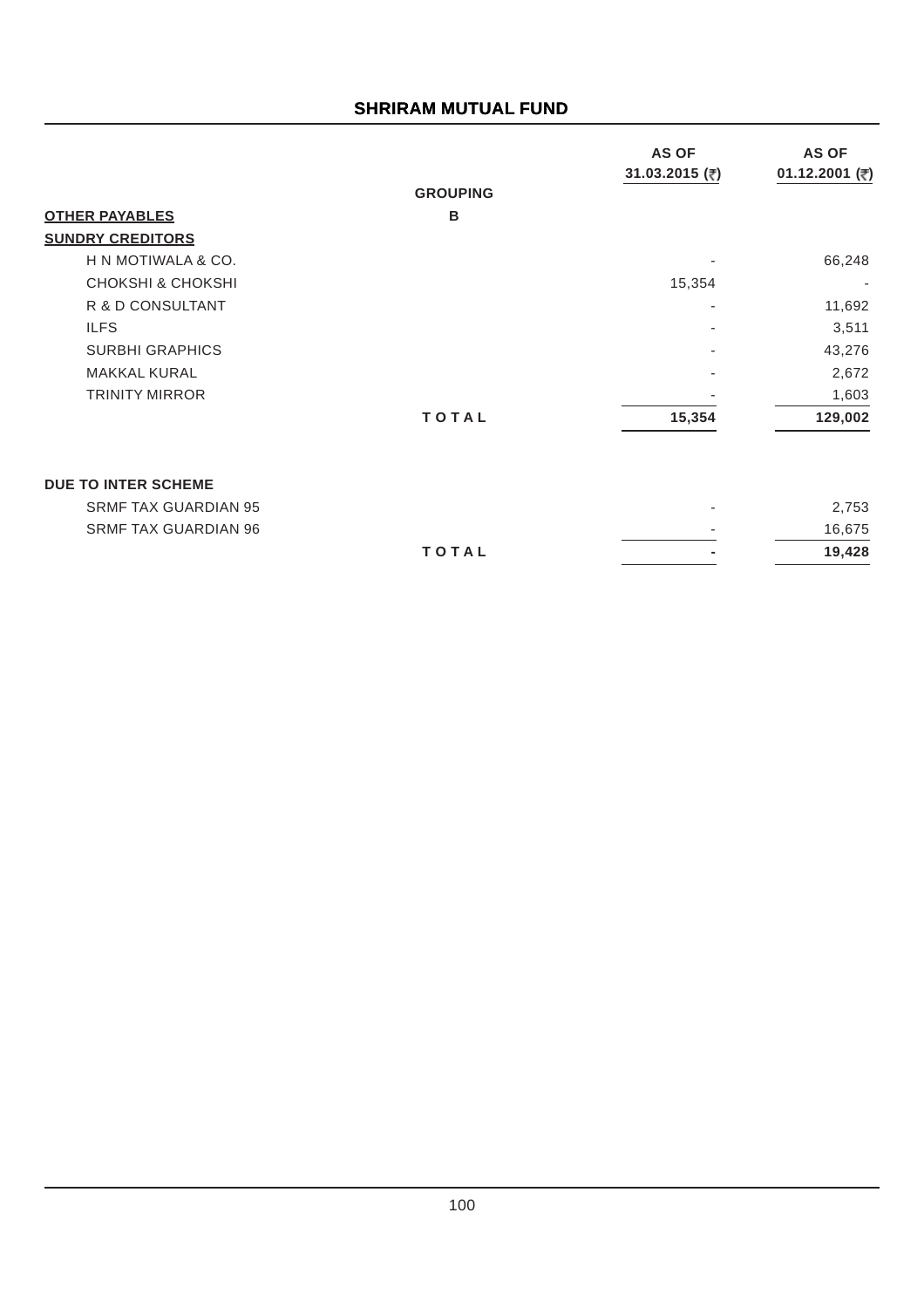|                                                                      |              | <b>AS OF</b><br>31.03.2015 (₹) | <b>AS OF</b><br>01.12.2001 (₹) |
|----------------------------------------------------------------------|--------------|--------------------------------|--------------------------------|
| <b>BALANCE WITH BANKS IN CURRENT ACCOUNT</b>                         |              |                                |                                |
| CENTRAL BANK OF INDIA                                                |              | 24,009                         | 8,929                          |
| THE LAKSHMI VILAS BANK LTD.                                          |              |                                | 4,800                          |
|                                                                      | TOTAL        | 24,009                         | 13,729                         |
| <b>DEPOSIT WITH BANK</b>                                             |              |                                |                                |
| With Central Bank of India                                           |              |                                |                                |
|                                                                      | <b>TOTAL</b> |                                |                                |
|                                                                      |              |                                |                                |
| <b>OTHER RECEIVABLES</b>                                             | $\mathbf c$  |                                |                                |
| <b>CONTRACT FOR SALE OF INVESTMENT</b><br><b>Associate Companies</b> |              |                                |                                |
| MILLENIUM FINANCE                                                    |              |                                | 1,980,283                      |
| <b>GENIUS FINANCE &amp; INVESTMENT</b>                               |              |                                | 2,001,766                      |
|                                                                      | <b>TOTAL</b> |                                | 3,982,049                      |
| <b>CONTRACT FOR SALE OF INVESTMENT</b>                               |              |                                |                                |
| <b>Others</b>                                                        |              |                                |                                |
| <b>ASIT C MEHTA</b>                                                  |              |                                | 112,491                        |
| KEYNOTE CAPITAL LTD.                                                 |              |                                | 126,885                        |
|                                                                      | <b>TOTAL</b> |                                | 239,376                        |
| <b>OTHER RECEIVABLE</b>                                              |              |                                |                                |
| <b>TDS RECEIVABLE</b>                                                |              | 500                            |                                |
| SHRIRAM ASSET MANAGEMENT CO                                          |              | 12,641                         | 167,814                        |
|                                                                      | <b>TOTAL</b> | 13,141                         | 167,814                        |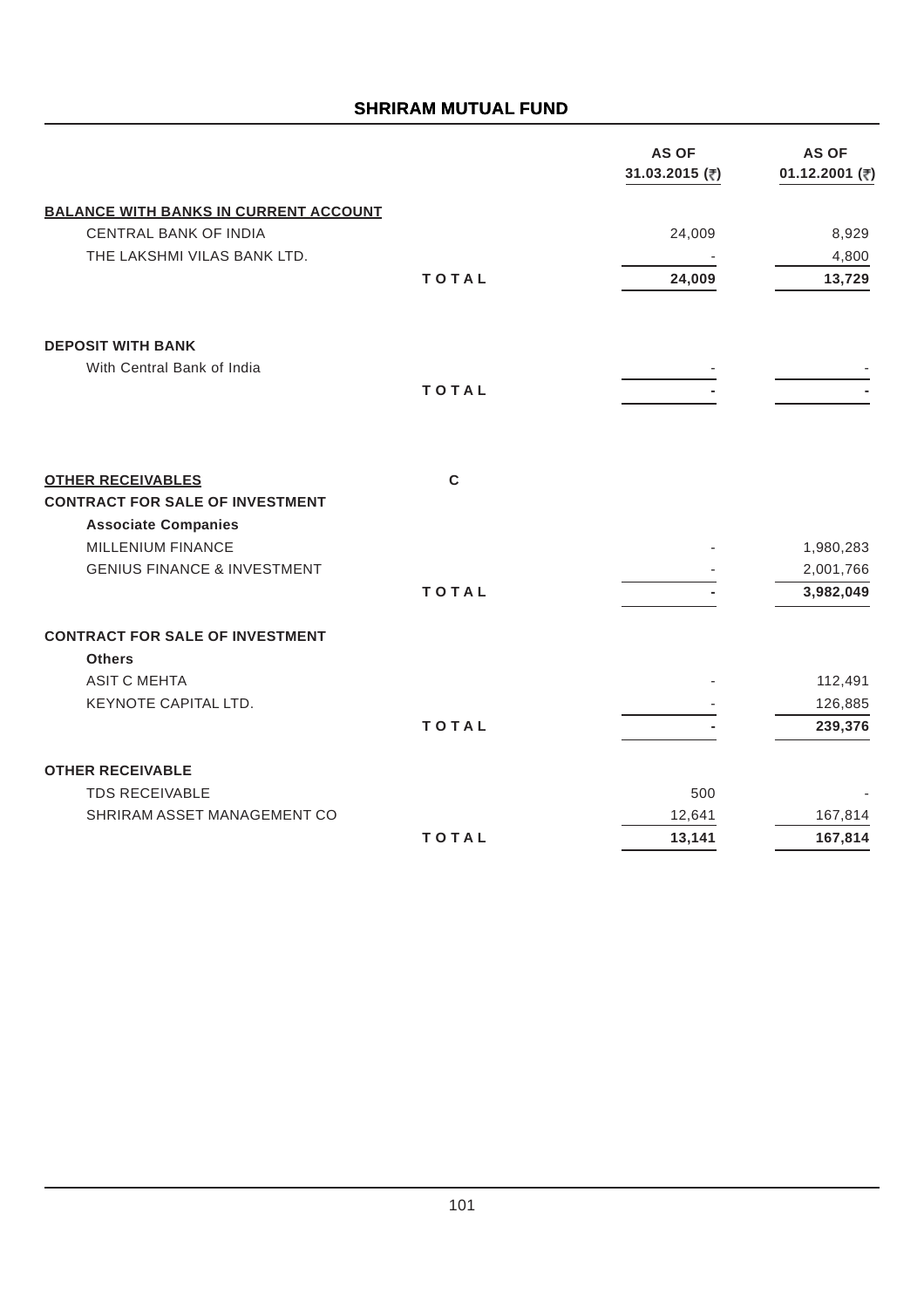## **INTERVAL FUND 97**

## **S C H E D U L E - D**

### **NOTES TO MEMORANDUM OF ACCOUNTS FOR THE PERIOD FROM 2ND DEC. 2001 TO 31ST MARCH 2015**

### **1) ORGANISATION :**

The Shriram Mutual Fund - Interval Fund 97 (the "Scheme") was launched on 30th June, 1997, as Growth Oriented Scheme for a period of Ten years ending 13th August, 2007. The Scheme provided for repurchase and resale at periodic intervals. Considering the trend in the volume of repurchases undertaken by the Fund, the Trustees of the Shriram Mutual Fund decided to wind up the scheme prematurely. Accordingly, the scheme was wound up effective 1st December, 2001.

**2)** After making appropriate provision for meeting the expenses connected with winding up, the redemption value at the time of winding up was worked out at Rs.12.39 per unit.

#### **3) Movement in Units :**

|                                    | <u>Nos.</u> | <b>Rupees</b> |
|------------------------------------|-------------|---------------|
| Balance as of 01.12.2001           | 36,400      | 451.074       |
| Less: Redemption during the period | 35,000      | 433.728       |
| Closing Balance on 31.03.2015      | 1.400       | 17.346        |

**4)** Figures as on the date of Winding up i.e. as of 1st December, 2001 are given for comparision. The figures have been regrouped or rearranged wherever considered necessary.

#### **FOR SHRIRAM MUTUAL FUND**

CHARTERED ACCOUNTANTS **S. KRISHNAMURTHY** (FRN : 101872W/W100045) TRUSTEE PLACE : CHENNAI DATED : APRIL 29, 2015

PARTNER (Membership No. - 114749) **AKHILESH KUMAR SINGH** PLACE : MUMBAI MANAGING DIRECTOR DATED : APRIL 29. 2015 2008 2008 2014 20:30 20:40 20:40 20:40 20:40 20:40 20:40 20:40 20:40 20:40 20:40 20:40

FOR **CHOKSHI AND CHOKSHI LLP**

## **NILESH JOSHI FOR SHRIRAM ASSET MANAGEMENT CO.LTD.**